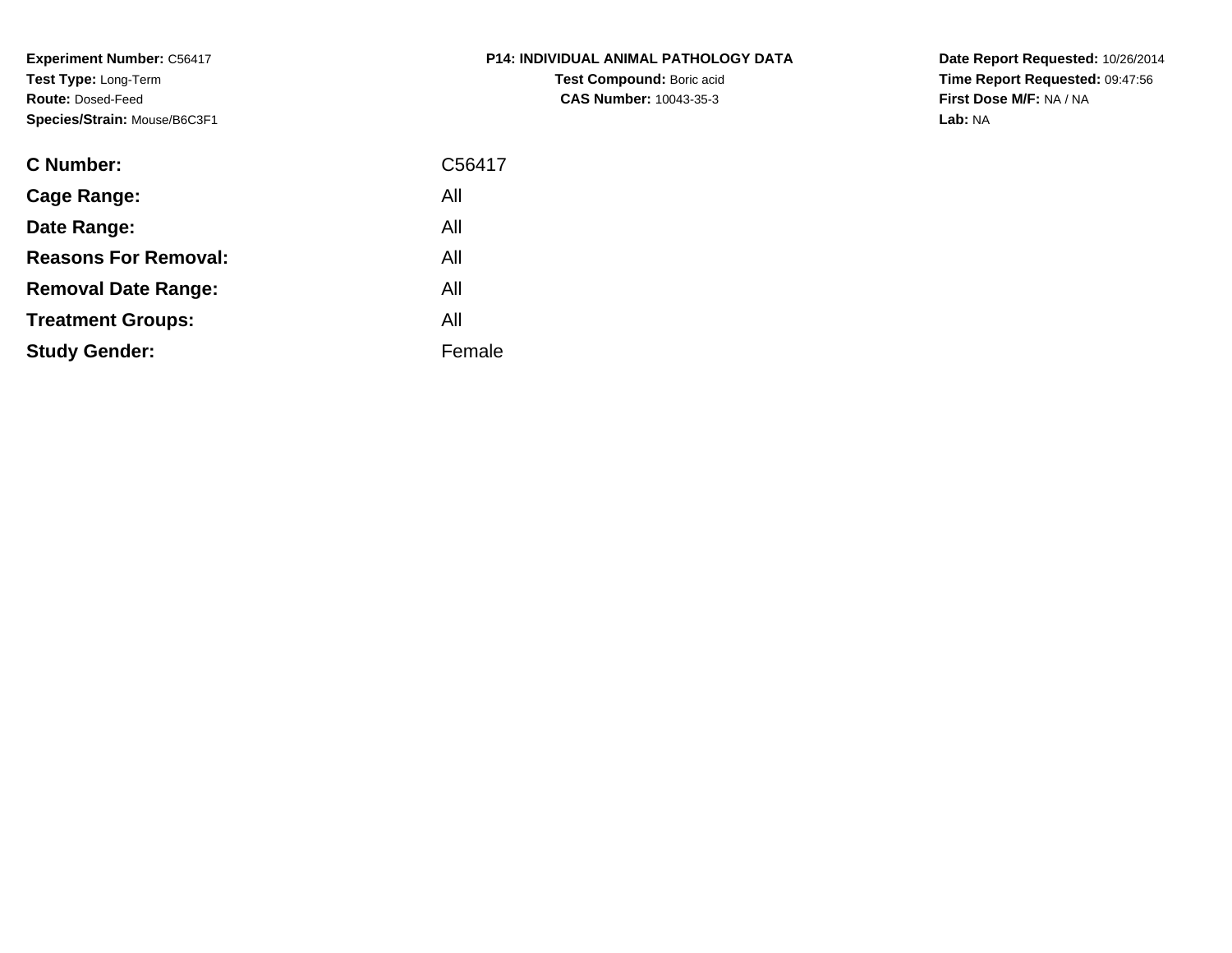| <b>Experiment Number: C56417</b><br>Test Type: Long-Term<br><b>Route: Dosed-Feed</b><br>Species/Strain: Mouse/B6C3F1 |                       | <b>P14: INDIVIDUAL ANIMAL PATHOLOGY DATA</b><br>Test Compound: Boric acid<br><b>CAS Number: 10043-35-3</b> | Date Report Requested: 10/26/2014<br>Time Report Requested: 09:47:56<br>First Dose M/F: NA / NA<br>Lab: NA |
|----------------------------------------------------------------------------------------------------------------------|-----------------------|------------------------------------------------------------------------------------------------------------|------------------------------------------------------------------------------------------------------------|
| <b>ANIMAL ID: 1 001</b>                                                                                              | <b>TRT#: 1</b>        | <b>SEX: Female</b>                                                                                         | DAY ON TEST:                                                                                               |
|                                                                                                                      | <b>DOSE: 5000 PPM</b> | <b>DISP:</b> Terminal Sacrifice                                                                            | HISTO:                                                                                                     |
| <b>OBSERVATIONS</b>                                                                                                  |                       |                                                                                                            |                                                                                                            |
| <b>Brain</b>                                                                                                         | Thalamus              | Mineralization                                                                                             |                                                                                                            |
| Ovary                                                                                                                |                       | Cyst, Parovarian                                                                                           |                                                                                                            |
| Thyroid                                                                                                              |                       | Hyperplasia, Follicular Cell                                                                               |                                                                                                            |
| Unspecified                                                                                                          | Multiple Organs Nos   | Lymphoma, Undifferentiated-Malignant Type                                                                  |                                                                                                            |
| Uterus                                                                                                               | Endometrium           | Hyperplasia, Nos                                                                                           |                                                                                                            |
| PRIMARY CAUSE OF DEATH                                                                                               |                       |                                                                                                            |                                                                                                            |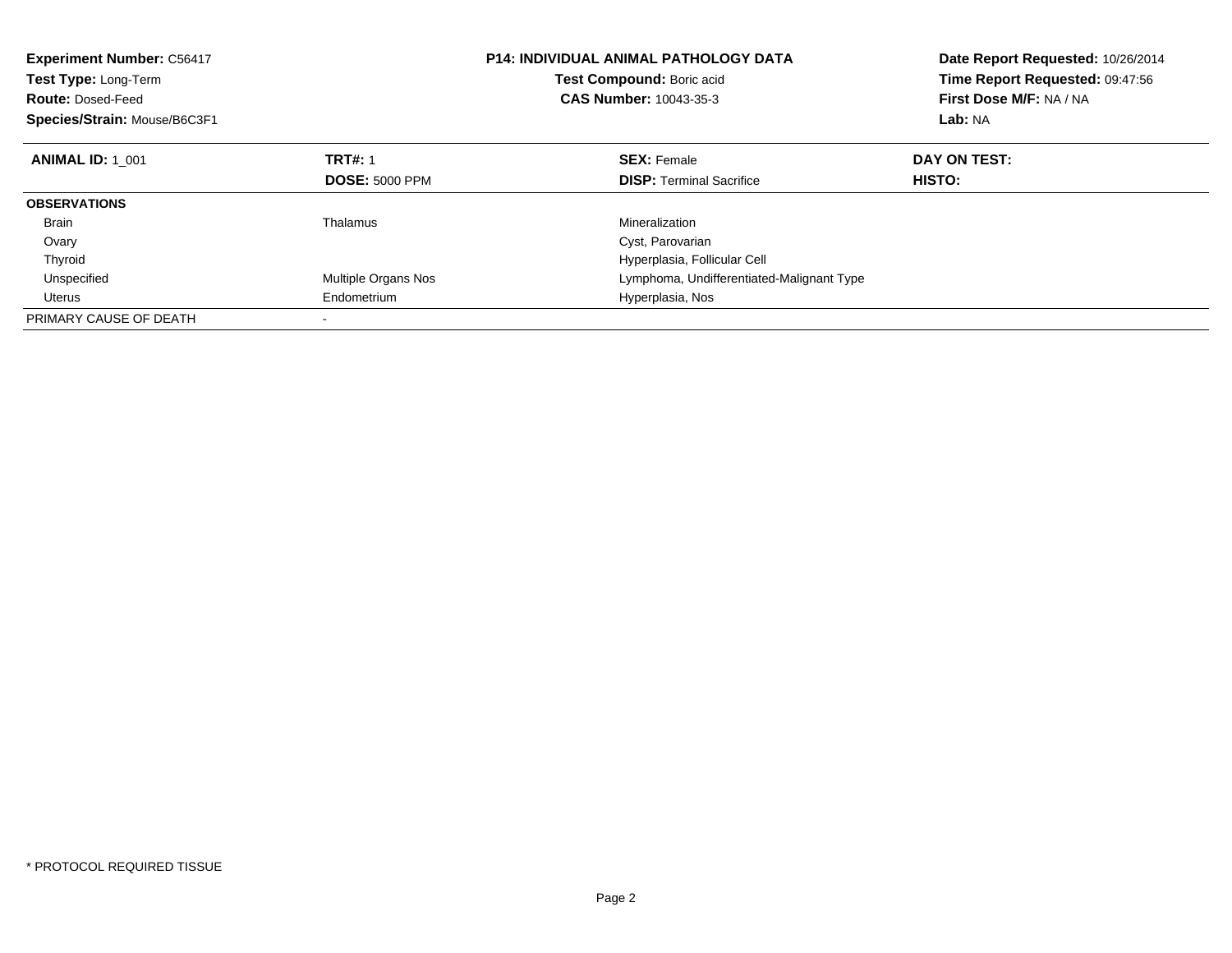**Test Type:** Long-Term

**Route:** Dosed-Feed

**Species/Strain:** Mouse/B6C3F1

### **P14: INDIVIDUAL ANIMAL PATHOLOGY DATA**

**Test Compound:** Boric acid**CAS Number:** 10043-35-3

| <b>ANIMAL ID: 1 002</b> | <b>TRT#: 1</b>           | <b>SEX: Female</b>                   | DAY ON TEST: |
|-------------------------|--------------------------|--------------------------------------|--------------|
|                         | <b>DOSE: 5000 PPM</b>    | <b>DISP: Terminal Sacrifice</b>      | HISTO:       |
| <b>OBSERVATIONS</b>     |                          |                                      |              |
| Kidney                  |                          | Glomerulonephritis, Nos              |              |
|                         |                          | Inflammation, Chronic                |              |
|                         | Tubule                   | Regeneration, Nos                    |              |
| Liver                   |                          | Hepatocellular Carcinoma             |              |
| Lung                    |                          | Hepatocellular Carcinoma, Metastatic |              |
|                         |                          | Histiocytosis                        |              |
| Ovary                   |                          | Cyst, Hemorrhagic                    |              |
| Pancreas                |                          | Inflammation, Chronic                |              |
| Salivary gland          |                          | Inflammation, Chronic                |              |
| Skin                    |                          | Inflammation, Active Chronic         |              |
| Spleen                  |                          | Hematopoiesis                        |              |
| Urinary bladder         |                          | Inflammation, Chronic                |              |
| Uterus                  | Endometrium              | Hyperplasia, Nos                     |              |
|                         | Parovarian               | Inflammation, Chronic                |              |
| Vagina                  |                          | Polyp, Nos                           |              |
| PRIMARY CAUSE OF DEATH  | $\overline{\phantom{a}}$ |                                      |              |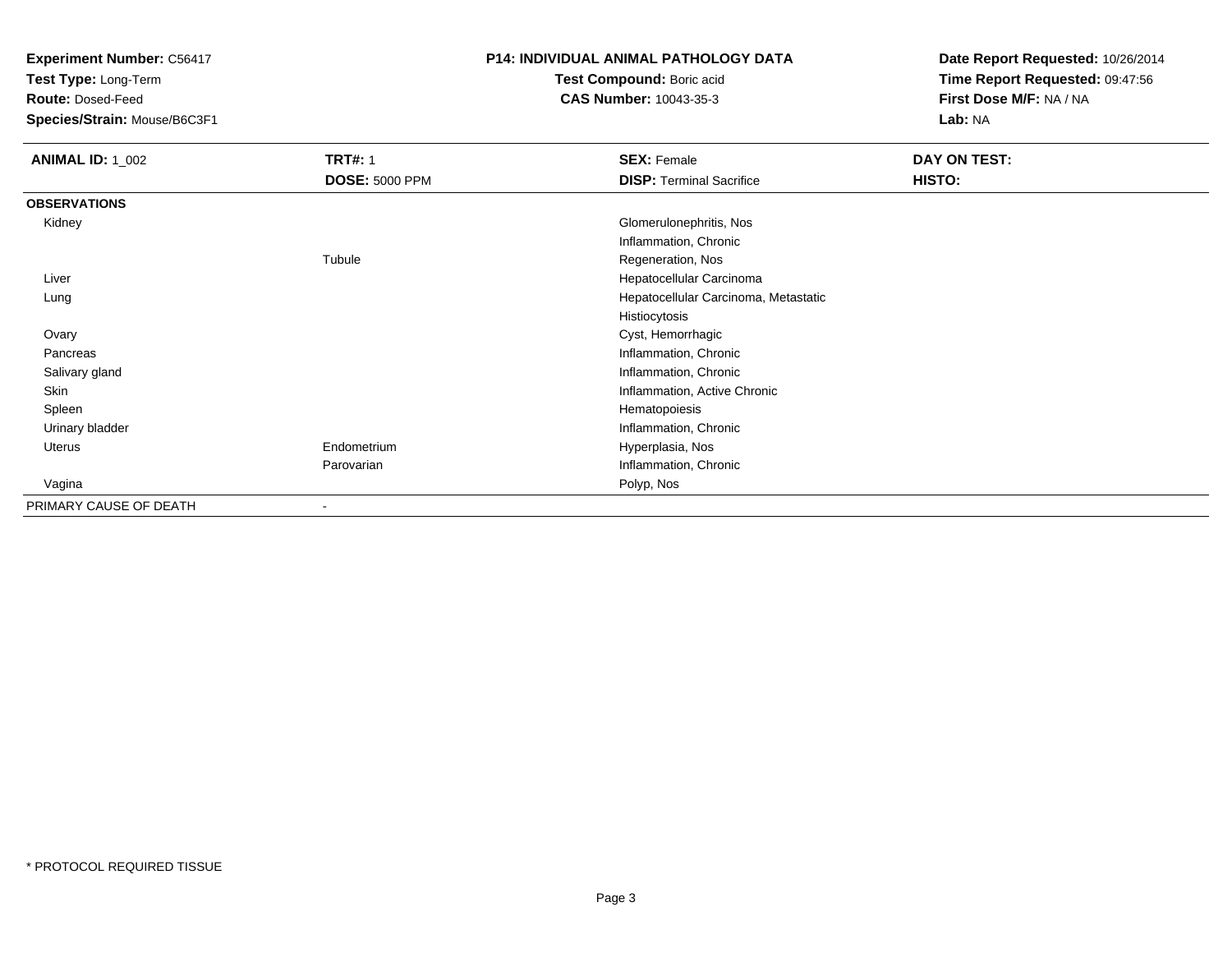**Test Type:** Long-Term

**Route:** Dosed-Feed

**Species/Strain:** Mouse/B6C3F1

## **P14: INDIVIDUAL ANIMAL PATHOLOGY DATA**

**Test Compound:** Boric acid**CAS Number:** 10043-35-3

| <b>ANIMAL ID: 1 003</b> | <b>TRT#: 1</b>            | <b>SEX: Female</b>                        | DAY ON TEST: |
|-------------------------|---------------------------|-------------------------------------------|--------------|
|                         | <b>DOSE: 5000 PPM</b>     | <b>DISP: Terminal Sacrifice</b>           | HISTO:       |
| <b>OBSERVATIONS</b>     |                           |                                           |              |
| Bone marrow             |                           | Fibrosis, Myelo                           |              |
| Eye                     | Nasolacrimal Duct         | Inflammation, Nos                         |              |
| Kidney                  |                           | Inflammation, Chronic                     |              |
| Liver                   |                           | Cytoplasmic Vacuolization                 |              |
| Lung                    |                           | Perivasculitis                            |              |
| Pancreas                |                           | Inflammation, Chronic                     |              |
| Pituitary gland         | <b>Anterior Pituitary</b> | Adenoma, Nos                              |              |
| Salivary gland          |                           | Inflammation, Chronic                     |              |
| Stomach                 | Forestomach               | Acanthosis                                |              |
|                         | Forestomach               | Ulcer, Nos                                |              |
| Unspecified             | Multiple Organs Nos       | Lymphoma, Undifferentiated-Malignant Type |              |
| Uterus                  | Endometrium               | Hyperplasia, Nos                          |              |
| PRIMARY CAUSE OF DEATH  |                           |                                           |              |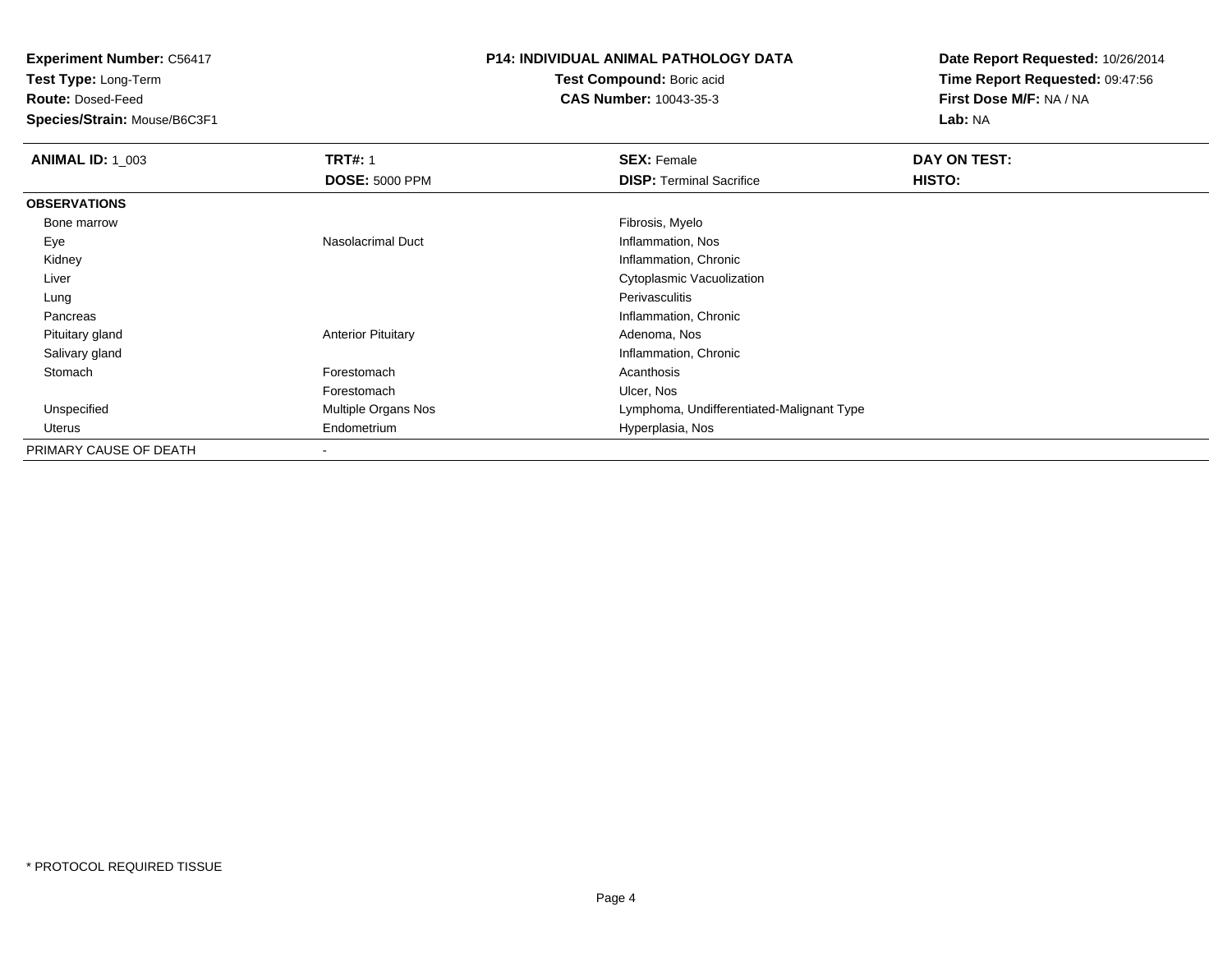**Test Type:** Long-Term

**Route:** Dosed-Feed

**Species/Strain:** Mouse/B6C3F1

### **P14: INDIVIDUAL ANIMAL PATHOLOGY DATA**

**Test Compound:** Boric acid**CAS Number:** 10043-35-3

| <b>ANIMAL ID: 1_004</b> | <b>TRT#: 1</b>            | <b>SEX: Female</b>              | DAY ON TEST: |  |
|-------------------------|---------------------------|---------------------------------|--------------|--|
|                         | <b>DOSE: 5000 PPM</b>     | <b>DISP: Terminal Sacrifice</b> | HISTO:       |  |
| <b>OBSERVATIONS</b>     |                           |                                 |              |  |
| Bone marrow             |                           | Fibrosis, Myelo                 |              |  |
| Brain                   | Thalamus                  | Mineralization                  |              |  |
| Intestine Small         | Peyers Patch              | Hyperplasia, Lymphoid           |              |  |
| Kidney                  |                           | Inflammation, Chronic           |              |  |
|                         | Tubule                    | Regeneration, Nos               |              |  |
| Liver                   | Periportal                | Inflammation, Chronic           |              |  |
| Lymph node              | Mesenteric Lymph Node     | Hyperplasia, Lymphoid           |              |  |
| Ovary                   |                           | Cyst, Nos                       |              |  |
| Pancreas                |                           | Inflammation, Chronic           |              |  |
| Pituitary gland         | <b>Anterior Pituitary</b> | Hyperplasia, Nos                |              |  |
| Salivary gland          |                           | Inflammation, Chronic           |              |  |
| Urinary bladder         |                           | Inflammation, Chronic           |              |  |
| Uterus                  | Endometrium               | Hyperplasia, Nos                |              |  |
| PRIMARY CAUSE OF DEATH  | $\,$                      |                                 |              |  |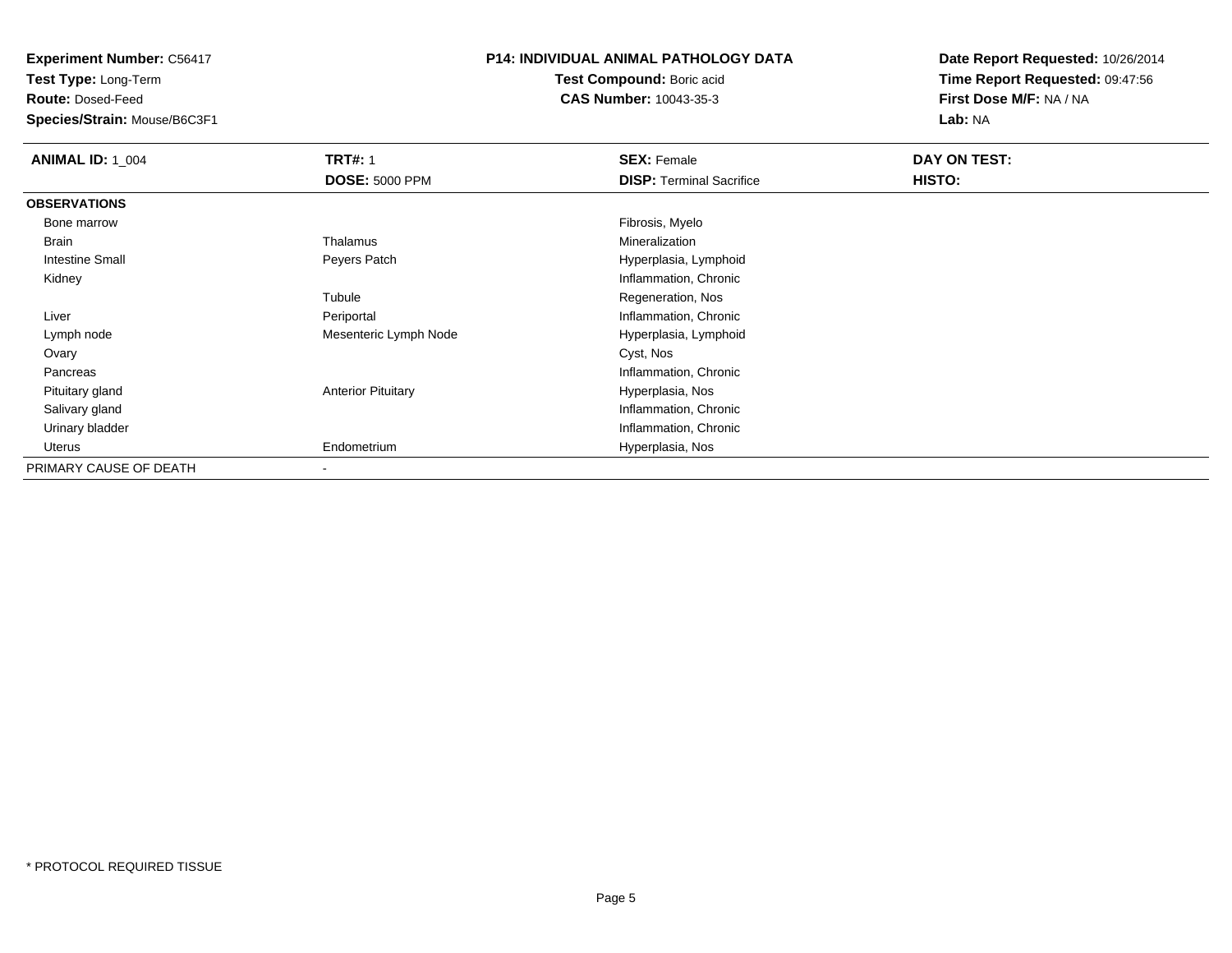| <b>Experiment Number: C56417</b><br>Test Type: Long-Term<br><b>Route: Dosed-Feed</b><br>Species/Strain: Mouse/B6C3F1 |                       | <b>P14: INDIVIDUAL ANIMAL PATHOLOGY DATA</b><br>Test Compound: Boric acid<br><b>CAS Number: 10043-35-3</b> | Date Report Requested: 10/26/2014<br>Time Report Requested: 09:47:56<br>First Dose M/F: NA / NA<br>Lab: NA |
|----------------------------------------------------------------------------------------------------------------------|-----------------------|------------------------------------------------------------------------------------------------------------|------------------------------------------------------------------------------------------------------------|
| <b>ANIMAL ID: 1_005</b>                                                                                              | <b>TRT#: 1</b>        | <b>SEX: Female</b>                                                                                         | DAY ON TEST:                                                                                               |
|                                                                                                                      | <b>DOSE: 5000 PPM</b> | <b>DISP:</b> Terminal Sacrifice                                                                            | HISTO:                                                                                                     |
| <b>OBSERVATIONS</b>                                                                                                  |                       |                                                                                                            |                                                                                                            |
| Bone marrow                                                                                                          |                       | Fibrosis, Myelo                                                                                            |                                                                                                            |
| Brain                                                                                                                | Thalamus              | Mineralization                                                                                             |                                                                                                            |
| Eye                                                                                                                  | Nasolacrimal Duct     | Inflammation, Nos                                                                                          |                                                                                                            |
| Kidney                                                                                                               |                       | Inflammation, Chronic                                                                                      |                                                                                                            |
|                                                                                                                      | Tubule                | Regeneration, Nos                                                                                          |                                                                                                            |
| Pancreas                                                                                                             |                       | Inflammation, Chronic                                                                                      |                                                                                                            |
| Salivary gland                                                                                                       |                       | Inflammation, Chronic                                                                                      |                                                                                                            |
| Urinary bladder                                                                                                      |                       | Inflammation, Chronic                                                                                      |                                                                                                            |
| Uterus                                                                                                               | Endometrium           | Hyperplasia, Nos                                                                                           |                                                                                                            |
| PRIMARY CAUSE OF DEATH                                                                                               |                       |                                                                                                            |                                                                                                            |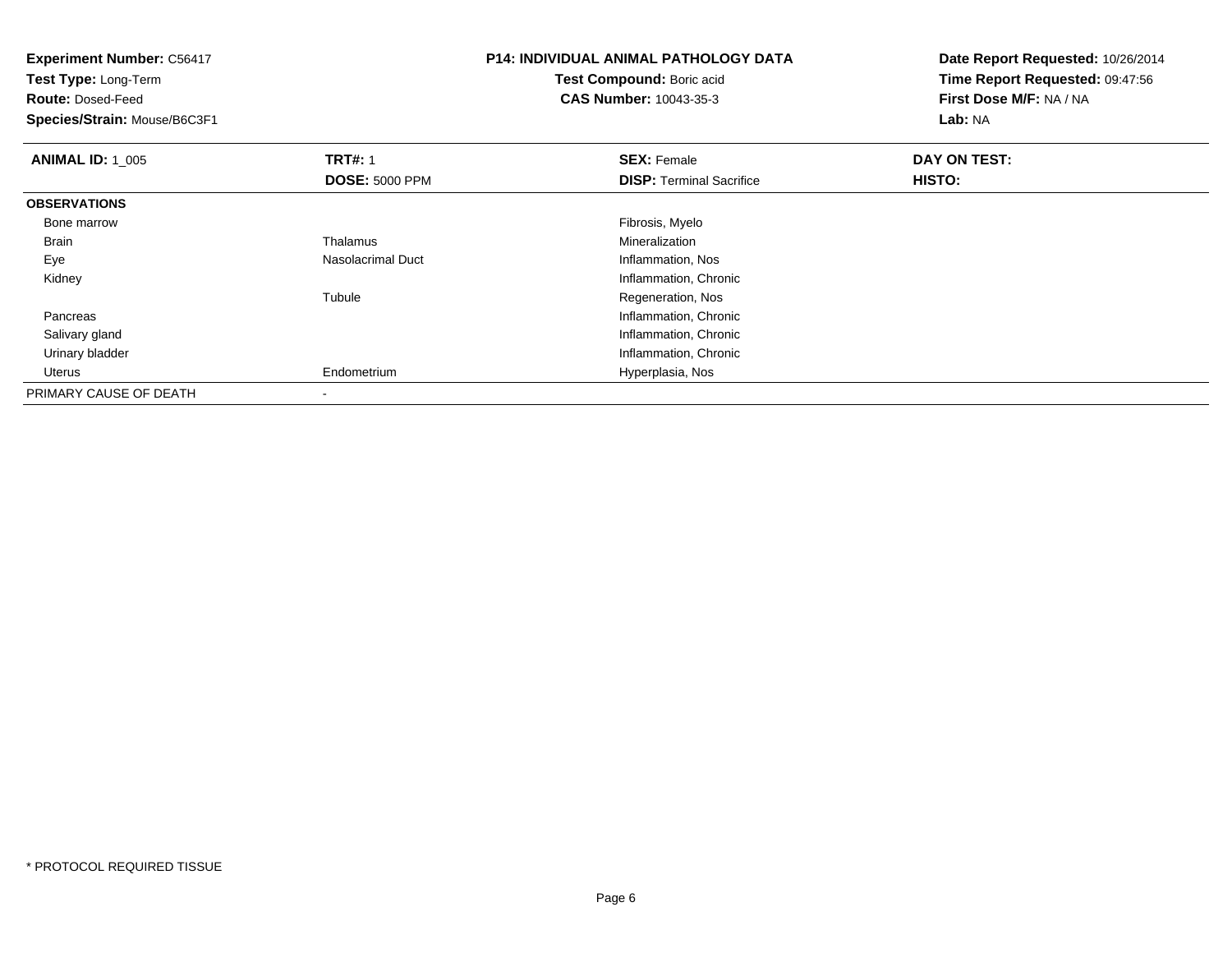**Experiment Number:** C56417**Test Type:** Long-Term**Route:** Dosed-Feed **Species/Strain:** Mouse/B6C3F1**P14: INDIVIDUAL ANIMAL PATHOLOGY DATATest Compound:** Boric acid **CAS Number:** 10043-35-3**Date Report Requested:** 10/26/2014**Time Report Requested:** 09:47:56**First Dose M/F:** NA / NA**Lab:** NA**ANIMAL ID: 1\_006 6 DAY ON TEST:** 1 **SEX:** Female **SEX: Female DAY ON TEST: DOSE:** 5000 PPM**DISP:** Terminal Sacrifice **HISTO: OBSERVATIONS** Bone marroww which is a state of the state of the state of the state of the state of the Fibrosis, Myelo state of the state of the state of the state of the state of the state of the state of the state of the state of the state of th Kidney Inflammation, Chronic LiverPeriportal **Inflammation**, Chronic Lungg in the extension of the extension of the extension of the extension of the extension of the extension of the extension of the extension of the extension of the extension of the extension of the extension of the extension Mammary gland Adenocarcinoma, Nos Pancreas Inflammation, Chronic Salivary gland Inflammation, Chronic Spleen Lymphoma, Undifferentiated-Malignant Type Thymuss and the control of the control of the control of the control of the control of the control of the control of the control of the control of the control of the control of the control of the control of the control of the co Urinary bladder Inflammation, Chronic Uterus Endometrium Hyperplasia, Nos PRIMARY CAUSE OF DEATH-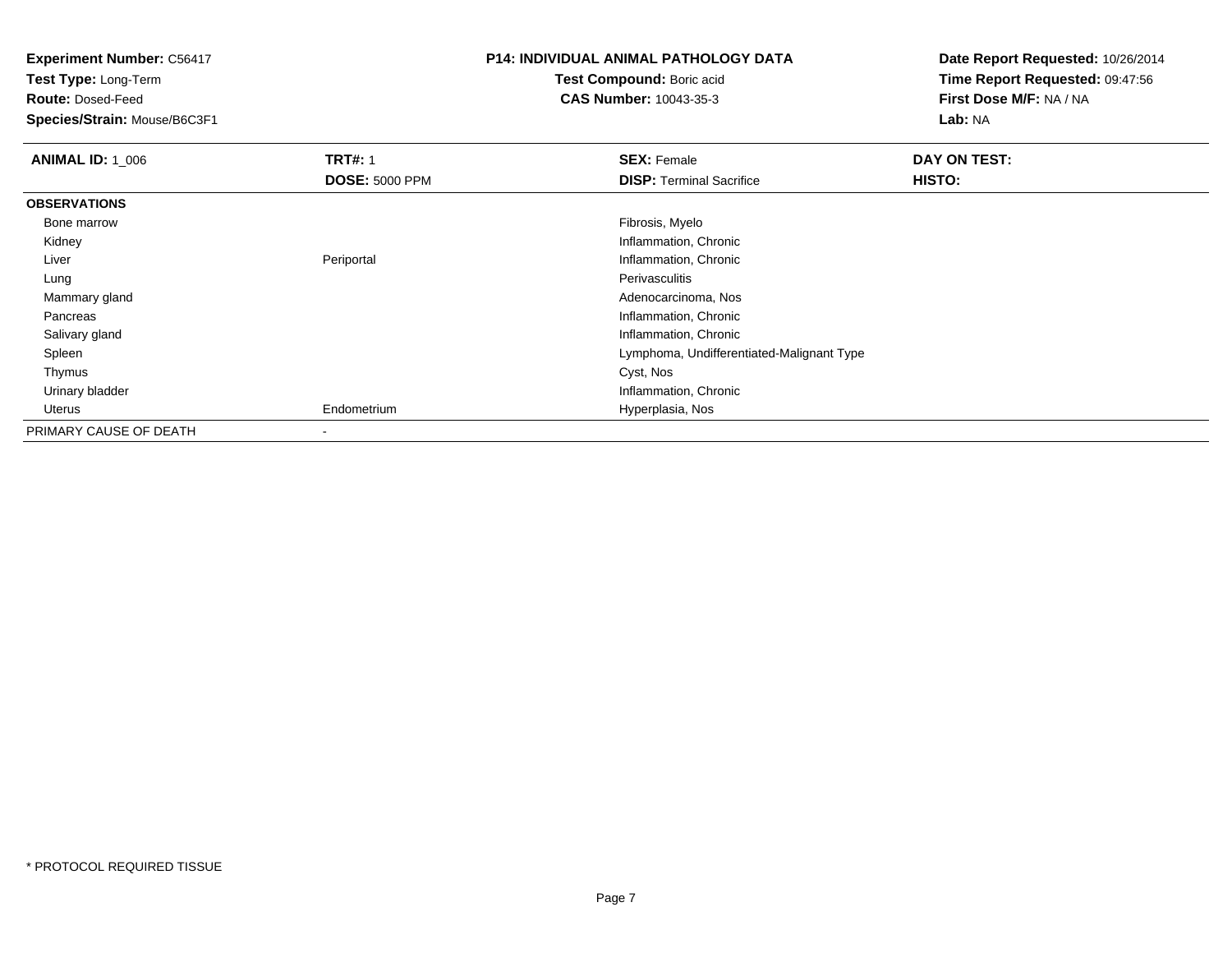**Test Type:** Long-Term

**Route:** Dosed-Feed

**Species/Strain:** Mouse/B6C3F1

## **P14: INDIVIDUAL ANIMAL PATHOLOGY DATA**

**Test Compound:** Boric acid**CAS Number:** 10043-35-3

| <b>ANIMAL ID: 1_007</b> | <b>TRT#: 1</b>             | <b>SEX: Female</b>             | DAY ON TEST: |  |
|-------------------------|----------------------------|--------------------------------|--------------|--|
|                         | <b>DOSE: 5000 PPM</b>      | <b>DISP: Natural Death</b>     | HISTO:       |  |
| <b>OBSERVATIONS</b>     |                            |                                |              |  |
| Bone marrow             |                            | Fibrosis, Myelo                |              |  |
| <b>Brain</b>            | Thalamus                   | Mineralization                 |              |  |
| Kidney                  |                            | Glomerulonephritis, Nos        |              |  |
| Liver                   |                            | Necrosis, Coagulative          |              |  |
|                         |                            | Thrombosis, Nos                |              |  |
| Lymph node              | Mediastinal Lymph Node     | Angiectasis                    |              |  |
|                         | Lumbar Lymph Node          | Hemorrhage                     |              |  |
|                         | Lumbar Lymph Node          | Necrosis, Coagulative          |              |  |
| Ovary                   |                            | Cyst, Nos                      |              |  |
| Unspecified             | <b>Multiple Organs Nos</b> | Lymphoma, Mixed-Malignant Type |              |  |
| PRIMARY CAUSE OF DEATH  |                            |                                |              |  |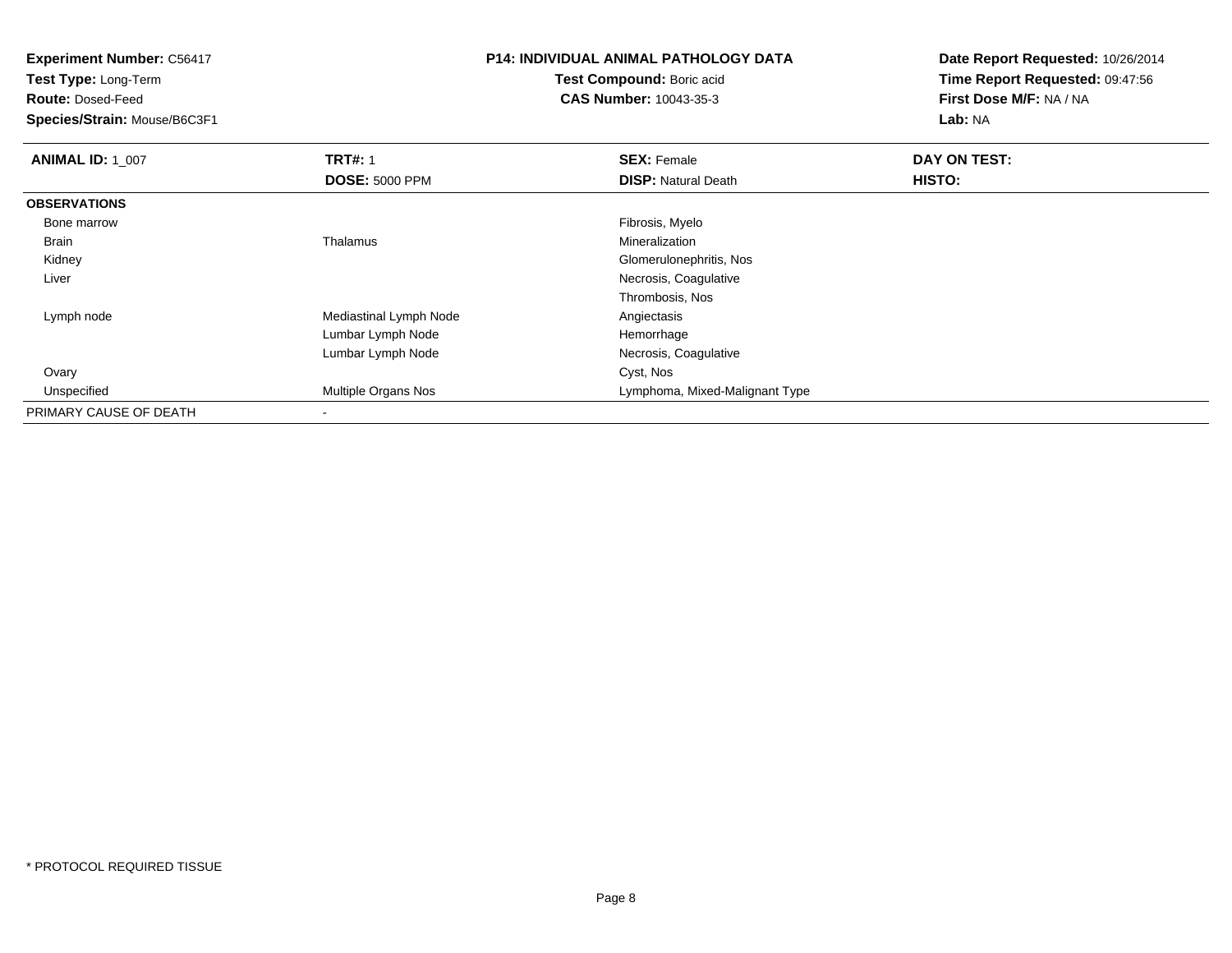**Test Type:** Long-Term

**Route:** Dosed-Feed

**Species/Strain:** Mouse/B6C3F1

### **P14: INDIVIDUAL ANIMAL PATHOLOGY DATA**

**Test Compound:** Boric acid**CAS Number:** 10043-35-3

| <b>ANIMAL ID: 1_008</b> | <b>TRT#: 1</b>            | <b>SEX: Female</b>              | DAY ON TEST: |
|-------------------------|---------------------------|---------------------------------|--------------|
|                         | <b>DOSE: 5000 PPM</b>     | <b>DISP: Terminal Sacrifice</b> | HISTO:       |
| <b>OBSERVATIONS</b>     |                           |                                 |              |
| Bone marrow             |                           | Fibrosis, Myelo                 |              |
| Eye                     | Cornea                    | Inflammation, Active Chronic    |              |
| Harderian gland         | <b>Hardarian Gland</b>    | Adenoma, Nos                    |              |
|                         | Hardarian Gland           | Cyst, Nos                       |              |
|                         | Hardarian Gland           | Inflammation, Active Chronic    |              |
| Kidney                  |                           | Cyst, Nos                       |              |
|                         |                           | Inflammation, Chronic           |              |
| Liver                   |                           | Necrosis, Coagulative           |              |
| Lung                    |                           | Hemorrhage                      |              |
|                         |                           | Histiocytosis                   |              |
| Pancreas                |                           | Inflammation, Chronic           |              |
| Pituitary gland         | <b>Anterior Pituitary</b> | Hyperplasia, Nos                |              |
| Salivary gland          |                           | Inflammation, Chronic           |              |
| Uterus                  | Endometrium               | Hyperplasia, Nos                |              |
| PRIMARY CAUSE OF DEATH  | $\overline{\phantom{a}}$  |                                 |              |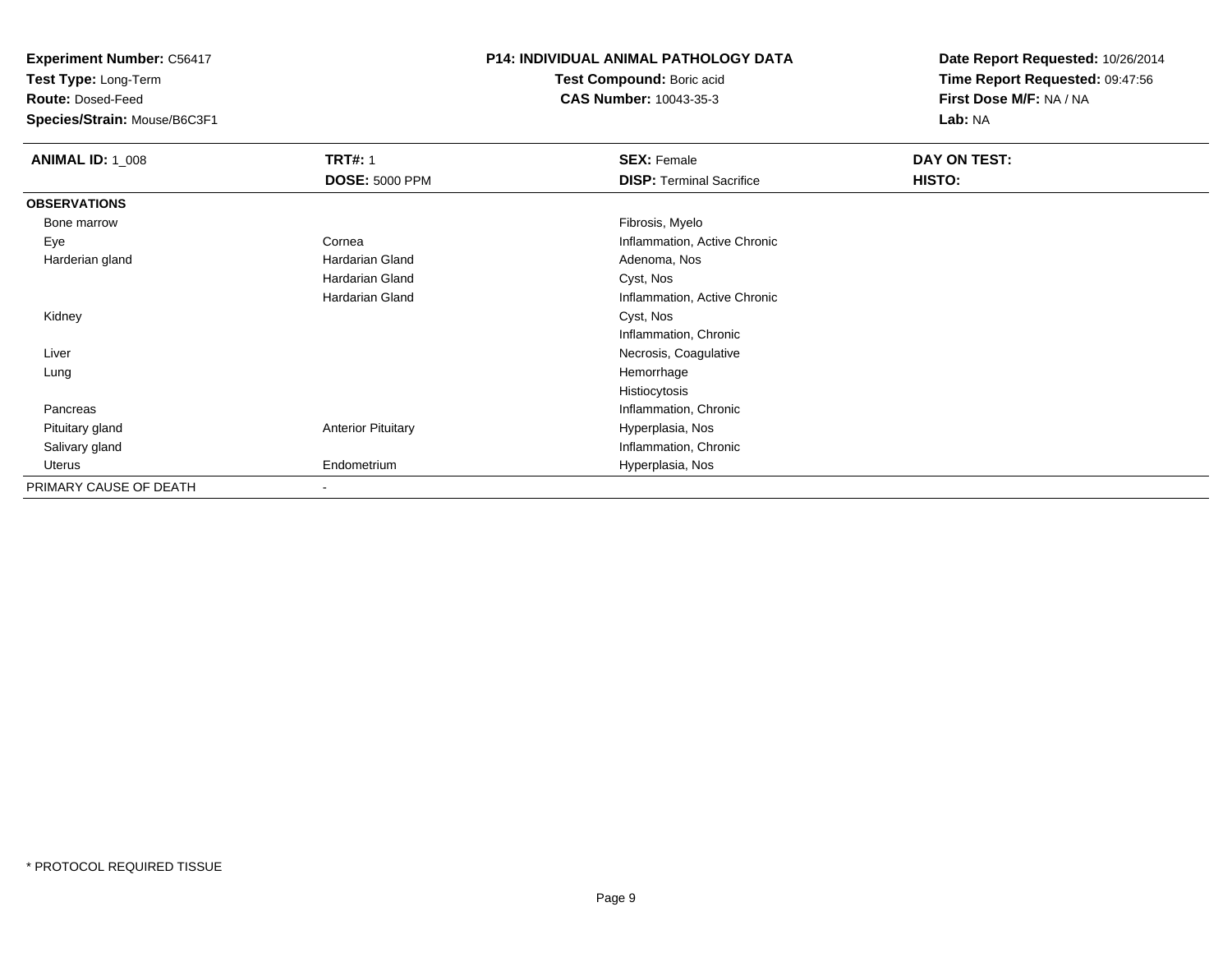| <b>Experiment Number: C56417</b><br>Test Type: Long-Term<br><b>Route: Dosed-Feed</b><br>Species/Strain: Mouse/B6C3F1 |                          | <b>P14: INDIVIDUAL ANIMAL PATHOLOGY DATA</b><br>Test Compound: Boric acid<br><b>CAS Number: 10043-35-3</b> | Date Report Requested: 10/26/2014<br>Time Report Requested: 09:47:56<br>First Dose M/F: NA / NA<br>Lab: NA |
|----------------------------------------------------------------------------------------------------------------------|--------------------------|------------------------------------------------------------------------------------------------------------|------------------------------------------------------------------------------------------------------------|
| <b>ANIMAL ID: 1 009</b>                                                                                              | <b>TRT#: 1</b>           | <b>SEX: Female</b>                                                                                         | DAY ON TEST:                                                                                               |
|                                                                                                                      | <b>DOSE: 5000 PPM</b>    | <b>DISP:</b> Terminal Sacrifice                                                                            | <b>HISTO:</b>                                                                                              |
| <b>OBSERVATIONS</b>                                                                                                  |                          |                                                                                                            |                                                                                                            |
| Kidney                                                                                                               |                          | Inflammation, Chronic                                                                                      |                                                                                                            |
|                                                                                                                      | Tubule                   | Regeneration, Nos                                                                                          |                                                                                                            |
| Pancreas                                                                                                             |                          | Inflammation, Chronic                                                                                      |                                                                                                            |
| Salivary gland                                                                                                       |                          | Inflammation, Chronic                                                                                      |                                                                                                            |
| Thymus                                                                                                               |                          | Cyst, Nos                                                                                                  |                                                                                                            |
| Urinary bladder                                                                                                      |                          | Inflammation, Chronic                                                                                      |                                                                                                            |
| Uterus                                                                                                               | Endometrium              | Hyperplasia, Nos                                                                                           |                                                                                                            |
|                                                                                                                      | Parovarian               | Inflammation, Chronic                                                                                      |                                                                                                            |
| PRIMARY CAUSE OF DEATH                                                                                               | $\overline{\phantom{a}}$ |                                                                                                            |                                                                                                            |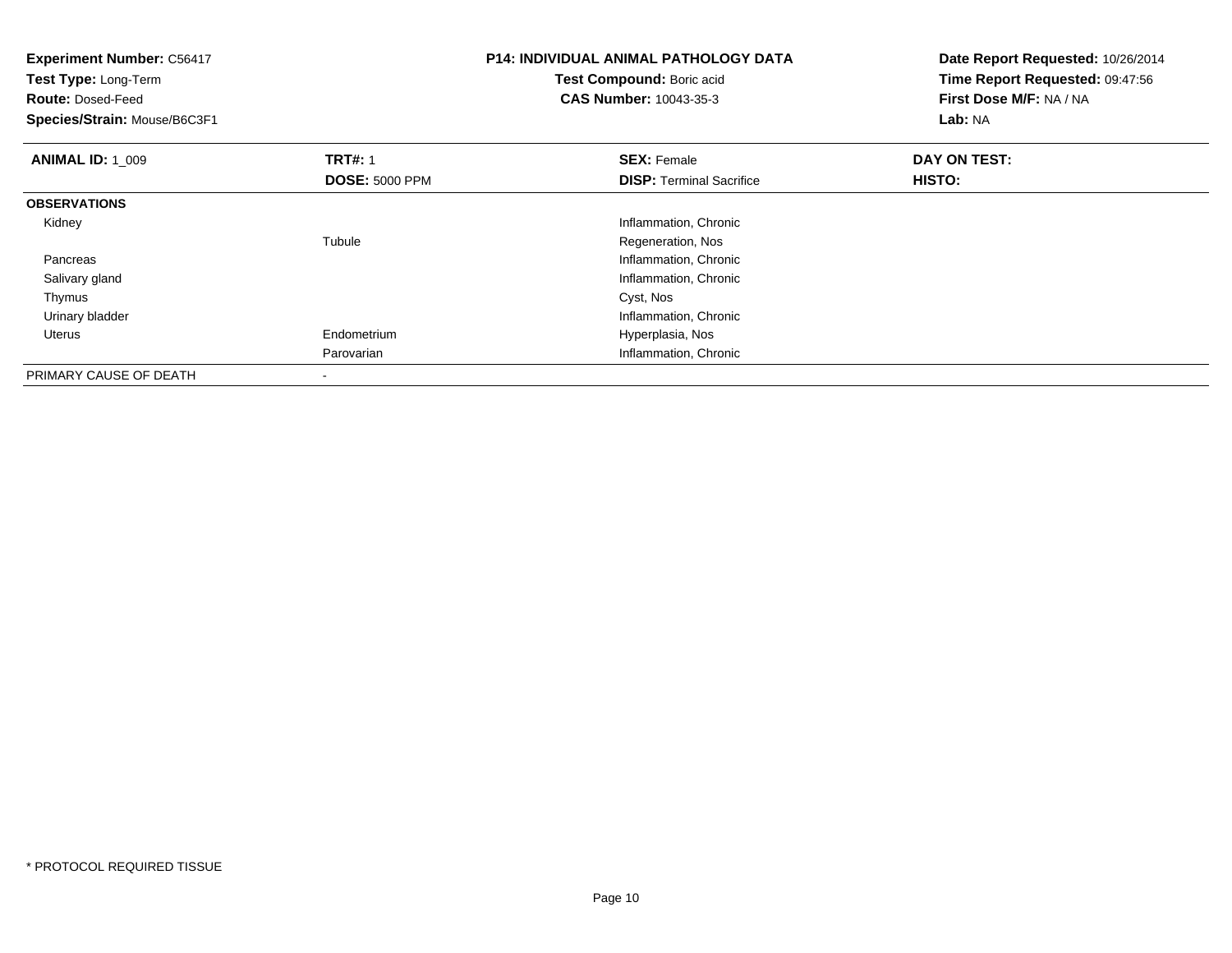**Test Type:** Long-Term

**Route:** Dosed-Feed

**Species/Strain:** Mouse/B6C3F1

### **P14: INDIVIDUAL ANIMAL PATHOLOGY DATA**

**Test Compound:** Boric acid**CAS Number:** 10043-35-3

| <b>ANIMAL ID: 1_010</b> | <b>TRT#: 1</b>        | <b>SEX: Female</b>              | DAY ON TEST: |  |
|-------------------------|-----------------------|---------------------------------|--------------|--|
|                         | <b>DOSE: 5000 PPM</b> | <b>DISP: Terminal Sacrifice</b> | HISTO:       |  |
| <b>OBSERVATIONS</b>     |                       |                                 |              |  |
| Bone marrow             |                       | Fibrosis, Myelo                 |              |  |
| Brain                   | Thalamus              | Mineralization                  |              |  |
| Kidney                  |                       | Inflammation, Chronic           |              |  |
|                         | Tubule                | Regeneration, Nos               |              |  |
| Liver                   |                       | Hepatocellular Carcinoma        |              |  |
|                         |                       | Inflammation, Chronic           |              |  |
| Lung                    |                       | Alveolar/Bronchiolar Adenoma    |              |  |
| Nasal cavity            |                       | Inflammation, Acute             |              |  |
| Ovary                   |                       | Cyst, Parovarian                |              |  |
| Pancreas                |                       | Inflammation, Chronic           |              |  |
| Salivary gland          |                       | Inflammation, Chronic           |              |  |
| Thymus                  |                       | Depletion, Lymphoid             |              |  |
| Urinary bladder         |                       | Inflammation, Chronic           |              |  |
| Uterus                  | Endometrium           | Hyperplasia, Nos                |              |  |
| PRIMARY CAUSE OF DEATH  | $\,$ $\,$             |                                 |              |  |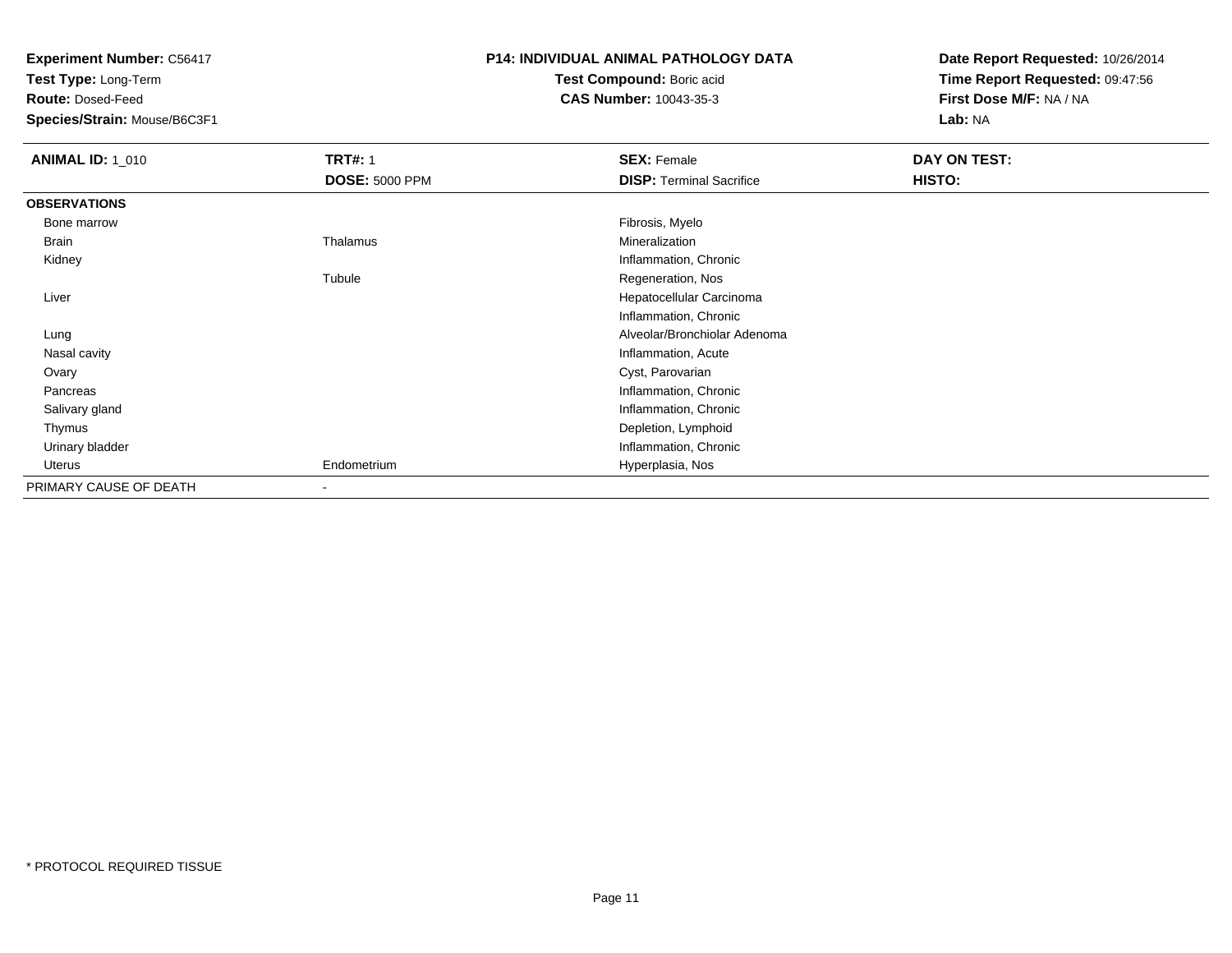**Test Type:** Long-Term

**Route:** Dosed-Feed

**Species/Strain:** Mouse/B6C3F1

# **P14: INDIVIDUAL ANIMAL PATHOLOGY DATA**

**Test Compound:** Boric acid**CAS Number:** 10043-35-3

| <b>ANIMAL ID: 1 011</b> | <b>TRT#: 1</b>            | <b>SEX: Female</b>              | DAY ON TEST: |
|-------------------------|---------------------------|---------------------------------|--------------|
|                         | <b>DOSE: 5000 PPM</b>     | <b>DISP: Terminal Sacrifice</b> | HISTO:       |
| <b>OBSERVATIONS</b>     |                           |                                 |              |
| Bone marrow             |                           | Fibrosis, Myelo                 |              |
| Brain                   | Thalamus                  | Mineralization                  |              |
| Kidney                  |                           | Inflammation, Chronic           |              |
| Liver                   |                           | Hepatocellular Adenoma          |              |
| Lung                    |                           | Alveolar/Bronchiolar Adenoma    |              |
|                         |                           | Hemorrhage                      |              |
| Ovary                   |                           | Cyst, Hemorrhagic               |              |
| Pancreas                |                           | Inflammation, Chronic           |              |
| Pituitary gland         | <b>Anterior Pituitary</b> | Hyperplasia, Nos                |              |
| Thymus                  |                           | Angiectasis                     |              |
| Uterus                  | Endometrium               | Hyperplasia, Nos                |              |
| PRIMARY CAUSE OF DEATH  | $\,$                      |                                 |              |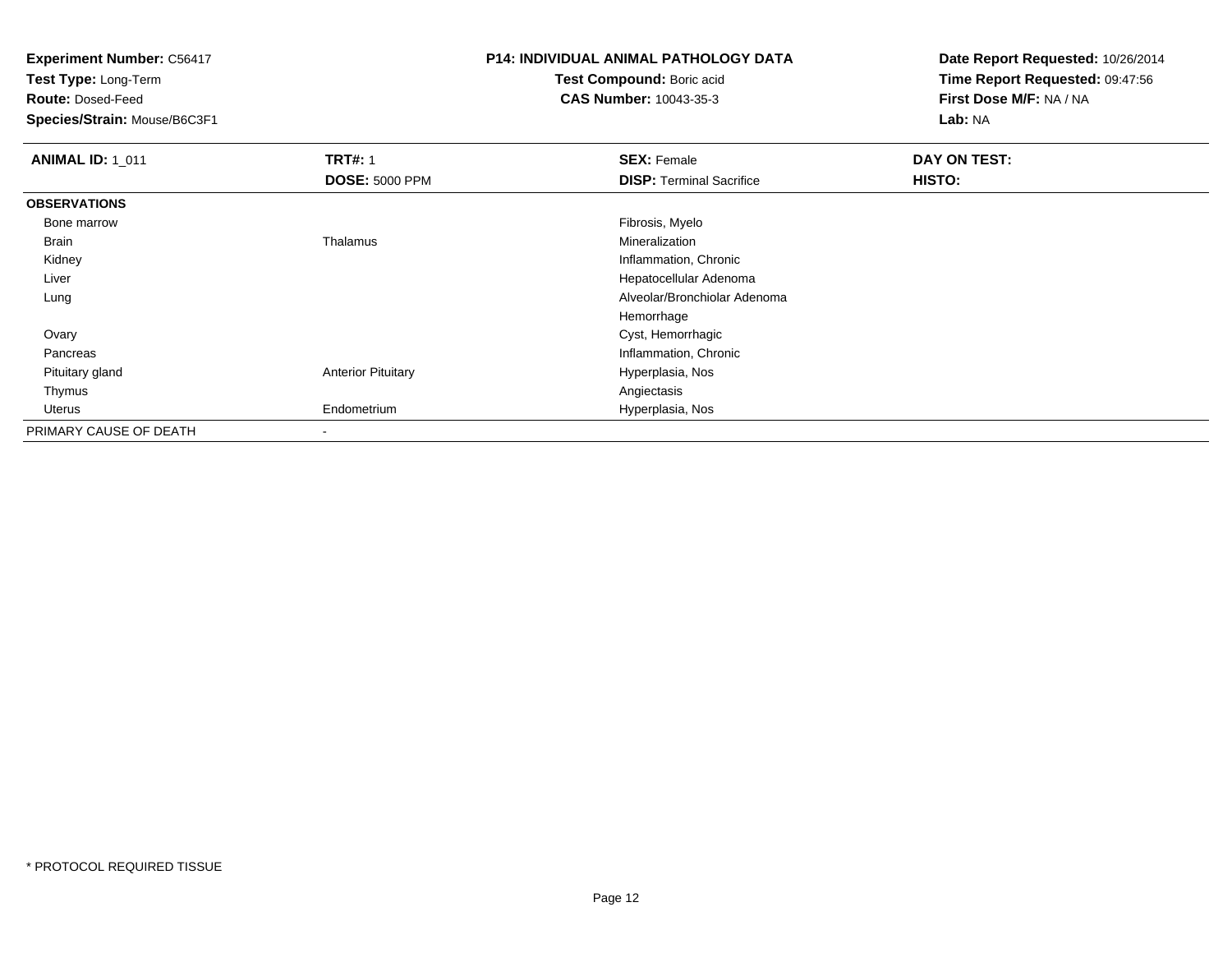| <b>Experiment Number: C56417</b><br>Test Type: Long-Term<br><b>Route: Dosed-Feed</b> |                       | <b>P14: INDIVIDUAL ANIMAL PATHOLOGY DATA</b><br>Test Compound: Boric acid<br>CAS Number: 10043-35-3 | Date Report Requested: 10/26/2014<br>Time Report Requested: 09:47:56<br>First Dose M/F: NA / NA |
|--------------------------------------------------------------------------------------|-----------------------|-----------------------------------------------------------------------------------------------------|-------------------------------------------------------------------------------------------------|
| Species/Strain: Mouse/B6C3F1                                                         |                       |                                                                                                     | Lab: NA                                                                                         |
| <b>ANIMAL ID: 1 012</b>                                                              | <b>TRT#: 1</b>        | <b>SEX: Female</b>                                                                                  | DAY ON TEST:                                                                                    |
|                                                                                      | <b>DOSE: 5000 PPM</b> | <b>DISP:</b> Accidently Killed                                                                      | HISTO:                                                                                          |
| <b>OBSERVATIONS</b>                                                                  |                       |                                                                                                     |                                                                                                 |
| Kidney                                                                               |                       | Inflammation, Chronic                                                                               |                                                                                                 |
|                                                                                      | Tubule                | Mineralization                                                                                      |                                                                                                 |
| PRIMARY CAUSE OF DEATH                                                               |                       |                                                                                                     |                                                                                                 |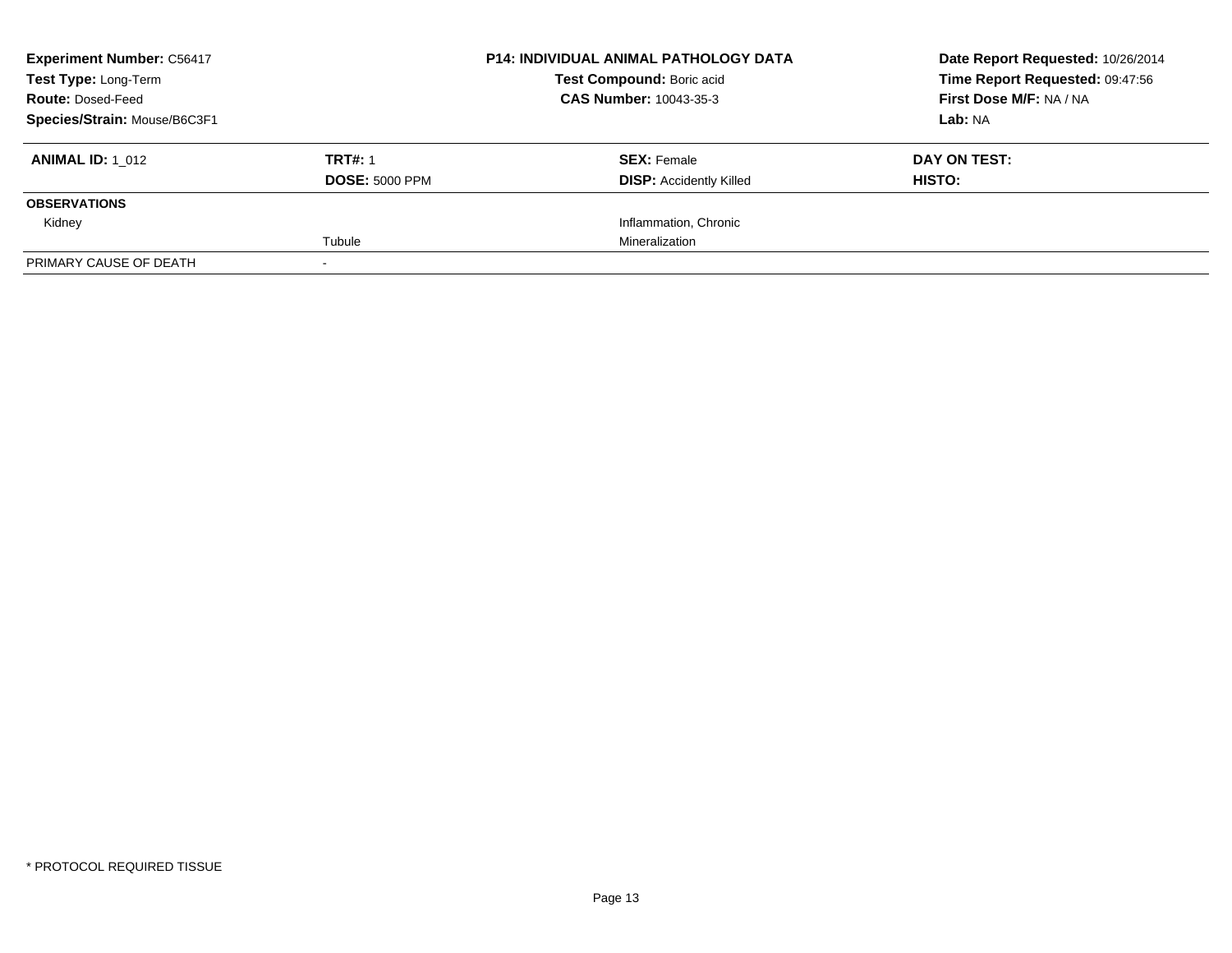**Test Type:** Long-Term

**Route:** Dosed-Feed

**Species/Strain:** Mouse/B6C3F1

### **P14: INDIVIDUAL ANIMAL PATHOLOGY DATA**

**Test Compound:** Boric acid**CAS Number:** 10043-35-3

| <b>ANIMAL ID: 1_013</b> | <b>TRT#: 1</b><br><b>DOSE: 5000 PPM</b> | <b>SEX: Female</b><br><b>DISP:</b> Terminal Sacrifice | DAY ON TEST:<br>HISTO: |
|-------------------------|-----------------------------------------|-------------------------------------------------------|------------------------|
| <b>OBSERVATIONS</b>     |                                         |                                                       |                        |
| Bone marrow             |                                         | Fibrosis, Myelo                                       |                        |
| Brain                   | Thalamus                                | Mineralization                                        |                        |
| Kidney                  |                                         | Inflammation, Chronic                                 |                        |
| Liver                   |                                         | Inflammation, Chronic                                 |                        |
| Lung                    |                                         | Hemorrhage                                            |                        |
| Ovary                   |                                         | Cyst, Nos                                             |                        |
| Pancreas                |                                         | Inflammation, Chronic                                 |                        |
| Spleen                  |                                         | Hyperplasia, Lymphoid                                 |                        |
| Stomach                 | Forestomach                             | Acanthosis                                            |                        |
|                         | Forestomach                             | Hyperkeratosis                                        |                        |
|                         | Forestomach                             | Inflammation, Chronic                                 |                        |
|                         | <b>Glandular Stomach</b>                | Inflammation, Chronic                                 |                        |
| Uterus                  | Endometrium                             | Hyperplasia, Nos                                      |                        |
| PRIMARY CAUSE OF DEATH  |                                         |                                                       |                        |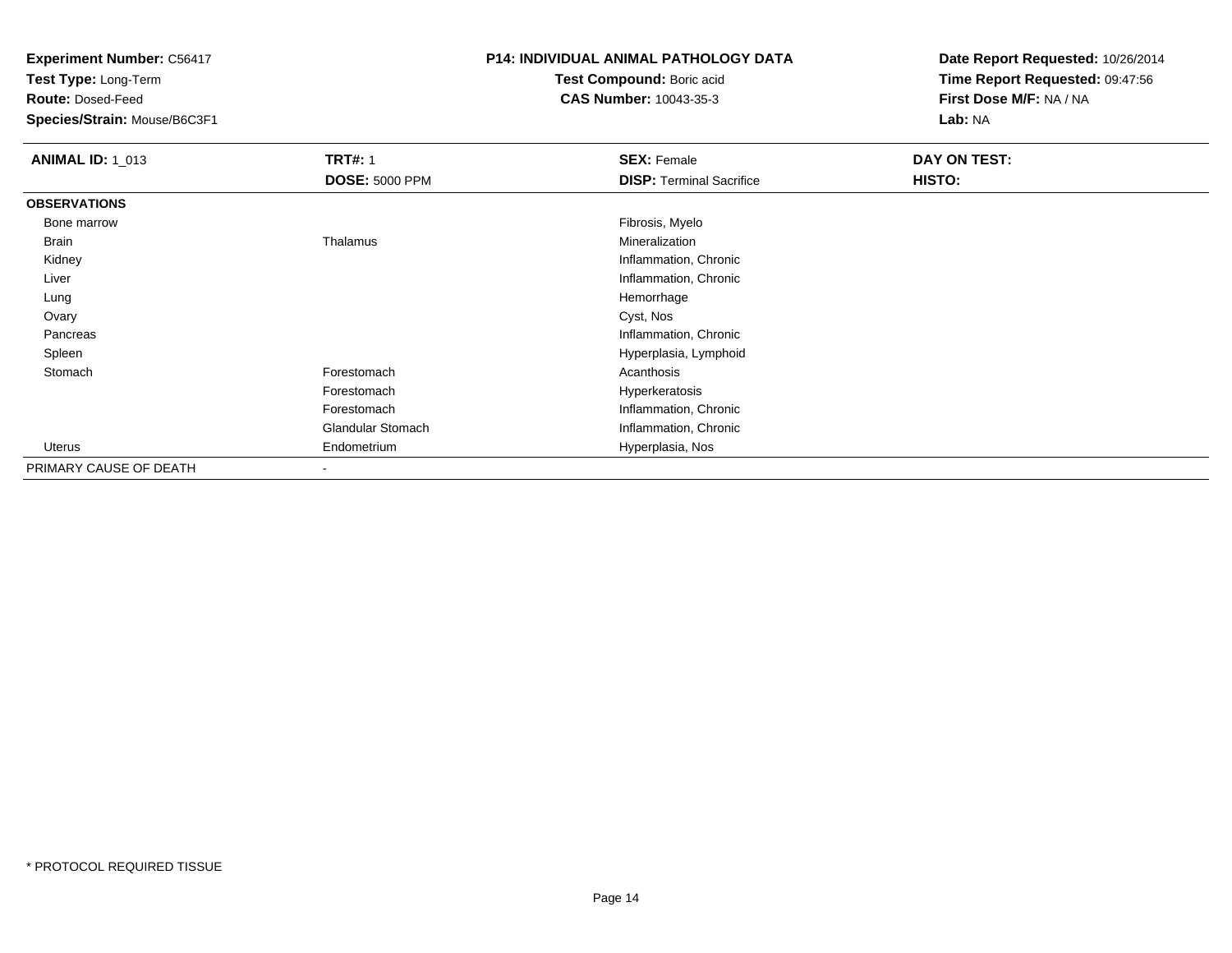**Test Type:** Long-Term

**Route:** Dosed-Feed

**Species/Strain:** Mouse/B6C3F1

## **P14: INDIVIDUAL ANIMAL PATHOLOGY DATA**

**Test Compound:** Boric acid**CAS Number:** 10043-35-3

| <b>ANIMAL ID: 1_014</b> | <b>TRT#: 1</b>            | <b>SEX: Female</b>               | DAY ON TEST: |  |
|-------------------------|---------------------------|----------------------------------|--------------|--|
|                         | <b>DOSE: 5000 PPM</b>     | <b>DISP: Terminal Sacrifice</b>  | HISTO:       |  |
| <b>OBSERVATIONS</b>     |                           |                                  |              |  |
| Bone marrow             |                           | Fibrosis, Myelo                  |              |  |
| <b>Brain</b>            | Thalamus                  | Mineralization                   |              |  |
| Kidney                  |                           | Inflammation, Chronic            |              |  |
|                         | Tubule                    | Regeneration, Nos                |              |  |
| Pancreas                |                           | Inflammation, Chronic            |              |  |
| Pituitary gland         | <b>Anterior Pituitary</b> | Hyperplasia, Nos                 |              |  |
| Salivary gland          |                           | Inflammation, Chronic            |              |  |
| Spleen                  |                           | Hyperplasia, Lymphoid            |              |  |
| Urinary bladder         |                           | Inflammation, Chronic            |              |  |
| Uterus                  |                           | <b>Endometrial Stromal Polyp</b> |              |  |
|                         | Endometrium               | Hyperplasia, Nos                 |              |  |
| PRIMARY CAUSE OF DEATH  |                           |                                  |              |  |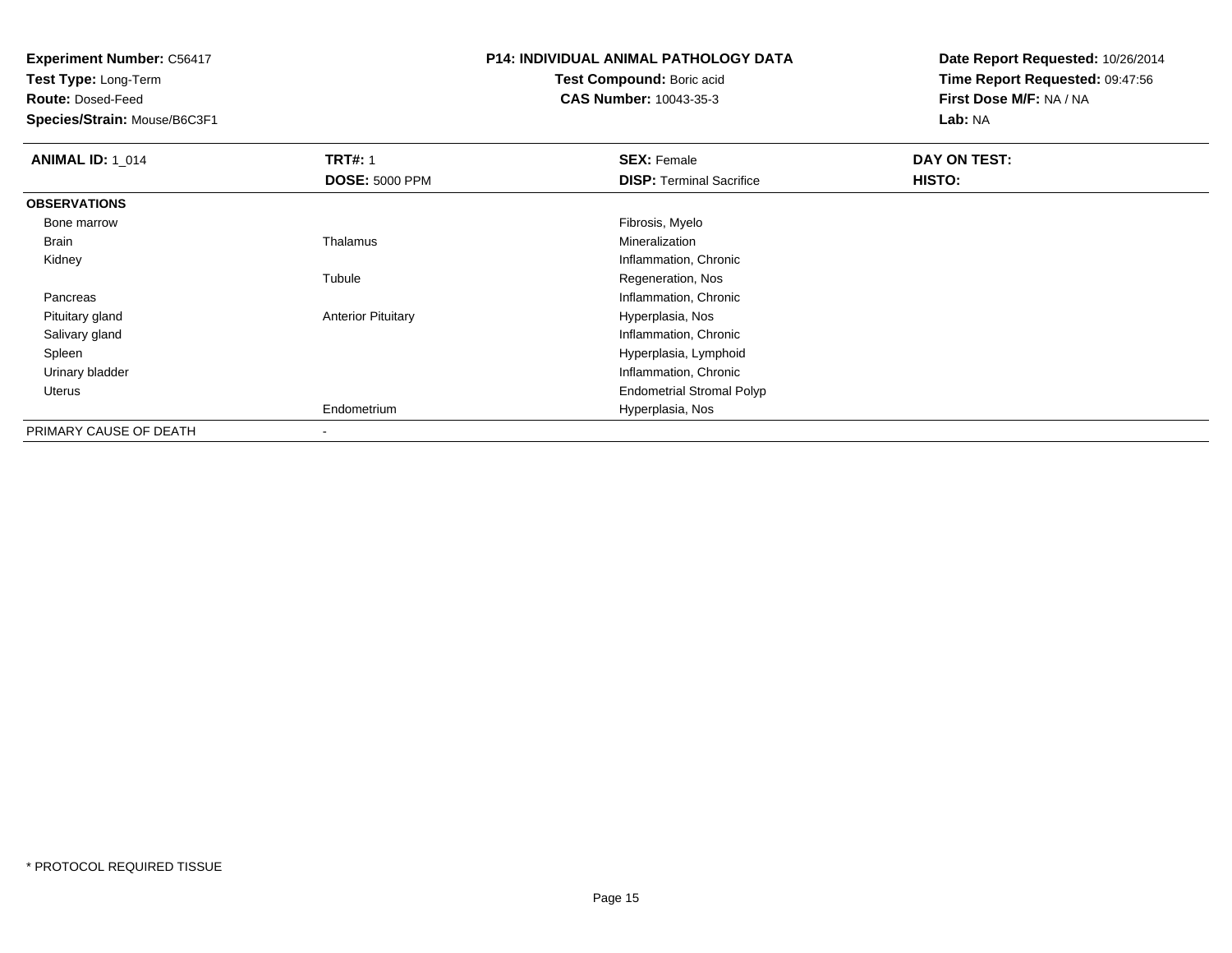**Experiment Number:** C56417**Test Type:** Long-Term**Route:** Dosed-Feed **Species/Strain:** Mouse/B6C3F1**P14: INDIVIDUAL ANIMAL PATHOLOGY DATATest Compound:** Boric acid **CAS Number:** 10043-35-3**Date Report Requested:** 10/26/2014**Time Report Requested:** 09:47:56**First Dose M/F:** NA / NA**Lab:** NA**ANIMAL ID: 1\_015 TRT#:** 1 **SEX:** Female **DAY ON TEST: DOSE:** 5000 PPM**DISP:** Terminal Sacrifice **HISTO: OBSERVATIONS** Bone marroww which is a state of the state of the state of the state of the state of the Fibrosis, Myelo state of the state of the state of the state of the state of the state of the state of the state of the state of the state of th Kidney Glomerulonephritis, Nos Inflammation, Chronic**Periportal Community Community Community Community Community Community Community Community Community Community**  Liver**Inflammation, Chronic**  Pancreas Salivary glandInflammation, Chronic<br>
Glandular Stomach (Inflammation, Chronic StomachInflammation, Chronic Urinary bladder Inflammation, Chronic Uterus Endometrium Hyperplasia, Nos Inflammation, AcutePRIMARY CAUSE OF DEATH

-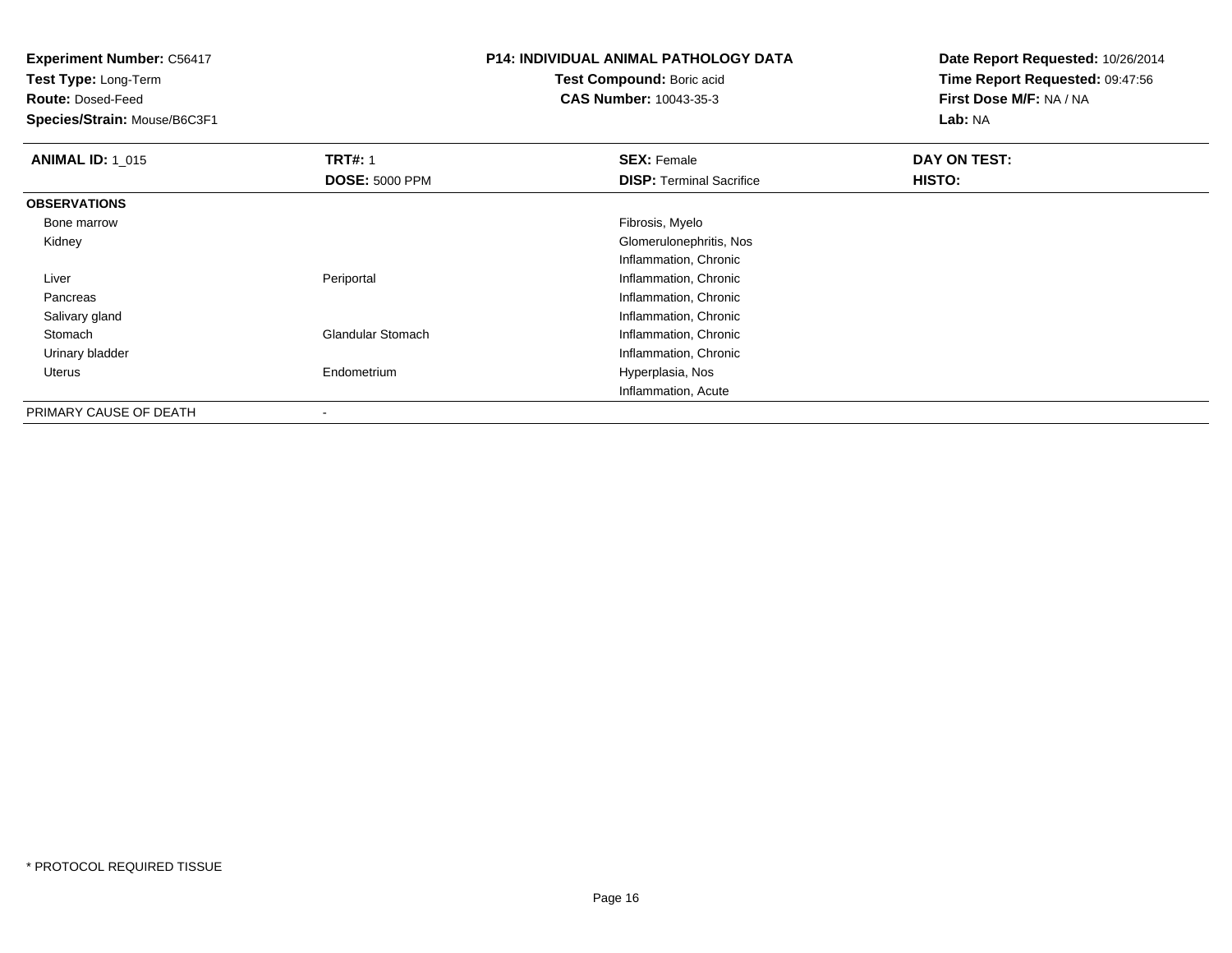| <b>Experiment Number: C56417</b><br><b>Test Type: Long-Term</b><br><b>Route: Dosed-Feed</b><br>Species/Strain: Mouse/B6C3F1 |                                         | <b>P14: INDIVIDUAL ANIMAL PATHOLOGY DATA</b><br>Test Compound: Boric acid<br><b>CAS Number: 10043-35-3</b> | Date Report Requested: 10/26/2014<br>Time Report Requested: 09:47:56<br>First Dose M/F: NA / NA<br>Lab: NA |
|-----------------------------------------------------------------------------------------------------------------------------|-----------------------------------------|------------------------------------------------------------------------------------------------------------|------------------------------------------------------------------------------------------------------------|
| <b>ANIMAL ID: 1 016</b>                                                                                                     | <b>TRT#: 1</b><br><b>DOSE: 5000 PPM</b> | <b>SEX: Female</b><br><b>DISP:</b> Terminal Sacrifice                                                      | DAY ON TEST:<br>HISTO:                                                                                     |
| <b>OBSERVATIONS</b>                                                                                                         |                                         |                                                                                                            |                                                                                                            |
| Bone marrow                                                                                                                 |                                         | Fibrosis, Myelo                                                                                            |                                                                                                            |
| <b>Brain</b>                                                                                                                | Thalamus                                | Mineralization                                                                                             |                                                                                                            |
| Kidney                                                                                                                      |                                         | Inflammation, Chronic                                                                                      |                                                                                                            |
| Pancreas                                                                                                                    |                                         | Inflammation, Chronic                                                                                      |                                                                                                            |
| Pituitary gland                                                                                                             | <b>Anterior Pituitary</b>               | Hyperplasia, Nos                                                                                           |                                                                                                            |
| Urinary bladder                                                                                                             |                                         | Inflammation, Chronic                                                                                      |                                                                                                            |
| <b>Uterus</b>                                                                                                               | Endometrium                             | Hyperplasia, Nos                                                                                           |                                                                                                            |
| PRIMARY CAUSE OF DEATH                                                                                                      |                                         |                                                                                                            |                                                                                                            |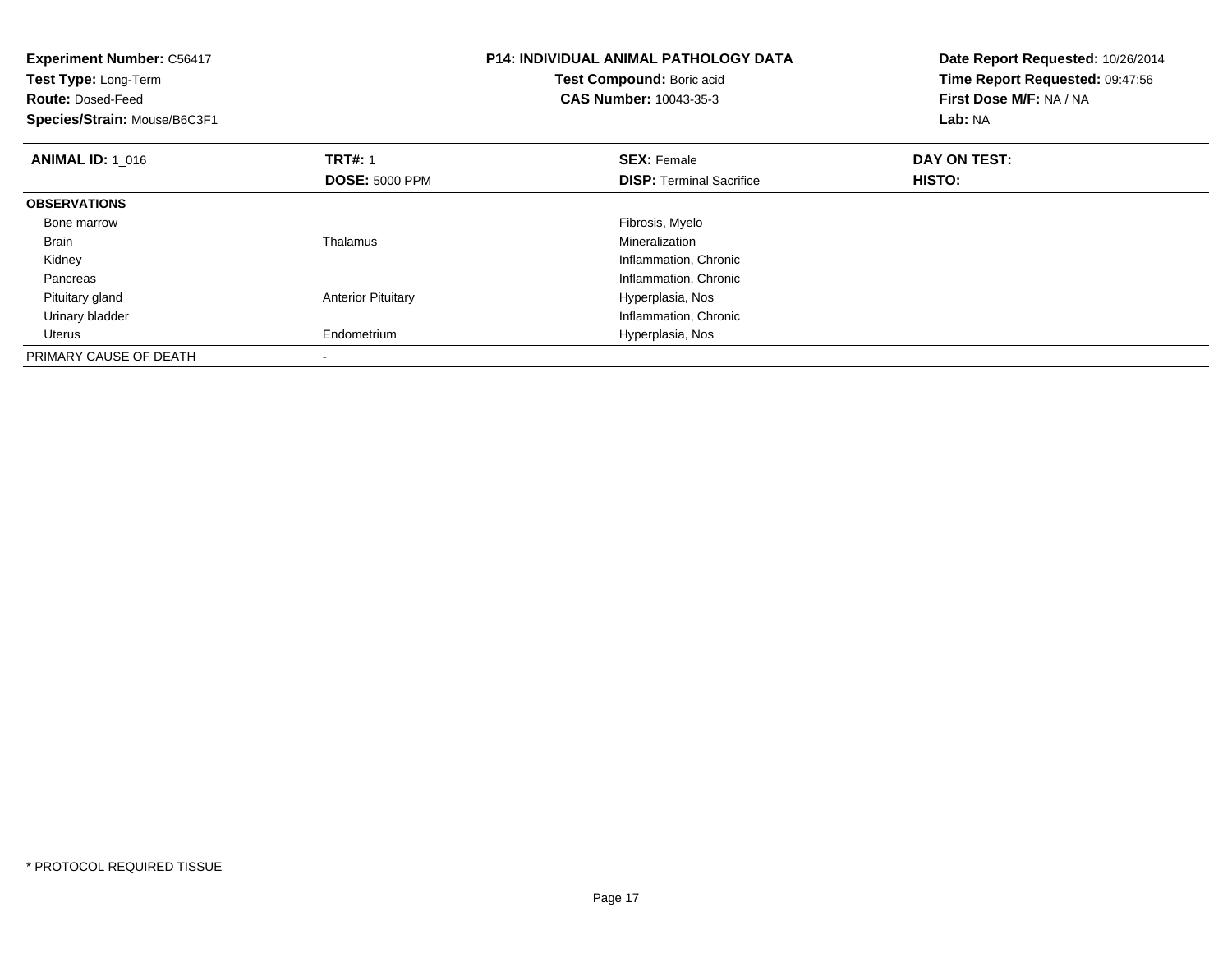**Test Type:** Long-Term

**Route:** Dosed-Feed

**Species/Strain:** Mouse/B6C3F1

# **P14: INDIVIDUAL ANIMAL PATHOLOGY DATA**

**Test Compound:** Boric acid**CAS Number:** 10043-35-3

| <b>ANIMAL ID: 1_017</b> | <b>TRT#: 1</b>        | <b>SEX: Female</b>                        | DAY ON TEST: |  |
|-------------------------|-----------------------|-------------------------------------------|--------------|--|
|                         | <b>DOSE: 5000 PPM</b> | <b>DISP: Terminal Sacrifice</b>           | HISTO:       |  |
| <b>OBSERVATIONS</b>     |                       |                                           |              |  |
| Bone marrow             |                       | Fibrosis, Myelo                           |              |  |
| Brain                   | Thalamus              | Mineralization                            |              |  |
| Kidney                  | Tubule                | Dilatation, Nos                           |              |  |
|                         |                       | Glomerulonephritis, Nos                   |              |  |
|                         |                       | Inflammation, Chronic                     |              |  |
| Lung                    |                       | Alveolar/Bronchiolar Adenoma              |              |  |
| Pancreas                |                       | Inflammation, Chronic                     |              |  |
| Salivary gland          |                       | Inflammation, Chronic                     |              |  |
| Thymus                  |                       | Cyst, Nos                                 |              |  |
| Unspecified             | Multiple Organs Nos   | Lymphoma, Undifferentiated-Malignant Type |              |  |
| Uterus                  | Endometrium           | Hyperplasia, Nos                          |              |  |
|                         | Endometrium           | Inflammation, Active Chronic              |              |  |
| PRIMARY CAUSE OF DEATH  | ۰                     |                                           |              |  |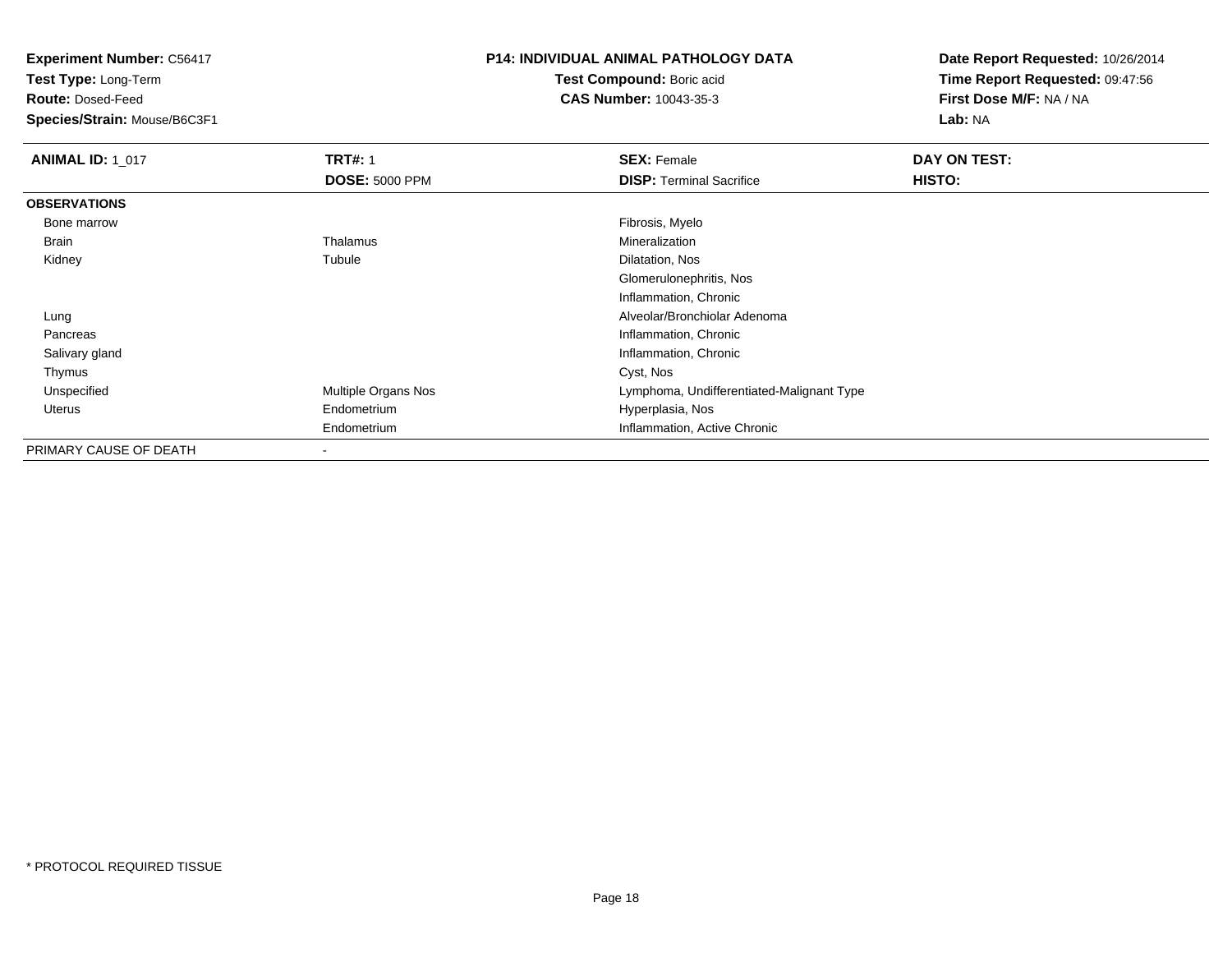| <b>Experiment Number: C56417</b><br>Test Type: Long-Term<br><b>Route: Dosed-Feed</b><br>Species/Strain: Mouse/B6C3F1 |                       | <b>P14: INDIVIDUAL ANIMAL PATHOLOGY DATA</b><br>Test Compound: Boric acid<br><b>CAS Number: 10043-35-3</b> | Date Report Requested: 10/26/2014<br>Time Report Requested: 09:47:56<br>First Dose M/F: NA / NA<br>Lab: NA |
|----------------------------------------------------------------------------------------------------------------------|-----------------------|------------------------------------------------------------------------------------------------------------|------------------------------------------------------------------------------------------------------------|
| <b>ANIMAL ID: 1_018</b>                                                                                              | <b>TRT#:</b> 1        | <b>SEX: Female</b>                                                                                         | DAY ON TEST:                                                                                               |
|                                                                                                                      | <b>DOSE: 5000 PPM</b> | <b>DISP:</b> Terminal Sacrifice                                                                            | <b>HISTO:</b>                                                                                              |
| <b>OBSERVATIONS</b>                                                                                                  |                       |                                                                                                            |                                                                                                            |
| Bone marrow                                                                                                          |                       | Fibrosis, Myelo                                                                                            |                                                                                                            |
| Kidney                                                                                                               |                       | Inflammation, Chronic                                                                                      |                                                                                                            |
|                                                                                                                      | Tubule                | Regeneration, Nos                                                                                          |                                                                                                            |
| Pancreas                                                                                                             |                       | Inflammation, Chronic                                                                                      |                                                                                                            |
| Salivary gland                                                                                                       |                       | Inflammation, Chronic                                                                                      |                                                                                                            |
| Unspecified                                                                                                          | Multiple Organs Nos   | Lymphoma, Undifferentiated-Malignant Type                                                                  |                                                                                                            |
| <b>Uterus</b>                                                                                                        | Endometrium           | Hyperplasia, Nos                                                                                           |                                                                                                            |
| PRIMARY CAUSE OF DEATH                                                                                               |                       |                                                                                                            |                                                                                                            |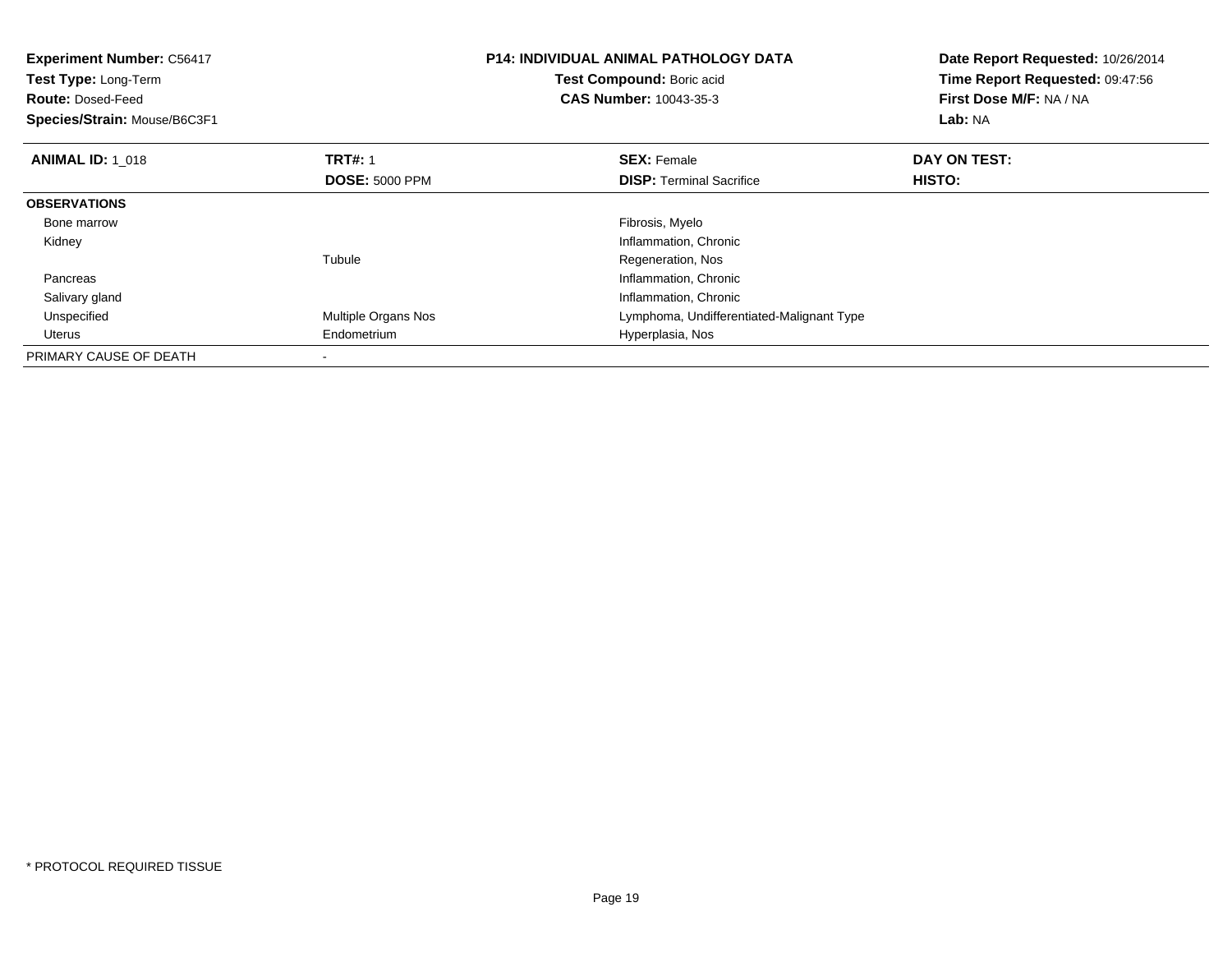**Experiment Number:** C56417**Test Type:** Long-Term**Route:** Dosed-Feed **Species/Strain:** Mouse/B6C3F1**P14: INDIVIDUAL ANIMAL PATHOLOGY DATATest Compound:** Boric acid **CAS Number:** 10043-35-3**Date Report Requested:** 10/26/2014**Time Report Requested:** 09:47:56**First Dose M/F:** NA / NA**Lab:** NA**ANIMAL ID: 1\_019 TRT#:** 1 **SEX:** Female **DAY ON TEST: DOSE:** 5000 PPM**DISP:** Terminal Sacrifice **HISTO: OBSERVATIONS** Bone marroww which is a state of the state of the state of the state of the state of the Fibrosis, Myelo state of the state of the state of the state of the state of the state of the state of the state of the state of the state of th Kidney Inflammation, Chronic Ovary Cyst, Hemorrhagic Pancreas Inflammation, Chronic Salivary glandInflammation, Chronic<br>Cyst, Nos Thymuss and the control of the control of the control of the control of the control of the control of the control of the control of the control of the control of the control of the control of the control of the control of the co Urinary bladder Inflammation, Chronic Hemangiopericytoma, Nos UterusEndometrium Hyperplasia, Nos Thrombosis, NosPRIMARY CAUSE OF DEATH

-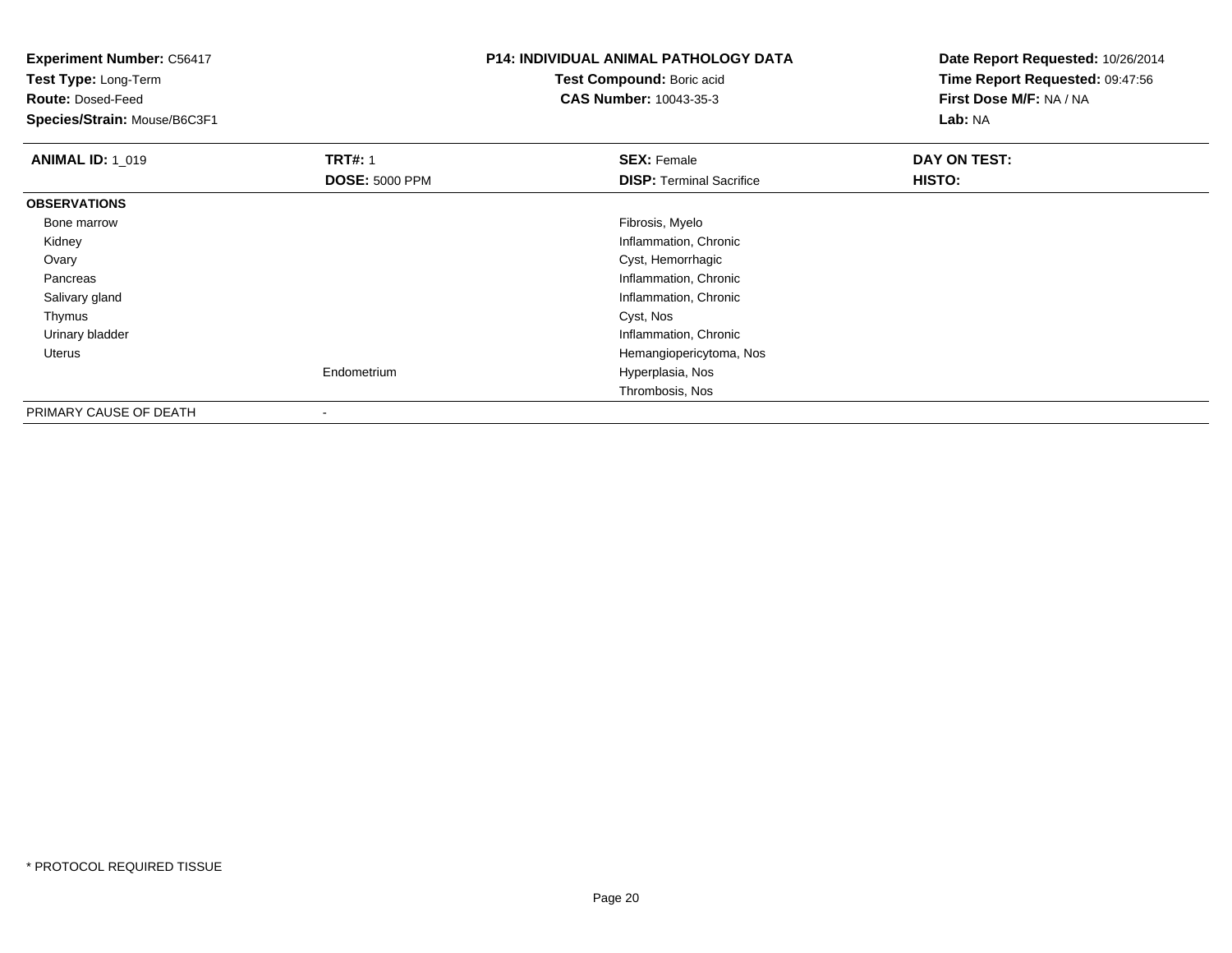**Test Type:** Long-Term

**Route:** Dosed-Feed

**Species/Strain:** Mouse/B6C3F1

# **P14: INDIVIDUAL ANIMAL PATHOLOGY DATA**

**Test Compound:** Boric acid**CAS Number:** 10043-35-3

| <b>ANIMAL ID: 1_020</b> | <b>TRT#: 1</b>            | <b>SEX: Female</b>              | DAY ON TEST: |  |
|-------------------------|---------------------------|---------------------------------|--------------|--|
|                         | <b>DOSE: 5000 PPM</b>     | <b>DISP: Terminal Sacrifice</b> | HISTO:       |  |
| <b>OBSERVATIONS</b>     |                           |                                 |              |  |
| Bone marrow             |                           | Fibrosis, Myelo                 |              |  |
| <b>Brain</b>            | Thalamus                  | Mineralization                  |              |  |
| Kidney                  |                           | Inflammation, Chronic           |              |  |
| Liver                   |                           | Necrosis, Coagulative           |              |  |
| Lung                    |                           | Hemorrhage                      |              |  |
| Pancreas                |                           | Inflammation, Chronic           |              |  |
| Pituitary gland         | <b>Anterior Pituitary</b> | Adenoma, Nos                    |              |  |
| Salivary gland          |                           | Inflammation, Chronic           |              |  |
| Urinary bladder         |                           | Inflammation, Chronic           |              |  |
| Uterus                  | Endometrium               | Hyperplasia, Nos                |              |  |
| PRIMARY CAUSE OF DEATH  | $\overline{\phantom{a}}$  |                                 |              |  |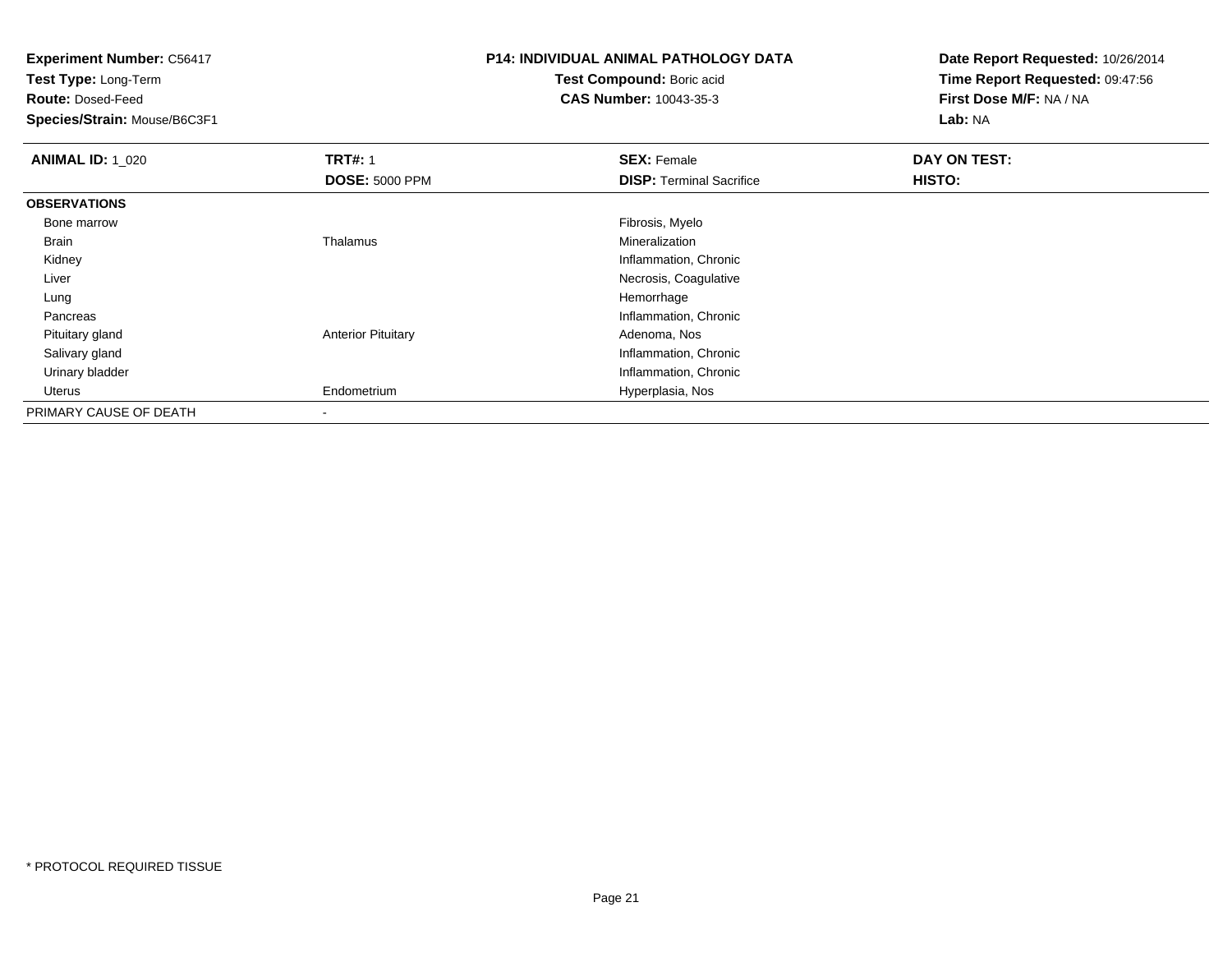**Test Type:** Long-Term

**Route:** Dosed-Feed

**Species/Strain:** Mouse/B6C3F1

### **P14: INDIVIDUAL ANIMAL PATHOLOGY DATA**

**Test Compound:** Boric acid**CAS Number:** 10043-35-3

| <b>ANIMAL ID: 1_021</b> | <b>TRT#: 1</b>           | <b>SEX: Female</b>         | DAY ON TEST: |  |
|-------------------------|--------------------------|----------------------------|--------------|--|
|                         | <b>DOSE: 5000 PPM</b>    | <b>DISP: Natural Death</b> | HISTO:       |  |
| <b>OBSERVATIONS</b>     |                          |                            |              |  |
| Kidney                  | Tubule                   | Atrophy, Nos               |              |  |
|                         |                          | Glomerulosclerosis, Nos    |              |  |
| Liver                   |                          | Necrosis, Coagulative      |              |  |
| Lung                    |                          | Hemorrhage                 |              |  |
| Lymph node              | Mandibular Lymph Node    | Hyperplasia, Lymphoid      |              |  |
| Ovary                   |                          | Cyst, Parovarian           |              |  |
| Pancreas                |                          | Inflammation, Chronic      |              |  |
| Salivary gland          |                          | Necrosis, Fibrinoid        |              |  |
|                         |                          | Perivasculitis             |              |  |
| Spleen                  |                          | Hematopoiesis              |              |  |
|                         |                          | Hyperplasia, Lymphoid      |              |  |
| <b>Uterus</b>           | Parovarian               | Hemangioma                 |              |  |
|                         | Parovarian               | Inflammation, Chronic      |              |  |
|                         | Parovarian               | Thrombosis, Nos            |              |  |
| PRIMARY CAUSE OF DEATH  | $\overline{\phantom{a}}$ |                            |              |  |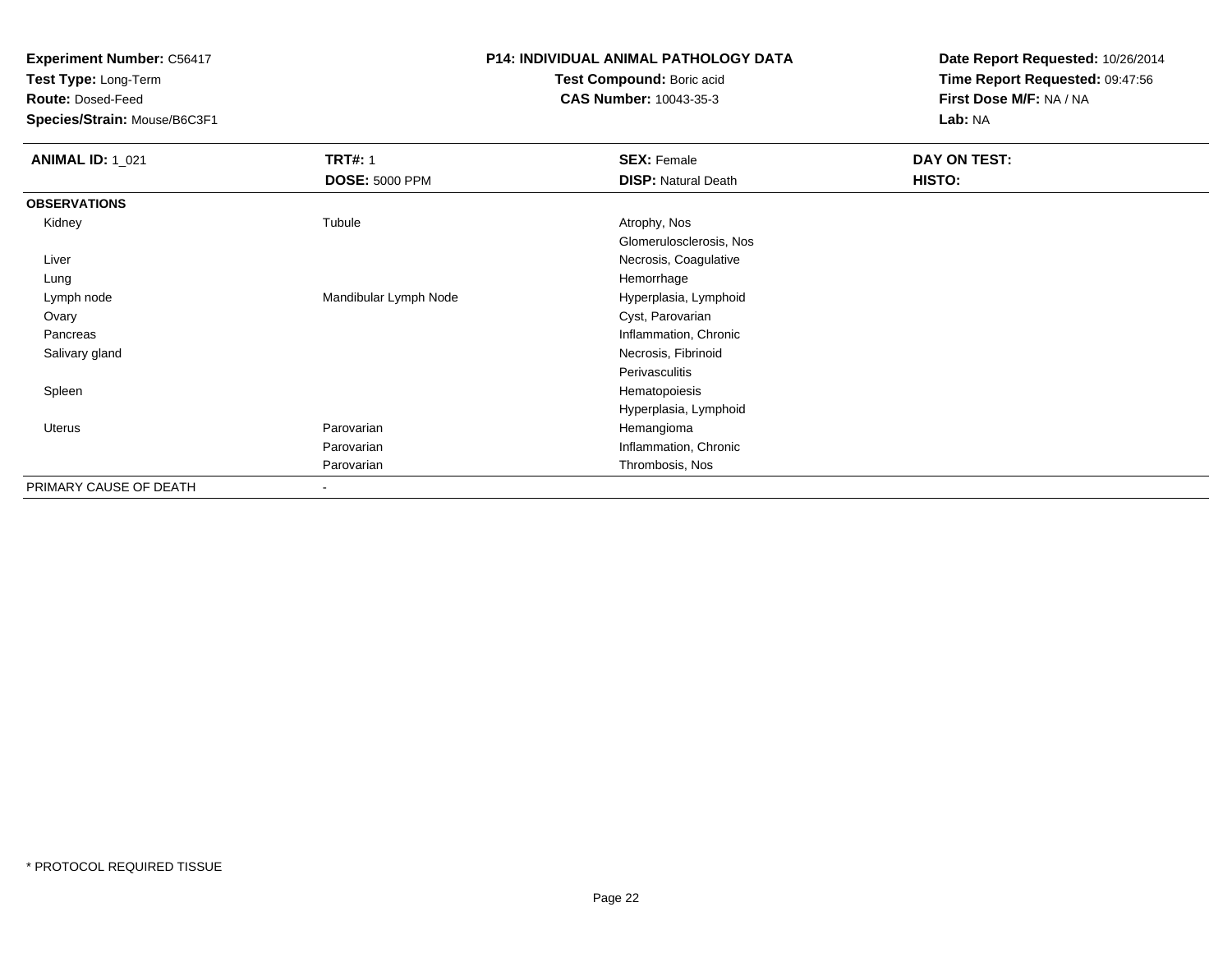**Test Type:** Long-Term

**Route:** Dosed-Feed

**Species/Strain:** Mouse/B6C3F1

## **P14: INDIVIDUAL ANIMAL PATHOLOGY DATA**

**Test Compound:** Boric acid**CAS Number:** 10043-35-3

| <b>ANIMAL ID: 1 022</b> | <b>TRT#: 1</b>            | <b>SEX: Female</b>              | DAY ON TEST: |  |
|-------------------------|---------------------------|---------------------------------|--------------|--|
|                         | <b>DOSE: 5000 PPM</b>     | <b>DISP: Terminal Sacrifice</b> | HISTO:       |  |
| <b>OBSERVATIONS</b>     |                           |                                 |              |  |
| Bone marrow             |                           | Fibrosis, Myelo                 |              |  |
| Brain                   | Thalamus                  | Mineralization                  |              |  |
| Kidney                  |                           | Inflammation, Chronic           |              |  |
|                         | Tubule                    | Regeneration, Nos               |              |  |
| Liver                   |                           | Clear-Cell Change               |              |  |
| Pancreas                |                           | Inflammation, Chronic           |              |  |
| Pituitary gland         | <b>Anterior Pituitary</b> | Hyperplasia, Nos                |              |  |
| Salivary gland          |                           | Inflammation, Chronic           |              |  |
| Stomach                 | Forestomach               | Acanthosis                      |              |  |
|                         | Forestomach               | Inflammation, Acute             |              |  |
| Urinary bladder         |                           | Inflammation, Chronic           |              |  |
| Uterus                  | Endometrium               | Hyperplasia, Nos                |              |  |
| PRIMARY CAUSE OF DEATH  | $\overline{\phantom{a}}$  |                                 |              |  |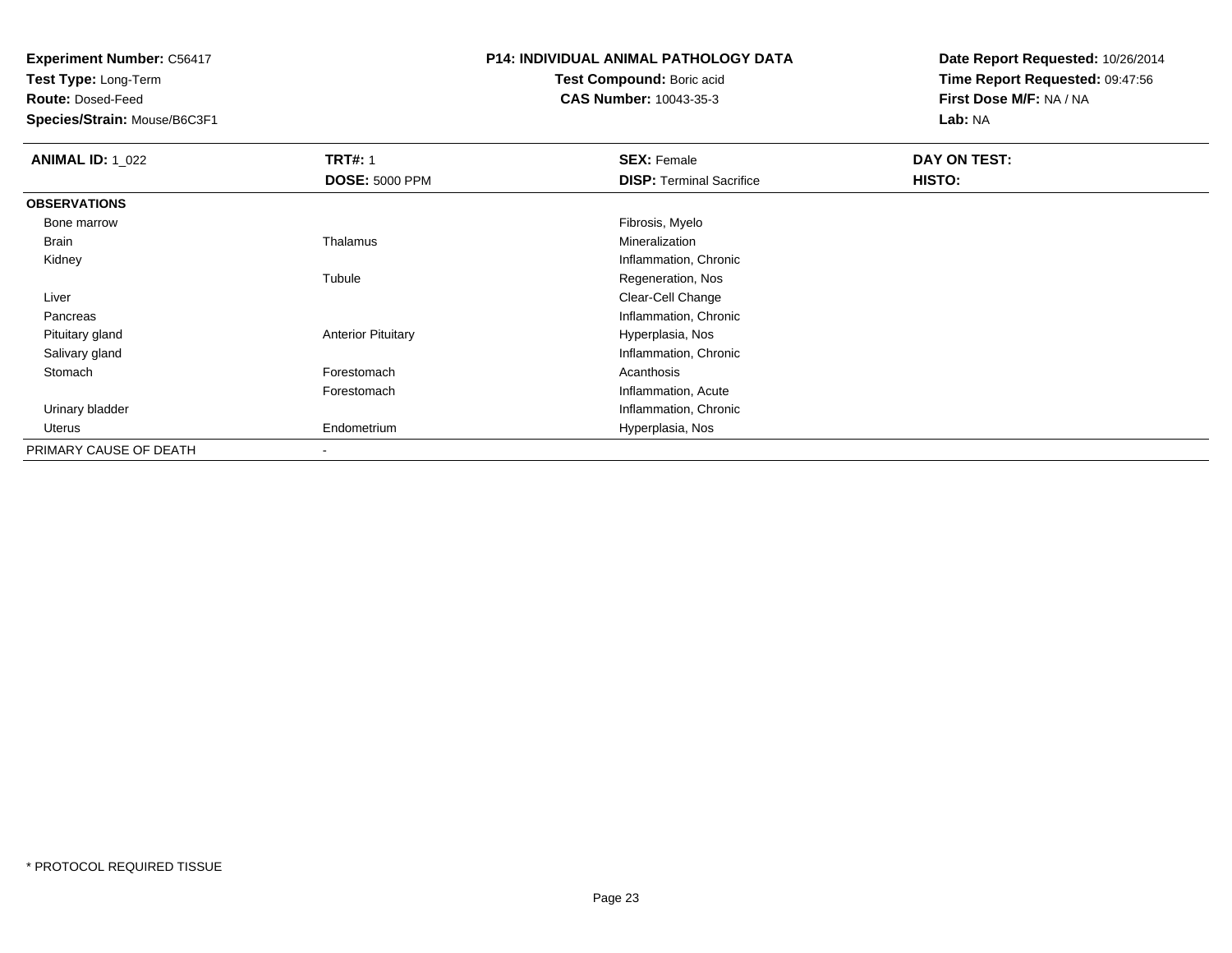**Test Type:** Long-Term

**Route:** Dosed-Feed

**Species/Strain:** Mouse/B6C3F1

### **P14: INDIVIDUAL ANIMAL PATHOLOGY DATA**

**Test Compound:** Boric acid**CAS Number:** 10043-35-3

| <b>ANIMAL ID: 1_023</b> | <b>TRT#: 1</b>            | <b>SEX: Female</b>              | DAY ON TEST: |  |
|-------------------------|---------------------------|---------------------------------|--------------|--|
|                         | <b>DOSE: 5000 PPM</b>     | <b>DISP: Terminal Sacrifice</b> | HISTO:       |  |
| <b>OBSERVATIONS</b>     |                           |                                 |              |  |
| Bone marrow             |                           | Fibrosis, Myelo                 |              |  |
| <b>Brain</b>            | <b>Choroid Plexus Nos</b> | Inflammation, Chronic           |              |  |
|                         | Thalamus                  | Mineralization                  |              |  |
|                         |                           | Perivasculitis                  |              |  |
| Kidney                  |                           | Inflammation, Chronic           |              |  |
| Liver                   |                           | Hepatocellular Adenoma          |              |  |
| Lung                    |                           | Hemorrhage                      |              |  |
| Ovary                   |                           | Cyst, Nos                       |              |  |
| Pancreas                |                           | Inflammation, Chronic           |              |  |
| Salivary gland          |                           | Inflammation, Chronic           |              |  |
| Thyroid                 |                           | Inflammation, Chronic           |              |  |
| Urinary bladder         |                           | Inflammation, Chronic           |              |  |
| Uterus                  | Endometrium               | Hyperplasia, Nos                |              |  |
| PRIMARY CAUSE OF DEATH  |                           |                                 |              |  |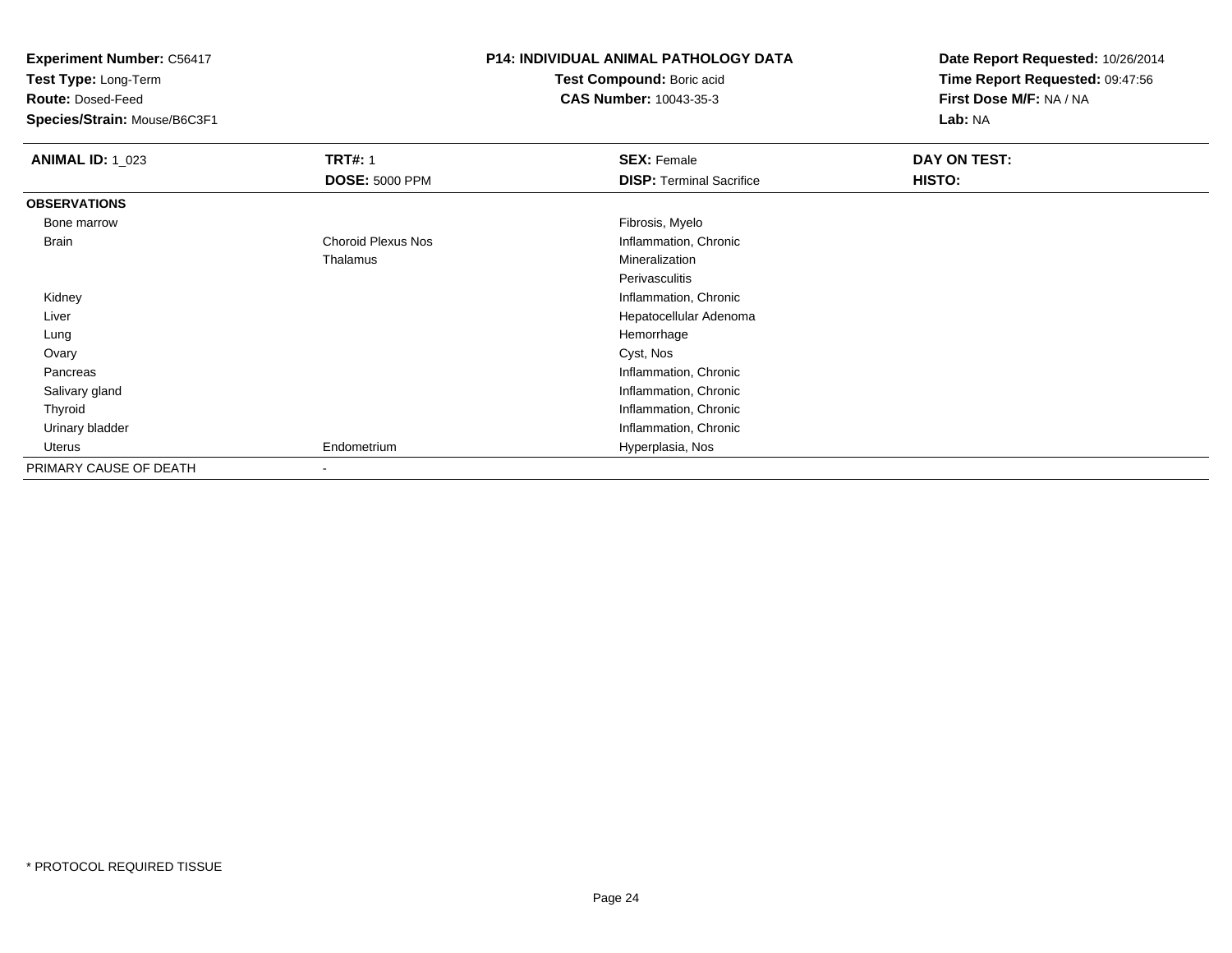| <b>Experiment Number: C56417</b><br>Test Type: Long-Term<br><b>Route: Dosed-Feed</b><br>Species/Strain: Mouse/B6C3F1 |                       | P14: INDIVIDUAL ANIMAL PATHOLOGY DATA<br>Test Compound: Boric acid<br><b>CAS Number: 10043-35-3</b> | Date Report Requested: 10/26/2014<br>Time Report Requested: 09:47:56<br>First Dose M/F: NA / NA<br>Lab: NA |
|----------------------------------------------------------------------------------------------------------------------|-----------------------|-----------------------------------------------------------------------------------------------------|------------------------------------------------------------------------------------------------------------|
| <b>ANIMAL ID: 1 024</b>                                                                                              | <b>TRT#: 1</b>        | <b>SEX: Female</b>                                                                                  | DAY ON TEST:                                                                                               |
|                                                                                                                      | <b>DOSE: 5000 PPM</b> | <b>DISP:</b> Natural Death                                                                          | <b>HISTO:</b>                                                                                              |
| <b>OBSERVATIONS</b>                                                                                                  |                       |                                                                                                     |                                                                                                            |
| <b>Brain</b>                                                                                                         | Thalamus              | Mineralization                                                                                      |                                                                                                            |
| Kidney                                                                                                               |                       | Inflammation, Chronic                                                                               |                                                                                                            |
| Lung                                                                                                                 |                       | Inflammation, Chronic                                                                               |                                                                                                            |
| Pancreas                                                                                                             |                       | Inflammation, Chronic                                                                               |                                                                                                            |
| Unspecified                                                                                                          | Multiple Organs Nos   | Lymphoma, Nos-Malignant                                                                             |                                                                                                            |
| Uterus                                                                                                               | Endometrium           | Hyperplasia, Nos                                                                                    |                                                                                                            |
| PRIMARY CAUSE OF DEATH                                                                                               |                       |                                                                                                     |                                                                                                            |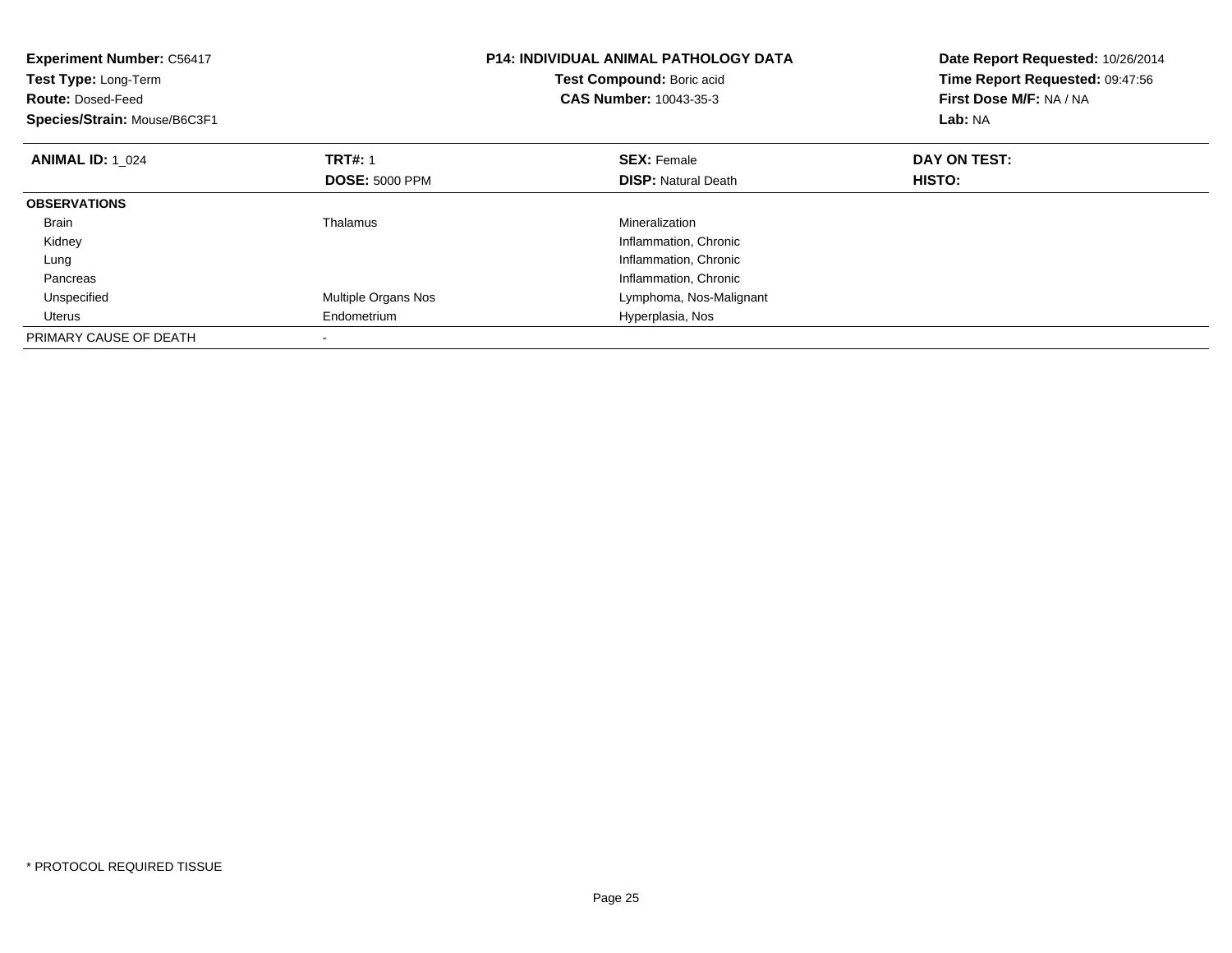**Test Type:** Long-Term

**Route:** Dosed-Feed

**Species/Strain:** Mouse/B6C3F1

### **P14: INDIVIDUAL ANIMAL PATHOLOGY DATA**

**Test Compound:** Boric acid**CAS Number:** 10043-35-3

| <b>ANIMAL ID: 1_025</b> | <b>TRT#: 1</b>           | <b>SEX: Female</b>              | DAY ON TEST: |  |
|-------------------------|--------------------------|---------------------------------|--------------|--|
|                         | <b>DOSE: 5000 PPM</b>    | <b>DISP: Terminal Sacrifice</b> | HISTO:       |  |
| <b>OBSERVATIONS</b>     |                          |                                 |              |  |
| Bone marrow             |                          | Fibrosis, Myelo                 |              |  |
| Kidney                  |                          | Inflammation, Chronic           |              |  |
|                         | Tubule                   | Regeneration, Nos               |              |  |
| Lung                    |                          | Hemorrhage                      |              |  |
| Ovary                   |                          | Cyst, Hemorrhagic               |              |  |
| Pancreas                |                          | Inflammation, Chronic           |              |  |
| Salivary gland          |                          | Inflammation, Chronic           |              |  |
| Stomach                 | Forestomach              | Acanthosis                      |              |  |
|                         | Forestomach              | Hyperkeratosis                  |              |  |
|                         | Forestomach              | Inflammation, Acute             |              |  |
|                         | Glandular Stomach        | Inflammation, Chronic           |              |  |
| Urinary bladder         |                          | Inflammation, Chronic           |              |  |
| Uterus                  | Endometrium              | Hyperplasia, Nos                |              |  |
| PRIMARY CAUSE OF DEATH  | $\overline{\phantom{a}}$ |                                 |              |  |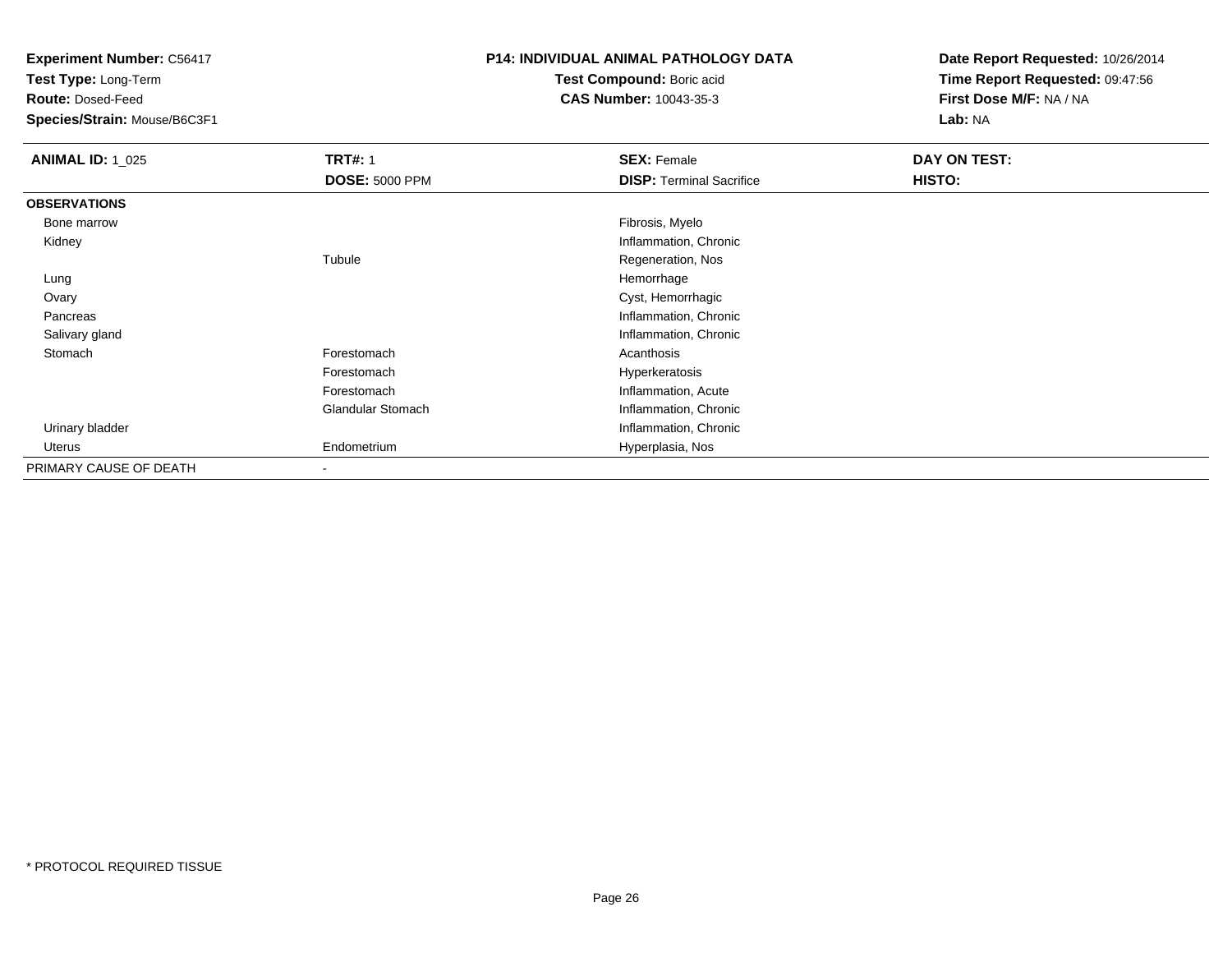**Test Type:** Long-Term

**Route:** Dosed-Feed

**Species/Strain:** Mouse/B6C3F1

### **P14: INDIVIDUAL ANIMAL PATHOLOGY DATA**

**Test Compound:** Boric acid**CAS Number:** 10043-35-3

| <b>ANIMAL ID: 1_026</b> | <b>TRT#: 1</b>           | <b>SEX: Female</b>              | DAY ON TEST: |
|-------------------------|--------------------------|---------------------------------|--------------|
|                         | <b>DOSE: 5000 PPM</b>    | <b>DISP: Terminal Sacrifice</b> | HISTO:       |
| <b>OBSERVATIONS</b>     |                          |                                 |              |
| Bone marrow             |                          | Fibrosis, Myelo                 |              |
| Brain                   | Thalamus                 | Mineralization                  |              |
| Clitoral gland          |                          | Dilatation, Ducts               |              |
|                         |                          | Inflammation, Active Chronic    |              |
| Kidney                  |                          | Inflammation, Chronic           |              |
| Liver                   |                          | Inflammation, Active Chronic    |              |
|                         |                          | Necrosis, Coagulative           |              |
| Lung                    |                          | Perivasculitis                  |              |
| Ovary                   |                          | Cyst, Nos                       |              |
| Pancreas                |                          | Inflammation, Chronic           |              |
| Salivary gland          |                          | Inflammation, Chronic           |              |
| Spleen                  |                          | Hyperplasia, Lymphoid           |              |
| Stomach                 | Forestomach              | Acanthosis                      |              |
| Urinary bladder         |                          | Inflammation, Chronic           |              |
| Uterus                  | Endometrium              | Hyperplasia, Nos                |              |
| PRIMARY CAUSE OF DEATH  | $\overline{\phantom{a}}$ |                                 |              |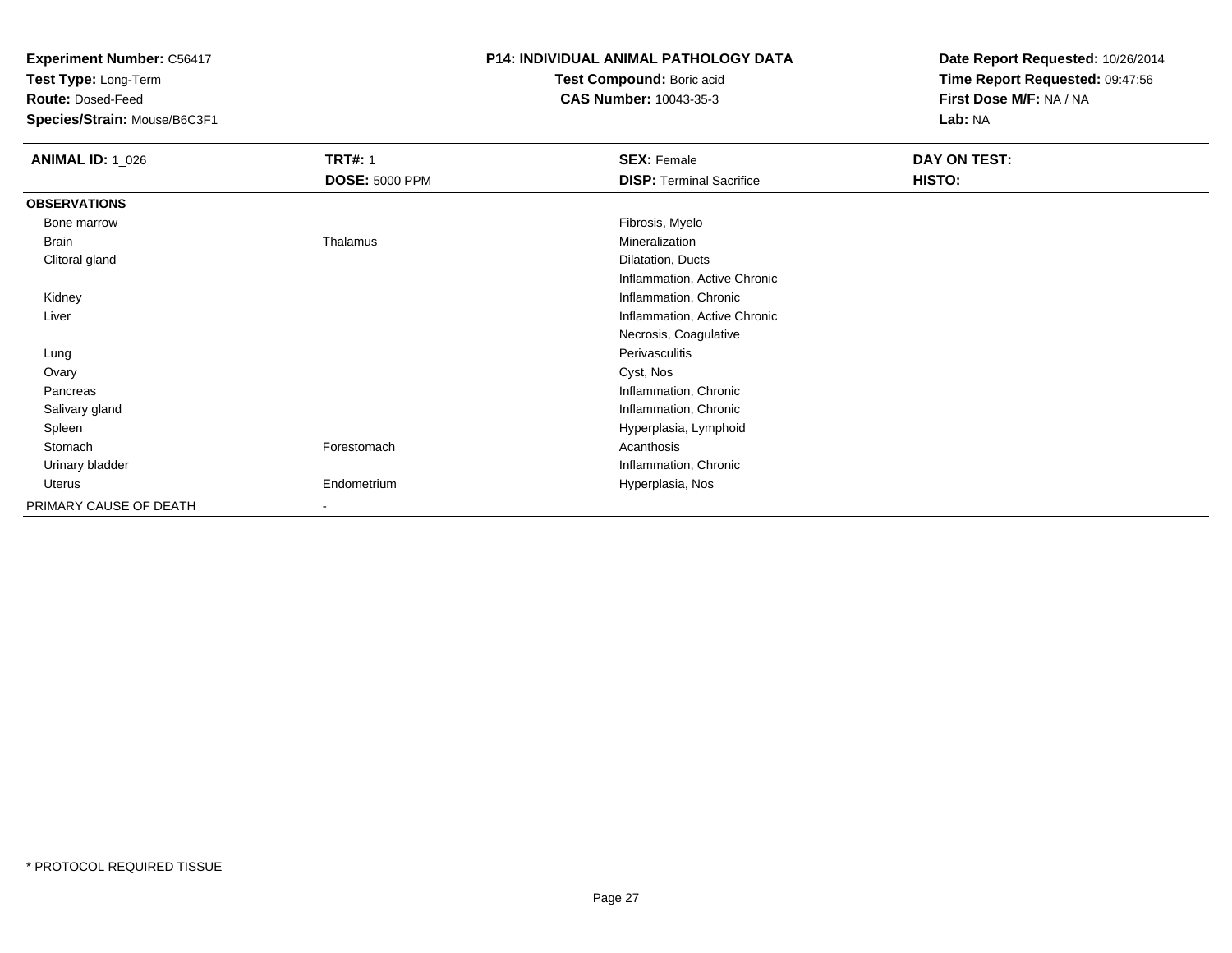**Test Type:** Long-Term

**Route:** Dosed-Feed

**Species/Strain:** Mouse/B6C3F1

## **P14: INDIVIDUAL ANIMAL PATHOLOGY DATA**

**Test Compound:** Boric acid**CAS Number:** 10043-35-3

| <b>ANIMAL ID: 1_027</b> | <b>TRT#: 1</b>        | <b>SEX: Female</b>              | DAY ON TEST: |
|-------------------------|-----------------------|---------------------------------|--------------|
|                         | <b>DOSE: 5000 PPM</b> | <b>DISP: Terminal Sacrifice</b> | HISTO:       |
| <b>OBSERVATIONS</b>     |                       |                                 |              |
| Heart                   |                       | Fibrosis, Focal                 |              |
| Kidney                  |                       | Inflammation, Chronic           |              |
| Liver                   |                       | Cytoplasmic Change, Basophilic  |              |
|                         |                       | Inflammation, Chronic           |              |
| Lymph node              | Lumbar Lymph Node     | Hyperplasia, Plasma Cell        |              |
|                         | Renal Lymph Node      | Hyperplasia, Plasma Cell        |              |
| Ovary                   |                       | Cyst, Nos                       |              |
| Salivary gland          |                       | Inflammation, Chronic           |              |
| Uterus                  |                       | Hemangioma                      |              |
|                         | Endometrium           | Hyperplasia, Nos                |              |
|                         |                       | Inflammation, Acute             |              |
| PRIMARY CAUSE OF DEATH  | $\blacksquare$        |                                 |              |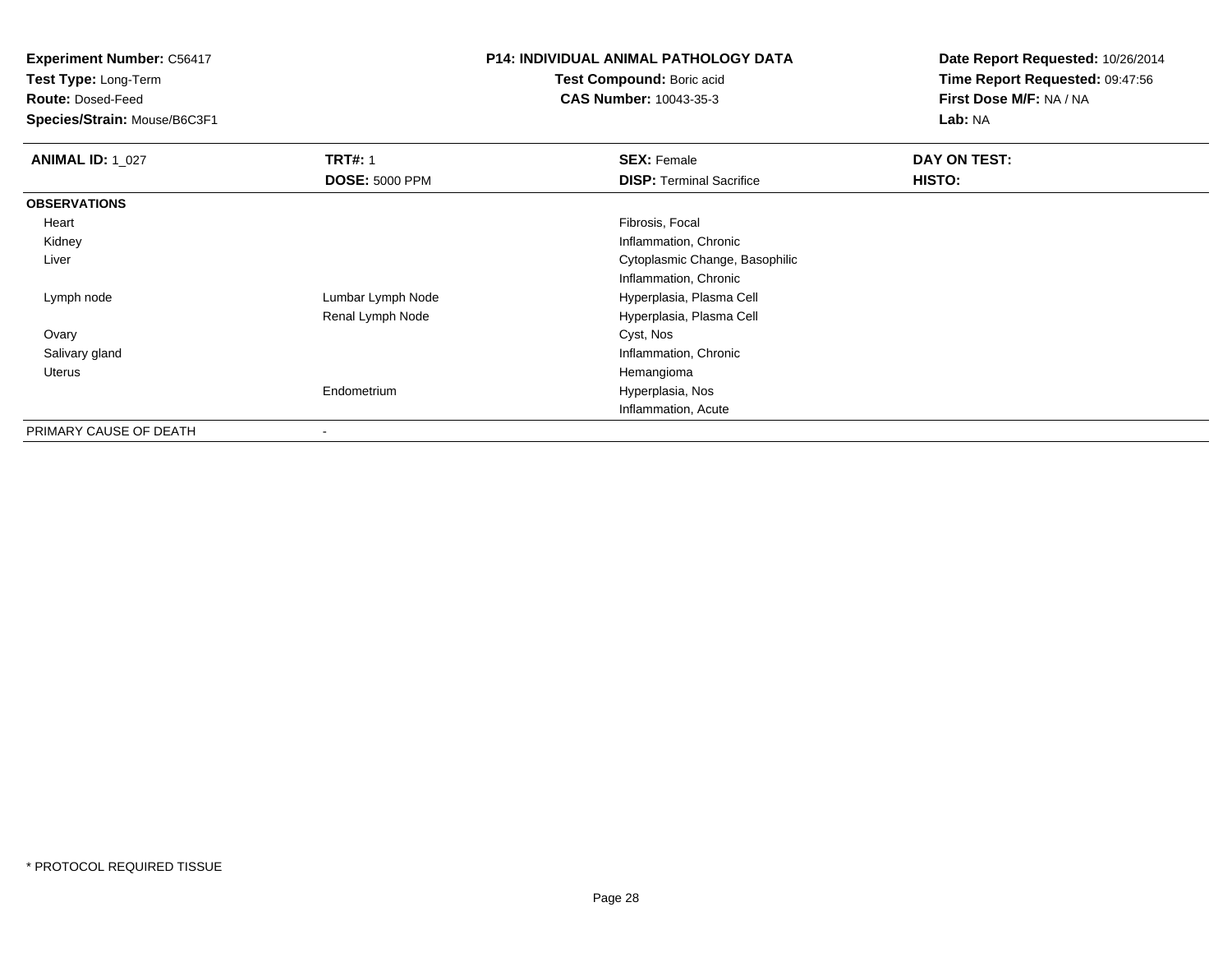| <b>Experiment Number: C56417</b><br>Test Type: Long-Term<br><b>Route: Dosed-Feed</b><br>Species/Strain: Mouse/B6C3F1 |                       | <b>P14: INDIVIDUAL ANIMAL PATHOLOGY DATA</b><br>Test Compound: Boric acid<br><b>CAS Number: 10043-35-3</b> | Date Report Requested: 10/26/2014<br>Time Report Requested: 09:47:56<br>First Dose M/F: NA / NA<br>Lab: NA |  |
|----------------------------------------------------------------------------------------------------------------------|-----------------------|------------------------------------------------------------------------------------------------------------|------------------------------------------------------------------------------------------------------------|--|
| <b>ANIMAL ID: 1 028</b>                                                                                              | <b>TRT#: 1</b>        | <b>SEX: Female</b>                                                                                         | DAY ON TEST:                                                                                               |  |
|                                                                                                                      | <b>DOSE: 5000 PPM</b> | <b>DISP:</b> Terminal Sacrifice                                                                            | <b>HISTO:</b>                                                                                              |  |
| <b>OBSERVATIONS</b>                                                                                                  |                       |                                                                                                            |                                                                                                            |  |
| <b>Brain</b>                                                                                                         | Thalamus              | Mineralization                                                                                             |                                                                                                            |  |
| Kidney                                                                                                               |                       | Inflammation, Chronic                                                                                      |                                                                                                            |  |
| Lung                                                                                                                 |                       | Hemorrhage                                                                                                 |                                                                                                            |  |
| Ovary                                                                                                                |                       | Atrophy, Nos                                                                                               |                                                                                                            |  |
| Pancreas                                                                                                             |                       | Inflammation, Chronic                                                                                      |                                                                                                            |  |
| Salivary gland                                                                                                       |                       | Inflammation, Chronic                                                                                      |                                                                                                            |  |
| Urinary bladder                                                                                                      |                       | Inflammation, Chronic                                                                                      |                                                                                                            |  |
| Uterus                                                                                                               | Endometrium           | Hyperplasia, Nos                                                                                           |                                                                                                            |  |
| PRIMARY CAUSE OF DEATH                                                                                               |                       |                                                                                                            |                                                                                                            |  |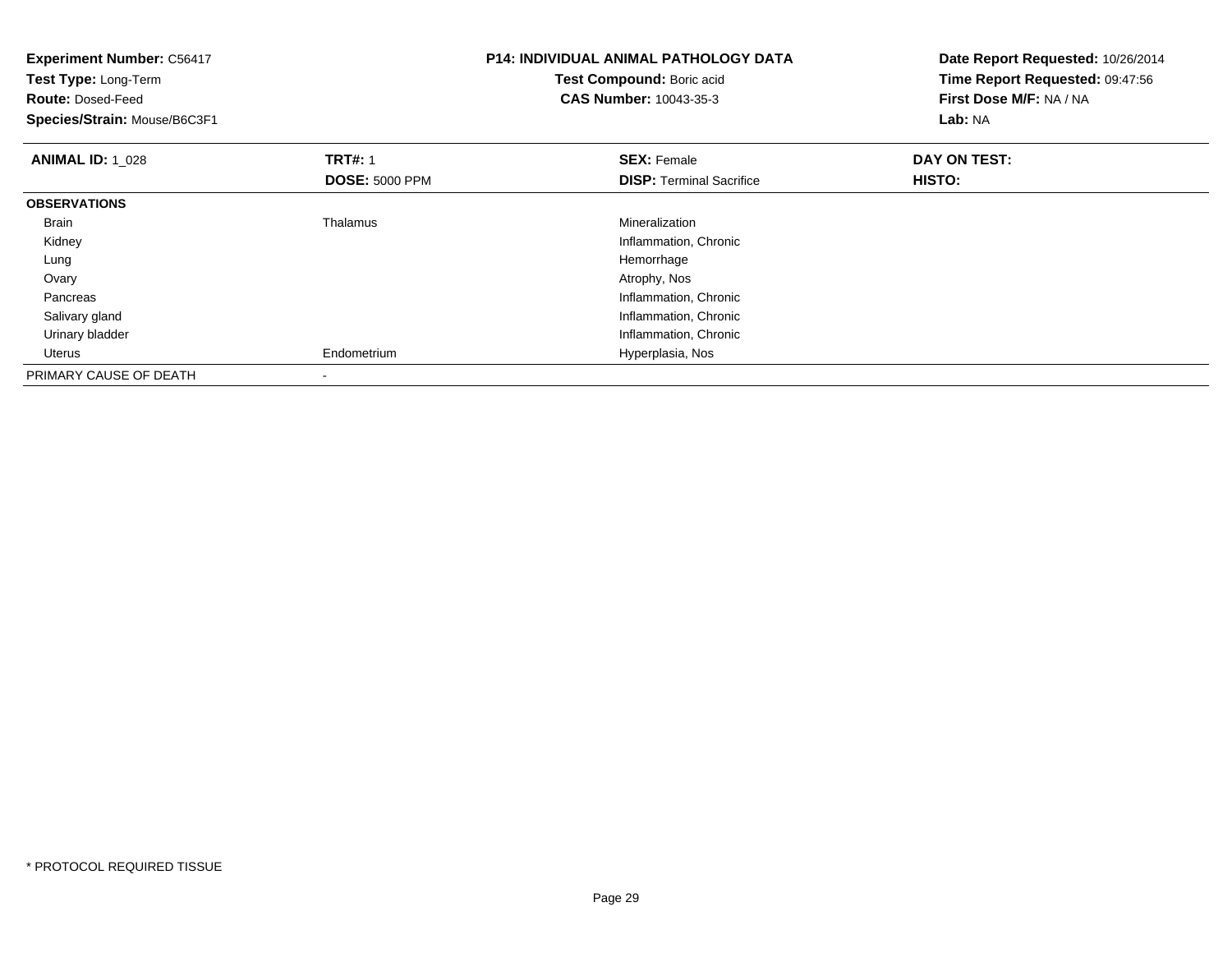| <b>Experiment Number: C56417</b><br>Test Type: Long-Term<br><b>Route: Dosed-Feed</b><br>Species/Strain: Mouse/B6C3F1 |                       | <b>P14: INDIVIDUAL ANIMAL PATHOLOGY DATA</b><br>Test Compound: Boric acid<br>CAS Number: 10043-35-3 | Date Report Requested: 10/26/2014<br>Time Report Requested: 09:47:56<br>First Dose M/F: NA / NA<br>Lab: NA |  |
|----------------------------------------------------------------------------------------------------------------------|-----------------------|-----------------------------------------------------------------------------------------------------|------------------------------------------------------------------------------------------------------------|--|
| <b>ANIMAL ID: 1 029</b>                                                                                              | <b>TRT#: 1</b>        | <b>SEX: Female</b>                                                                                  | DAY ON TEST:                                                                                               |  |
|                                                                                                                      | <b>DOSE: 5000 PPM</b> | <b>DISP:</b> Terminal Sacrifice                                                                     | <b>HISTO:</b>                                                                                              |  |
| <b>OBSERVATIONS</b>                                                                                                  |                       |                                                                                                     |                                                                                                            |  |
| <b>Brain</b>                                                                                                         | Thalamus              | Mineralization                                                                                      |                                                                                                            |  |
| Kidney                                                                                                               |                       | Inflammation, Chronic                                                                               |                                                                                                            |  |
| Pancreas                                                                                                             |                       | Inflammation, Chronic                                                                               |                                                                                                            |  |
| Thyroid                                                                                                              |                       | Inflammation, Chronic                                                                               |                                                                                                            |  |
| Urinary bladder                                                                                                      |                       | Inflammation, Chronic                                                                               |                                                                                                            |  |
| <b>Uterus</b>                                                                                                        | Endometrium           | Hyperplasia, Nos                                                                                    |                                                                                                            |  |
|                                                                                                                      | Parovarian            | Inflammation, Chronic                                                                               |                                                                                                            |  |
| PRIMARY CAUSE OF DEATH                                                                                               |                       |                                                                                                     |                                                                                                            |  |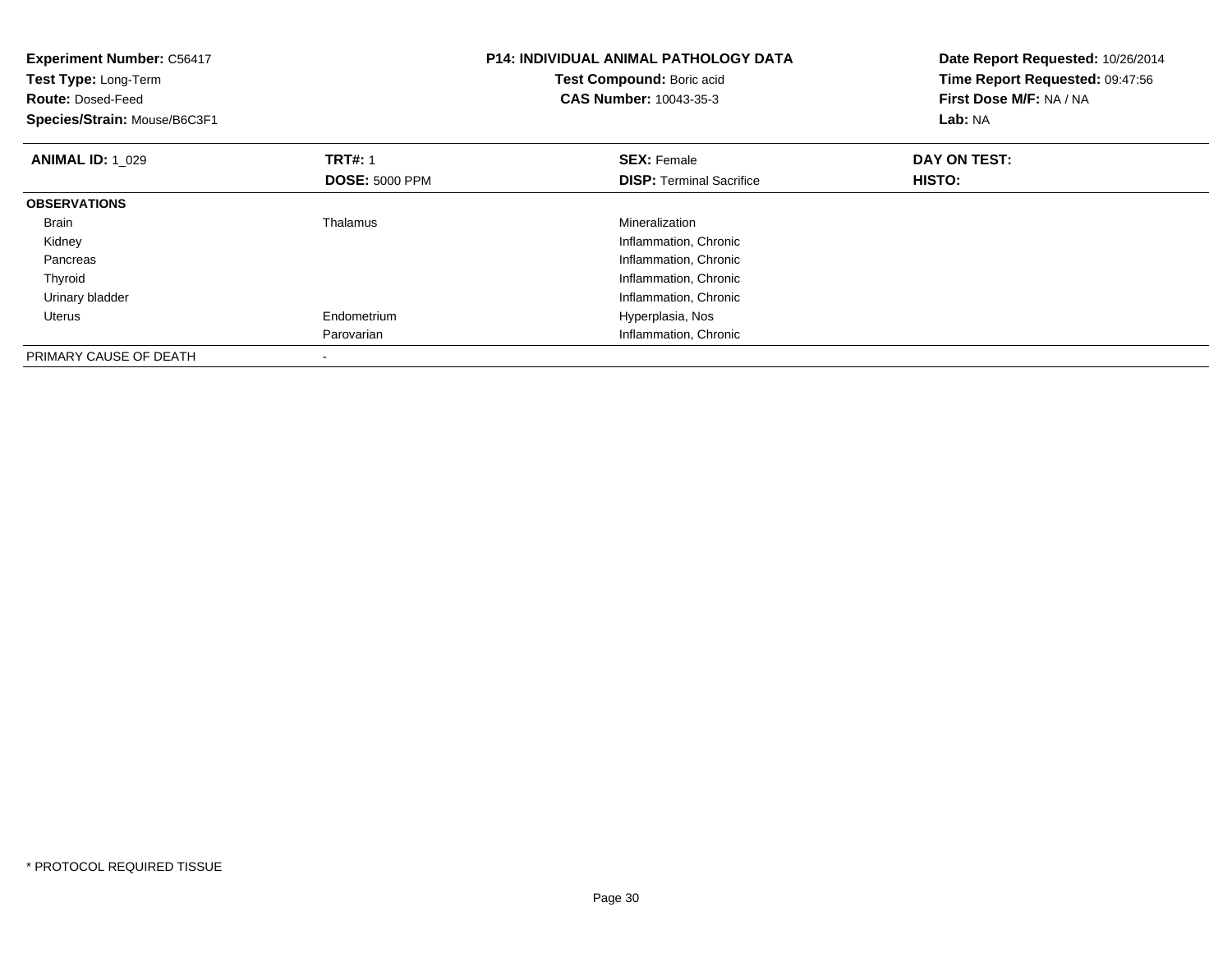**Experiment Number:** C56417**Test Type:** Long-Term**Route:** Dosed-Feed **Species/Strain:** Mouse/B6C3F1**P14: INDIVIDUAL ANIMAL PATHOLOGY DATATest Compound:** Boric acid **CAS Number:** 10043-35-3**Date Report Requested:** 10/26/2014**Time Report Requested:** 09:47:56**First Dose M/F:** NA / NA**Lab:** NA**ANIMAL ID: 1\_030 C TRT#:** 1 **SEX:** Female **DAY ON TEST: DOSE:** 5000 PPM**DISP:** Terminal Sacrifice **HISTO: OBSERVATIONS** Adrenal glandCortex Nos **Exercía Exercía Exercía Exercía Exercía Exercía Exercía Exercía Exercía Exercía Exercía Exercía Exercí<br>
Exercía Exercía Exercía Exercía Exercía Exercía Exercía Exercía Exercía Exercía Exercía Exercía Exercía Ex**  Brain Thalamus Mineralization Kidney Inflammation, Chronic TubuleRegeneration, Nos<br>Hemorrhage Lungg and the state of the state of the state of the state of the state of the state of the state of the state of the state of the state of the state of the state of the state of the state of the state of the state of the stat Pancreas Inflammation, Chronic Salivary gland Inflammation, Chronic Urinary bladder Inflammation, Chronic Uterus Endometrium Hyperplasia, Nos Parovarian Inflammation, Chronic PRIMARY CAUSE OF DEATH-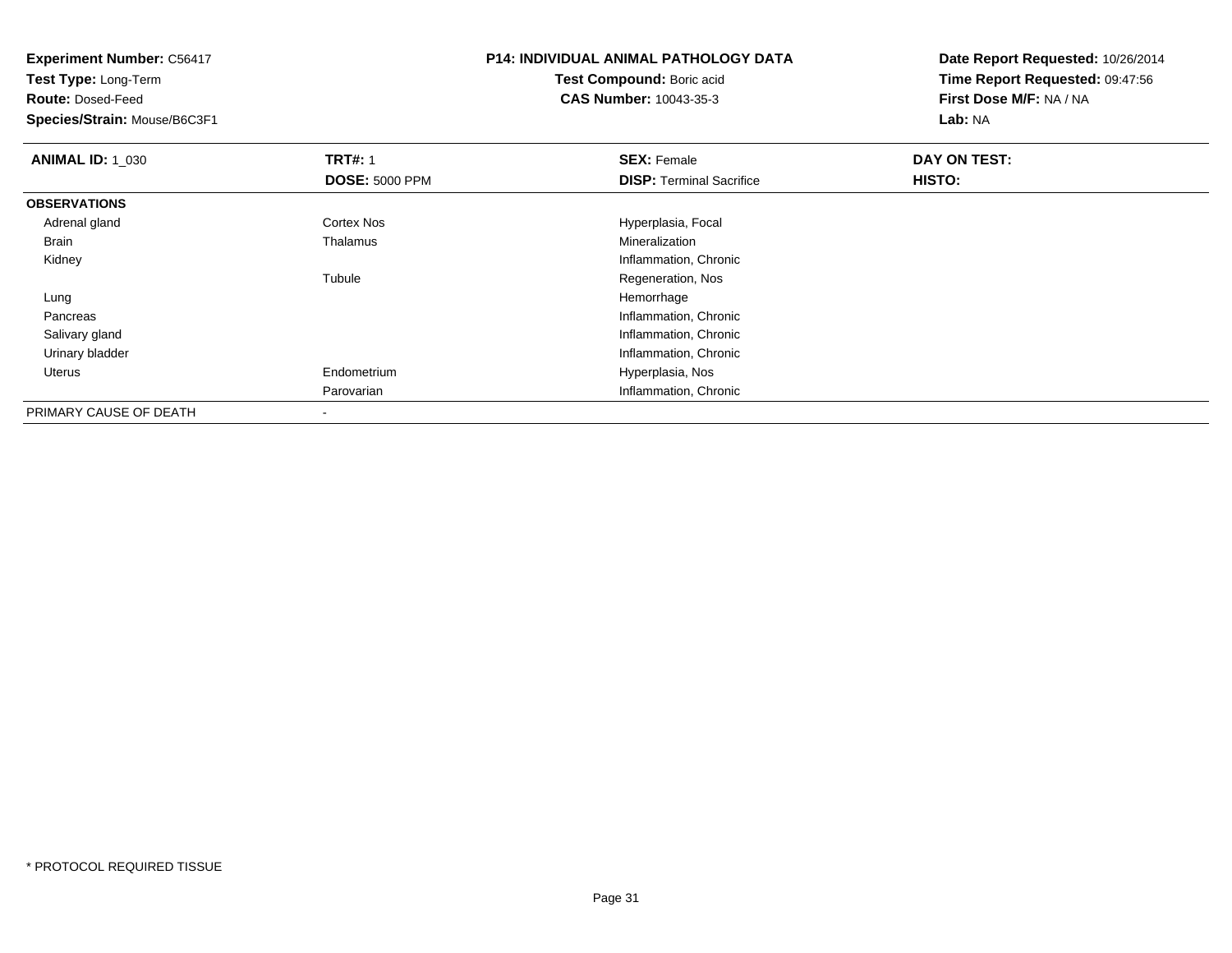**Test Type:** Long-Term

**Route:** Dosed-Feed

**Species/Strain:** Mouse/B6C3F1

### **P14: INDIVIDUAL ANIMAL PATHOLOGY DATA**

**Test Compound:** Boric acid**CAS Number:** 10043-35-3

| <b>ANIMAL ID: 1_031</b> | <b>TRT#: 1</b>            | <b>SEX: Female</b>           | DAY ON TEST: |
|-------------------------|---------------------------|------------------------------|--------------|
|                         | <b>DOSE: 5000 PPM</b>     | <b>DISP: Natural Death</b>   | HISTO:       |
| <b>OBSERVATIONS</b>     |                           |                              |              |
| <b>Brain</b>            | Thalamus                  | Mineralization               |              |
| Eye                     | Nasolacrimal Duct         | Inflammation, Nos            |              |
| Kidney                  |                           | Inflammation, Chronic        |              |
| Liver                   |                           | Leukemoid Reaction           |              |
| Lung                    |                           | Abscess, Nos                 |              |
| Lymph node              | Lumbar Lymph Node         | Hyperplasia, Plasma Cell     |              |
| Pancreas                |                           | Inflammation, Chronic        |              |
| Peritoneum              |                           | Inflammation, Nos            |              |
| Pituitary gland         | <b>Anterior Pituitary</b> | Hyperplasia, Nos             |              |
| Spleen                  |                           | Hematopoiesis                |              |
| Unspecified             | Multiple Organs Nos       | <b>Bacterial Septicemia</b>  |              |
|                         | <b>Mediastinum Nos</b>    | Inflammation, Active Chronic |              |
| Urinary bladder         |                           | Inflammation, Chronic        |              |
| Uterus                  | Parovarian                | Abscess, Nos                 |              |
|                         |                           | Inflammation, Acute          |              |
| PRIMARY CAUSE OF DEATH  |                           |                              |              |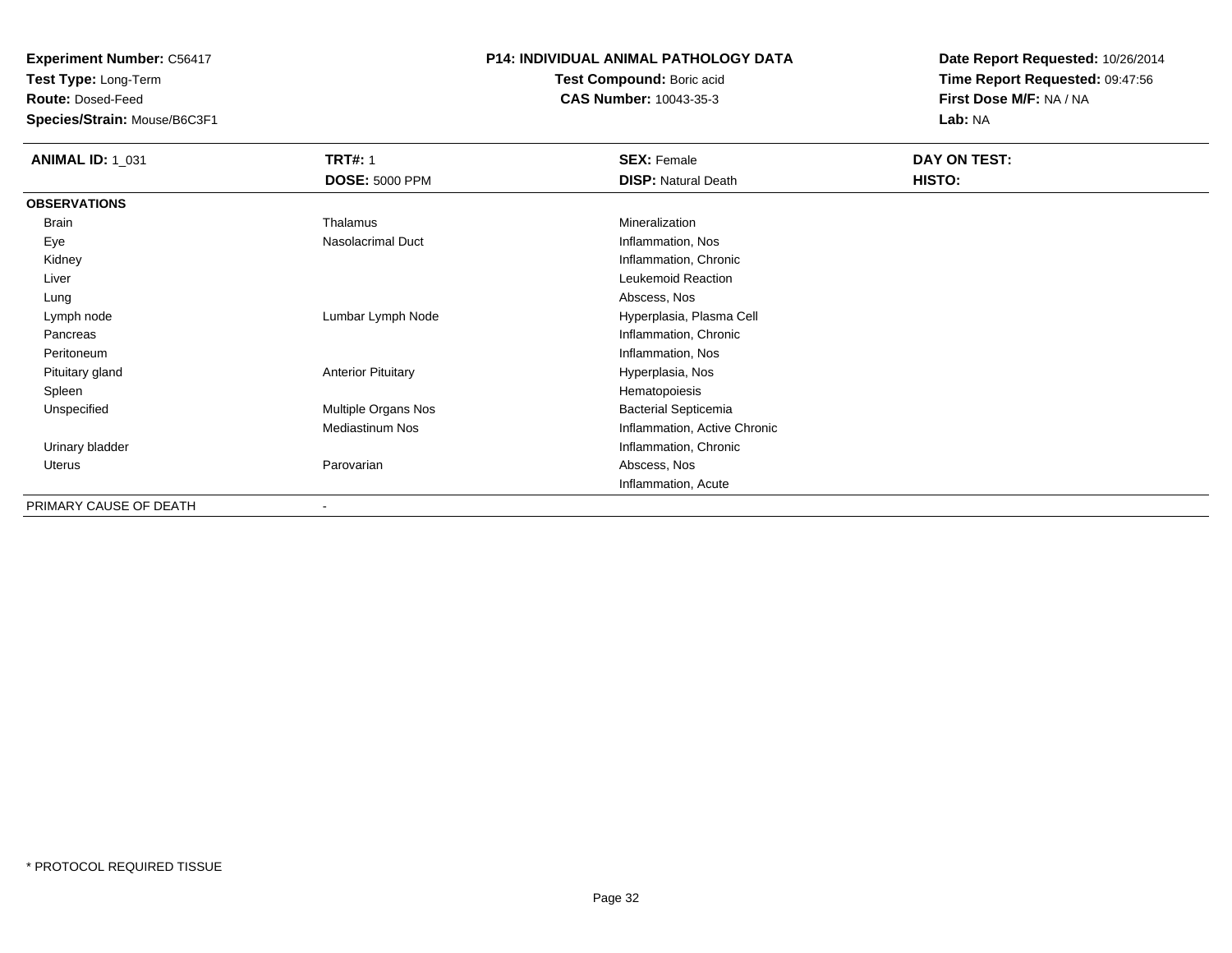**Test Type:** Long-Term

**Route:** Dosed-Feed

**Species/Strain:** Mouse/B6C3F1

### **P14: INDIVIDUAL ANIMAL PATHOLOGY DATA**

**Test Compound:** Boric acid**CAS Number:** 10043-35-3

| <b>ANIMAL ID: 1_032</b> | <b>TRT#: 1</b><br><b>DOSE: 5000 PPM</b> | <b>SEX: Female</b><br><b>DISP:</b> Moribund Sacrifice | DAY ON TEST:<br>HISTO: |
|-------------------------|-----------------------------------------|-------------------------------------------------------|------------------------|
|                         |                                         |                                                       |                        |
| <b>OBSERVATIONS</b>     |                                         |                                                       |                        |
| Bone                    |                                         | Osteoma                                               |                        |
| Eye                     | Nasolacrimal Duct                       | Inflammation, Nos                                     |                        |
| Kidney                  |                                         | Inflammation, Chronic                                 |                        |
| Liver                   |                                         | Angiectasis                                           |                        |
|                         |                                         | Hepatocytomegaly                                      |                        |
|                         |                                         | Nuclear Enlargement                                   |                        |
| Mammary gland           |                                         | Hyperplasia, Nos                                      |                        |
| Pancreas                |                                         | Atrophy, Nos                                          |                        |
|                         |                                         | Hyperplasia, Nos                                      |                        |
|                         |                                         | Inflammation, Chronic                                 |                        |
| Pituitary gland         | <b>Anterior Pituitary</b>               | Cyst, Nos                                             |                        |
| Spleen                  |                                         | Hyperplasia, Lymphoid                                 |                        |
| Thymus                  |                                         | Depletion, Lymphoid                                   |                        |
| Urinary bladder         |                                         | Inflammation, Chronic                                 |                        |
| Uterus                  |                                         | <b>Endometrial Stromal Sarcoma</b>                    |                        |
| PRIMARY CAUSE OF DEATH  | $\overline{\phantom{a}}$                |                                                       |                        |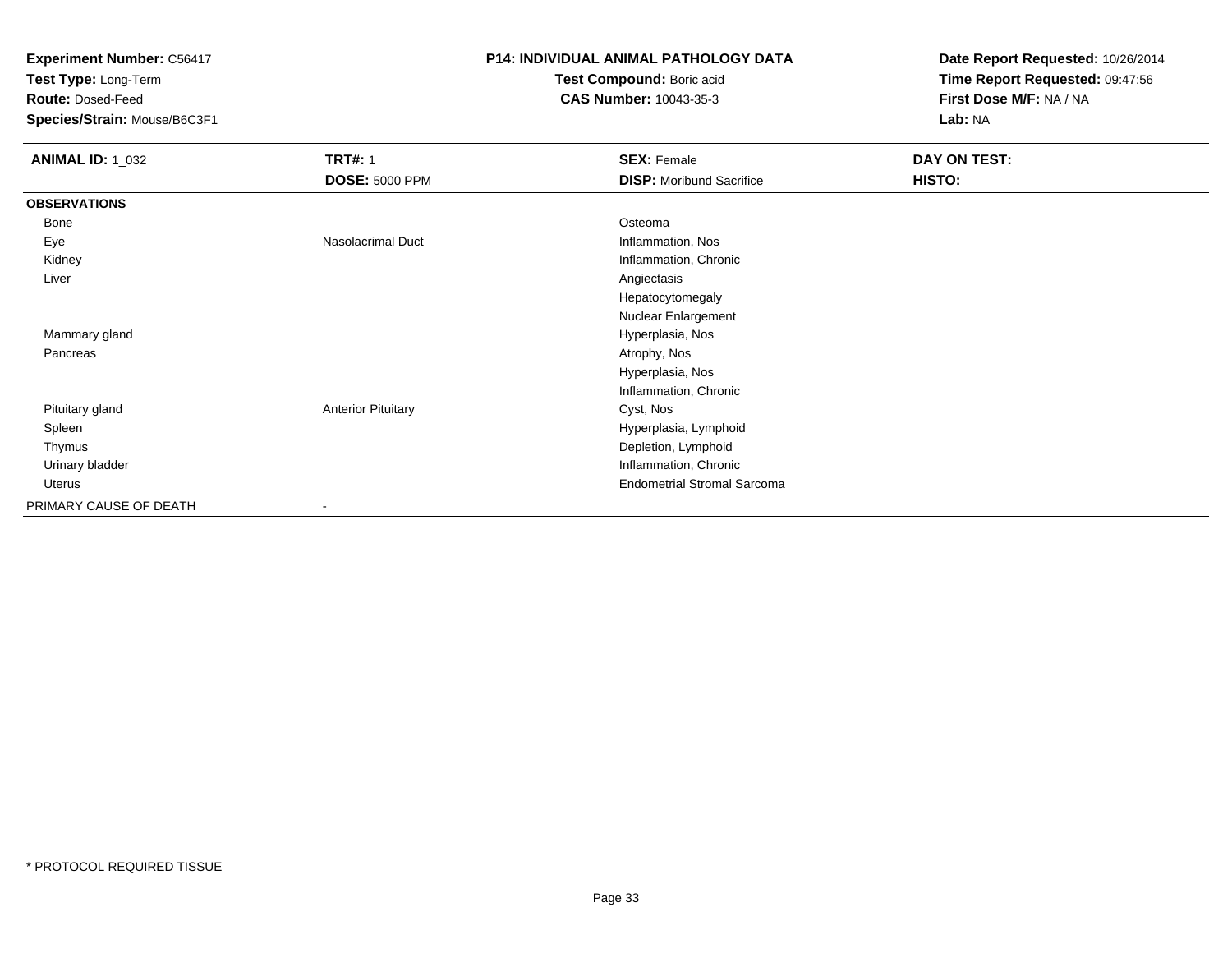**Experiment Number:** C56417**Test Type:** Long-Term**Route:** Dosed-Feed **Species/Strain:** Mouse/B6C3F1**P14: INDIVIDUAL ANIMAL PATHOLOGY DATATest Compound:** Boric acid **CAS Number:** 10043-35-3**Date Report Requested:** 10/26/2014**Time Report Requested:** 09:47:56**First Dose M/F:** NA / NA**Lab:** NA**ANIMAL ID: 1\_033 TRT#:** 1 **SEX:** Female **DAY ON TEST: DOSE:** 5000 PPM**DISP:** Moribund Sacrifice **HISTO: OBSERVATIONS** Bone marroww which is a state of the state of the state of the state of the state of the Fibrosis, Myelo state of the state of the state of the state of the state of the state of the state of the state of the state of the state of th Brain Thalamus Mineralization Liver Inflammation, Chronic**Inflammation, Chronic**  Pancreas Salivary glandInflammation, Chronic<br>Multiple Organs Nos **Example 19** Lymphoma, Mixed-Mal UnspecifiedLymphoma, Mixed-Malignant Type Urinary bladder Inflammation, Chronic Uterus Endometrium Hyperplasia, Nos Inflammation, AcutePRIMARY CAUSE OF DEATH

-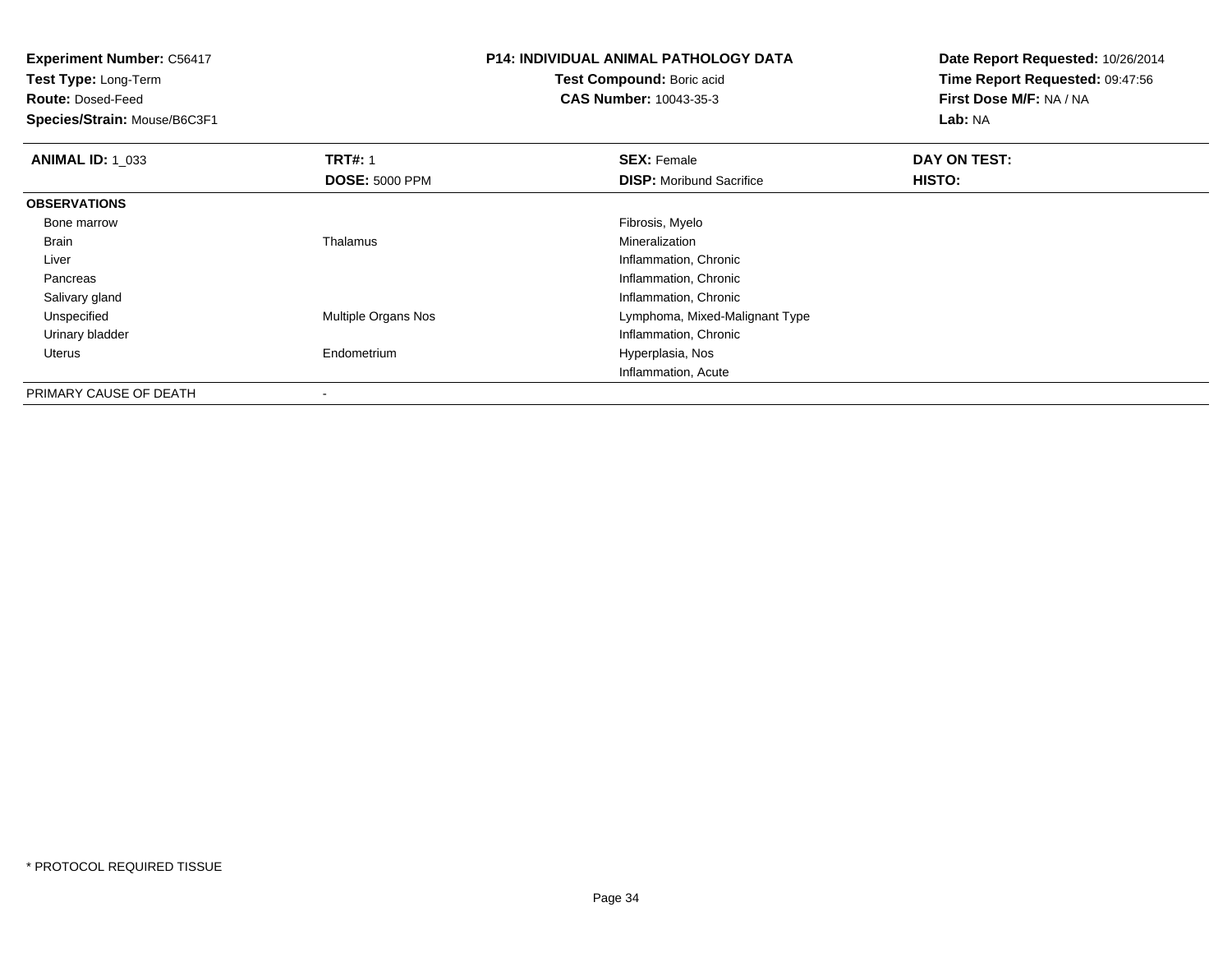**Test Type:** Long-Term

**Route:** Dosed-Feed

**Species/Strain:** Mouse/B6C3F1

## **P14: INDIVIDUAL ANIMAL PATHOLOGY DATA**

**Test Compound:** Boric acid**CAS Number:** 10043-35-3

| <b>ANIMAL ID: 1_034</b> | <b>TRT#: 1</b>           | <b>SEX: Female</b>           | DAY ON TEST: |
|-------------------------|--------------------------|------------------------------|--------------|
|                         | <b>DOSE: 5000 PPM</b>    | <b>DISP: Natural Death</b>   | HISTO:       |
| <b>OBSERVATIONS</b>     |                          |                              |              |
| Brain                   | Thalamus                 | Mineralization               |              |
| Clitoral gland          |                          | Dilatation, Ducts            |              |
|                         |                          | Inflammation, Active Chronic |              |
| Kidney                  |                          | Inflammation, Chronic        |              |
| Liver                   |                          | Hepatocellular Carcinoma     |              |
|                         |                          | Inflammation, Active Chronic |              |
| Lung                    |                          | Inflammation, Acute          |              |
| Lymph node              | Mesenteric Lymph Node    | Hyperplasia, Lymphoid        |              |
| Ovary                   |                          | Cyst, Nos                    |              |
| Pancreas                |                          | Inflammation, Chronic        |              |
| Salivary gland          |                          | Inflammation, Chronic        |              |
|                         |                          | Mineralization               |              |
| Urinary bladder         |                          | Inflammation, Chronic        |              |
| Uterus                  | Endometrium              | Hyperplasia, Nos             |              |
| PRIMARY CAUSE OF DEATH  | $\overline{\phantom{a}}$ |                              |              |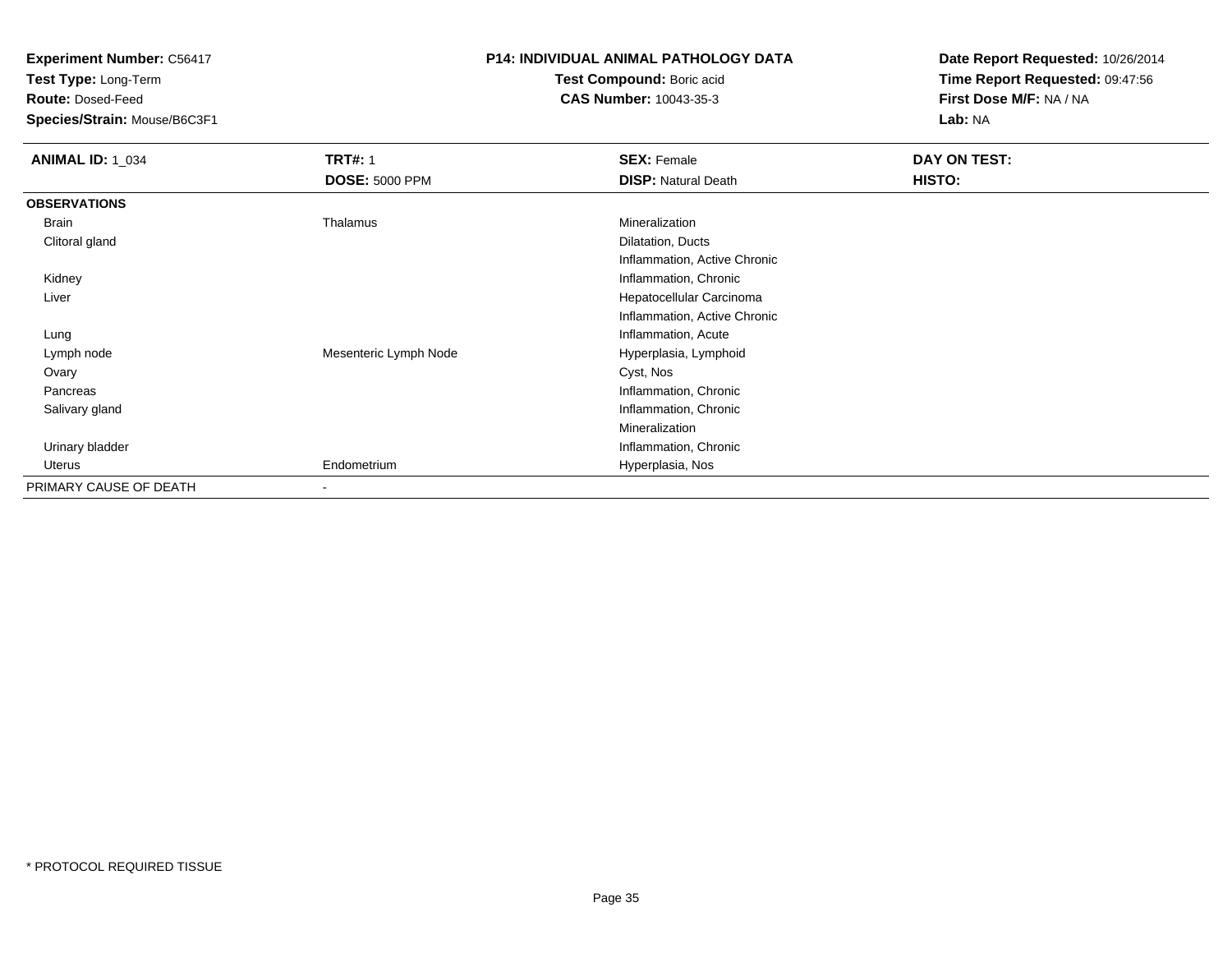| <b>Experiment Number: C56417</b><br>Test Type: Long-Term<br><b>Route: Dosed-Feed</b><br>Species/Strain: Mouse/B6C3F1 |                            | <b>P14: INDIVIDUAL ANIMAL PATHOLOGY DATA</b><br>Test Compound: Boric acid<br><b>CAS Number: 10043-35-3</b> | Date Report Requested: 10/26/2014<br>Time Report Requested: 09:47:56<br>First Dose M/F: NA / NA<br>Lab: NA |  |
|----------------------------------------------------------------------------------------------------------------------|----------------------------|------------------------------------------------------------------------------------------------------------|------------------------------------------------------------------------------------------------------------|--|
| <b>ANIMAL ID: 1 035</b>                                                                                              | <b>TRT#: 1</b>             | <b>SEX: Female</b>                                                                                         | DAY ON TEST:                                                                                               |  |
|                                                                                                                      | <b>DOSE: 5000 PPM</b>      | <b>DISP: Terminal Sacrifice</b>                                                                            | HISTO:                                                                                                     |  |
| <b>OBSERVATIONS</b>                                                                                                  |                            |                                                                                                            |                                                                                                            |  |
| <b>Brain</b>                                                                                                         | Thalamus                   | <b>Mineralization</b>                                                                                      |                                                                                                            |  |
| Liver                                                                                                                |                            | Hepatocellular Adenoma                                                                                     |                                                                                                            |  |
|                                                                                                                      | Periportal                 | Inflammation, Chronic                                                                                      |                                                                                                            |  |
| Pancreas                                                                                                             |                            | Inflammation, Chronic                                                                                      |                                                                                                            |  |
| Salivary gland                                                                                                       |                            | Inflammation, Chronic                                                                                      |                                                                                                            |  |
| Unspecified                                                                                                          | <b>Multiple Organs Nos</b> | Lymphoma, Mixed-Malignant Type                                                                             |                                                                                                            |  |
| Urinary bladder                                                                                                      |                            | Inflammation, Chronic                                                                                      |                                                                                                            |  |
| Uterus                                                                                                               | Endometrium                | Hyperplasia, Nos                                                                                           |                                                                                                            |  |
| PRIMARY CAUSE OF DEATH                                                                                               |                            |                                                                                                            |                                                                                                            |  |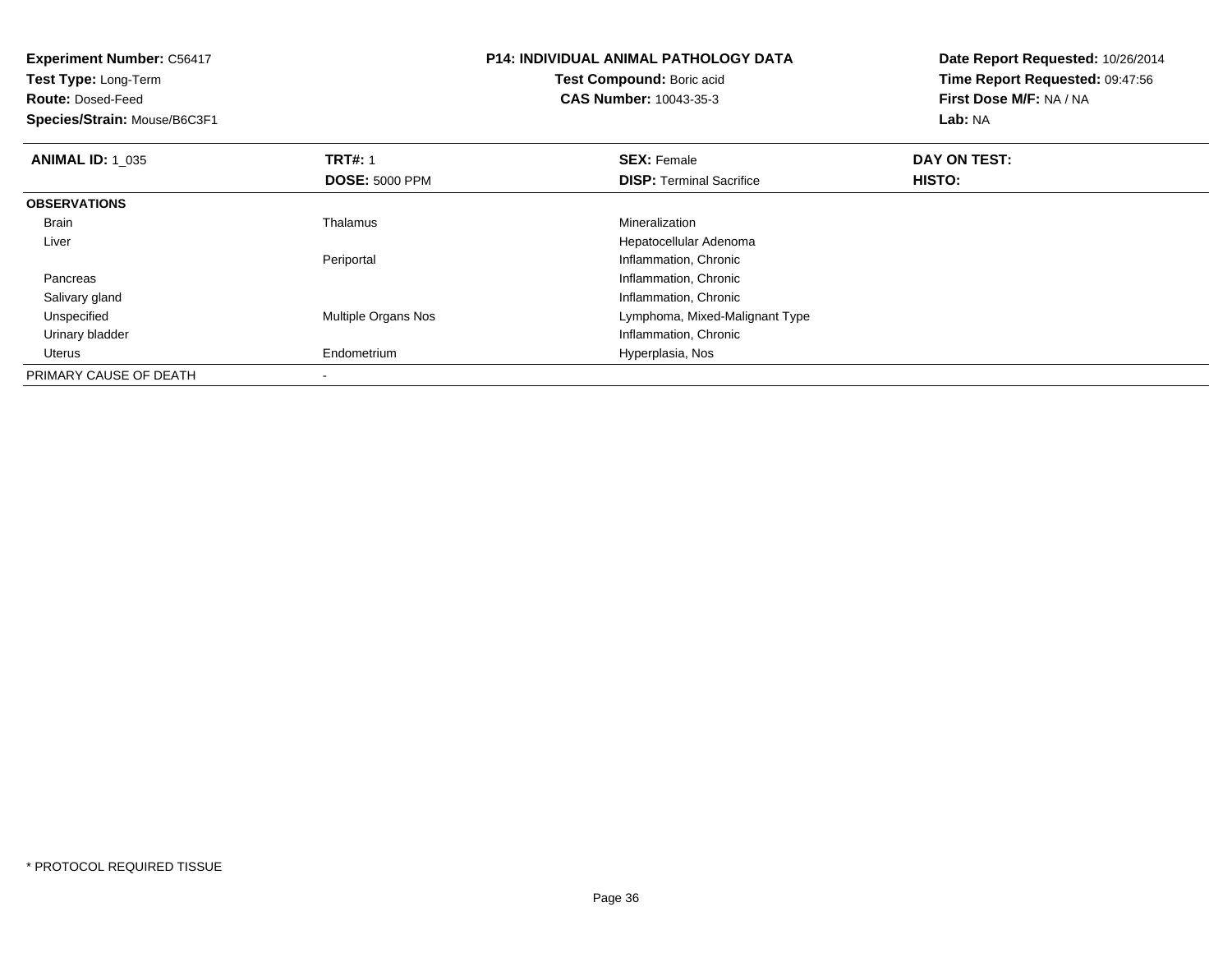| <b>Experiment Number: C56417</b><br>Test Type: Long-Term<br><b>Route: Dosed-Feed</b><br>Species/Strain: Mouse/B6C3F1 |                       | <b>P14: INDIVIDUAL ANIMAL PATHOLOGY DATA</b><br>Test Compound: Boric acid<br><b>CAS Number: 10043-35-3</b> | Date Report Requested: 10/26/2014<br>Time Report Requested: 09:47:56<br>First Dose M/F: NA / NA<br>Lab: NA |
|----------------------------------------------------------------------------------------------------------------------|-----------------------|------------------------------------------------------------------------------------------------------------|------------------------------------------------------------------------------------------------------------|
| <b>ANIMAL ID: 1 036</b>                                                                                              | <b>TRT#: 1</b>        | <b>SEX: Female</b>                                                                                         | DAY ON TEST:                                                                                               |
|                                                                                                                      | <b>DOSE: 5000 PPM</b> | <b>DISP: Terminal Sacrifice</b>                                                                            | HISTO:                                                                                                     |
| <b>OBSERVATIONS</b>                                                                                                  |                       |                                                                                                            |                                                                                                            |
| Bone marrow                                                                                                          |                       | Fibrosis, Myelo                                                                                            |                                                                                                            |
| Brain                                                                                                                | Thalamus              | Mineralization                                                                                             |                                                                                                            |
| Kidney                                                                                                               |                       | Inflammation, Chronic                                                                                      |                                                                                                            |
| Lung                                                                                                                 |                       | Hemorrhage                                                                                                 |                                                                                                            |
| Pancreas                                                                                                             |                       | Inflammation, Chronic                                                                                      |                                                                                                            |
| Spleen                                                                                                               |                       | Hyperplasia, Lymphoid                                                                                      |                                                                                                            |
| Urinary bladder                                                                                                      |                       | Inflammation, Chronic                                                                                      |                                                                                                            |
| Uterus                                                                                                               | Endometrium           | Hyperplasia, Nos                                                                                           |                                                                                                            |
| PRIMARY CAUSE OF DEATH                                                                                               |                       |                                                                                                            |                                                                                                            |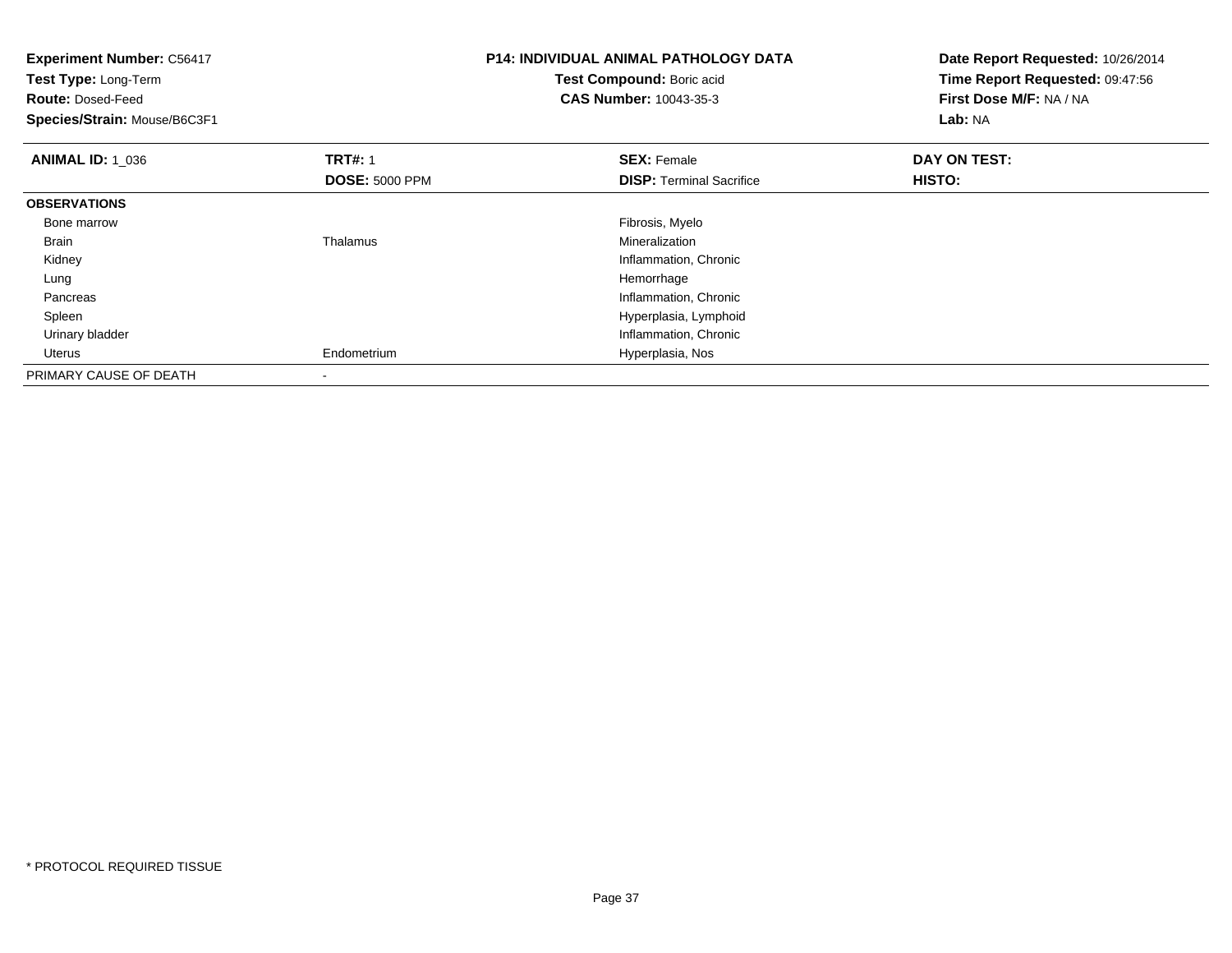**Test Type:** Long-Term

**Route:** Dosed-Feed

**Species/Strain:** Mouse/B6C3F1

#### **P14: INDIVIDUAL ANIMAL PATHOLOGY DATA**

**Test Compound:** Boric acid**CAS Number:** 10043-35-3

| <b>ANIMAL ID: 1_037</b> | <b>TRT#: 1</b>            | <b>SEX: Female</b>          | DAY ON TEST: |
|-------------------------|---------------------------|-----------------------------|--------------|
|                         | <b>DOSE: 5000 PPM</b>     | <b>DISP: Natural Death</b>  | HISTO:       |
| <b>OBSERVATIONS</b>     |                           |                             |              |
| Adrenal gland           | <b>Cortex Nos</b>         | Hematopoiesis               |              |
| Bone marrow             |                           | Hematopoiesis               |              |
| Heart                   |                           | <b>Bacterial Septicemia</b> |              |
|                         |                           | Thrombus, Mural             |              |
| Kidney                  |                           | Abscess, Nos                |              |
|                         |                           | Glomerulonephritis, Nos     |              |
|                         |                           | Inflammation, Chronic       |              |
|                         |                           | Pyelonephritis, Nos         |              |
| Liver                   |                           | Hematopoiesis               |              |
| Lung                    |                           | Abscess, Nos                |              |
|                         | Pleura Nos                | Inflammation, Acute         |              |
| Lymph node              | Mandibular Lymph Node     | Hyperplasia, Plasma Cell    |              |
|                         | Mandibular Lymph Node     | Inflammation, Acute         |              |
| Pancreas                |                           | Inflammation, Chronic       |              |
| Salivary gland          |                           | Abscess, Nos                |              |
| Skeletal muscle         | <b>Intercostal Muscle</b> | Inflammation, Acute         |              |
| Spleen                  |                           | Depletion, Lymphoid         |              |
|                         |                           | Hematopoiesis               |              |
| Unspecified             |                           | Abscess, Nos                |              |
| Urinary bladder         |                           | Inflammation, Chronic       |              |
| <b>Uterus</b>           | Endometrium               | Hyperplasia, Nos            |              |
| PRIMARY CAUSE OF DEATH  |                           |                             |              |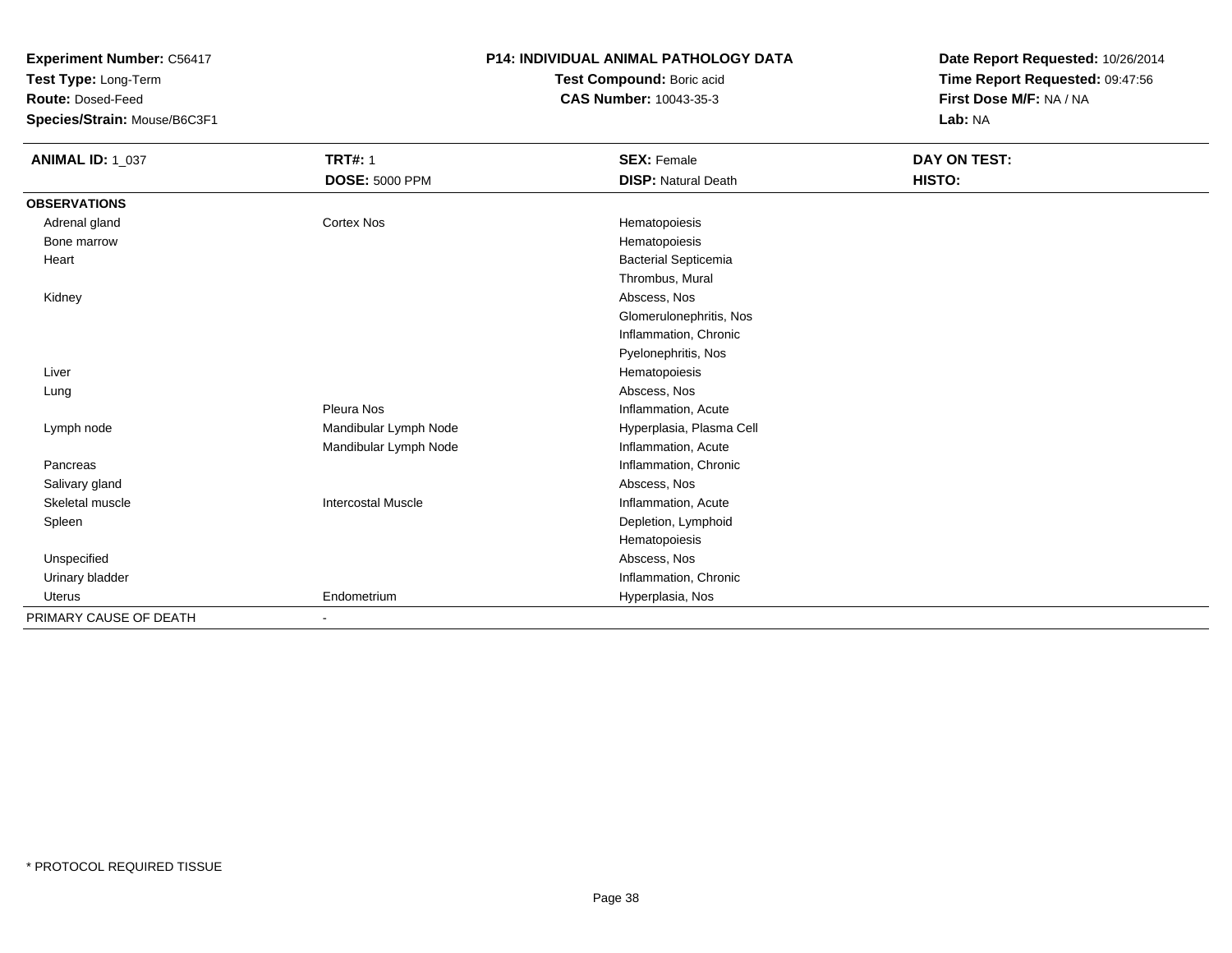**Test Type:** Long-Term

**Route:** Dosed-Feed

**Species/Strain:** Mouse/B6C3F1

# **P14: INDIVIDUAL ANIMAL PATHOLOGY DATA**

**Test Compound:** Boric acid**CAS Number:** 10043-35-3

| <b>ANIMAL ID: 1 038</b> | <b>TRT#: 1</b>        | <b>SEX: Female</b>              | DAY ON TEST: |  |
|-------------------------|-----------------------|---------------------------------|--------------|--|
|                         | <b>DOSE: 5000 PPM</b> | <b>DISP: Terminal Sacrifice</b> | HISTO:       |  |
| <b>OBSERVATIONS</b>     |                       |                                 |              |  |
| Bone marrow             |                       | Fibrosis, Myelo                 |              |  |
| Brain                   | Thalamus              | Mineralization                  |              |  |
| Kidney                  |                       | Inflammation, Chronic           |              |  |
| Liver                   |                       | Inflammation, Active Chronic    |              |  |
| Lymph node              | Mesenteric Lymph Node | Angiectasis                     |              |  |
| Ovary                   |                       | Cyst, Nos                       |              |  |
| Pancreas                |                       | Inflammation, Chronic           |              |  |
| Salivary gland          |                       | Inflammation, Chronic           |              |  |
| Uterus                  | Endometrium           | Hyperplasia, Nos                |              |  |
| PRIMARY CAUSE OF DEATH  |                       |                                 |              |  |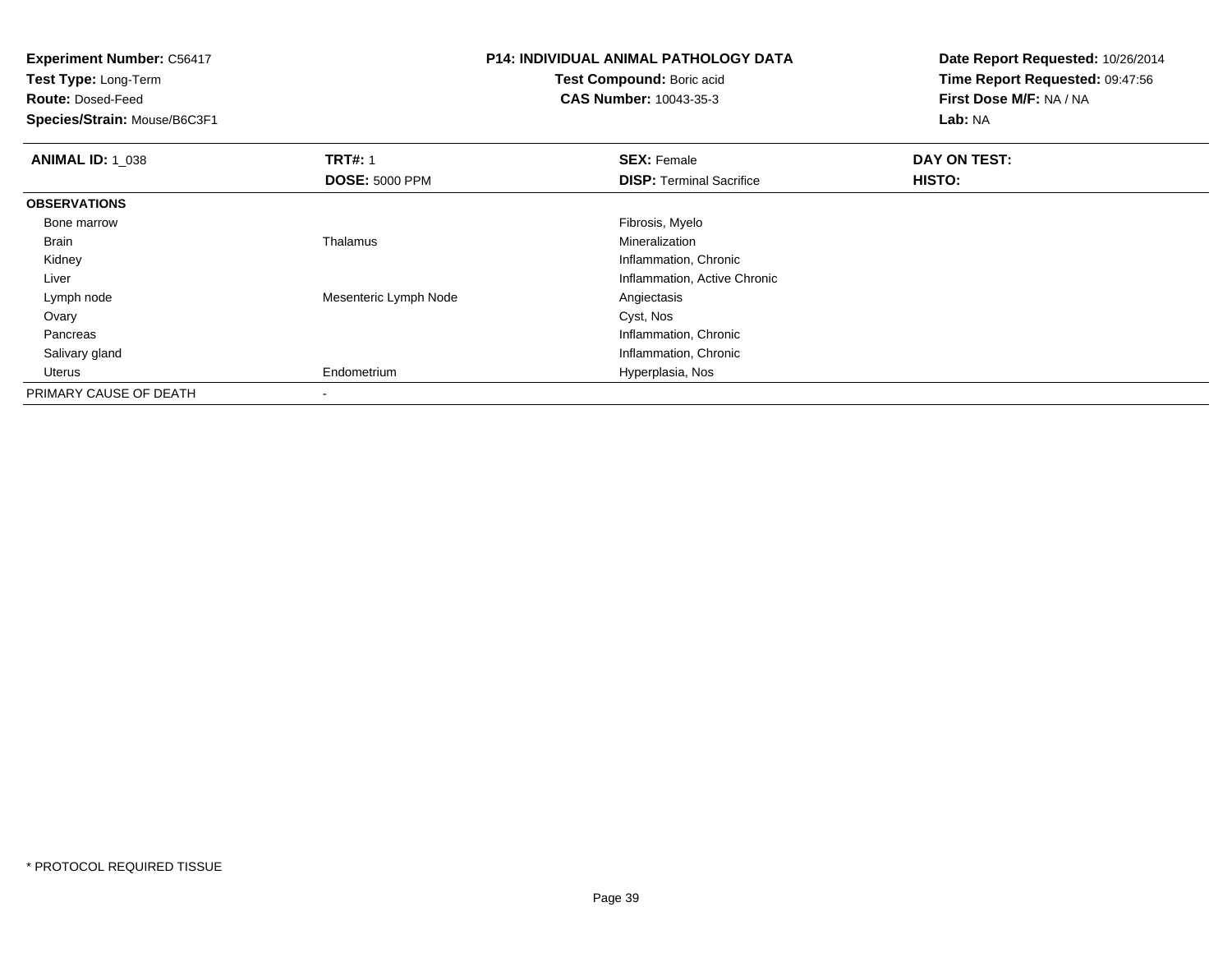**Test Type:** Long-Term

**Route:** Dosed-Feed

**Species/Strain:** Mouse/B6C3F1

# **P14: INDIVIDUAL ANIMAL PATHOLOGY DATA**

**Test Compound:** Boric acid**CAS Number:** 10043-35-3

| <b>ANIMAL ID: 1_039</b> | <b>TRT#: 1</b>           | <b>SEX: Female</b>              | DAY ON TEST: |  |
|-------------------------|--------------------------|---------------------------------|--------------|--|
|                         | <b>DOSE: 5000 PPM</b>    | <b>DISP: Terminal Sacrifice</b> | HISTO:       |  |
| <b>OBSERVATIONS</b>     |                          |                                 |              |  |
| Bone marrow             |                          | Fibrosis, Myelo                 |              |  |
| Brain                   | Thalamus                 | Mineralization                  |              |  |
| Kidney                  |                          | Inflammation, Chronic           |              |  |
| Liver                   |                          | Cytoplasmic Vacuolization       |              |  |
|                         |                          | Inflammation, Chronic           |              |  |
| Lung                    |                          | Hemorrhage                      |              |  |
| Ovary                   |                          | Cyst, Nos                       |              |  |
| Pancreas                |                          | Inflammation, Chronic           |              |  |
| Stomach                 | <b>Glandular Stomach</b> | Inflammation, Chronic           |              |  |
| Thymus                  |                          | Cyst, Nos                       |              |  |
| Uterus                  | Endometrium              | Hyperplasia, Nos                |              |  |
| PRIMARY CAUSE OF DEATH  |                          |                                 |              |  |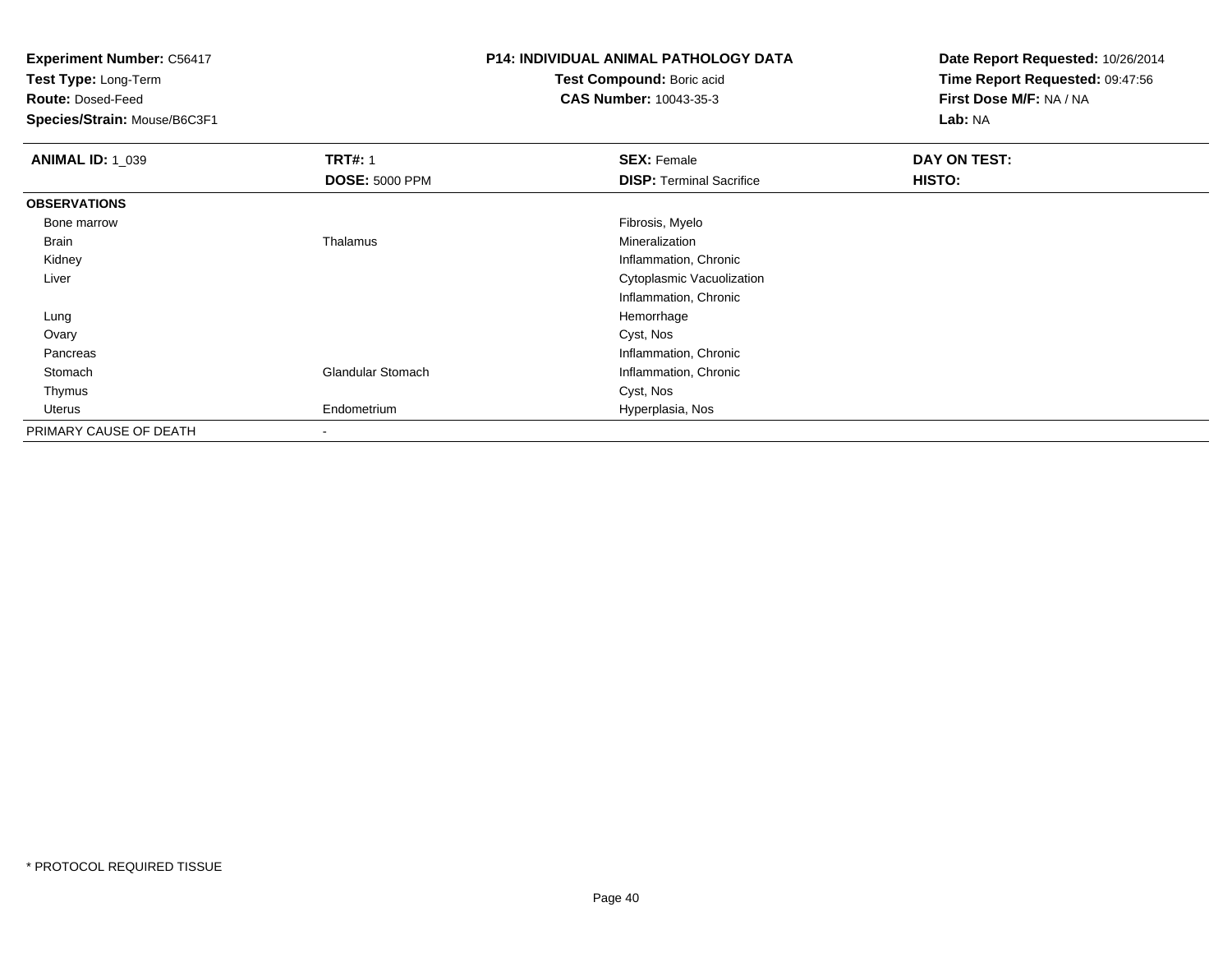**Test Type:** Long-Term

**Route:** Dosed-Feed

**Species/Strain:** Mouse/B6C3F1

### **P14: INDIVIDUAL ANIMAL PATHOLOGY DATA**

**Test Compound:** Boric acid**CAS Number:** 10043-35-3

| <b>ANIMAL ID: 1_040</b> | <b>TRT#: 1</b>        | <b>SEX: Female</b>              | DAY ON TEST: |  |
|-------------------------|-----------------------|---------------------------------|--------------|--|
|                         | <b>DOSE: 5000 PPM</b> | <b>DISP: Terminal Sacrifice</b> | HISTO:       |  |
| <b>OBSERVATIONS</b>     |                       |                                 |              |  |
| Bone marrow             |                       | Fibrosis, Myelo                 |              |  |
| Brain                   | Thalamus              | Mineralization                  |              |  |
| Kidney                  |                       | Inflammation, Chronic           |              |  |
| Ovary                   |                       | Cyst, Nos                       |              |  |
| Pancreas                |                       | Inflammation, Chronic           |              |  |
| Stomach                 | Forestomach           | Acanthosis                      |              |  |
|                         | Forestomach           | Inflammation, Chronic           |              |  |
| Thymus                  |                       | Hemorrhage                      |              |  |
| Thyroid                 |                       | Hyperplasia, Follicular Cell    |              |  |
| Urinary bladder         |                       | Inflammation, Chronic           |              |  |
| Uterus                  | Endometrium           | Hyperplasia, Nos                |              |  |
|                         |                       | Inflammation, Acute             |              |  |
|                         | Parovarian            | Inflammation, Chronic           |              |  |
| PRIMARY CAUSE OF DEATH  | $\sim$                |                                 |              |  |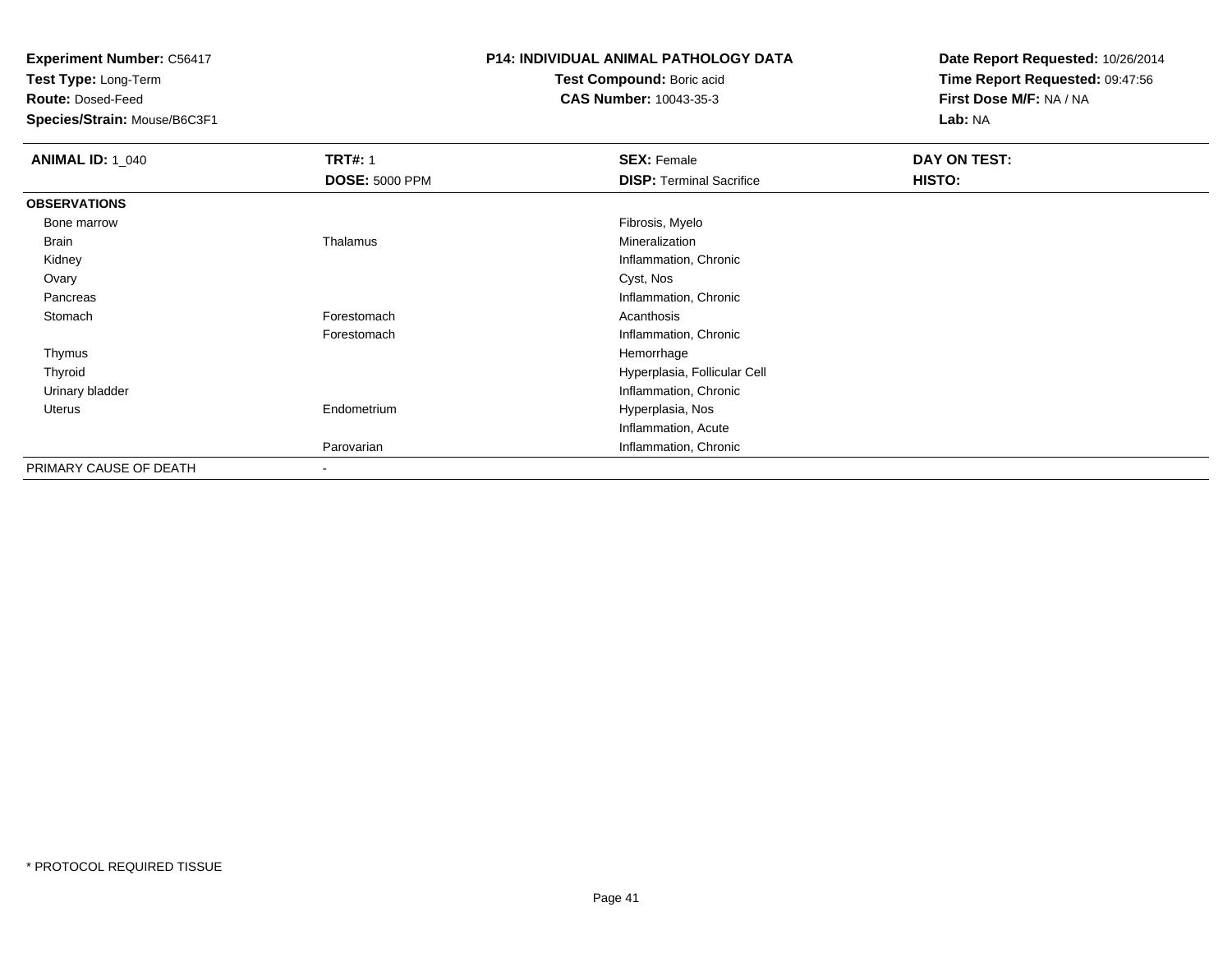| <b>Experiment Number: C56417</b><br>Test Type: Long-Term<br><b>Route: Dosed-Feed</b><br>Species/Strain: Mouse/B6C3F1 |                       | <b>P14: INDIVIDUAL ANIMAL PATHOLOGY DATA</b><br>Test Compound: Boric acid<br><b>CAS Number: 10043-35-3</b> | Date Report Requested: 10/26/2014<br>Time Report Requested: 09:47:56<br>First Dose M/F: NA / NA<br>Lab: NA |
|----------------------------------------------------------------------------------------------------------------------|-----------------------|------------------------------------------------------------------------------------------------------------|------------------------------------------------------------------------------------------------------------|
| <b>ANIMAL ID: 1 041</b>                                                                                              | <b>TRT#: 1</b>        | <b>SEX: Female</b>                                                                                         | DAY ON TEST:                                                                                               |
|                                                                                                                      | <b>DOSE: 5000 PPM</b> | <b>DISP:</b> Terminal Sacrifice                                                                            | HISTO:                                                                                                     |
| <b>OBSERVATIONS</b>                                                                                                  |                       |                                                                                                            |                                                                                                            |
| Bone marrow                                                                                                          |                       | Fibrosis, Myelo                                                                                            |                                                                                                            |
| Brain                                                                                                                | Thalamus              | Mineralization                                                                                             |                                                                                                            |
| Pancreas                                                                                                             |                       | Inflammation, Chronic                                                                                      |                                                                                                            |
| Stomach                                                                                                              | Forestomach           | Acanthosis                                                                                                 |                                                                                                            |
| Unspecified                                                                                                          | Multiple Organs Nos   | Lymphoma, Undifferentiated-Malignant Type                                                                  |                                                                                                            |
| Uterus                                                                                                               | Endometrium           | Hyperplasia, Nos                                                                                           |                                                                                                            |
|                                                                                                                      |                       | Inflammation, Acute                                                                                        |                                                                                                            |
| PRIMARY CAUSE OF DEATH                                                                                               |                       |                                                                                                            |                                                                                                            |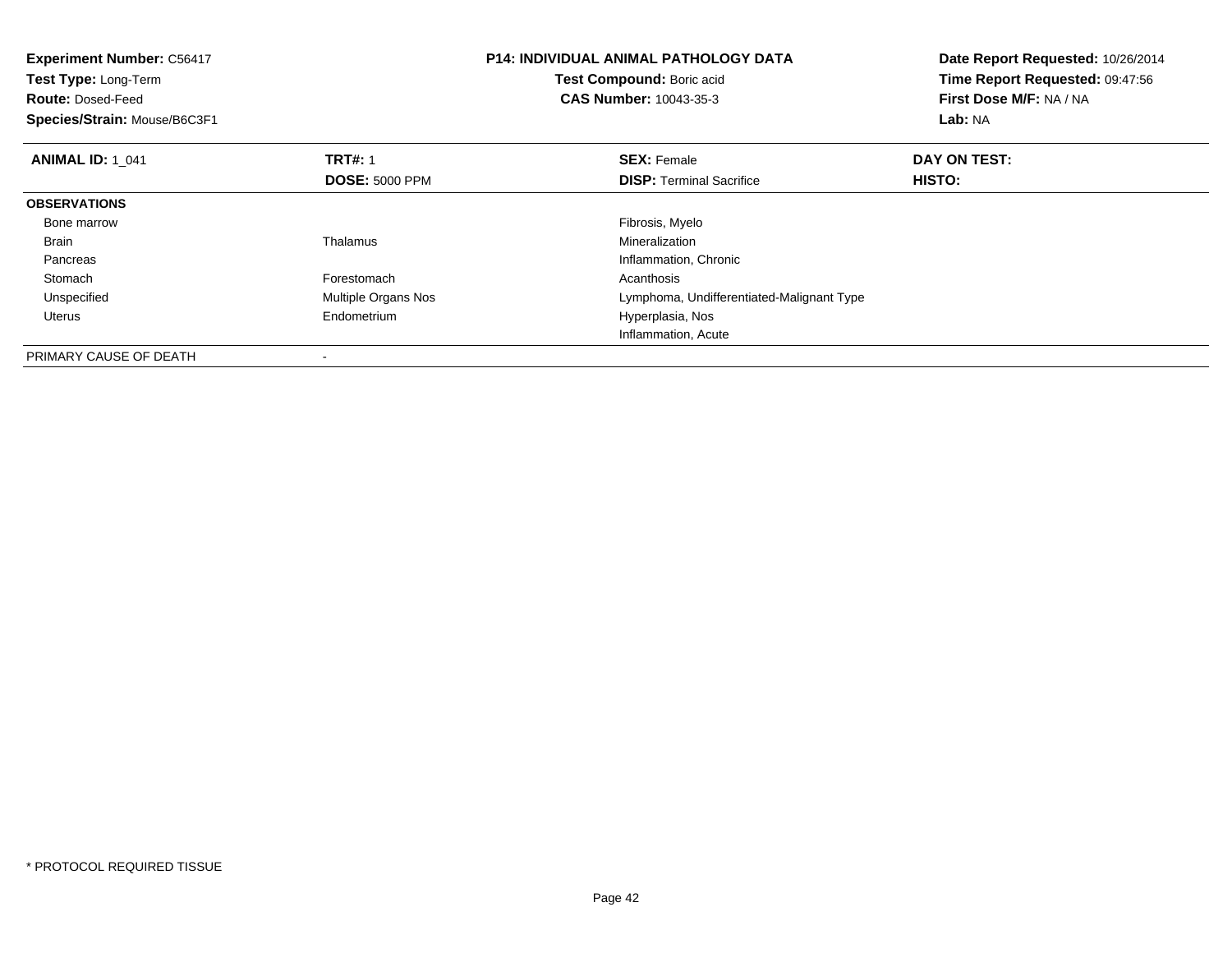**Experiment Number:** C56417**Test Type:** Long-Term**Route:** Dosed-Feed **Species/Strain:** Mouse/B6C3F1**P14: INDIVIDUAL ANIMAL PATHOLOGY DATATest Compound:** Boric acid **CAS Number:** 10043-35-3**Date Report Requested:** 10/26/2014**Time Report Requested:** 09:47:56**First Dose M/F:** NA / NA**Lab:** NA**ANIMAL ID: 1\_042 TRT#:** 1 **SEX:** Female **DAY ON TEST: DOSE:** 5000 PPM**DISP:** Terminal Sacrifice **HISTO: OBSERVATIONS** Bone marroww which is a state of the state of the state of the state of the state of the Fibrosis, Myelo state of the state of the state of the state of the state of the state of the state of the state of the state of the state of th Brain Thalamus Mineralization Kidney Inflammation, Chronic Pancreas Inflammation, Chronic Pituitary glandAnterior Pituitary **Cyst, Nos**  Salivary gland Inflammation, Chronic Spleen Hyperplasia, Lymphoid Urinary bladder Inflammation, Chronic Uterus Endometrium Hyperplasia, Nos PRIMARY CAUSE OF DEATH-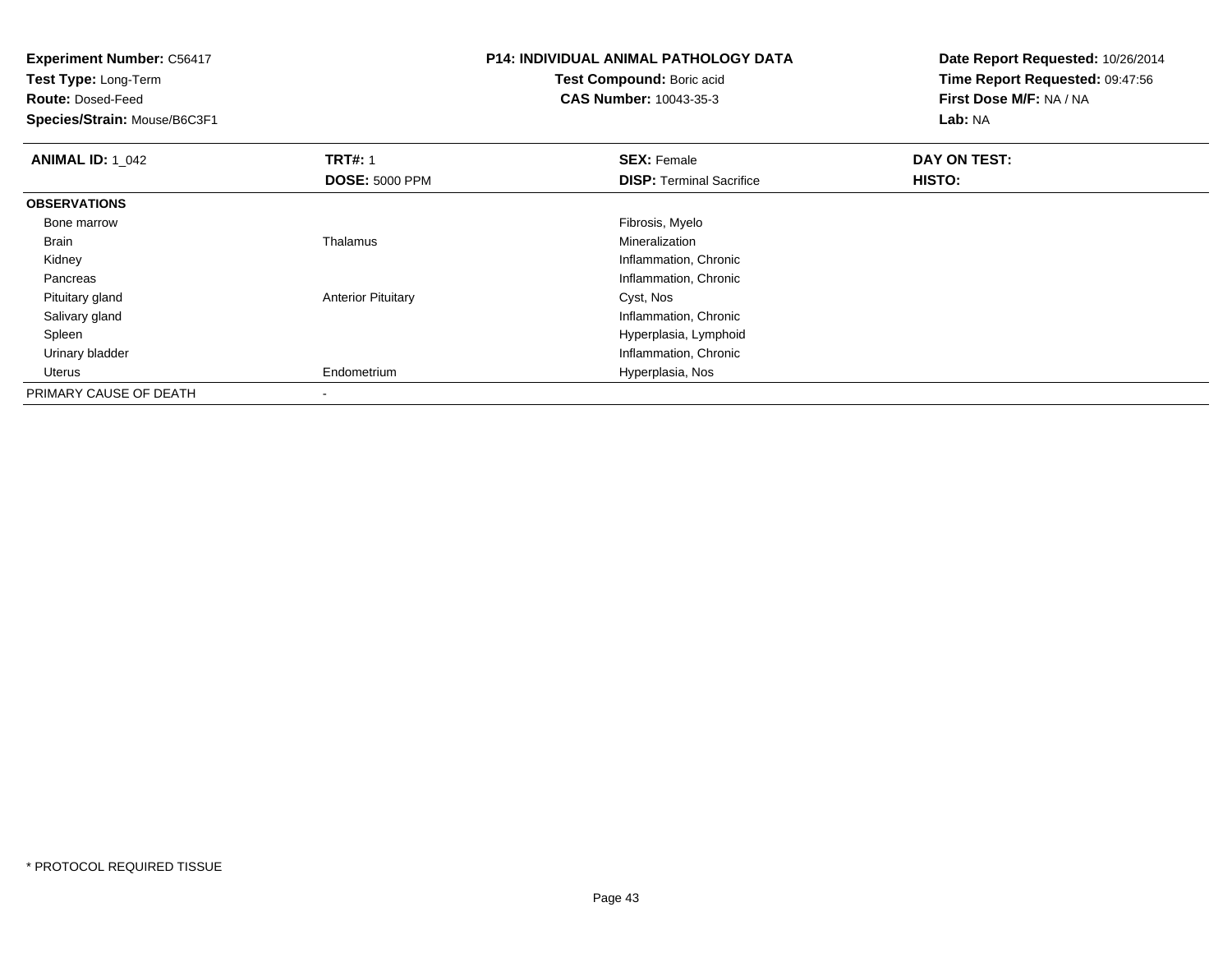**Experiment Number:** C56417**Test Type:** Long-Term**Route:** Dosed-Feed **Species/Strain:** Mouse/B6C3F1**P14: INDIVIDUAL ANIMAL PATHOLOGY DATATest Compound:** Boric acid **CAS Number:** 10043-35-3**Date Report Requested:** 10/26/2014**Time Report Requested:** 09:47:56**First Dose M/F:** NA / NA**Lab:** NA**ANIMAL ID: 1\_043 TRT#:** 1 **SEX:** Female **DAY ON TEST: DOSE:** 5000 PPM**DISP:** Terminal Sacrifice **HISTO: OBSERVATIONS** Adrenal glandd and the contract of the contract of the contract of the contract of the contract of the contract of the contract of the contract of the contract of the contract of the contract of the contract of the contract of the cont Bone marroww which is a state of the state of the state of the state of the state of the Fibrosis, Myelo state of the state of the state of the state of the state of the state of the state of the state of the state of the state of th Brain Thalamus Mineralization Kidney Inflammation, Chronic Lymph nodeMandibular Lymph Node **Hyperplasia, Lymphoid**  Pancreas Inflammation, Chronic Salivary gland Inflammation, Chronic Spleen Hyperplasia, Lymphoid Urinary bladder Inflammation, Chronic Uterus Endometrium Hyperplasia, Nos PRIMARY CAUSE OF DEATH-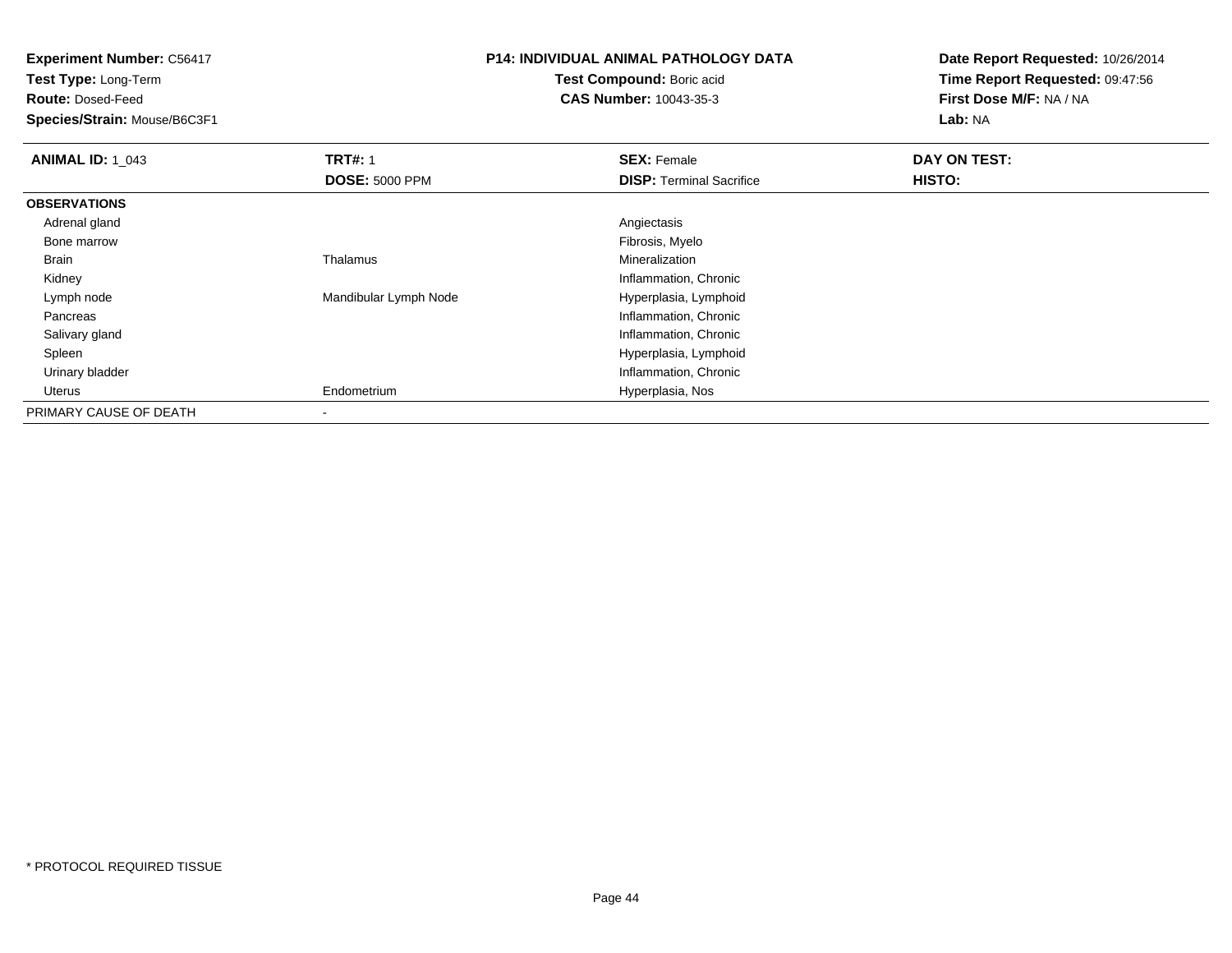| <b>Experiment Number: C56417</b><br>Test Type: Long-Term |                           | <b>P14: INDIVIDUAL ANIMAL PATHOLOGY DATA</b> | Date Report Requested: 10/26/2014 |
|----------------------------------------------------------|---------------------------|----------------------------------------------|-----------------------------------|
|                                                          |                           | Test Compound: Boric acid                    | Time Report Requested: 09:47:56   |
| <b>Route: Dosed-Feed</b>                                 |                           | <b>CAS Number: 10043-35-3</b>                | First Dose M/F: NA / NA           |
| Species/Strain: Mouse/B6C3F1                             |                           |                                              | Lab: NA                           |
| <b>ANIMAL ID: 1_044</b>                                  | <b>TRT#: 1</b>            | <b>SEX: Female</b>                           | DAY ON TEST:                      |
|                                                          | <b>DOSE: 5000 PPM</b>     | <b>DISP:</b> Terminal Sacrifice              | HISTO:                            |
| <b>OBSERVATIONS</b>                                      |                           |                                              |                                   |
| Kidney                                                   |                           | Inflammation, Chronic                        |                                   |
| Pancreas                                                 |                           | Atrophy, Nos                                 |                                   |
|                                                          |                           | Inflammation, Chronic                        |                                   |
| Pituitary gland                                          | <b>Anterior Pituitary</b> | Hyperplasia, Nos                             |                                   |
| Salivary gland                                           |                           | Inflammation, Chronic                        |                                   |
| Stomach                                                  | <b>Glandular Stomach</b>  | Cyst, Nos                                    |                                   |
| Urinary bladder                                          |                           | Inflammation, Chronic                        |                                   |
| Uterus                                                   | Endometrium               | Hyperplasia, Nos                             |                                   |
| PRIMARY CAUSE OF DEATH                                   |                           |                                              |                                   |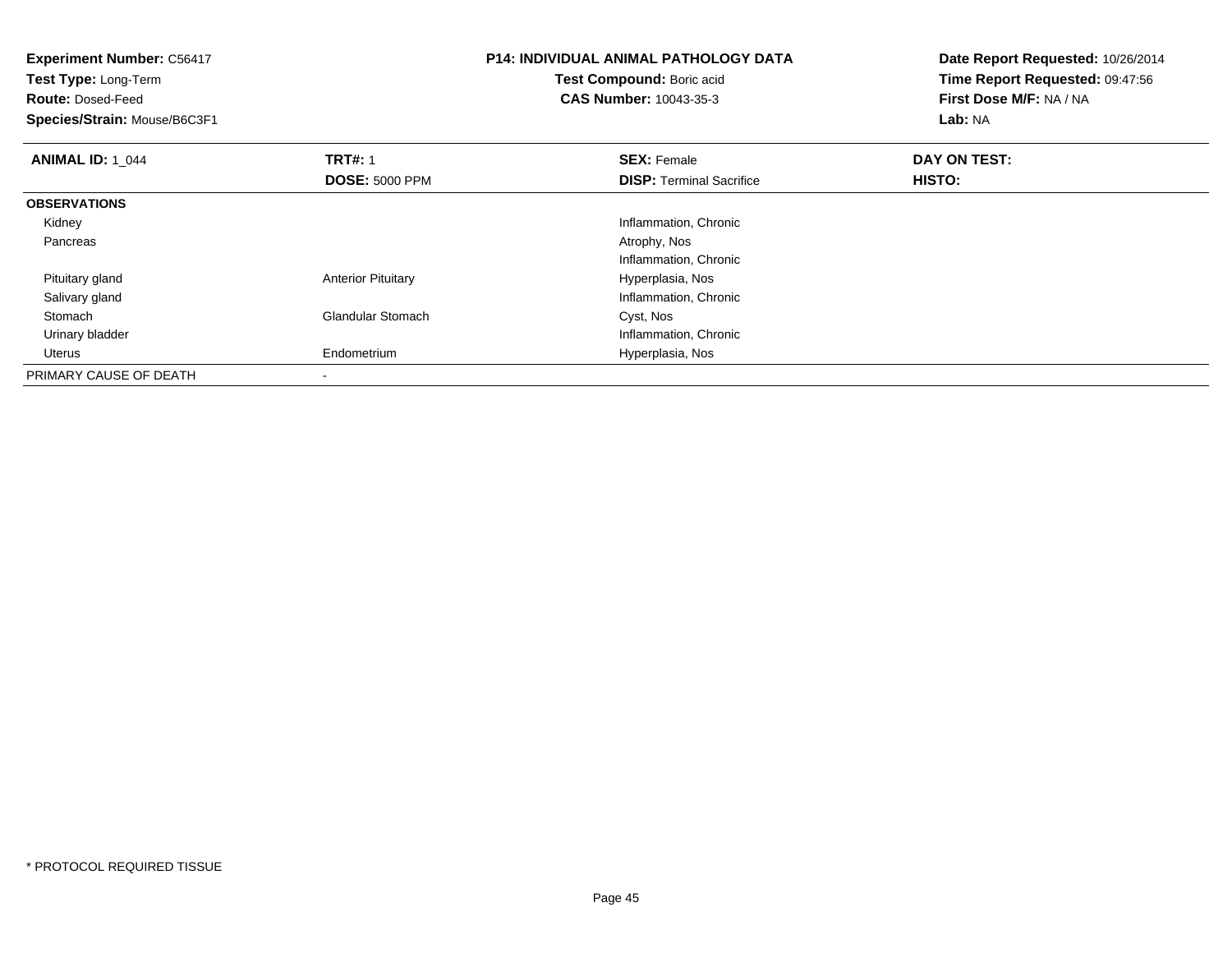**Test Type:** Long-Term

**Route:** Dosed-Feed

**Species/Strain:** Mouse/B6C3F1

### **P14: INDIVIDUAL ANIMAL PATHOLOGY DATA**

**Test Compound:** Boric acid**CAS Number:** 10043-35-3

| <b>ANIMAL ID: 1_045</b> | <b>TRT#: 1</b>         | <b>SEX: Female</b>               | DAY ON TEST: |  |
|-------------------------|------------------------|----------------------------------|--------------|--|
|                         | <b>DOSE: 5000 PPM</b>  | <b>DISP:</b> Moribund Sacrifice  | HISTO:       |  |
| <b>OBSERVATIONS</b>     |                        |                                  |              |  |
| Brain                   | Thalamus               | Mineralization                   |              |  |
| Kidney                  |                        | Glomerulonephritis, Nos          |              |  |
|                         |                        | Inflammation, Chronic            |              |  |
| Liver                   |                        | Mineralization                   |              |  |
| Lung                    |                        | Alveolar/Bronchiolar Adenoma     |              |  |
| Lymph node              | Mediastinal Lymph Node | Hyperplasia, Plasma Cell         |              |  |
| Pancreas                |                        | Atrophy, Nos                     |              |  |
| Peritoneum              |                        | Inflammation, Nos                |              |  |
| Spleen                  |                        | Depletion, Lymphoid              |              |  |
|                         |                        | Hematopoiesis                    |              |  |
| Urinary bladder         |                        | Inflammation, Chronic            |              |  |
| Uterus                  |                        | <b>Endometrial Stromal Polyp</b> |              |  |
|                         | Endometrium            | Hyperplasia, Nos                 |              |  |
| PRIMARY CAUSE OF DEATH  |                        |                                  |              |  |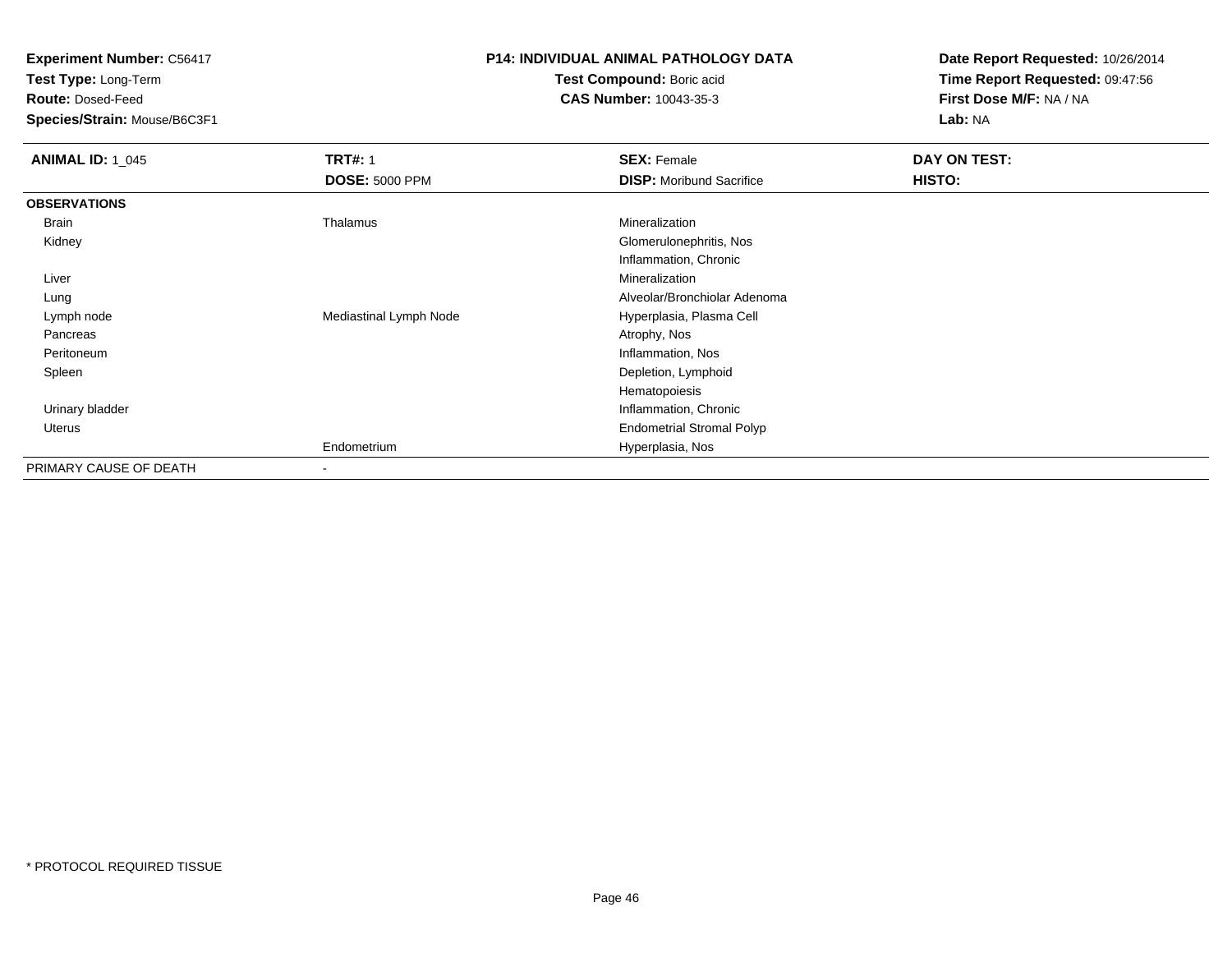| <b>Experiment Number: C56417</b><br>Test Type: Long-Term<br><b>Route: Dosed-Feed</b><br>Species/Strain: Mouse/B6C3F1 |                                                     | <b>P14: INDIVIDUAL ANIMAL PATHOLOGY DATA</b><br>Test Compound: Boric acid<br><b>CAS Number: 10043-35-3</b>                                        | Date Report Requested: 10/26/2014<br>Time Report Requested: 09:47:56<br>First Dose M/F: NA / NA<br><b>Lab: NA</b> |
|----------------------------------------------------------------------------------------------------------------------|-----------------------------------------------------|---------------------------------------------------------------------------------------------------------------------------------------------------|-------------------------------------------------------------------------------------------------------------------|
| <b>ANIMAL ID: 1 046</b>                                                                                              | <b>TRT#: 1</b><br><b>DOSE: 5000 PPM</b>             | <b>SEX: Female</b><br><b>DISP:</b> Terminal Sacrifice                                                                                             | DAY ON TEST:<br>HISTO:                                                                                            |
| <b>OBSERVATIONS</b>                                                                                                  |                                                     |                                                                                                                                                   |                                                                                                                   |
| <b>Brain</b><br>Kidney<br>Pancreas<br>Stomach<br>Urinary bladder<br>Uterus                                           | Thalamus<br><b>Glandular Stomach</b><br>Endometrium | Mineralization<br>Inflammation, Chronic<br>Inflammation, Chronic<br>Cyst, Nos<br>Inflammation, Chronic<br>Hyperplasia, Nos<br>Inflammation, Acute |                                                                                                                   |
| PRIMARY CAUSE OF DEATH                                                                                               |                                                     |                                                                                                                                                   |                                                                                                                   |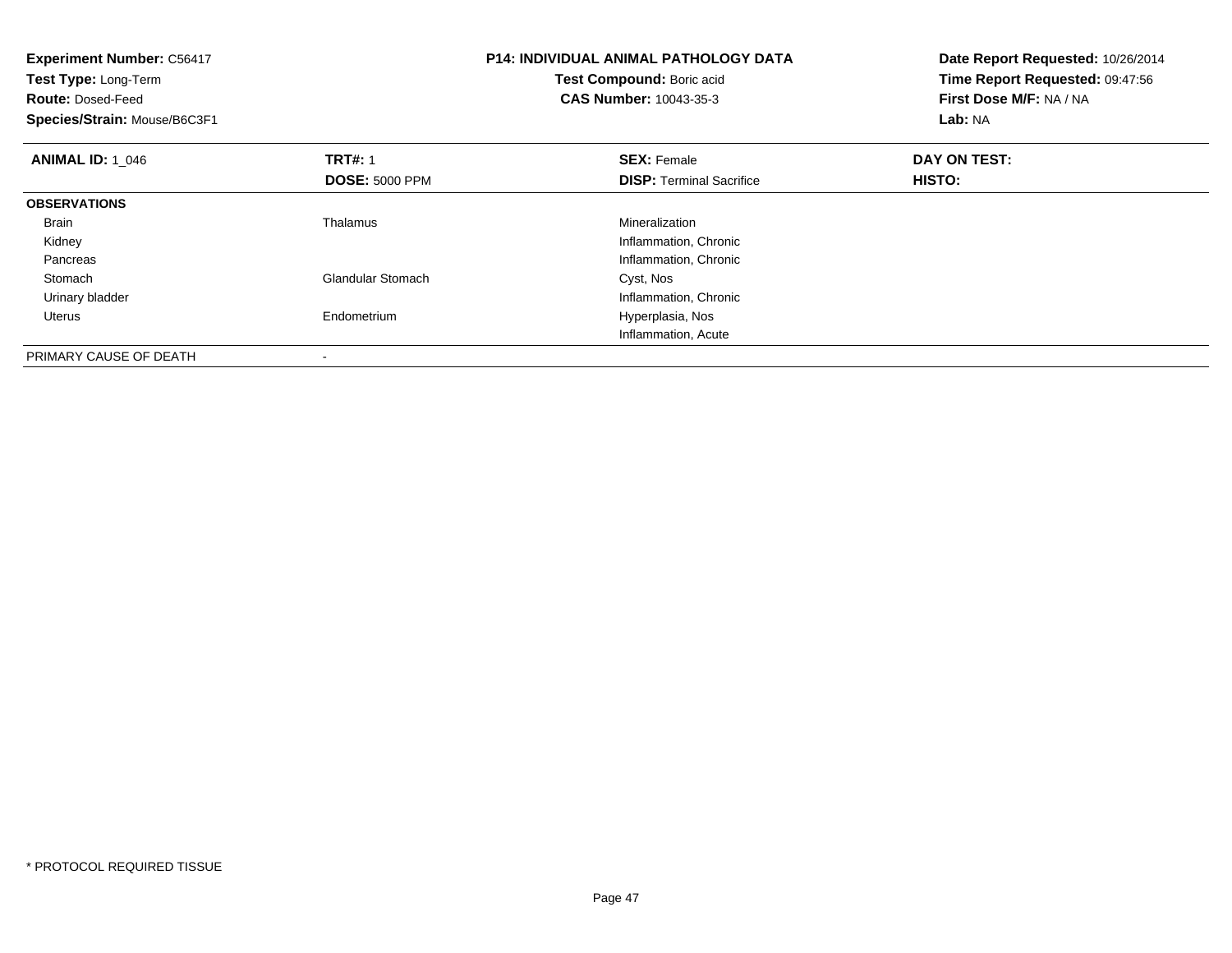| <b>Experiment Number: C56417</b><br>Test Type: Long-Term<br><b>Route: Dosed-Feed</b> |                       | <b>P14: INDIVIDUAL ANIMAL PATHOLOGY DATA</b><br>Test Compound: Boric acid<br><b>CAS Number: 10043-35-3</b> | Date Report Requested: 10/26/2014<br>Time Report Requested: 09:47:56<br>First Dose M/F: NA / NA |
|--------------------------------------------------------------------------------------|-----------------------|------------------------------------------------------------------------------------------------------------|-------------------------------------------------------------------------------------------------|
| Species/Strain: Mouse/B6C3F1                                                         |                       |                                                                                                            | Lab: NA                                                                                         |
| <b>ANIMAL ID: 1 047</b>                                                              | <b>TRT#: 1</b>        | <b>SEX: Female</b>                                                                                         | DAY ON TEST:                                                                                    |
|                                                                                      | <b>DOSE: 5000 PPM</b> | <b>DISP:</b> Moribund Sacrifice                                                                            | HISTO:                                                                                          |
| <b>OBSERVATIONS</b>                                                                  |                       |                                                                                                            |                                                                                                 |
| Unspecified                                                                          | Multiple Organs Nos   | Lymphoma, Mixed-Malignant Type                                                                             |                                                                                                 |
| Uterus                                                                               | Endometrium           | Hyperplasia, Nos                                                                                           |                                                                                                 |
| PRIMARY CAUSE OF DEATH                                                               |                       |                                                                                                            |                                                                                                 |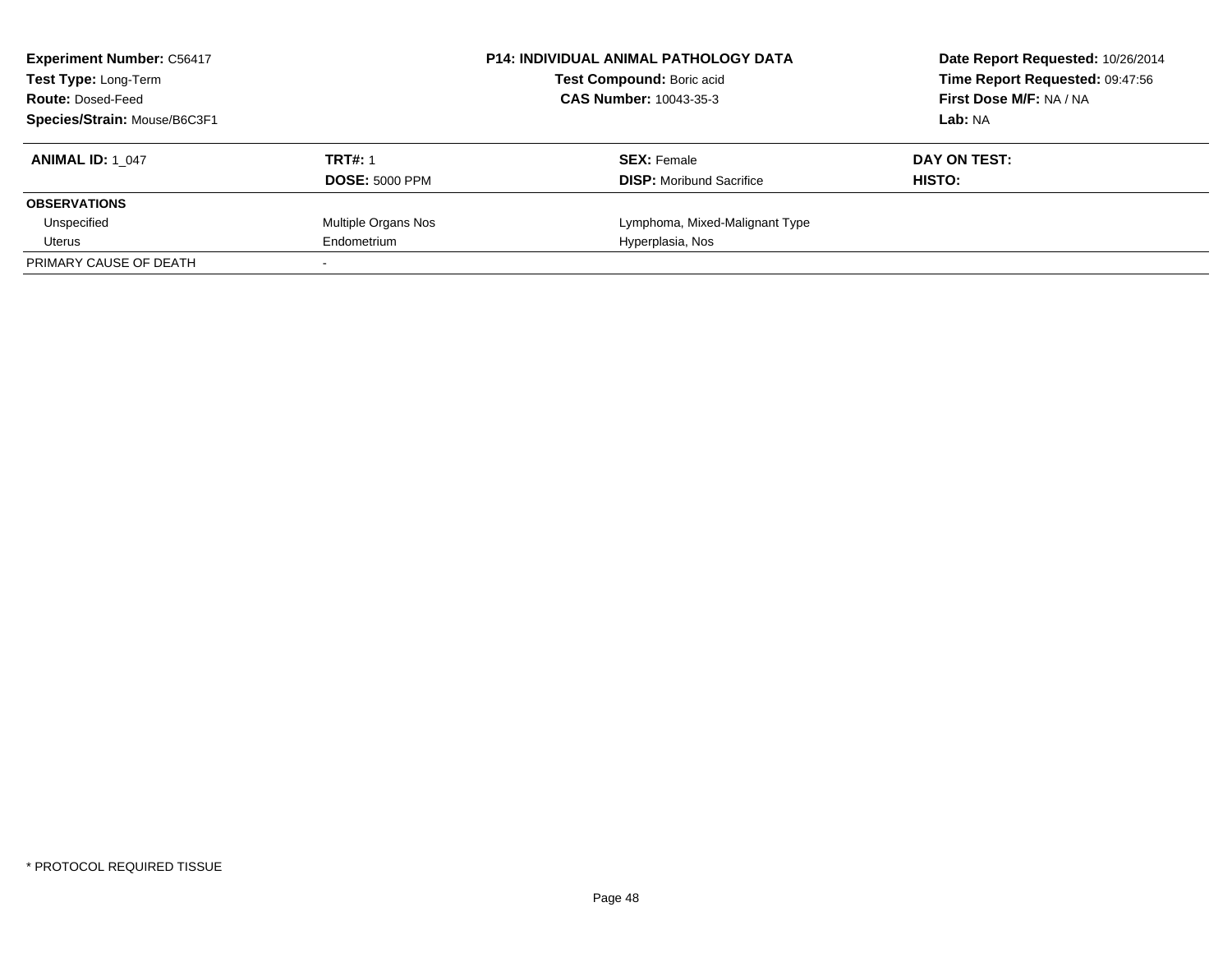**Test Type:** Long-Term

**Route:** Dosed-Feed

**Species/Strain:** Mouse/B6C3F1

### **P14: INDIVIDUAL ANIMAL PATHOLOGY DATA**

**Test Compound:** Boric acid**CAS Number:** 10043-35-3

| <b>ANIMAL ID: 1_048</b> | <b>TRT#: 1</b>        | <b>SEX: Female</b>              | DAY ON TEST: |  |
|-------------------------|-----------------------|---------------------------------|--------------|--|
|                         | <b>DOSE: 5000 PPM</b> | <b>DISP:</b> Moribund Sacrifice | HISTO:       |  |
| <b>OBSERVATIONS</b>     |                       |                                 |              |  |
| Kidney                  |                       | Glomerulonephritis, Nos         |              |  |
|                         |                       | Inflammation, Chronic           |              |  |
| Liver                   |                       | Hematopoiesis                   |              |  |
| Lung                    |                       | Leukemoid Reaction              |              |  |
| Ovary                   |                       | Cyst, Parovarian                |              |  |
| Pancreas                |                       | Inflammation, Chronic           |              |  |
| Skin                    |                       | Squamous Cell Carcinoma         |              |  |
| Spleen                  |                       | Depletion, Lymphoid             |              |  |
|                         |                       | Hematopoiesis                   |              |  |
| Urinary bladder         |                       | Inflammation, Chronic           |              |  |
| Uterus                  | Endometrium           | Hyperplasia, Nos                |              |  |
| PRIMARY CAUSE OF DEATH  |                       |                                 |              |  |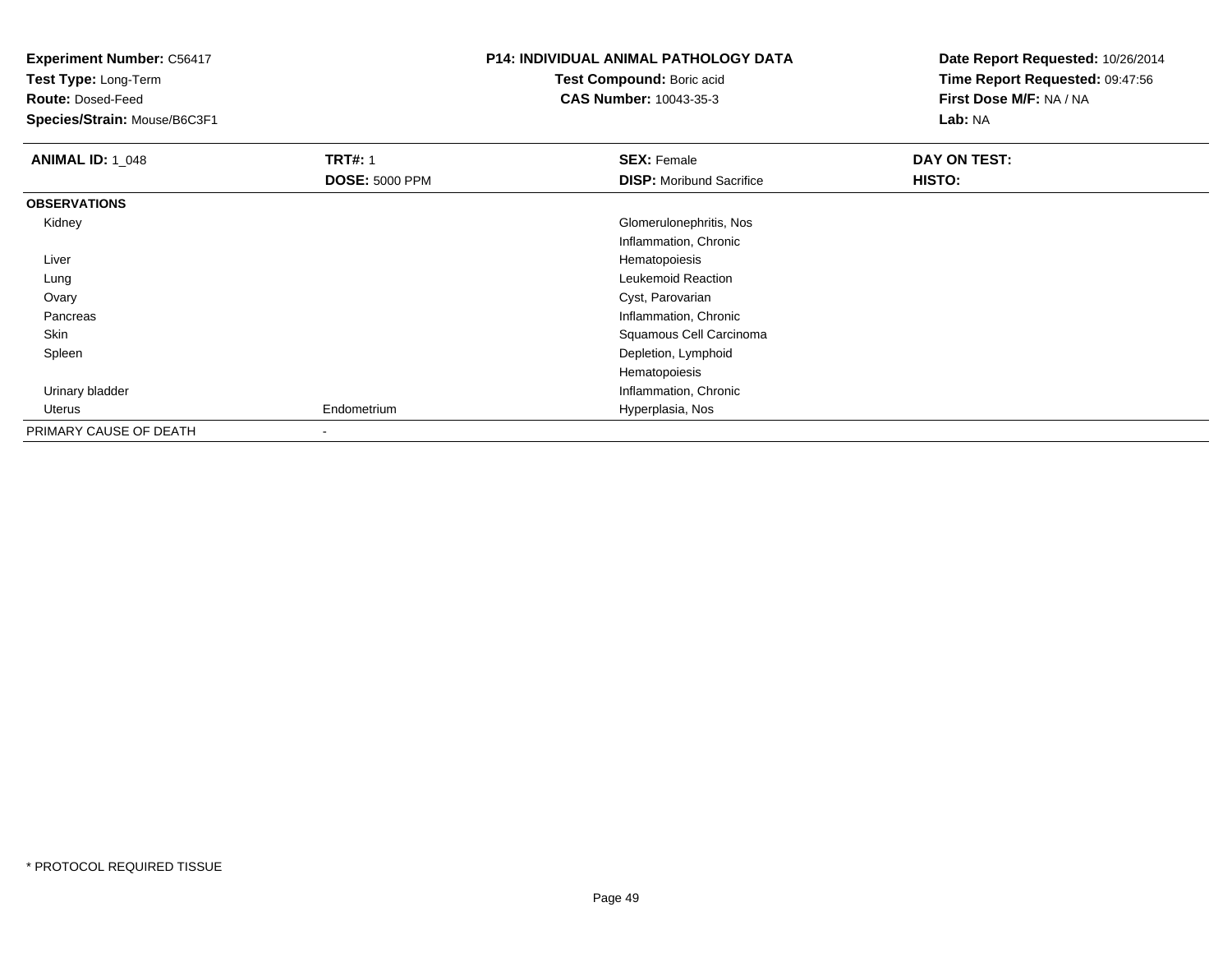**Test Type:** Long-Term

**Route:** Dosed-Feed

**Species/Strain:** Mouse/B6C3F1

## **P14: INDIVIDUAL ANIMAL PATHOLOGY DATA**

**Test Compound:** Boric acid**CAS Number:** 10043-35-3

| <b>ANIMAL ID: 1 049</b> | <b>TRT#: 1</b>        | <b>SEX: Female</b>              | DAY ON TEST: |
|-------------------------|-----------------------|---------------------------------|--------------|
|                         | <b>DOSE: 5000 PPM</b> | <b>DISP: Terminal Sacrifice</b> | HISTO:       |
| <b>OBSERVATIONS</b>     |                       |                                 |              |
| Bone marrow             |                       | Fibrosis, Myelo                 |              |
| Kidney                  |                       | Inflammation, Chronic           |              |
| Liver                   |                       | Cytoplasmic Change, Basophilic  |              |
|                         |                       | Inflammation, Chronic           |              |
| Lung                    |                       | Hemorrhage                      |              |
|                         |                       | Perivasculitis                  |              |
| Lymph node              | Mesenteric Lymph Node | Angiectasis                     |              |
| Salivary gland          |                       | Inflammation, Chronic           |              |
| Spleen                  |                       | Hyperplasia, Lymphoid           |              |
| Urinary bladder         |                       | Inflammation, Chronic           |              |
| Uterus                  | Endometrium           | Hyperplasia, Nos                |              |
| PRIMARY CAUSE OF DEATH  | $\,$                  |                                 |              |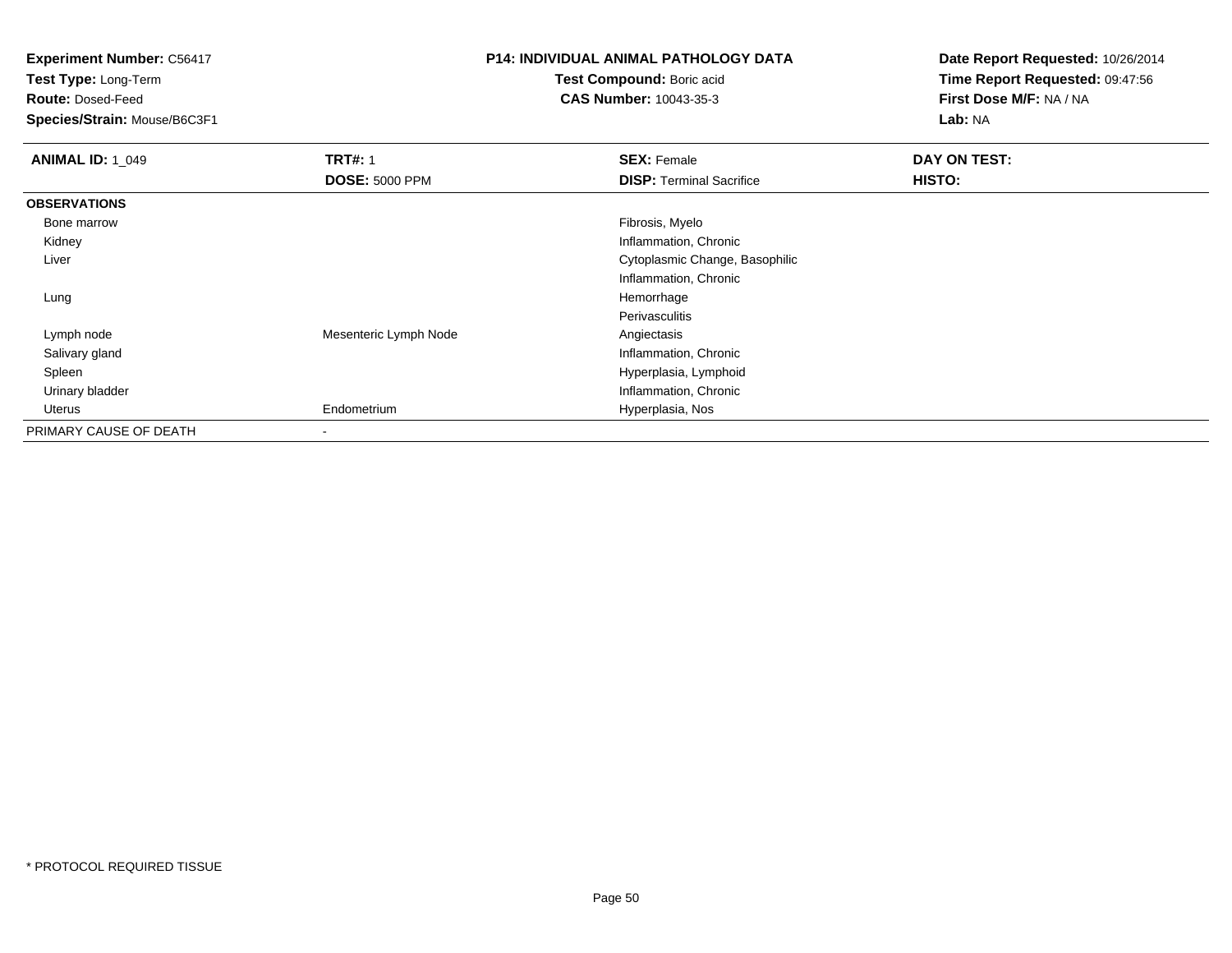**Test Type:** Long-Term

**Route:** Dosed-Feed

**Species/Strain:** Mouse/B6C3F1

#### **P14: INDIVIDUAL ANIMAL PATHOLOGY DATA**

**Test Compound:** Boric acid**CAS Number:** 10043-35-3

| <b>ANIMAL ID: 1_050</b> | <b>TRT#: 1</b>        | <b>SEX: Female</b>                  | DAY ON TEST: |  |
|-------------------------|-----------------------|-------------------------------------|--------------|--|
|                         | <b>DOSE: 5000 PPM</b> | <b>DISP: Natural Death</b>          | HISTO:       |  |
| <b>OBSERVATIONS</b>     |                       |                                     |              |  |
| Bone marrow             |                       | Fibrosis, Myelo                     |              |  |
| Kidney                  |                       | Inflammation, Chronic               |              |  |
| Liver                   |                       | Squamous Cell Carcinoma, Metastatic |              |  |
| Ovary                   |                       | Cyst, Parovarian                    |              |  |
| Pancreas                |                       | Inflammation, Active Chronic        |              |  |
|                         |                       | Squamous Cell Carcinoma, Metastatic |              |  |
| Spleen                  |                       | Depletion, Lymphoid                 |              |  |
|                         |                       | Hematopoiesis                       |              |  |
|                         |                       | Squamous Cell Carcinoma, Metastatic |              |  |
| Stomach                 | Forestomach           | Hyperkeratosis                      |              |  |
|                         | Forestomach           | Squamous Cell Carcinoma             |              |  |
| Urinary bladder         |                       | Inflammation, Chronic               |              |  |
| Uterus                  |                       | <b>Endometrial Stromal Polyp</b>    |              |  |
|                         | Endometrium           | Hyperplasia, Nos                    |              |  |
| PRIMARY CAUSE OF DEATH  | $\,$                  |                                     |              |  |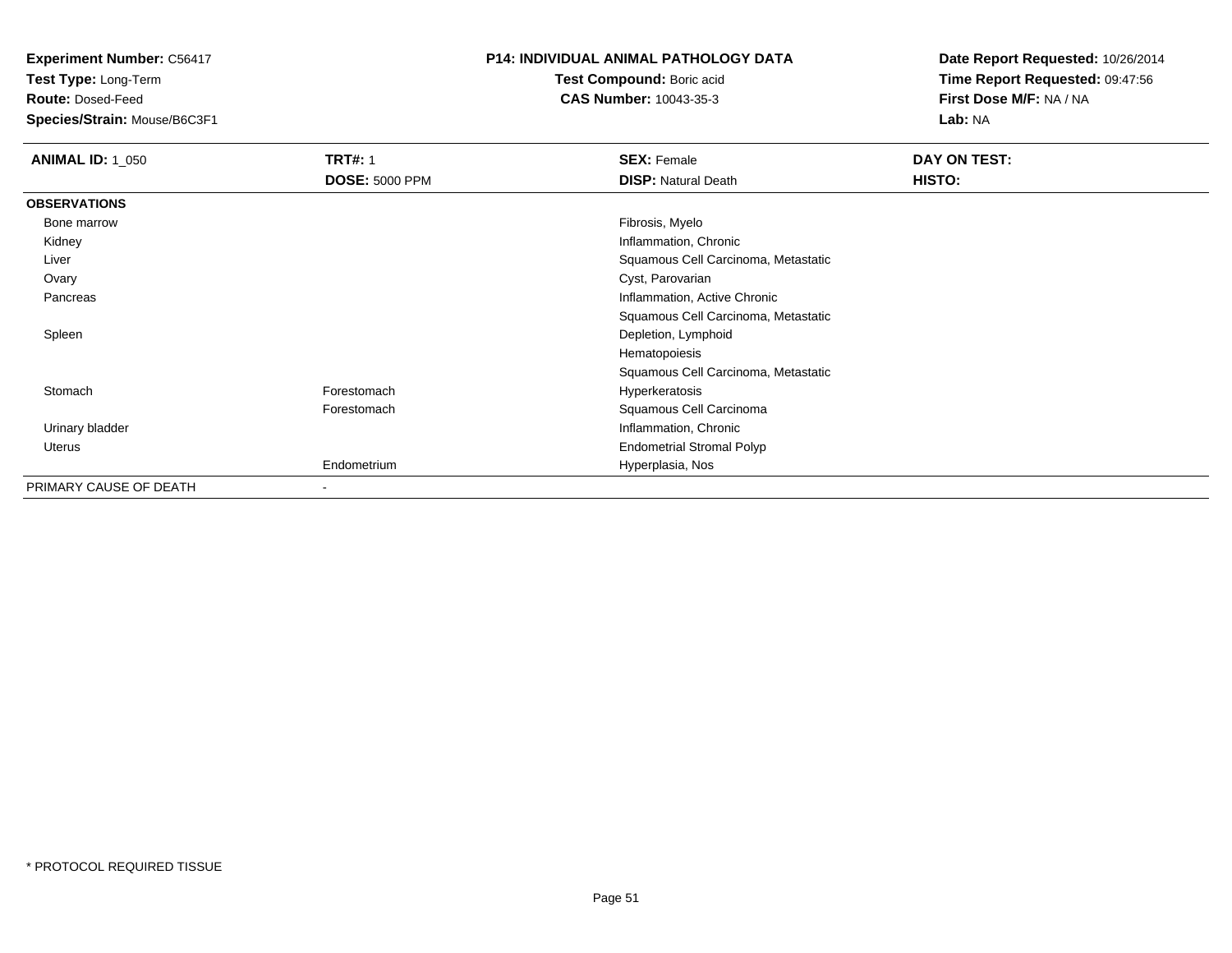| <b>Experiment Number: C56417</b><br><b>Test Type: Long-Term</b><br><b>Route: Dosed-Feed</b><br>Species/Strain: Mouse/B6C3F1 |                             | <b>P14: INDIVIDUAL ANIMAL PATHOLOGY DATA</b><br>Test Compound: Boric acid<br><b>CAS Number: 10043-35-3</b> | Date Report Requested: 10/26/2014<br>Time Report Requested: 09:47:56<br>First Dose M/F: NA / NA<br>Lab: NA |
|-----------------------------------------------------------------------------------------------------------------------------|-----------------------------|------------------------------------------------------------------------------------------------------------|------------------------------------------------------------------------------------------------------------|
| <b>ANIMAL ID: 2 001</b>                                                                                                     | TRT#: 2                     | <b>SEX: Female</b>                                                                                         | DAY ON TEST:                                                                                               |
|                                                                                                                             | <b>DOSE: 2500 PPM</b>       | <b>DISP:</b> Terminal Sacrifice                                                                            | HISTO:                                                                                                     |
| <b>OBSERVATIONS</b>                                                                                                         |                             |                                                                                                            |                                                                                                            |
| <b>Blood vessel</b>                                                                                                         | <b>Pulmonary Artery Nos</b> | Hyperplasia, Nos                                                                                           |                                                                                                            |
|                                                                                                                             | <b>Pulmonary Artery Nos</b> | Mineralization                                                                                             |                                                                                                            |
| Ovary                                                                                                                       |                             | Cyst, Parovarian                                                                                           |                                                                                                            |
| Unspecified                                                                                                                 | Multiple Organs Nos         | Hemangiosarcoma, Uncertain Primary Or Metastatic                                                           |                                                                                                            |
| <b>Uterus</b>                                                                                                               | Parovarian                  | Inflammation, Chronic                                                                                      |                                                                                                            |
| PRIMARY CAUSE OF DEATH                                                                                                      |                             |                                                                                                            |                                                                                                            |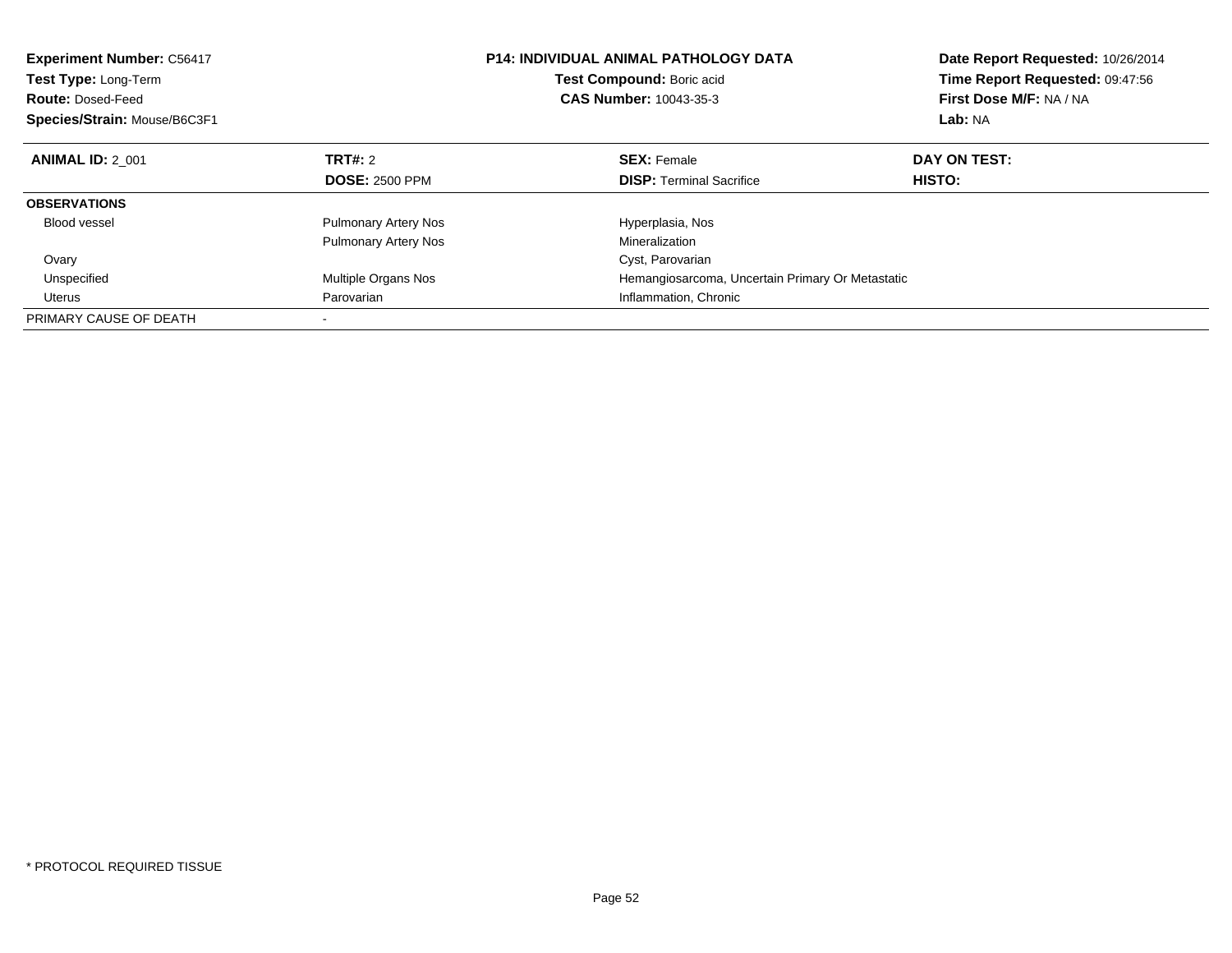| <b>Experiment Number: C56417</b><br>Test Type: Long-Term<br><b>Route: Dosed-Feed</b><br>Species/Strain: Mouse/B6C3F1 |                           | <b>P14: INDIVIDUAL ANIMAL PATHOLOGY DATA</b><br>Test Compound: Boric acid<br>CAS Number: 10043-35-3 | Date Report Requested: 10/26/2014<br>Time Report Requested: 09:47:56<br>First Dose M/F: NA / NA<br>Lab: NA |
|----------------------------------------------------------------------------------------------------------------------|---------------------------|-----------------------------------------------------------------------------------------------------|------------------------------------------------------------------------------------------------------------|
| <b>ANIMAL ID: 2 002</b>                                                                                              | TRT#: 2                   | <b>SEX: Female</b>                                                                                  | DAY ON TEST:                                                                                               |
|                                                                                                                      | <b>DOSE: 2500 PPM</b>     | <b>DISP: Natural Death</b>                                                                          | HISTO:                                                                                                     |
| <b>OBSERVATIONS</b>                                                                                                  |                           |                                                                                                     |                                                                                                            |
| Lymph node                                                                                                           |                           | Abscess, Nos                                                                                        |                                                                                                            |
| Salivary gland                                                                                                       |                           | Inflammation, Chronic                                                                               |                                                                                                            |
| Skeletal muscle                                                                                                      | <b>Intercostal Muscle</b> | Inflammation, Acute                                                                                 |                                                                                                            |
| Spleen                                                                                                               |                           | Depletion, Lymphoid                                                                                 |                                                                                                            |
|                                                                                                                      |                           | Hematopoiesis                                                                                       |                                                                                                            |
| Unspecified                                                                                                          | Multiple Organs Nos       | Leukemoid Reaction                                                                                  |                                                                                                            |
| Uterus                                                                                                               | Parovarian                | Abscess, Nos                                                                                        |                                                                                                            |
|                                                                                                                      |                           | Inflammation, Acute                                                                                 |                                                                                                            |
| PRIMARY CAUSE OF DEATH                                                                                               |                           |                                                                                                     |                                                                                                            |

-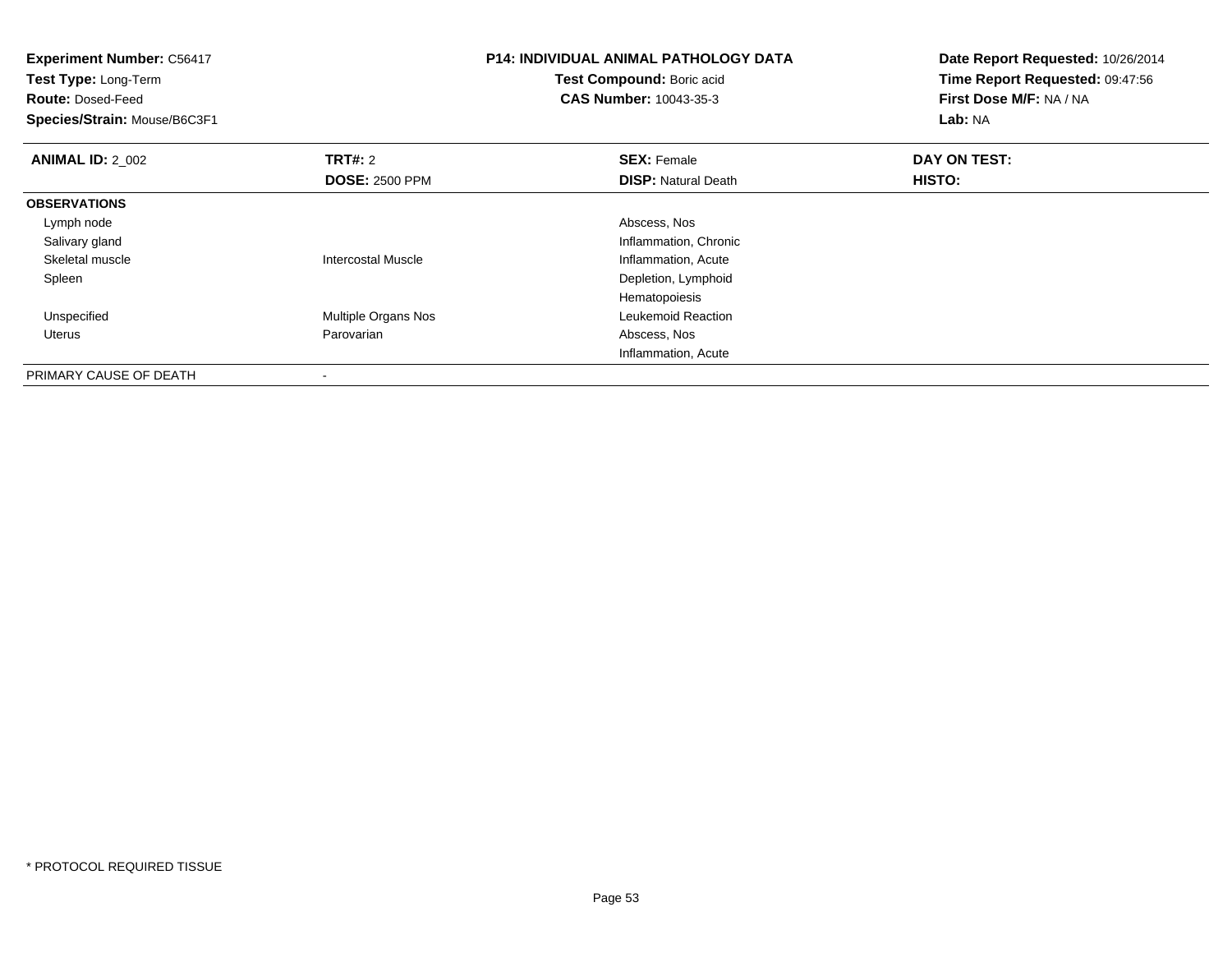**Test Type:** Long-Term

**Route:** Dosed-Feed

**Species/Strain:** Mouse/B6C3F1

#### **P14: INDIVIDUAL ANIMAL PATHOLOGY DATA**

**Test Compound:** Boric acid**CAS Number:** 10043-35-3

| <b>ANIMAL ID: 2_003</b> | <b>TRT#: 2</b>         | <b>SEX: Female</b>              | DAY ON TEST: |
|-------------------------|------------------------|---------------------------------|--------------|
|                         | <b>DOSE: 2500 PPM</b>  | <b>DISP:</b> Moribund Sacrifice | HISTO:       |
| <b>OBSERVATIONS</b>     |                        |                                 |              |
| Brain                   | Thalamus               | Mineralization                  |              |
| Kidney                  |                        | Glomerulosclerosis, Nos         |              |
|                         |                        | Inflammation, Chronic           |              |
|                         |                        | Pigmentation, Nos               |              |
|                         | Tubule                 | Regeneration, Nos               |              |
| Liver                   |                        | Hematopoiesis                   |              |
| Lung                    |                        | Abscess, Nos                    |              |
|                         |                        | <b>Bacterial Septicemia</b>     |              |
|                         |                        | Perivasculitis                  |              |
| Lymph node              | Mediastinal Lymph Node | Abscess, Nos                    |              |
|                         | Renal Lymph Node       | Abscess, Nos                    |              |
|                         | Mediastinal Lymph Node | Hyperplasia, Plasma Cell        |              |
|                         | Renal Lymph Node       | Hyperplasia, Plasma Cell        |              |
|                         | Mediastinal Lymph Node | Inflammation, Acute             |              |
| Spleen                  |                        | Hematopoiesis                   |              |
| Uterus                  | Parovarian             | Abscess, Nos                    |              |
|                         | Parovarian             | Adhesion, Nos                   |              |
|                         | Fallopian Tube         | Inflammation, Acute             |              |
| PRIMARY CAUSE OF DEATH  | Ξ.                     |                                 |              |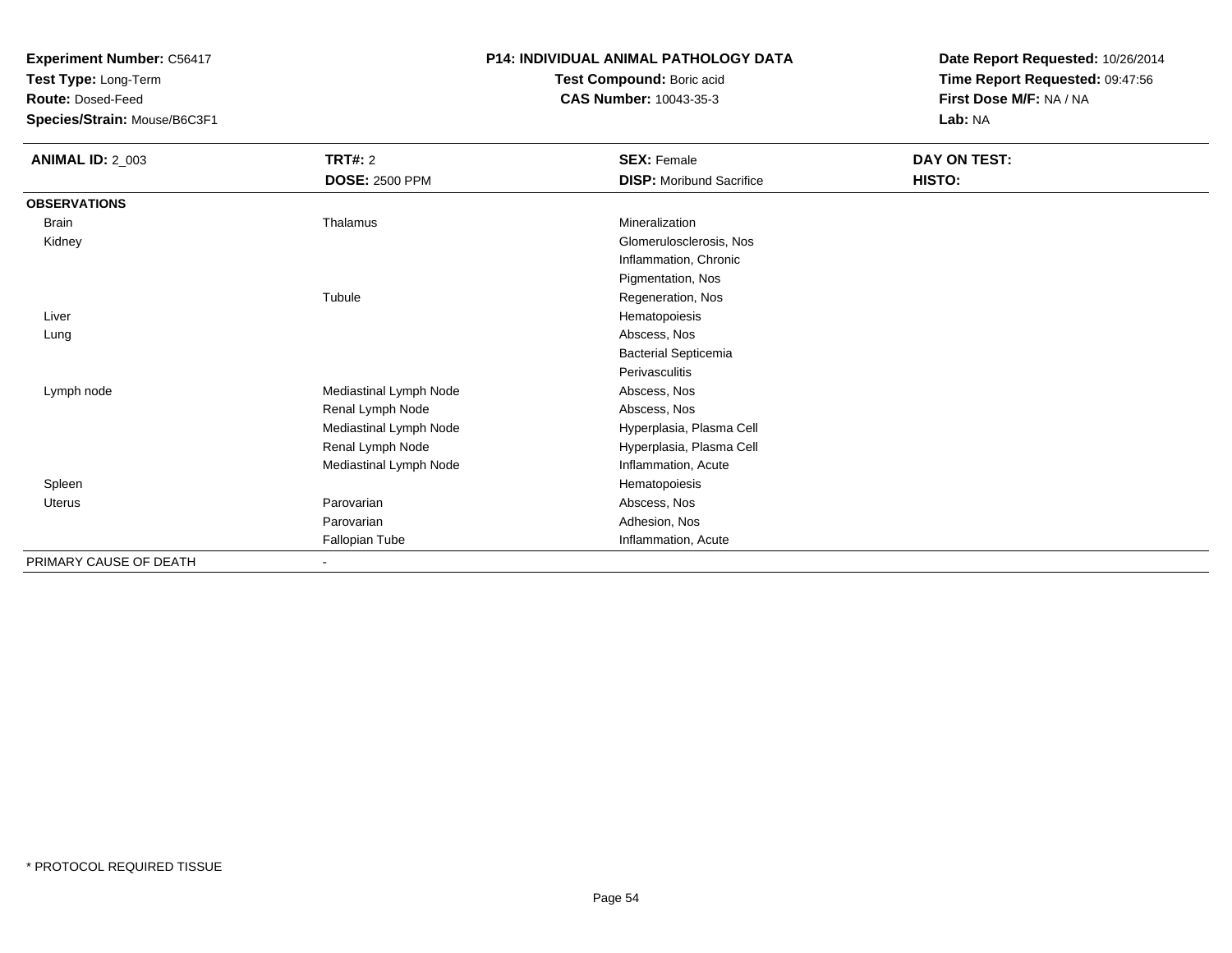| <b>Experiment Number: C56417</b><br><b>P14: INDIVIDUAL ANIMAL PATHOLOGY DATA</b><br>Test Type: Long-Term<br>Test Compound: Boric acid<br><b>CAS Number: 10043-35-3</b><br><b>Route: Dosed-Feed</b><br>Species/Strain: Mouse/B6C3F1 |                       | Date Report Requested: 10/26/2014<br>Time Report Requested: 09:47:56<br>First Dose M/F: NA / NA<br>Lab: NA |              |
|------------------------------------------------------------------------------------------------------------------------------------------------------------------------------------------------------------------------------------|-----------------------|------------------------------------------------------------------------------------------------------------|--------------|
| <b>ANIMAL ID: 2 004</b>                                                                                                                                                                                                            | TRT#: 2               | <b>SEX: Female</b>                                                                                         | DAY ON TEST: |
|                                                                                                                                                                                                                                    | <b>DOSE: 2500 PPM</b> | <b>DISP:</b> Moribund Sacrifice                                                                            | HISTO:       |
| <b>OBSERVATIONS</b>                                                                                                                                                                                                                |                       |                                                                                                            |              |
| Ovary                                                                                                                                                                                                                              |                       | Cyst, Hemorrhagic                                                                                          |              |
| Unspecified                                                                                                                                                                                                                        | Multiple Organs Nos   | Lymphoma, Mixed-Malignant Type                                                                             |              |
| Uterus                                                                                                                                                                                                                             | Parovarian            | Inflammation, Chronic                                                                                      |              |
| PRIMARY CAUSE OF DEATH                                                                                                                                                                                                             |                       |                                                                                                            |              |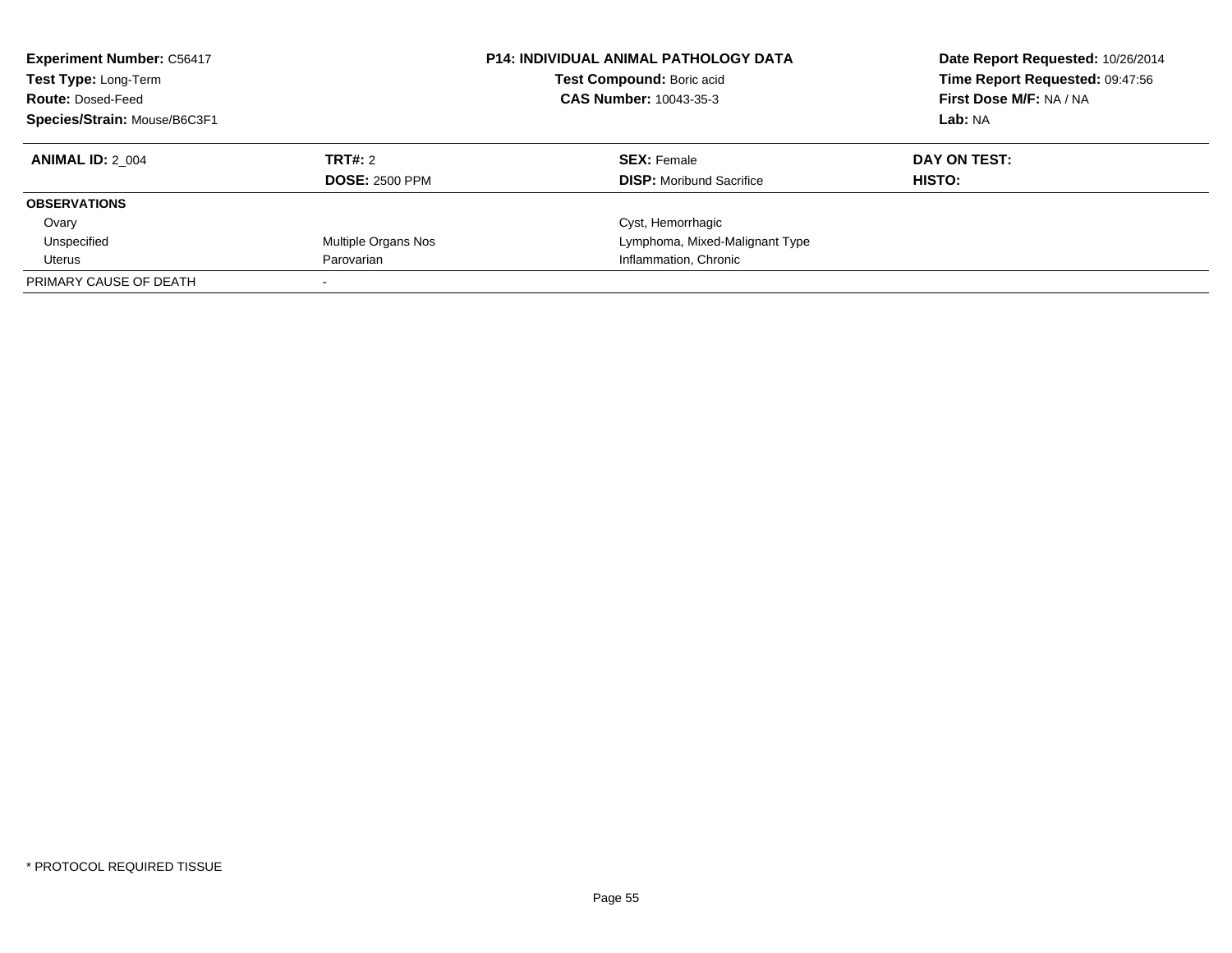| <b>Experiment Number: C56417</b> |                       | <b>P14: INDIVIDUAL ANIMAL PATHOLOGY DATA</b> | Date Report Requested: 10/26/2014 |  |
|----------------------------------|-----------------------|----------------------------------------------|-----------------------------------|--|
| Test Type: Long-Term             |                       | Test Compound: Boric acid                    | Time Report Requested: 09:47:56   |  |
| <b>Route: Dosed-Feed</b>         |                       | <b>CAS Number: 10043-35-3</b>                | First Dose M/F: NA / NA           |  |
| Species/Strain: Mouse/B6C3F1     |                       |                                              | Lab: NA                           |  |
| <b>ANIMAL ID: 2_005</b>          | <b>TRT#: 2</b>        | <b>SEX: Female</b>                           | DAY ON TEST:                      |  |
|                                  | <b>DOSE: 2500 PPM</b> | <b>DISP:</b> Moribund Sacrifice              | HISTO:                            |  |
| <b>OBSERVATIONS</b>              |                       |                                              |                                   |  |
| Brain                            | Thalamus              | Mineralization                               |                                   |  |
| Liver                            |                       | Hematopoiesis                                |                                   |  |
|                                  |                       | Inflammation, Chronic                        |                                   |  |
| Lymph node                       | Mesenteric Lymph Node | Abscess, Nos                                 |                                   |  |
| Peritoneum                       |                       | Inflammation, Nos                            |                                   |  |
| Spleen                           |                       | Hematopoiesis                                |                                   |  |
| Uterus                           | Parovarian            | Abscess, Nos                                 |                                   |  |
|                                  |                       | Hydrometra                                   |                                   |  |
|                                  | Endometrium           | Metaplasia, Squamous                         |                                   |  |
| PRIMARY CAUSE OF DEATH           |                       |                                              |                                   |  |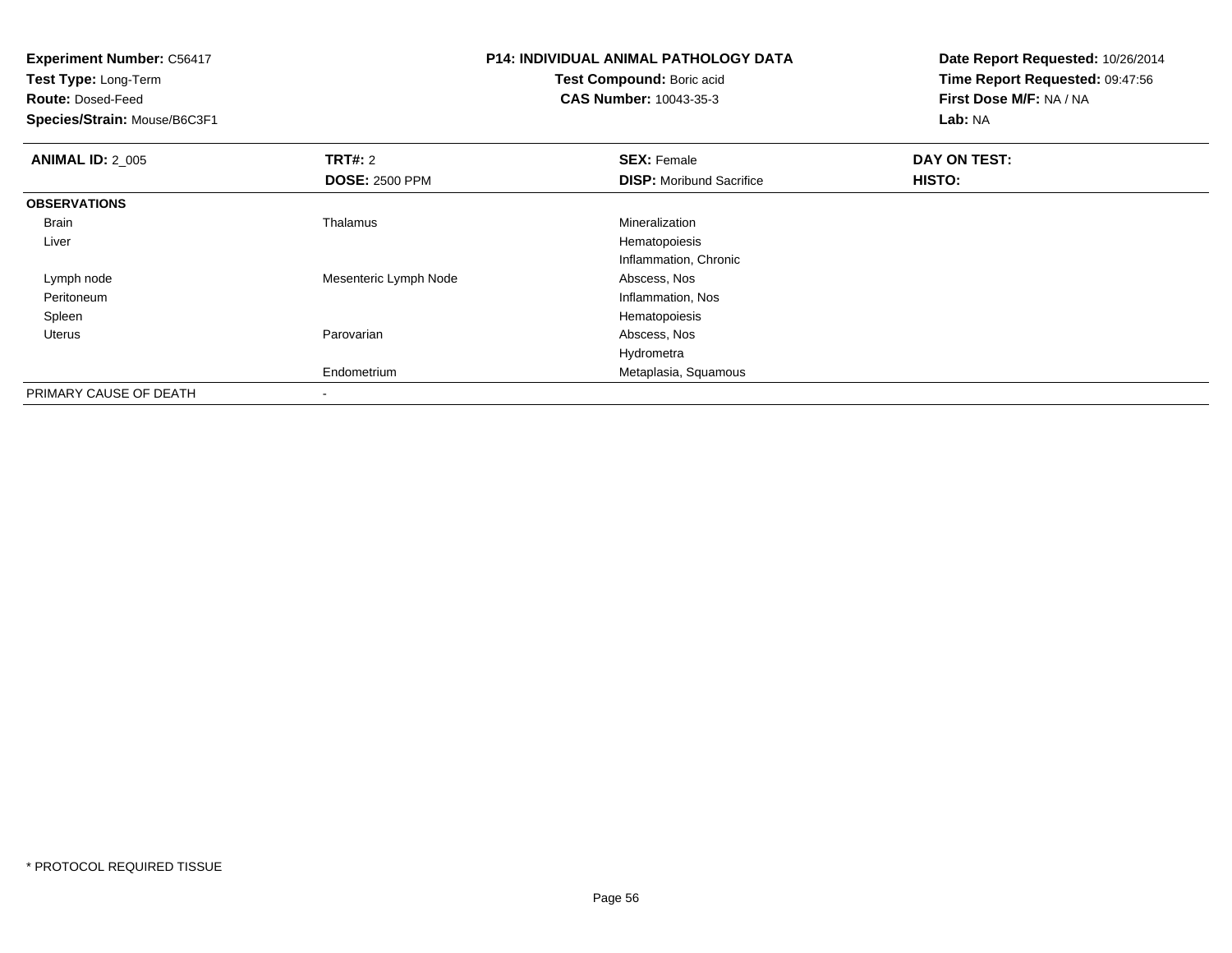| <b>Experiment Number: C56417</b><br>Test Type: Long-Term<br><b>Route: Dosed-Feed</b><br>Species/Strain: Mouse/B6C3F1 | <b>P14: INDIVIDUAL ANIMAL PATHOLOGY DATA</b><br>Test Compound: Boric acid<br>CAS Number: 10043-35-3 |                                 | Date Report Requested: 10/26/2014<br>Time Report Requested: 09:47:56<br>First Dose M/F: NA / NA<br>Lab: NA |
|----------------------------------------------------------------------------------------------------------------------|-----------------------------------------------------------------------------------------------------|---------------------------------|------------------------------------------------------------------------------------------------------------|
| <b>ANIMAL ID: 2 006</b>                                                                                              | TRT#: 2                                                                                             | <b>SEX:</b> Female              | DAY ON TEST:                                                                                               |
|                                                                                                                      | <b>DOSE: 2500 PPM</b>                                                                               | <b>DISP:</b> Terminal Sacrifice | HISTO:                                                                                                     |
| <b>OBSERVATIONS</b>                                                                                                  |                                                                                                     |                                 |                                                                                                            |
| <b>Brain</b>                                                                                                         | Thalamus                                                                                            | Mineralization                  |                                                                                                            |
| Liver                                                                                                                | Kupffer Cell                                                                                        | Hyperplasia, Nos                |                                                                                                            |
| Unspecified                                                                                                          | Multiple Organs Nos                                                                                 | Lymphoma, Mixed-Malignant Type  |                                                                                                            |
| PRIMARY CAUSE OF DEATH                                                                                               |                                                                                                     |                                 |                                                                                                            |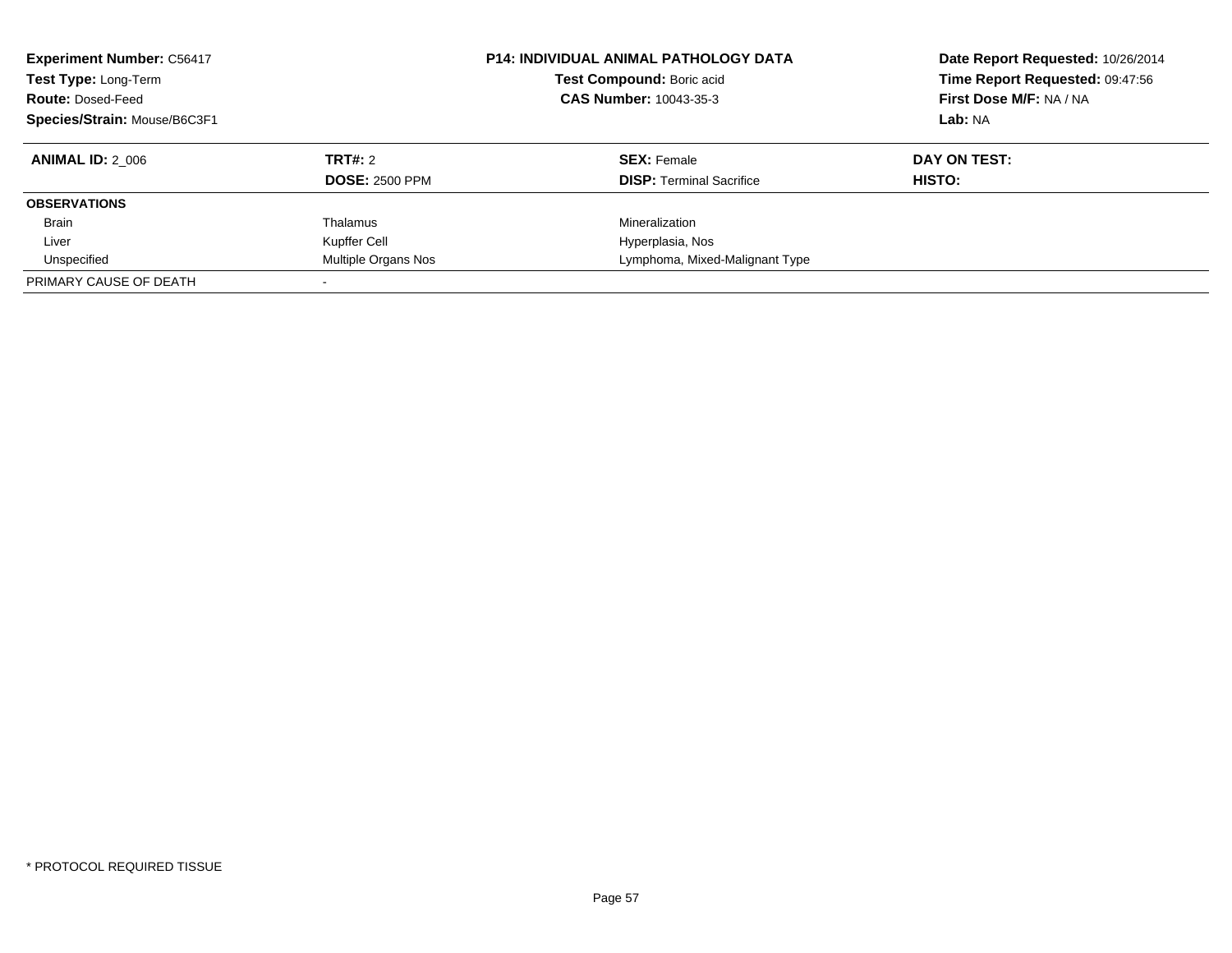| <b>Experiment Number: C56417</b><br>Test Type: Long-Term<br><b>Route: Dosed-Feed</b><br>Species/Strain: Mouse/B6C3F1 |                       | <b>P14: INDIVIDUAL ANIMAL PATHOLOGY DATA</b><br>Test Compound: Boric acid<br><b>CAS Number: 10043-35-3</b> | Date Report Requested: 10/26/2014<br>Time Report Requested: 09:47:56<br>First Dose M/F: NA / NA<br>Lab: NA |
|----------------------------------------------------------------------------------------------------------------------|-----------------------|------------------------------------------------------------------------------------------------------------|------------------------------------------------------------------------------------------------------------|
| <b>ANIMAL ID: 2 007</b>                                                                                              | <b>TRT#: 2</b>        | <b>SEX: Female</b>                                                                                         | DAY ON TEST:                                                                                               |
|                                                                                                                      | <b>DOSE: 2500 PPM</b> | <b>DISP:</b> Terminal Sacrifice                                                                            | <b>HISTO:</b>                                                                                              |
| <b>OBSERVATIONS</b>                                                                                                  |                       |                                                                                                            |                                                                                                            |
| Liver                                                                                                                |                       | Inflammation, Chronic                                                                                      |                                                                                                            |
| Lymph node                                                                                                           | Lumbar Lymph Node     | Hyperplasia, Lymphoid                                                                                      |                                                                                                            |
|                                                                                                                      | Mesenteric Lymph Node | Hyperplasia, Lymphoid                                                                                      |                                                                                                            |
|                                                                                                                      | Renal Lymph Node      | Hyperplasia, Lymphoid                                                                                      |                                                                                                            |
| Spleen                                                                                                               |                       | Hyperplasia, Lymphoid                                                                                      |                                                                                                            |
| Uterus                                                                                                               | Endometrium           | Hyperplasia, Nos                                                                                           |                                                                                                            |
|                                                                                                                      | Parovarian            | Inflammation, Chronic                                                                                      |                                                                                                            |
| PRIMARY CAUSE OF DEATH                                                                                               |                       |                                                                                                            |                                                                                                            |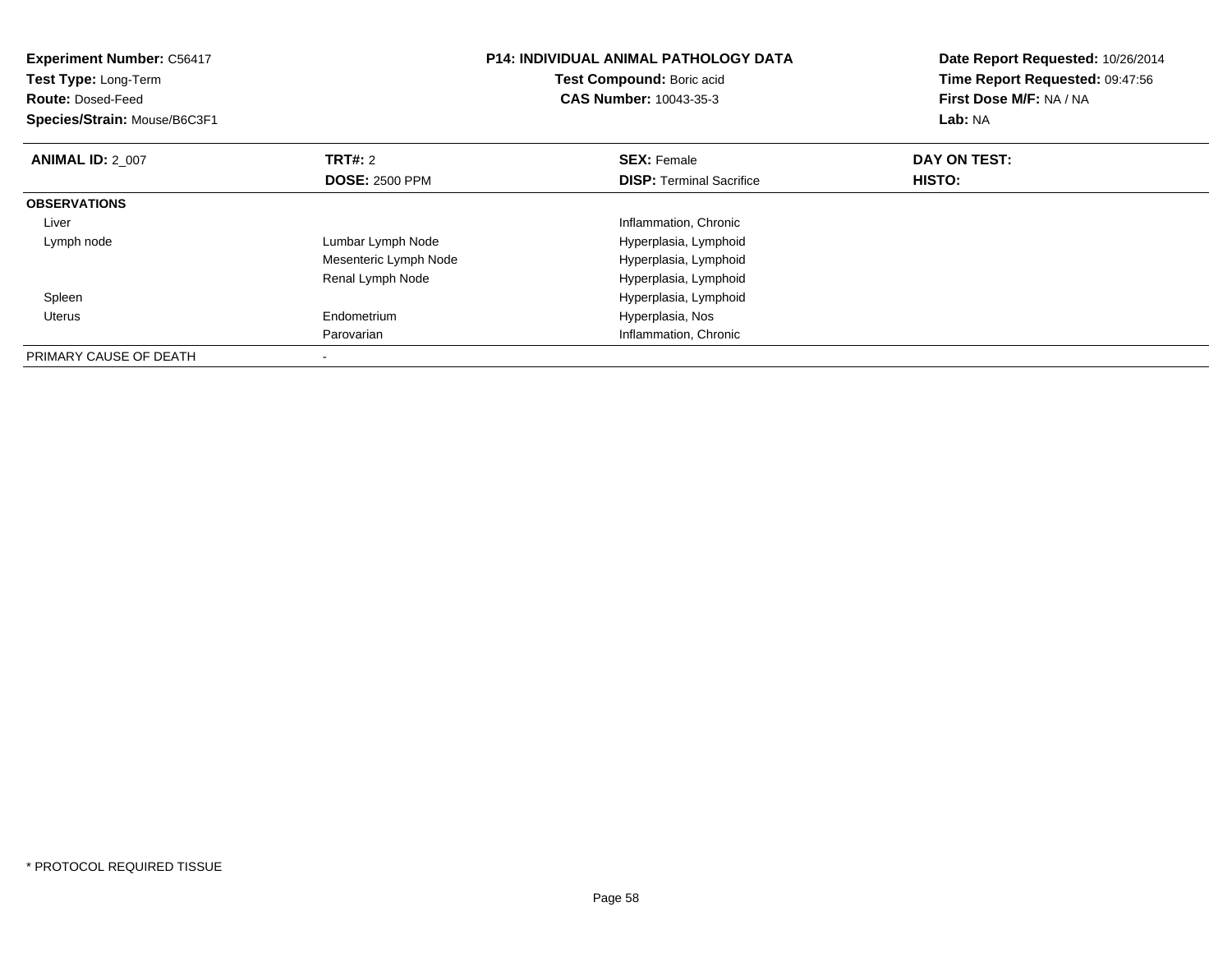| <b>Experiment Number: C56417</b><br>Test Type: Long-Term<br><b>Route: Dosed-Feed</b><br>Species/Strain: Mouse/B6C3F1 |                             | <b>P14: INDIVIDUAL ANIMAL PATHOLOGY DATA</b><br>Test Compound: Boric acid<br><b>CAS Number: 10043-35-3</b> | Date Report Requested: 10/26/2014<br>Time Report Requested: 09:47:56<br>First Dose M/F: NA / NA<br>Lab: NA |
|----------------------------------------------------------------------------------------------------------------------|-----------------------------|------------------------------------------------------------------------------------------------------------|------------------------------------------------------------------------------------------------------------|
| <b>ANIMAL ID: 2 008</b>                                                                                              | <b>TRT#: 2</b>              | <b>SEX: Female</b>                                                                                         | DAY ON TEST:                                                                                               |
|                                                                                                                      | <b>DOSE: 2500 PPM</b>       | <b>DISP:</b> Terminal Sacrifice                                                                            | <b>HISTO:</b>                                                                                              |
| <b>OBSERVATIONS</b>                                                                                                  |                             |                                                                                                            |                                                                                                            |
| <b>Blood vessel</b>                                                                                                  | <b>Pulmonary Artery Nos</b> | Perivasculitis                                                                                             |                                                                                                            |
| Brain                                                                                                                | Thalamus                    | Mineralization                                                                                             |                                                                                                            |
| Gall bladder                                                                                                         |                             | Inflammation, Chronic                                                                                      |                                                                                                            |
| Liver                                                                                                                |                             | Inflammation, Chronic                                                                                      |                                                                                                            |
| Lung                                                                                                                 |                             | Histiocytosis                                                                                              |                                                                                                            |
| Uterus                                                                                                               |                             | Hydrometra                                                                                                 |                                                                                                            |
|                                                                                                                      | Endometrium                 | Hyperplasia, Nos                                                                                           |                                                                                                            |
|                                                                                                                      | Parovarian                  | Inflammation, Chronic                                                                                      |                                                                                                            |
| PRIMARY CAUSE OF DEATH                                                                                               | $\overline{\phantom{a}}$    |                                                                                                            |                                                                                                            |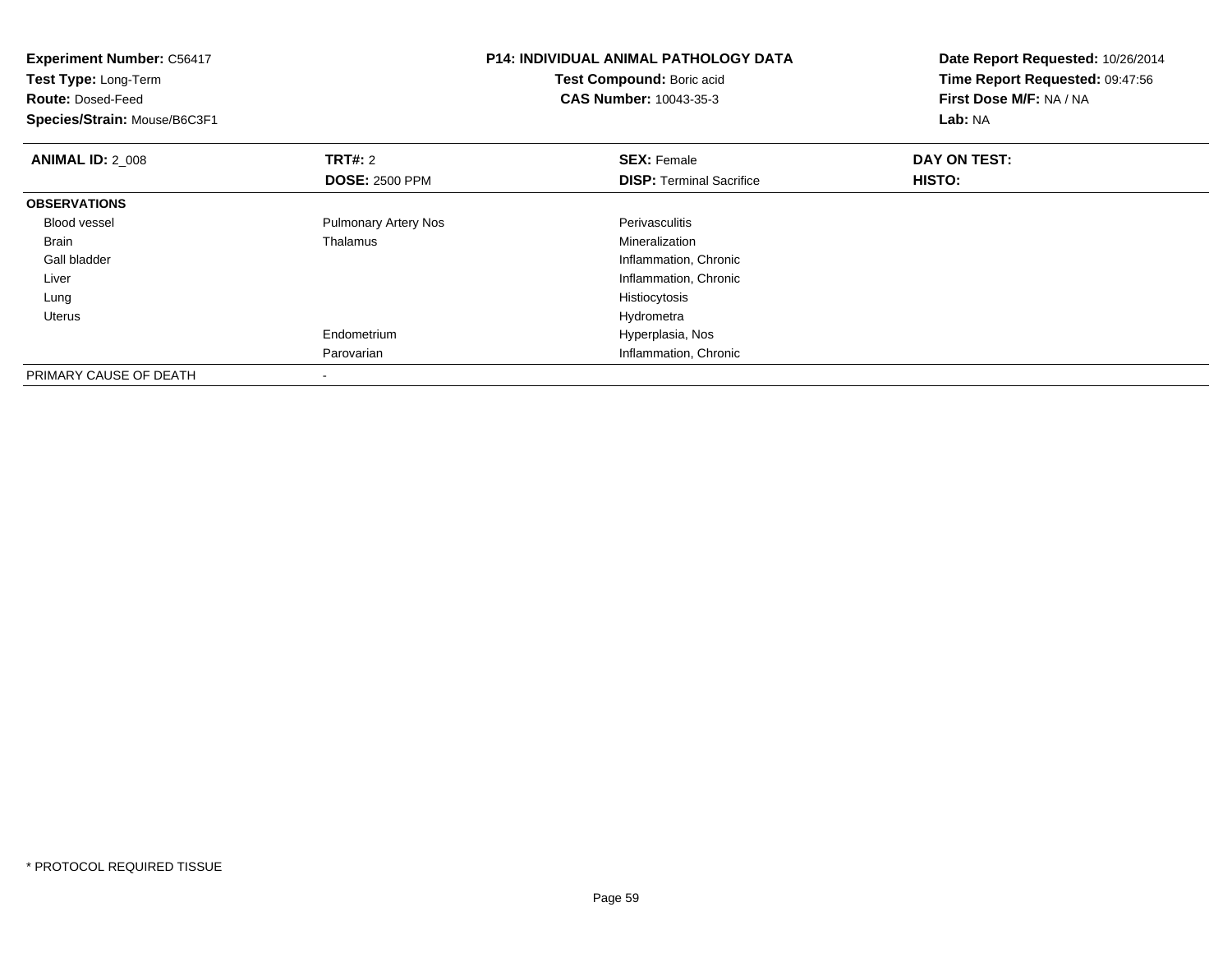| <b>Experiment Number: C56417</b><br><b>Test Type: Long-Term</b><br><b>Route: Dosed-Feed</b><br>Species/Strain: Mouse/B6C3F1 |                             | <b>P14: INDIVIDUAL ANIMAL PATHOLOGY DATA</b><br>Test Compound: Boric acid<br>CAS Number: 10043-35-3 | Date Report Requested: 10/26/2014<br>Time Report Requested: 09:47:56<br>First Dose M/F: NA / NA<br>Lab: NA |
|-----------------------------------------------------------------------------------------------------------------------------|-----------------------------|-----------------------------------------------------------------------------------------------------|------------------------------------------------------------------------------------------------------------|
| <b>ANIMAL ID: 2 009</b>                                                                                                     | <b>TRT#: 2</b>              | <b>SEX: Female</b>                                                                                  | DAY ON TEST:                                                                                               |
|                                                                                                                             | <b>DOSE: 2500 PPM</b>       | <b>DISP:</b> Terminal Sacrifice                                                                     | HISTO:                                                                                                     |
| <b>OBSERVATIONS</b>                                                                                                         |                             |                                                                                                     |                                                                                                            |
| <b>Blood vessel</b>                                                                                                         | <b>Pulmonary Artery Nos</b> | Perivasculitis                                                                                      |                                                                                                            |
| Brain                                                                                                                       | Thalamus                    | Mineralization                                                                                      |                                                                                                            |
| Liver                                                                                                                       |                             | Necrosis, Coagulative                                                                               |                                                                                                            |
| Uterus                                                                                                                      |                             | Hydrometra                                                                                          |                                                                                                            |
|                                                                                                                             | Parovarian                  | Inflammation, Chronic                                                                               |                                                                                                            |
| PRIMARY CAUSE OF DEATH                                                                                                      |                             |                                                                                                     |                                                                                                            |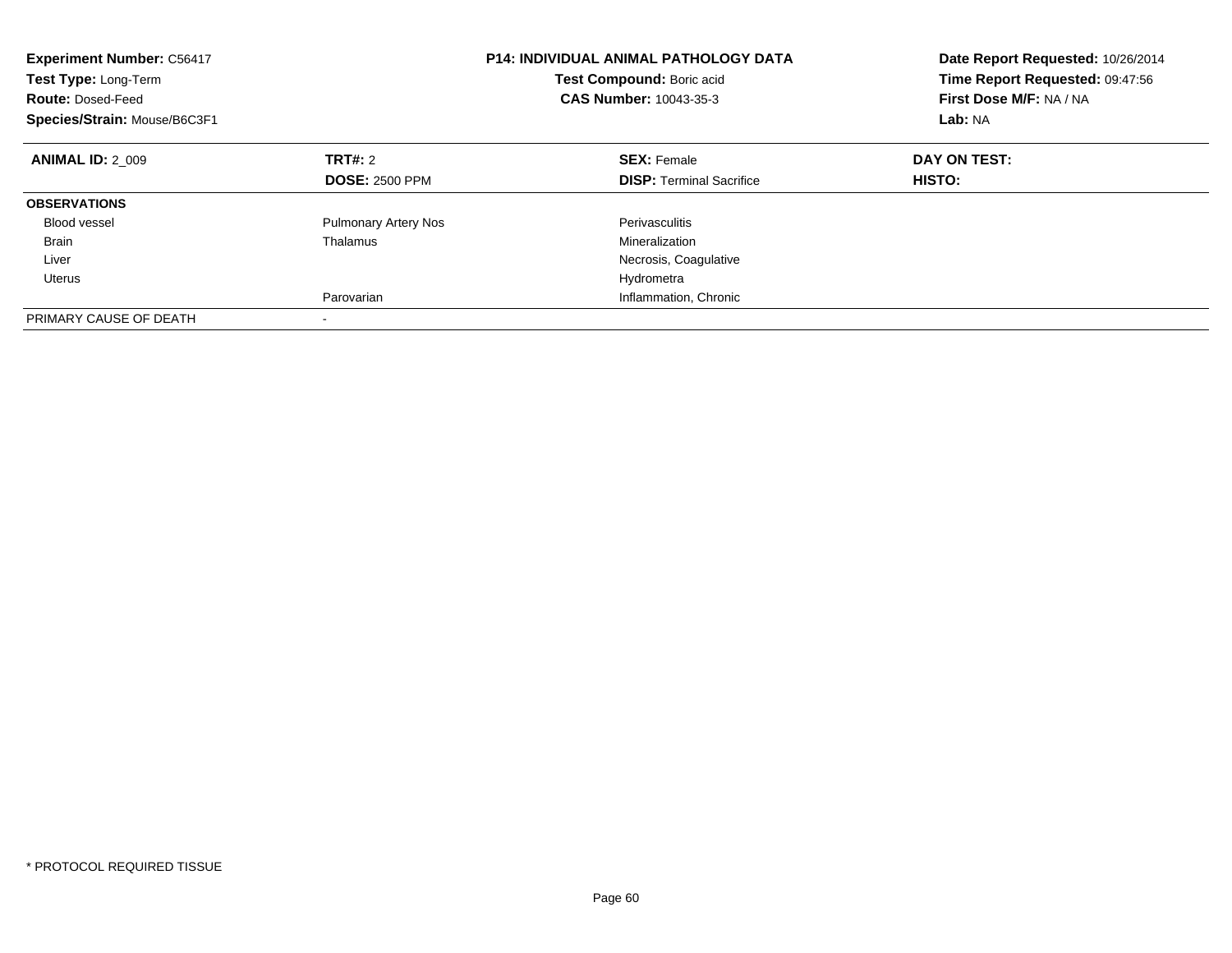| <b>Experiment Number: C56417</b><br>Test Type: Long-Term<br><b>Route: Dosed-Feed</b><br>Species/Strain: Mouse/B6C3F1 |                                         | <b>P14: INDIVIDUAL ANIMAL PATHOLOGY DATA</b><br>Test Compound: Boric acid<br><b>CAS Number: 10043-35-3</b> | Date Report Requested: 10/26/2014<br>Time Report Requested: 09:47:56<br>First Dose M/F: NA / NA<br>Lab: NA |
|----------------------------------------------------------------------------------------------------------------------|-----------------------------------------|------------------------------------------------------------------------------------------------------------|------------------------------------------------------------------------------------------------------------|
| <b>ANIMAL ID: 2 010</b>                                                                                              | <b>TRT#: 2</b><br><b>DOSE: 2500 PPM</b> | <b>SEX: Female</b><br><b>DISP: Natural Death</b>                                                           | DAY ON TEST:<br>HISTO:                                                                                     |
| <b>OBSERVATIONS</b>                                                                                                  |                                         |                                                                                                            |                                                                                                            |
| Brain                                                                                                                | Thalamus                                | Mineralization                                                                                             |                                                                                                            |
| Intestine Small                                                                                                      | Peyers Patch                            | Hyperplasia, Lymphoid                                                                                      |                                                                                                            |
| Kidney                                                                                                               |                                         | Inflammation, Chronic                                                                                      |                                                                                                            |
| Liver                                                                                                                |                                         | Congestion, Nos                                                                                            |                                                                                                            |
| Lung                                                                                                                 |                                         | Hemorrhage                                                                                                 |                                                                                                            |
| Pancreas                                                                                                             | <b>Islets</b>                           | Islet-Cell Adenoma                                                                                         |                                                                                                            |
| Salivary gland                                                                                                       |                                         | Inflammation, Chronic                                                                                      |                                                                                                            |
| Thymus                                                                                                               |                                         | Cyst, Nos                                                                                                  |                                                                                                            |
| Uterus                                                                                                               | Endometrium                             | Hyperplasia, Nos                                                                                           |                                                                                                            |
| PRIMARY CAUSE OF DEATH                                                                                               |                                         |                                                                                                            |                                                                                                            |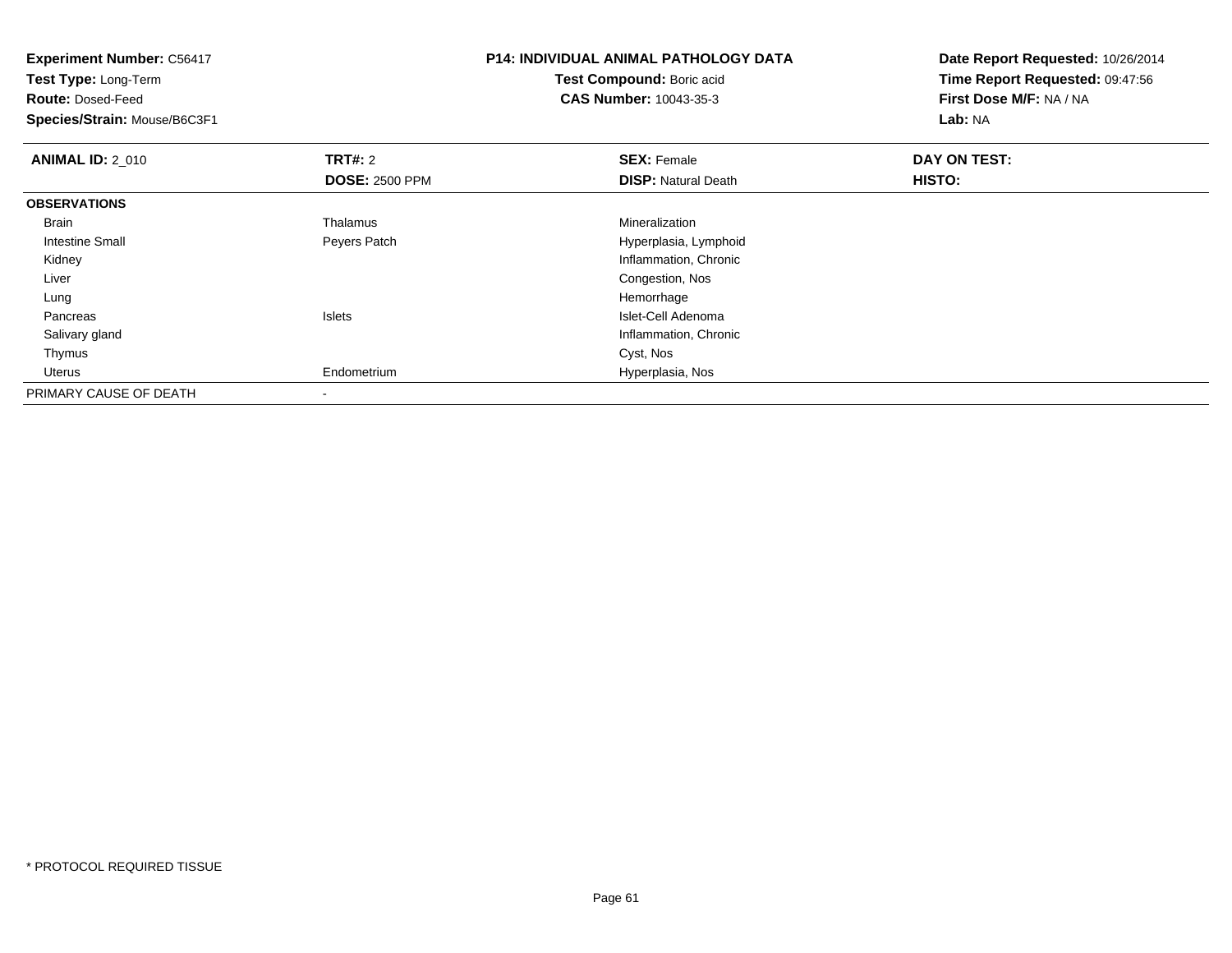| <b>Experiment Number: C56417</b><br>Test Type: Long-Term<br><b>Route: Dosed-Feed</b><br>Species/Strain: Mouse/B6C3F1 |                                  | <b>P14: INDIVIDUAL ANIMAL PATHOLOGY DATA</b><br>Test Compound: Boric acid<br><b>CAS Number: 10043-35-3</b> | Date Report Requested: 10/26/2014<br>Time Report Requested: 09:47:56<br>First Dose M/F: NA / NA<br>Lab: NA |
|----------------------------------------------------------------------------------------------------------------------|----------------------------------|------------------------------------------------------------------------------------------------------------|------------------------------------------------------------------------------------------------------------|
| <b>ANIMAL ID: 2 011</b>                                                                                              | TRT#: 2<br><b>DOSE: 2500 PPM</b> | <b>SEX: Female</b><br><b>DISP:</b> Terminal Sacrifice                                                      | DAY ON TEST:<br><b>HISTO:</b>                                                                              |
| <b>OBSERVATIONS</b>                                                                                                  |                                  |                                                                                                            |                                                                                                            |
| Liver                                                                                                                | <b>Bile Duct</b>                 | Inflammation, Chronic                                                                                      |                                                                                                            |
| Lung                                                                                                                 |                                  | Hyperplasia, Alveolar Epithelium                                                                           |                                                                                                            |
| Ovary                                                                                                                |                                  | Cyst, Parovarian                                                                                           |                                                                                                            |
| Uterus                                                                                                               | Parovarian                       | Inflammation, Chronic                                                                                      |                                                                                                            |
| PRIMARY CAUSE OF DEATH                                                                                               |                                  |                                                                                                            |                                                                                                            |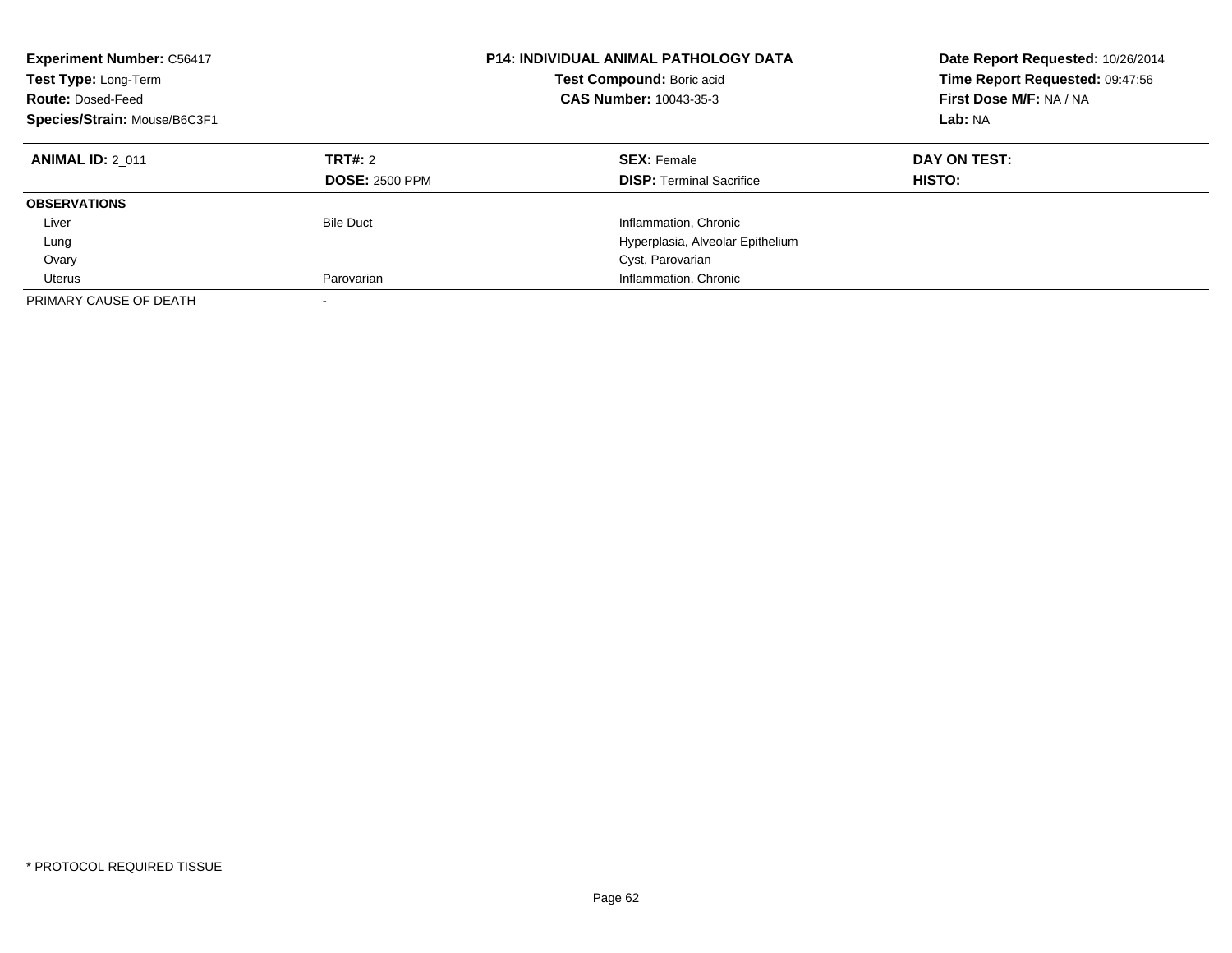| <b>Experiment Number: C56417</b><br>Test Type: Long-Term<br><b>Route: Dosed-Feed</b><br>Species/Strain: Mouse/B6C3F1 |                             | <b>P14: INDIVIDUAL ANIMAL PATHOLOGY DATA</b><br>Test Compound: Boric acid<br>CAS Number: 10043-35-3 | Date Report Requested: 10/26/2014<br>Time Report Requested: 09:47:56<br>First Dose M/F: NA / NA<br>Lab: NA |
|----------------------------------------------------------------------------------------------------------------------|-----------------------------|-----------------------------------------------------------------------------------------------------|------------------------------------------------------------------------------------------------------------|
| <b>ANIMAL ID: 2 012</b>                                                                                              | TRT#: 2                     | <b>SEX: Female</b>                                                                                  | DAY ON TEST:                                                                                               |
|                                                                                                                      | <b>DOSE: 2500 PPM</b>       | <b>DISP:</b> Terminal Sacrifice                                                                     | HISTO:                                                                                                     |
| <b>OBSERVATIONS</b>                                                                                                  |                             |                                                                                                     |                                                                                                            |
| <b>Blood vessel</b>                                                                                                  | <b>Pulmonary Artery Nos</b> | Perivasculitis                                                                                      |                                                                                                            |
| Brain                                                                                                                | Thalamus                    | Mineralization                                                                                      |                                                                                                            |
| Unspecified                                                                                                          | Multiple Organs Nos         | Lymphoma, Undifferentiated-Malignant Type                                                           |                                                                                                            |
| Uterus                                                                                                               |                             | Hydrometra                                                                                          |                                                                                                            |
|                                                                                                                      | Parovarian                  | Inflammation, Chronic                                                                               |                                                                                                            |
| PRIMARY CAUSE OF DEATH                                                                                               |                             |                                                                                                     |                                                                                                            |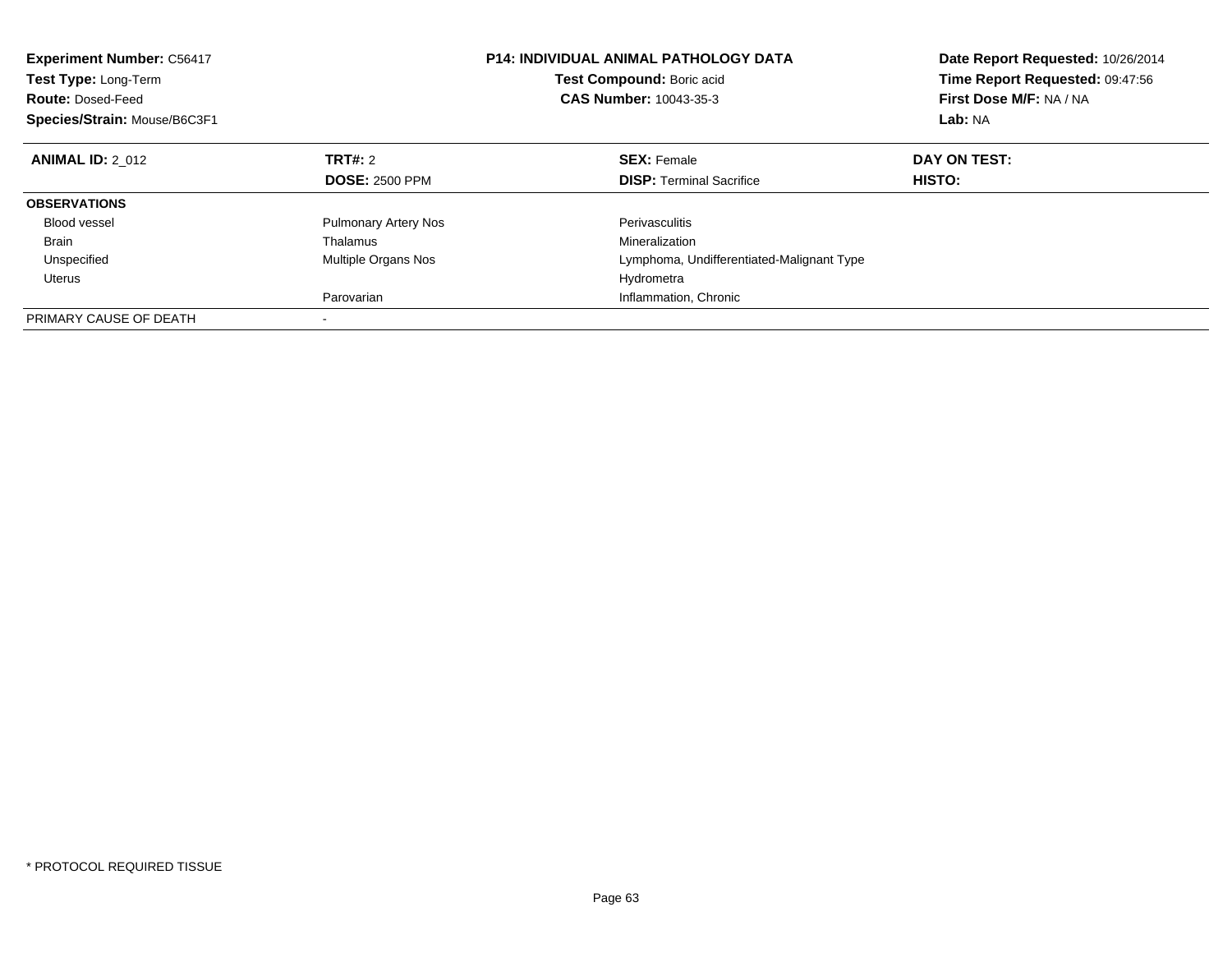| <b>Experiment Number: C56417</b><br>Test Type: Long-Term<br><b>Route: Dosed-Feed</b><br>Species/Strain: Mouse/B6C3F1 |                        | <b>P14: INDIVIDUAL ANIMAL PATHOLOGY DATA</b><br>Test Compound: Boric acid<br><b>CAS Number: 10043-35-3</b> | Date Report Requested: 10/26/2014<br>Time Report Requested: 09:47:56<br>First Dose M/F: NA / NA<br>Lab: NA |
|----------------------------------------------------------------------------------------------------------------------|------------------------|------------------------------------------------------------------------------------------------------------|------------------------------------------------------------------------------------------------------------|
| <b>ANIMAL ID: 2 013</b>                                                                                              | <b>TRT#: 2</b>         | <b>SEX: Female</b>                                                                                         | DAY ON TEST:                                                                                               |
|                                                                                                                      | <b>DOSE: 2500 PPM</b>  | <b>DISP:</b> Moribund Sacrifice                                                                            | HISTO:                                                                                                     |
| <b>OBSERVATIONS</b>                                                                                                  |                        |                                                                                                            |                                                                                                            |
| Eye                                                                                                                  |                        | Carcinoma, Nos, Invasive                                                                                   |                                                                                                            |
| Harderian gland                                                                                                      | <b>Hardarian Gland</b> | Carcinoma, Nos                                                                                             |                                                                                                            |
| Liver                                                                                                                |                        | Inflammation, Chronic                                                                                      |                                                                                                            |
| Lung                                                                                                                 |                        | Hemorrhage                                                                                                 |                                                                                                            |
|                                                                                                                      |                        | Histiocytosis                                                                                              |                                                                                                            |
| Spleen                                                                                                               |                        | Hematopoiesis                                                                                              |                                                                                                            |
| Uterus                                                                                                               |                        | Hydrometra                                                                                                 |                                                                                                            |
|                                                                                                                      | Endometrium            | Hyperplasia, Nos                                                                                           |                                                                                                            |
|                                                                                                                      | Parovarian             | Inflammation, Chronic                                                                                      |                                                                                                            |
| PRIMARY CAUSE OF DEATH                                                                                               |                        |                                                                                                            |                                                                                                            |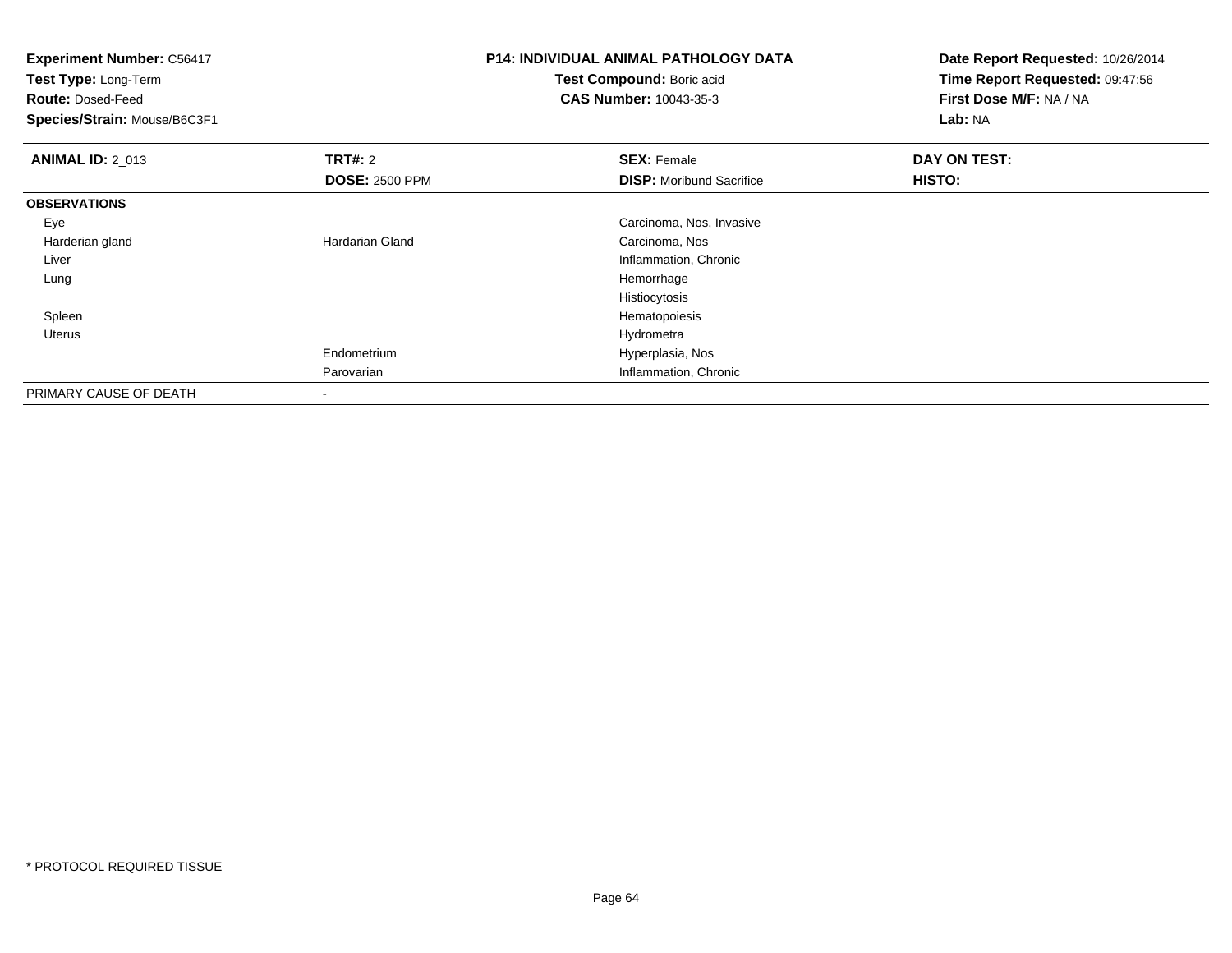| <b>Experiment Number: C56417</b><br>Test Type: Long-Term<br><b>Route: Dosed-Feed</b><br>Species/Strain: Mouse/B6C3F1 |                       | <b>P14: INDIVIDUAL ANIMAL PATHOLOGY DATA</b><br>Test Compound: Boric acid<br>CAS Number: 10043-35-3 | Date Report Requested: 10/26/2014<br>Time Report Requested: 09:47:56<br>First Dose M/F: NA / NA<br>Lab: NA |
|----------------------------------------------------------------------------------------------------------------------|-----------------------|-----------------------------------------------------------------------------------------------------|------------------------------------------------------------------------------------------------------------|
| <b>ANIMAL ID: 2 014</b>                                                                                              | TRT#: 2               | <b>SEX: Female</b>                                                                                  | DAY ON TEST:                                                                                               |
|                                                                                                                      | <b>DOSE: 2500 PPM</b> | <b>DISP:</b> Terminal Sacrifice                                                                     | <b>HISTO:</b>                                                                                              |
| <b>OBSERVATIONS</b>                                                                                                  |                       |                                                                                                     |                                                                                                            |
| Liver                                                                                                                |                       | Inflammation, Chronic                                                                               |                                                                                                            |
| Lung                                                                                                                 |                       | Alveolar/Bronchiolar Adenoma                                                                        |                                                                                                            |
| Uterus                                                                                                               | Parovarian            | Inflammation, Chronic                                                                               |                                                                                                            |
| PRIMARY CAUSE OF DEATH                                                                                               |                       |                                                                                                     |                                                                                                            |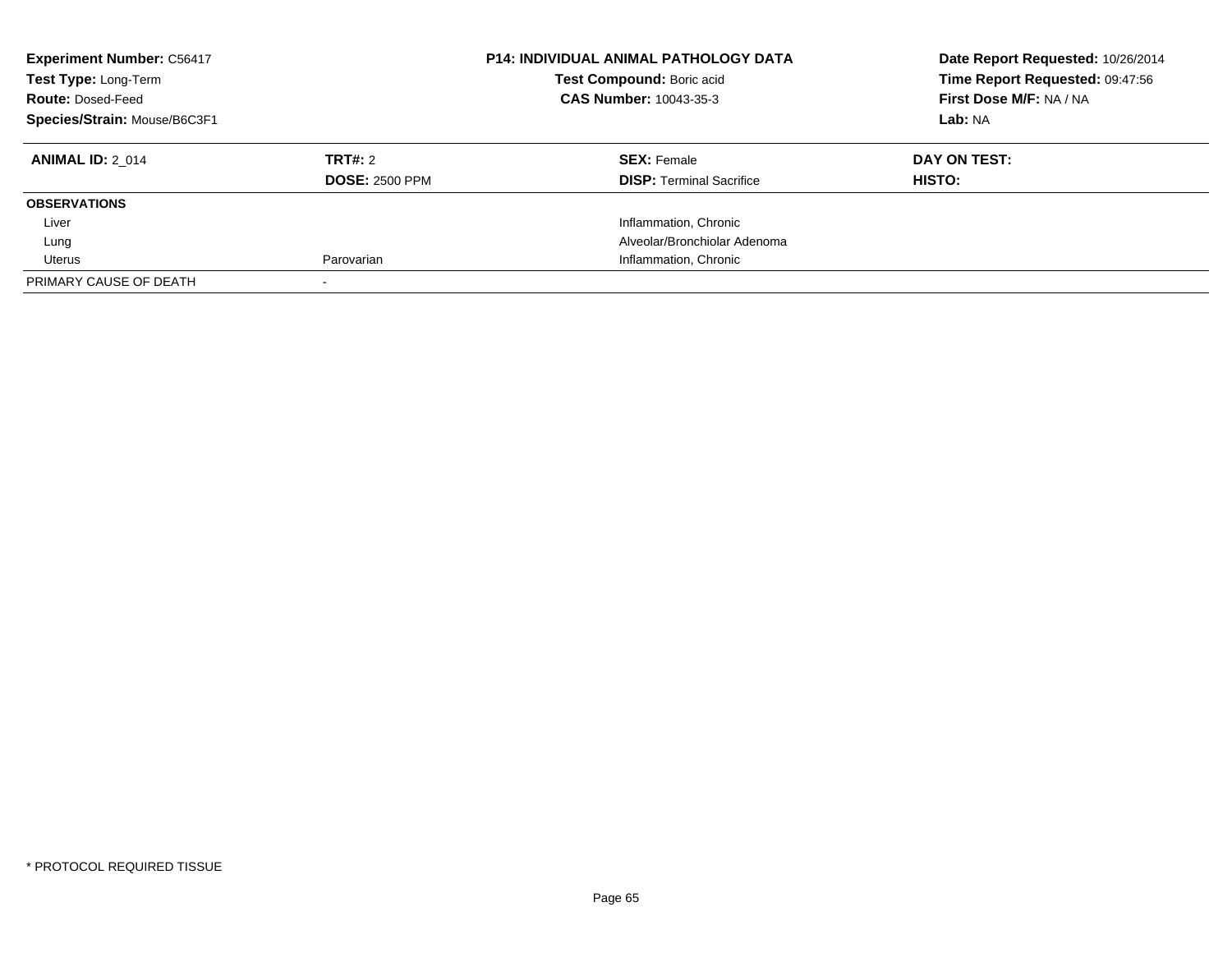| <b>Experiment Number: C56417</b><br>Test Type: Long-Term<br><b>Route: Dosed-Feed</b><br>Species/Strain: Mouse/B6C3F1 |                       | <b>P14: INDIVIDUAL ANIMAL PATHOLOGY DATA</b><br>Test Compound: Boric acid<br>CAS Number: 10043-35-3 | Date Report Requested: 10/26/2014<br>Time Report Requested: 09:47:56<br>First Dose M/F: NA / NA<br>Lab: NA |
|----------------------------------------------------------------------------------------------------------------------|-----------------------|-----------------------------------------------------------------------------------------------------|------------------------------------------------------------------------------------------------------------|
| <b>ANIMAL ID: 2 015</b>                                                                                              | <b>TRT#: 2</b>        | <b>SEX: Female</b>                                                                                  | DAY ON TEST:                                                                                               |
|                                                                                                                      | <b>DOSE: 2500 PPM</b> | <b>DISP:</b> Terminal Sacrifice                                                                     | <b>HISTO:</b>                                                                                              |
| <b>OBSERVATIONS</b>                                                                                                  |                       |                                                                                                     |                                                                                                            |
| Liver                                                                                                                |                       | Hepatocellular Adenoma                                                                              |                                                                                                            |
|                                                                                                                      |                       | Inflammation, Chronic                                                                               |                                                                                                            |
| Spleen                                                                                                               |                       | Hematopoiesis                                                                                       |                                                                                                            |
| Uterus                                                                                                               | Endometrium           | Hyperplasia, Nos                                                                                    |                                                                                                            |
|                                                                                                                      | Parovarian            | Inflammation, Chronic                                                                               |                                                                                                            |
| PRIMARY CAUSE OF DEATH                                                                                               |                       |                                                                                                     |                                                                                                            |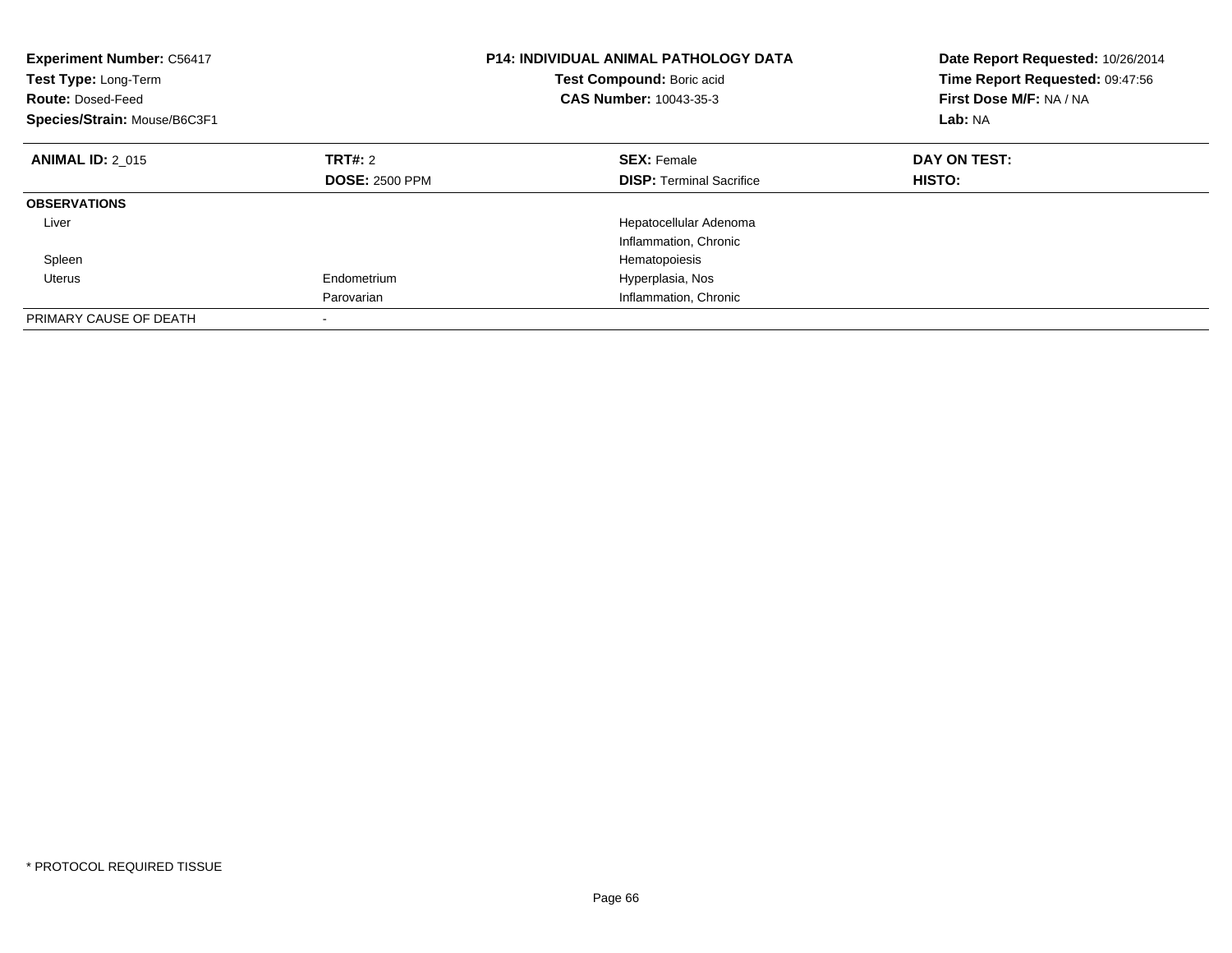| <b>Experiment Number: C56417</b><br>Test Type: Long-Term<br><b>Route: Dosed-Feed</b><br>Species/Strain: Mouse/B6C3F1 |                          | <b>P14: INDIVIDUAL ANIMAL PATHOLOGY DATA</b><br>Test Compound: Boric acid<br><b>CAS Number: 10043-35-3</b> | Date Report Requested: 10/26/2014<br>Time Report Requested: 09:47:56<br>First Dose M/F: NA / NA<br>Lab: NA |
|----------------------------------------------------------------------------------------------------------------------|--------------------------|------------------------------------------------------------------------------------------------------------|------------------------------------------------------------------------------------------------------------|
| <b>ANIMAL ID: 2 016</b>                                                                                              | <b>TRT#: 2</b>           | <b>SEX: Female</b>                                                                                         | DAY ON TEST:                                                                                               |
|                                                                                                                      | <b>DOSE: 2500 PPM</b>    | <b>DISP:</b> Natural Death                                                                                 | HISTO:                                                                                                     |
| <b>OBSERVATIONS</b>                                                                                                  |                          |                                                                                                            |                                                                                                            |
| Bone marrow                                                                                                          |                          | Fibrosis, Myelo                                                                                            |                                                                                                            |
| Eye                                                                                                                  | <b>Nasolacrimal Duct</b> | Inflammation, Nos                                                                                          |                                                                                                            |
| Kidney                                                                                                               |                          | Inflammation, Nos                                                                                          |                                                                                                            |
| Liver                                                                                                                |                          | Cytoplasmic Vacuolization                                                                                  |                                                                                                            |
| Lung                                                                                                                 |                          | <b>Perivasculitis</b>                                                                                      |                                                                                                            |
| Pancreas                                                                                                             |                          | Inflammation, Nos                                                                                          |                                                                                                            |
| Salivary gland                                                                                                       |                          | Inflammation, Nos                                                                                          |                                                                                                            |
| Urinary bladder                                                                                                      |                          | Inflammation, Nos                                                                                          |                                                                                                            |
| PRIMARY CAUSE OF DEATH                                                                                               |                          |                                                                                                            |                                                                                                            |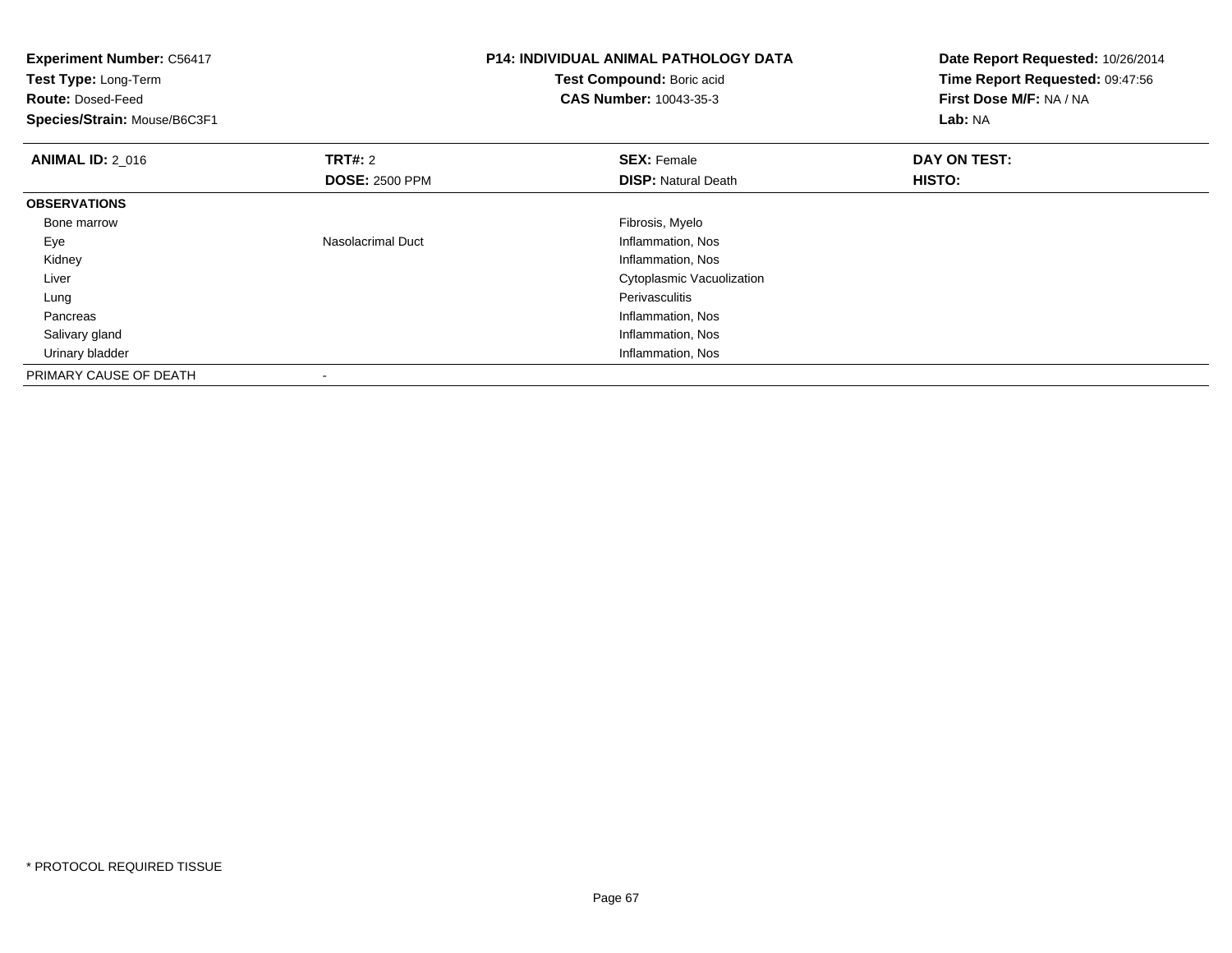| <b>Experiment Number: C56417</b> |                           | <b>P14: INDIVIDUAL ANIMAL PATHOLOGY DATA</b> |                                    |
|----------------------------------|---------------------------|----------------------------------------------|------------------------------------|
| Test Type: Long-Term             | Test Compound: Boric acid |                                              | Time Report Requested: 09:47:56    |
| <b>Route: Dosed-Feed</b>         |                           | <b>CAS Number: 10043-35-3</b>                | First Dose M/F: NA / NA<br>Lab: NA |
| Species/Strain: Mouse/B6C3F1     |                           |                                              |                                    |
| <b>ANIMAL ID: 2 017</b>          | <b>TRT#: 2</b>            | <b>SEX: Female</b>                           | DAY ON TEST:                       |
|                                  | <b>DOSE: 2500 PPM</b>     | <b>DISP: Natural Death</b>                   | <b>HISTO:</b>                      |
| <b>OBSERVATIONS</b>              |                           |                                              |                                    |
| Brain                            | Thalamus                  | Mineralization                               |                                    |
| Liver                            |                           | Hematopoiesis                                |                                    |
|                                  |                           | Necrosis, Coagulative                        |                                    |
| Lung                             |                           | Leukemoid Reaction                           |                                    |
| Lymph node                       | Pancreatic Lymph Node     | Sarcoma, Nos, Metastatic                     |                                    |
| Ovary                            |                           | Cyst, Nos                                    |                                    |
| Spleen                           |                           | Hematopoiesis                                |                                    |
| Unspecified                      | Multiple Organs Nos       | Lymphoma, Undifferentiated-Malignant Type    |                                    |
|                                  |                           | Sarcoma, Nos                                 |                                    |
| <b>DOIMADY OAUGE OF BEATH</b>    |                           |                                              |                                    |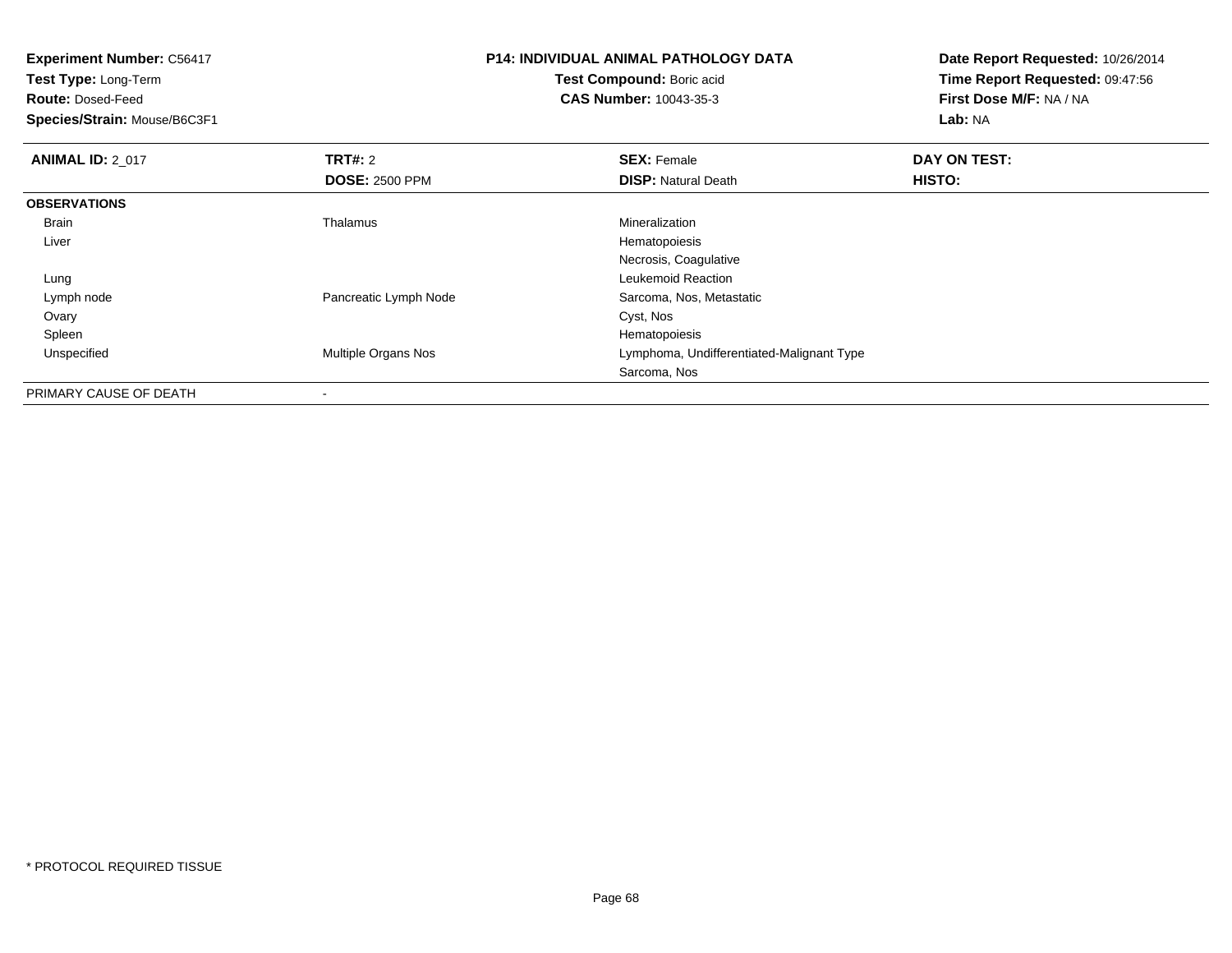| <b>Experiment Number: C56417</b><br>Test Type: Long-Term<br><b>Route: Dosed-Feed</b><br>Species/Strain: Mouse/B6C3F1 |                                  | <b>P14: INDIVIDUAL ANIMAL PATHOLOGY DATA</b><br><b>Test Compound: Boric acid</b><br>CAS Number: 10043-35-3 | Date Report Requested: 10/26/2014<br>Time Report Requested: 09:47:56<br>First Dose M/F: NA / NA<br>Lab: NA |
|----------------------------------------------------------------------------------------------------------------------|----------------------------------|------------------------------------------------------------------------------------------------------------|------------------------------------------------------------------------------------------------------------|
| <b>ANIMAL ID: 2 018</b>                                                                                              | TRT#: 2<br><b>DOSE: 2500 PPM</b> | <b>SEX: Female</b><br><b>DISP:</b> Natural Death                                                           | DAY ON TEST:<br>HISTO:                                                                                     |
| <b>OBSERVATIONS</b>                                                                                                  |                                  |                                                                                                            |                                                                                                            |
| Lung                                                                                                                 |                                  | Alveolar/Bronchiolar Carcinoma<br>Histiocytosis                                                            |                                                                                                            |
| Ovary                                                                                                                |                                  | Cyst, Hemorrhagic                                                                                          |                                                                                                            |
| Unspecified                                                                                                          | Multiple Organs Nos              | Lymphoma, Mixed-Malignant Type                                                                             |                                                                                                            |
| PRIMARY CAUSE OF DEATH                                                                                               |                                  |                                                                                                            |                                                                                                            |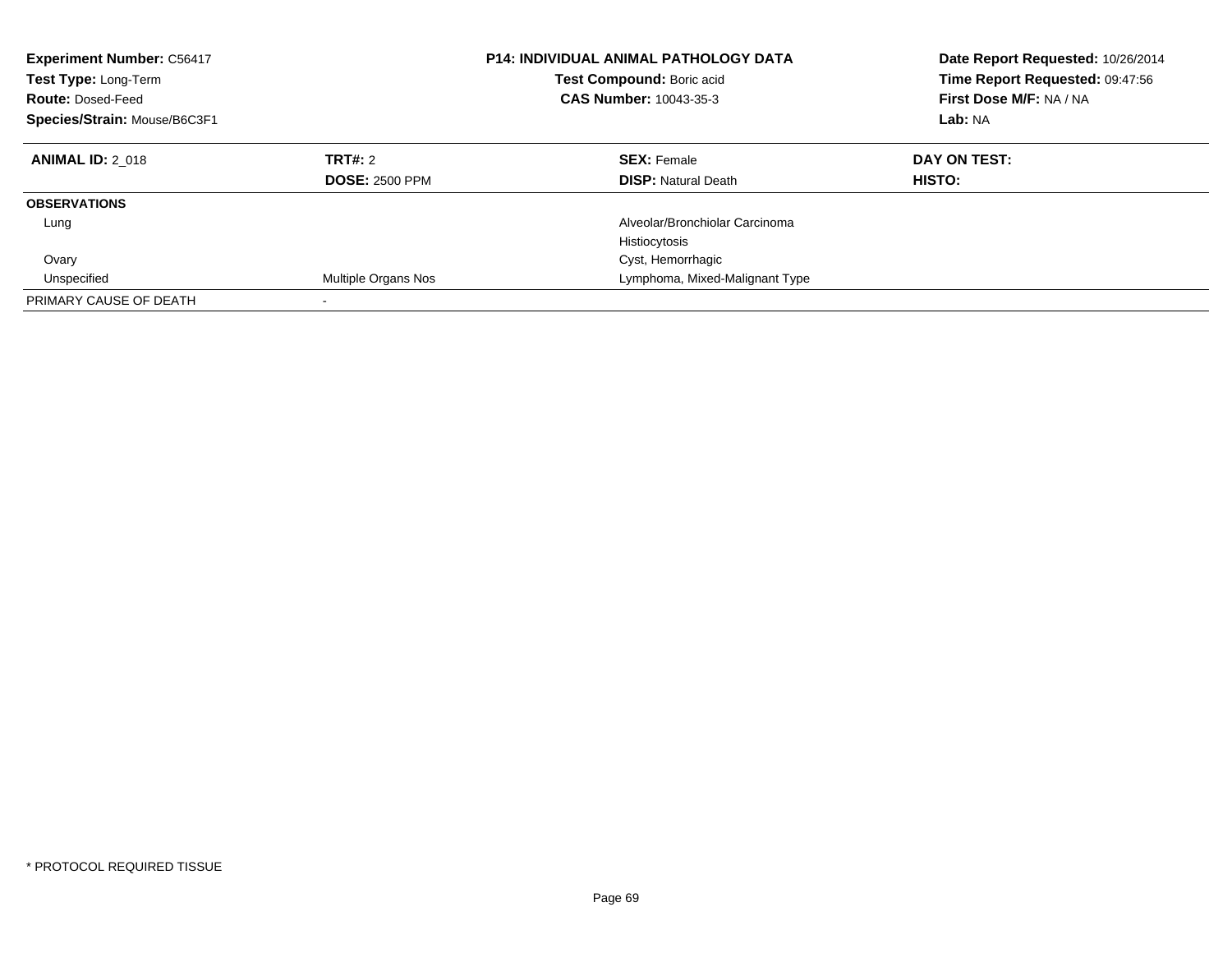| <b>Experiment Number: C56417</b><br>Test Type: Long-Term<br><b>Route: Dosed-Feed</b><br>Species/Strain: Mouse/B6C3F1 |                       | <b>P14: INDIVIDUAL ANIMAL PATHOLOGY DATA</b><br>Test Compound: Boric acid<br><b>CAS Number: 10043-35-3</b> | Date Report Requested: 10/26/2014<br>Time Report Requested: 09:47:56<br>First Dose M/F: NA / NA<br>Lab: NA |
|----------------------------------------------------------------------------------------------------------------------|-----------------------|------------------------------------------------------------------------------------------------------------|------------------------------------------------------------------------------------------------------------|
| <b>ANIMAL ID: 2_019</b>                                                                                              | <b>TRT#: 2</b>        | <b>SEX: Female</b>                                                                                         | DAY ON TEST:                                                                                               |
|                                                                                                                      | <b>DOSE: 2500 PPM</b> | <b>DISP:</b> Terminal Sacrifice                                                                            | HISTO:                                                                                                     |
| <b>OBSERVATIONS</b>                                                                                                  |                       |                                                                                                            |                                                                                                            |
| <b>Brain</b>                                                                                                         | Thalamus              | Mineralization                                                                                             |                                                                                                            |
| Intestine Small                                                                                                      | Peyers Patch          | Hyperplasia, Lymphoid                                                                                      |                                                                                                            |
| Liver                                                                                                                |                       | Inflammation, Active Chronic                                                                               |                                                                                                            |
|                                                                                                                      |                       | Necrosis, Coagulative                                                                                      |                                                                                                            |
| Ovary                                                                                                                |                       | Angiectasis                                                                                                |                                                                                                            |
|                                                                                                                      |                       | Thrombosis, Nos                                                                                            |                                                                                                            |
| <b>Uterus</b>                                                                                                        | Endometrium           | Hyperplasia, Nos                                                                                           |                                                                                                            |
| PRIMARY CAUSE OF DEATH                                                                                               |                       |                                                                                                            |                                                                                                            |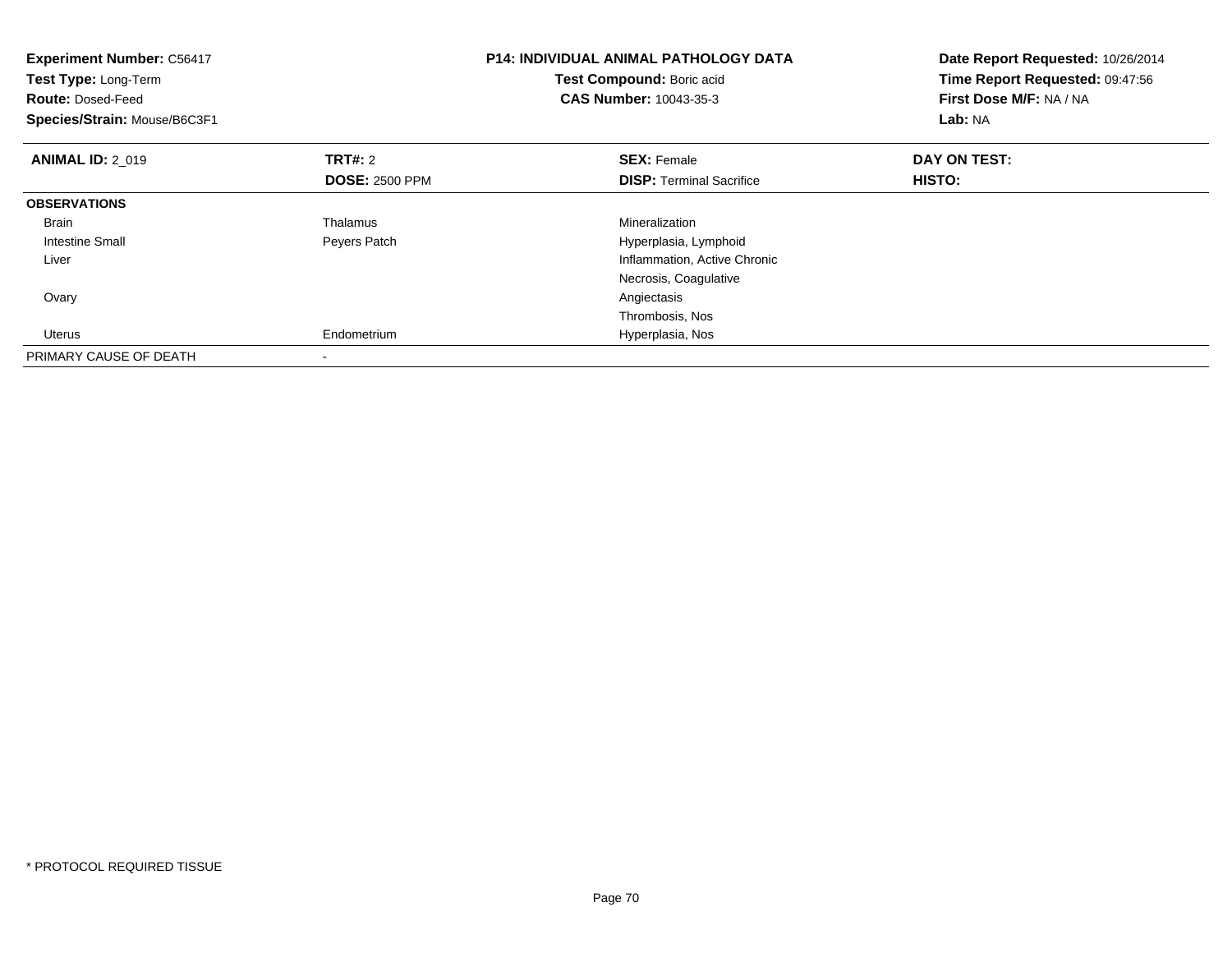| <b>Experiment Number: C56417</b><br>Test Type: Long-Term<br><b>Route: Dosed-Feed</b><br>Species/Strain: Mouse/B6C3F1 |                       | <b>P14: INDIVIDUAL ANIMAL PATHOLOGY DATA</b><br>Test Compound: Boric acid<br>CAS Number: 10043-35-3 | Date Report Requested: 10/26/2014<br>Time Report Requested: 09:47:56<br>First Dose M/F: NA / NA<br>Lab: NA |
|----------------------------------------------------------------------------------------------------------------------|-----------------------|-----------------------------------------------------------------------------------------------------|------------------------------------------------------------------------------------------------------------|
| <b>ANIMAL ID: 2 020</b>                                                                                              | TRT#: 2               | <b>SEX: Female</b>                                                                                  | DAY ON TEST:                                                                                               |
|                                                                                                                      | <b>DOSE: 2500 PPM</b> | <b>DISP:</b> Terminal Sacrifice                                                                     | <b>HISTO:</b>                                                                                              |
| <b>OBSERVATIONS</b>                                                                                                  |                       |                                                                                                     |                                                                                                            |
| Brain                                                                                                                | Thalamus              | Mineralization                                                                                      |                                                                                                            |
| Liver                                                                                                                |                       | Angiectasis                                                                                         |                                                                                                            |
|                                                                                                                      | Kupffer Cell          | Hyperplasia, Nos                                                                                    |                                                                                                            |
|                                                                                                                      |                       | Inflammation, Chronic                                                                               |                                                                                                            |
| Lung                                                                                                                 |                       | Alveolar/Bronchiolar Adenoma                                                                        |                                                                                                            |
| Uterus                                                                                                               | Endometrium           | Hyperplasia, Nos                                                                                    |                                                                                                            |
|                                                                                                                      | Myometrium            | Leiomyoma                                                                                           |                                                                                                            |
| PRIMARY CAUSE OF DEATH                                                                                               |                       |                                                                                                     |                                                                                                            |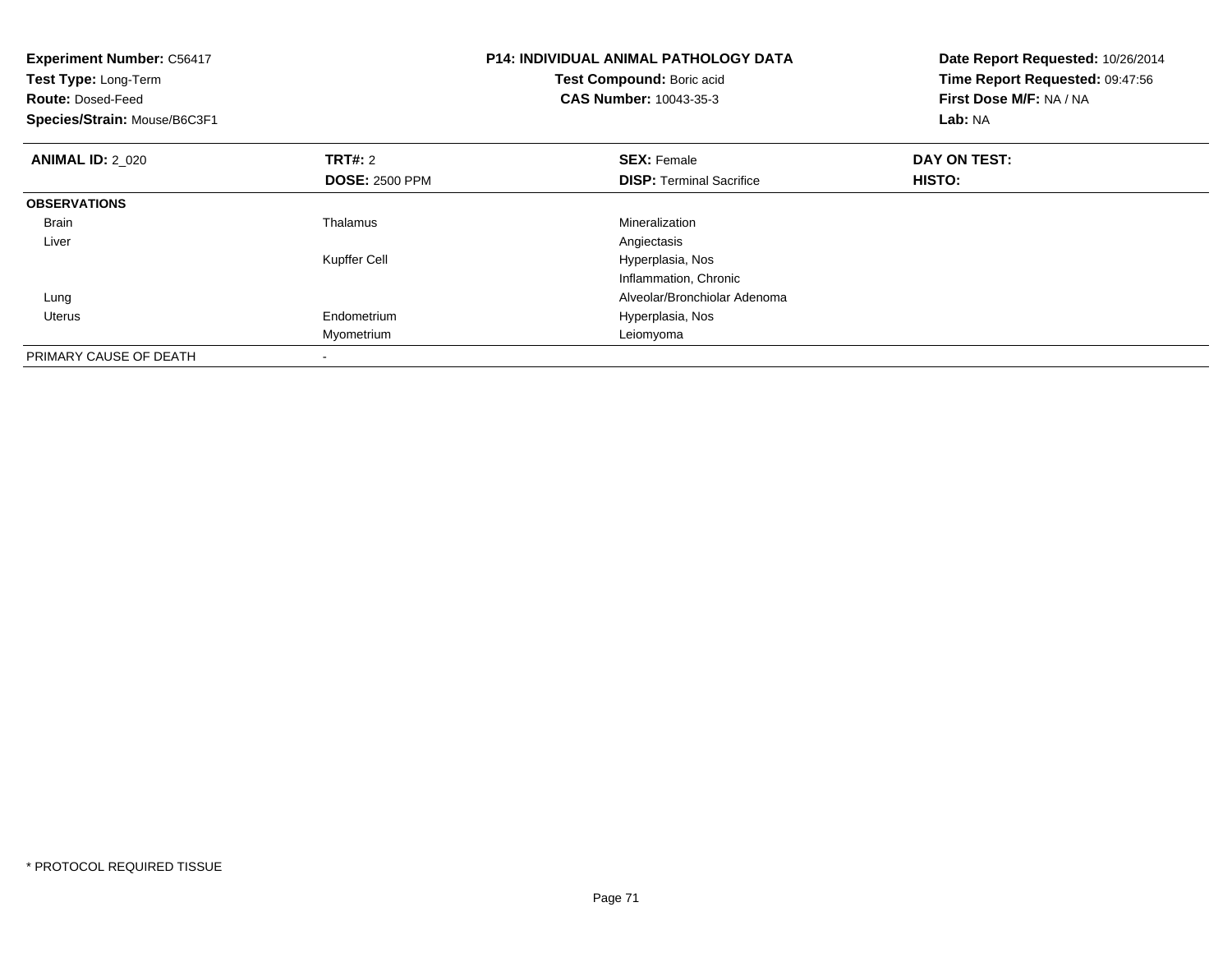| <b>Experiment Number: C56417</b><br>Test Type: Long-Term<br><b>Route: Dosed-Feed</b><br>Species/Strain: Mouse/B6C3F1 |                       | <b>P14: INDIVIDUAL ANIMAL PATHOLOGY DATA</b><br>Test Compound: Boric acid<br><b>CAS Number: 10043-35-3</b> | Date Report Requested: 10/26/2014<br>Time Report Requested: 09:47:56<br>First Dose M/F: NA / NA<br>Lab: NA |
|----------------------------------------------------------------------------------------------------------------------|-----------------------|------------------------------------------------------------------------------------------------------------|------------------------------------------------------------------------------------------------------------|
| <b>ANIMAL ID: 2_021</b>                                                                                              | <b>TRT#: 2</b>        | <b>SEX: Female</b>                                                                                         | DAY ON TEST:                                                                                               |
|                                                                                                                      | <b>DOSE: 2500 PPM</b> | <b>DISP:</b> Terminal Sacrifice                                                                            | HISTO:                                                                                                     |
| <b>OBSERVATIONS</b>                                                                                                  |                       |                                                                                                            |                                                                                                            |
| <b>Brain</b>                                                                                                         | Thalamus              | Mineralization                                                                                             |                                                                                                            |
| Liver                                                                                                                |                       | Inflammation, Active Chronic                                                                               |                                                                                                            |
| Lung                                                                                                                 |                       | Alveolar/Bronchiolar Adenoma                                                                               |                                                                                                            |
| Ovary                                                                                                                |                       | Cyst, Hemorrhagic                                                                                          |                                                                                                            |
|                                                                                                                      |                       | Cyst, Nos                                                                                                  |                                                                                                            |
| Spleen                                                                                                               |                       | Hyperplasia, Lymphoid                                                                                      |                                                                                                            |
| Uterus                                                                                                               | Endometrium           | Hyperplasia, Nos                                                                                           |                                                                                                            |
| PRIMARY CAUSE OF DEATH                                                                                               |                       |                                                                                                            |                                                                                                            |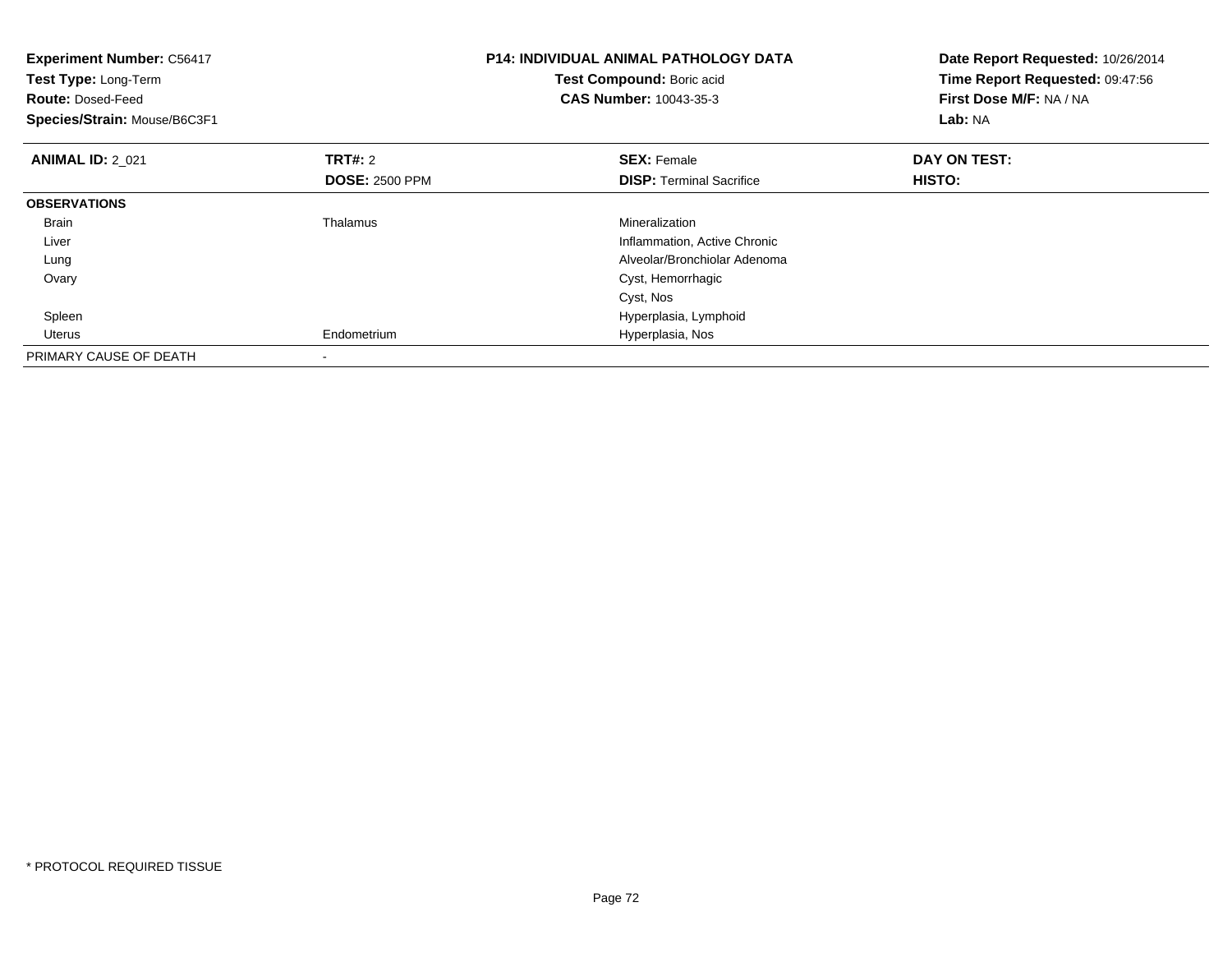**Test Type:** Long-Term

**Route:** Dosed-Feed

**Species/Strain:** Mouse/B6C3F1

## **P14: INDIVIDUAL ANIMAL PATHOLOGY DATA**

**Test Compound:** Boric acid**CAS Number:** 10043-35-3

| <b>ANIMAL ID: 2_022</b> | <b>TRT#:</b> 2              | <b>SEX: Female</b>              | DAY ON TEST: |
|-------------------------|-----------------------------|---------------------------------|--------------|
|                         | <b>DOSE: 2500 PPM</b>       | <b>DISP:</b> Terminal Sacrifice | HISTO:       |
| <b>OBSERVATIONS</b>     |                             |                                 |              |
| <b>Blood vessel</b>     | <b>Pulmonary Artery Nos</b> | Hyperplasia, Nos                |              |
|                         | <b>Pulmonary Artery Nos</b> | Mineralization                  |              |
| Brain                   | Thalamus                    | Mineralization                  |              |
| Kidney                  |                             | Inflammation, Chronic           |              |
| Liver                   |                             | Inflammation, Active Chronic    |              |
| Ovary                   |                             | Cyst, Hemorrhagic               |              |
| Pituitary gland         | <b>Anterior Pituitary</b>   | Adenoma, Nos                    |              |
| Stomach                 | Forestomach                 | Inflammation, Chronic           |              |
|                         | <b>Glandular Stomach</b>    | Inflammation, Chronic           |              |
|                         | Forestomach                 | Squamous Cell Papilloma         |              |
| Uterus                  |                             | Cyst, Nos                       |              |
|                         | Endometrium                 | Hyperplasia, Nos                |              |
|                         | Parovarian                  | Inflammation, Chronic           |              |
| PRIMARY CAUSE OF DEATH  | $\overline{\phantom{a}}$    |                                 |              |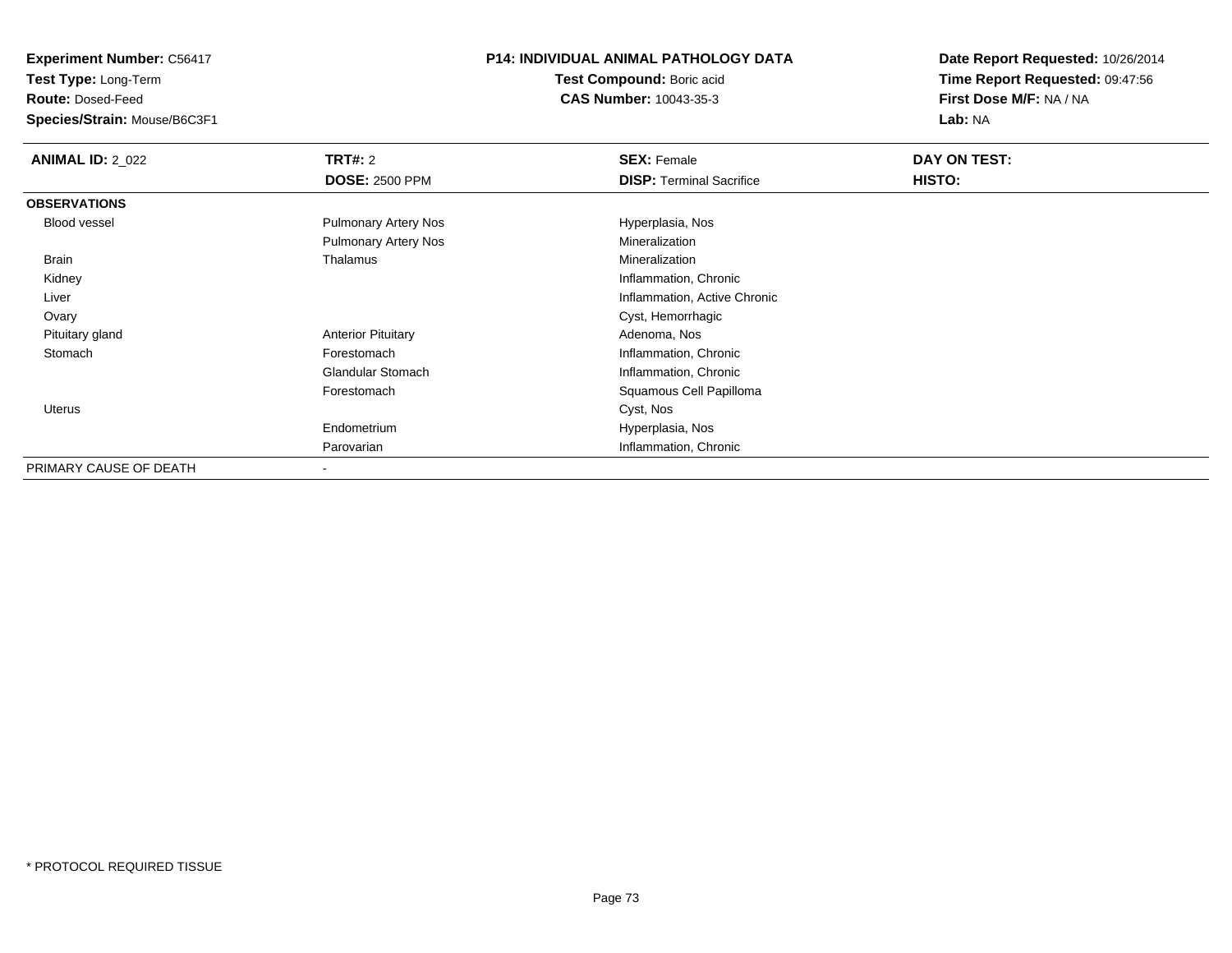**Test Type:** Long-Term

**Route:** Dosed-Feed

**Species/Strain:** Mouse/B6C3F1

## **P14: INDIVIDUAL ANIMAL PATHOLOGY DATA**

**Test Compound:** Boric acid**CAS Number:** 10043-35-3

| <b>ANIMAL ID: 2_023</b> | <b>TRT#: 2</b>        | <b>SEX: Female</b>                   | DAY ON TEST: |
|-------------------------|-----------------------|--------------------------------------|--------------|
|                         | <b>DOSE: 2500 PPM</b> | <b>DISP: Natural Death</b>           | HISTO:       |
| <b>OBSERVATIONS</b>     |                       |                                      |              |
| Brain                   | Thalamus              | Mineralization                       |              |
| Kidney                  |                       | Inflammation, Chronic                |              |
| Liver                   |                       | Hemorrhage                           |              |
|                         |                       | Hepatocytomegaly                     |              |
|                         |                       | Necrosis, Coagulative                |              |
| Lymph node              | Pancreatic Lymph Node | Depletion, Lymphoid                  |              |
|                         | Pancreatic Lymph Node | Pigmentation, Nos                    |              |
| Spleen                  |                       | Depletion, Lymphoid                  |              |
|                         |                       | Hematopoiesis                        |              |
| Unspecified             | Multiple Organs Nos   | Lymphoma, Histiocytic-Malignant Type |              |
| Uterus                  |                       | <b>Endometrial Stromal Sarcoma</b>   |              |
|                         | Endometrium           | Hyperplasia, Nos                     |              |
| PRIMARY CAUSE OF DEATH  |                       |                                      |              |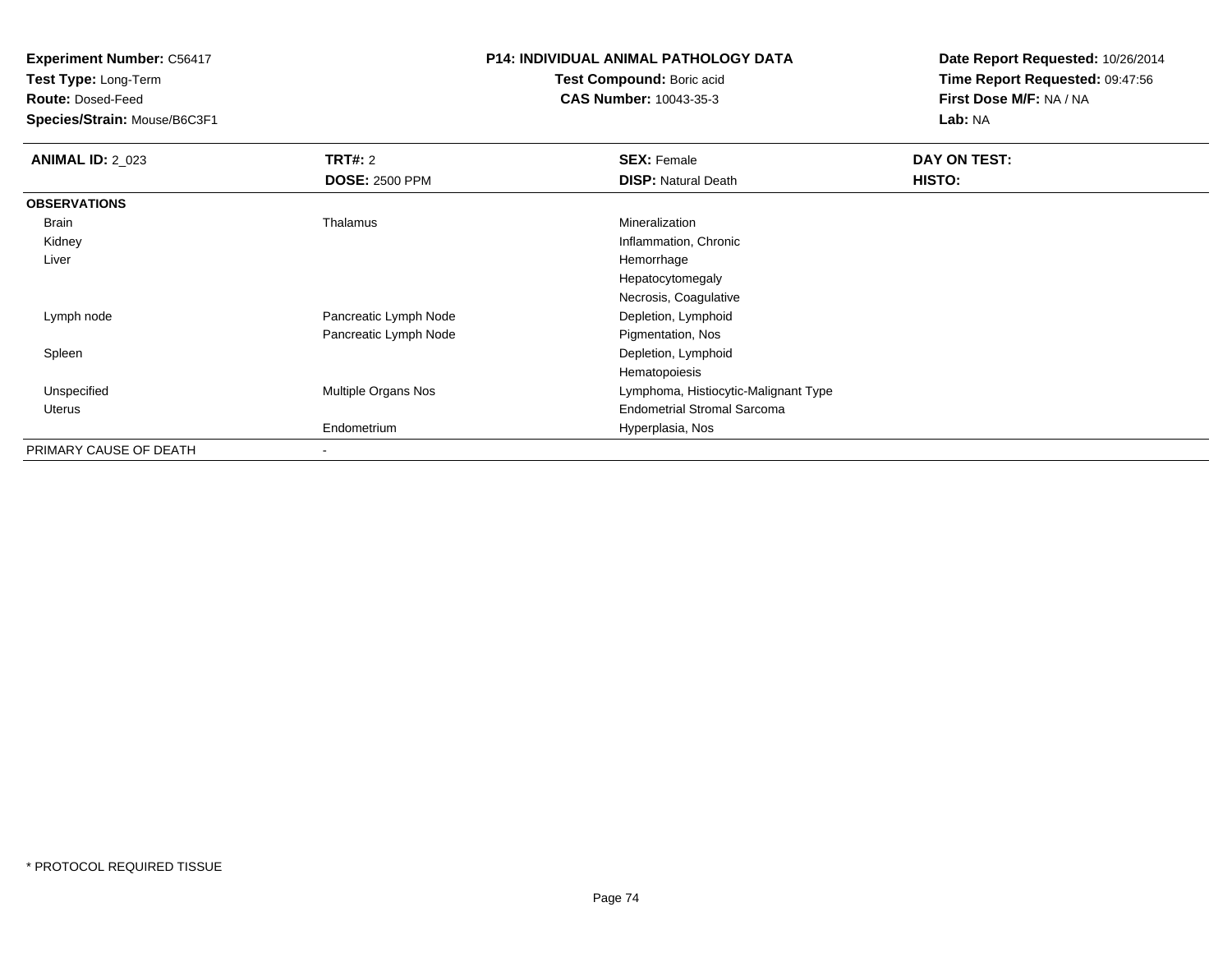| <b>Experiment Number: C56417</b><br>Test Type: Long-Term<br><b>Route: Dosed-Feed</b><br>Species/Strain: Mouse/B6C3F1 |                       | <b>P14: INDIVIDUAL ANIMAL PATHOLOGY DATA</b><br>Test Compound: Boric acid<br>CAS Number: 10043-35-3 | Date Report Requested: 10/26/2014<br>Time Report Requested: 09:47:56<br>First Dose M/F: NA / NA<br>Lab: NA |
|----------------------------------------------------------------------------------------------------------------------|-----------------------|-----------------------------------------------------------------------------------------------------|------------------------------------------------------------------------------------------------------------|
| <b>ANIMAL ID: 2 024</b>                                                                                              | TRT#: 2               | <b>SEX: Female</b>                                                                                  | DAY ON TEST:                                                                                               |
|                                                                                                                      | <b>DOSE: 2500 PPM</b> | <b>DISP:</b> Terminal Sacrifice                                                                     | HISTO:                                                                                                     |
| <b>OBSERVATIONS</b>                                                                                                  |                       |                                                                                                     |                                                                                                            |
| <b>Brain</b>                                                                                                         | Thalamus              | Mineralization                                                                                      |                                                                                                            |
| Liver                                                                                                                |                       | Inflammation, Active Chronic                                                                        |                                                                                                            |
|                                                                                                                      |                       | Necrosis, Coagulative                                                                               |                                                                                                            |
| Ovary                                                                                                                |                       | Cyst, Hemorrhagic                                                                                   |                                                                                                            |
|                                                                                                                      |                       | Cyst, Nos                                                                                           |                                                                                                            |
| Uterus                                                                                                               | Endometrium           | Hyperplasia, Nos                                                                                    |                                                                                                            |
| PRIMARY CAUSE OF DEATH                                                                                               |                       |                                                                                                     |                                                                                                            |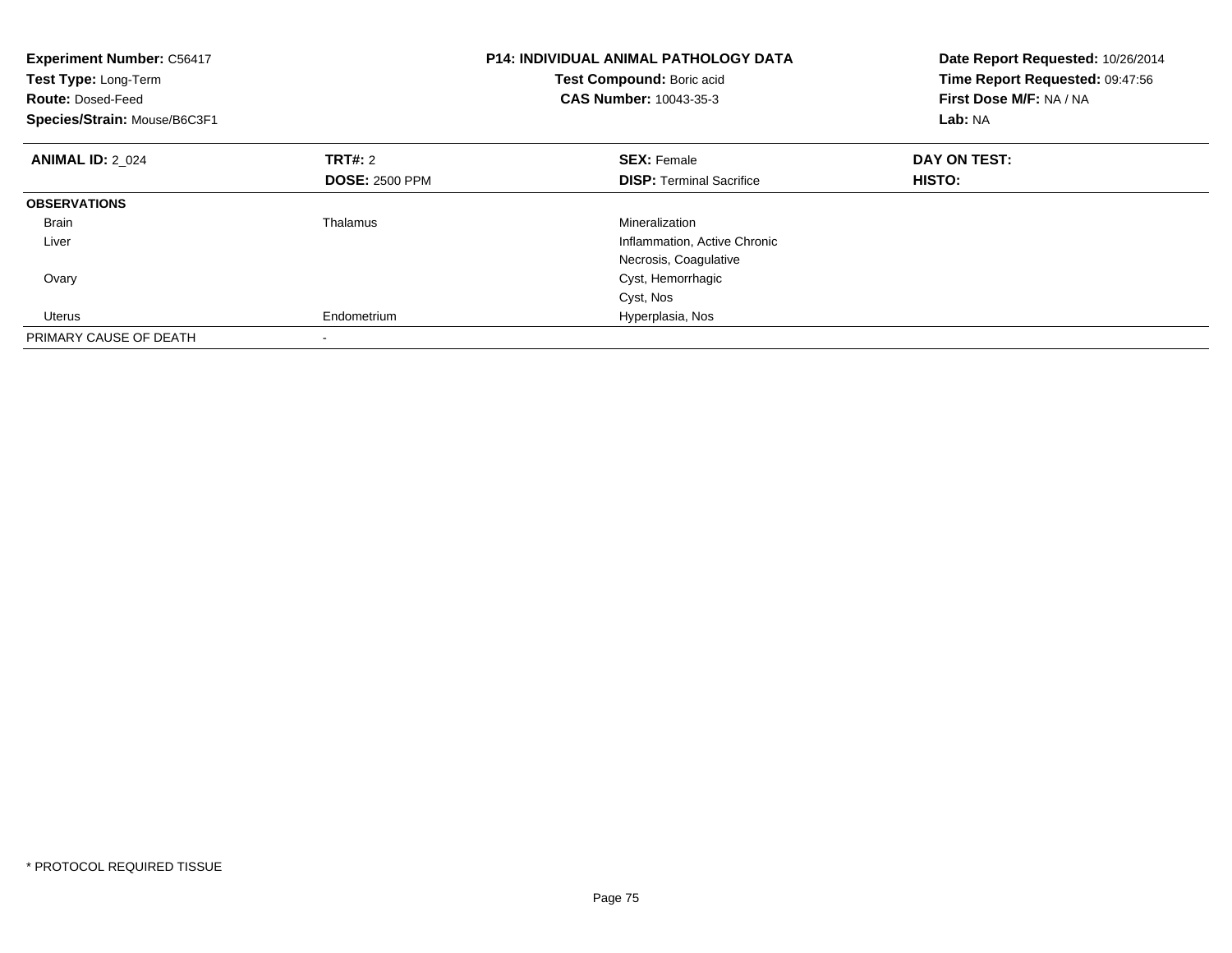| <b>Experiment Number: C56417</b><br>Test Type: Long-Term<br><b>Route: Dosed-Feed</b><br>Species/Strain: Mouse/B6C3F1 |                       | P14: INDIVIDUAL ANIMAL PATHOLOGY DATA<br>Test Compound: Boric acid<br><b>CAS Number: 10043-35-3</b> | Date Report Requested: 10/26/2014<br>Time Report Requested: 09:47:56<br>First Dose M/F: NA / NA<br>Lab: NA |  |
|----------------------------------------------------------------------------------------------------------------------|-----------------------|-----------------------------------------------------------------------------------------------------|------------------------------------------------------------------------------------------------------------|--|
| <b>ANIMAL ID: 2_025</b>                                                                                              | <b>TRT#: 2</b>        | <b>SEX: Female</b>                                                                                  | DAY ON TEST:                                                                                               |  |
|                                                                                                                      | <b>DOSE: 2500 PPM</b> | <b>DISP:</b> Terminal Sacrifice                                                                     | HISTO:                                                                                                     |  |
| <b>OBSERVATIONS</b>                                                                                                  |                       |                                                                                                     |                                                                                                            |  |
| <b>Brain</b>                                                                                                         | Thalamus              | Mineralization                                                                                      |                                                                                                            |  |
| Liver                                                                                                                |                       | Inflammation, Chronic                                                                               |                                                                                                            |  |
| Lymph node                                                                                                           | Mesenteric Lymph Node | Hyperplasia, Lymphoid                                                                               |                                                                                                            |  |
| Stomach                                                                                                              | Forestomach           | Acanthosis                                                                                          |                                                                                                            |  |
|                                                                                                                      | Forestomach           | Hyperkeratosis                                                                                      |                                                                                                            |  |
|                                                                                                                      | Forestomach           | Hyperplasia, Basal Cell                                                                             |                                                                                                            |  |
|                                                                                                                      | Forestomach           | Inflammation, Chronic                                                                               |                                                                                                            |  |
| Uterus                                                                                                               | Endometrium           | Hyperplasia, Nos                                                                                    |                                                                                                            |  |
|                                                                                                                      | Parovarian            | Inflammation, Chronic                                                                               |                                                                                                            |  |
| PRIMARY CAUSE OF DEATH                                                                                               |                       |                                                                                                     |                                                                                                            |  |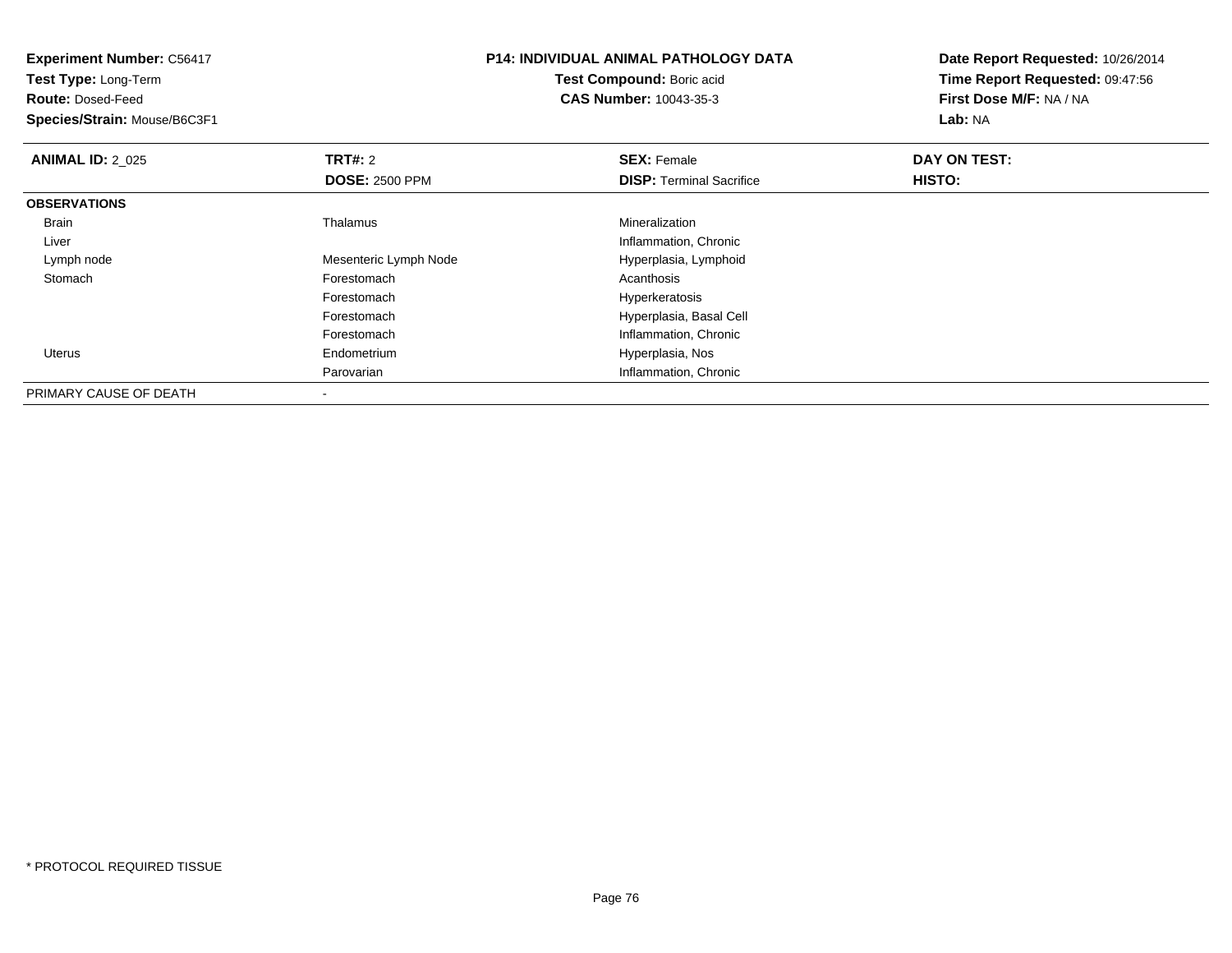| <b>Experiment Number: C56417</b><br>Test Type: Long-Term<br><b>Route: Dosed-Feed</b><br>Species/Strain: Mouse/B6C3F1 |                       | <b>P14: INDIVIDUAL ANIMAL PATHOLOGY DATA</b><br>Test Compound: Boric acid<br>CAS Number: 10043-35-3 | Date Report Requested: 10/26/2014<br>Time Report Requested: 09:47:56<br>First Dose M/F: NA / NA<br>Lab: NA |
|----------------------------------------------------------------------------------------------------------------------|-----------------------|-----------------------------------------------------------------------------------------------------|------------------------------------------------------------------------------------------------------------|
| <b>ANIMAL ID: 2 026</b>                                                                                              | TRT#: 2               | <b>SEX: Female</b>                                                                                  | DAY ON TEST:                                                                                               |
|                                                                                                                      | <b>DOSE: 2500 PPM</b> | <b>DISP:</b> Terminal Sacrifice                                                                     | HISTO:                                                                                                     |
| <b>OBSERVATIONS</b>                                                                                                  |                       |                                                                                                     |                                                                                                            |
| Brain                                                                                                                | Thalamus              | Mineralization                                                                                      |                                                                                                            |
| Liver                                                                                                                |                       | Inflammation, Active Chronic                                                                        |                                                                                                            |
|                                                                                                                      |                       | Inflammation, Chronic                                                                               |                                                                                                            |
|                                                                                                                      |                       | Necrosis, Coagulative                                                                               |                                                                                                            |
| Pancreas                                                                                                             |                       | Inflammation, Chronic                                                                               |                                                                                                            |
| Uterus                                                                                                               | Endometrium           | Hyperplasia, Nos                                                                                    |                                                                                                            |
| PRIMARY CAUSE OF DEATH                                                                                               |                       |                                                                                                     |                                                                                                            |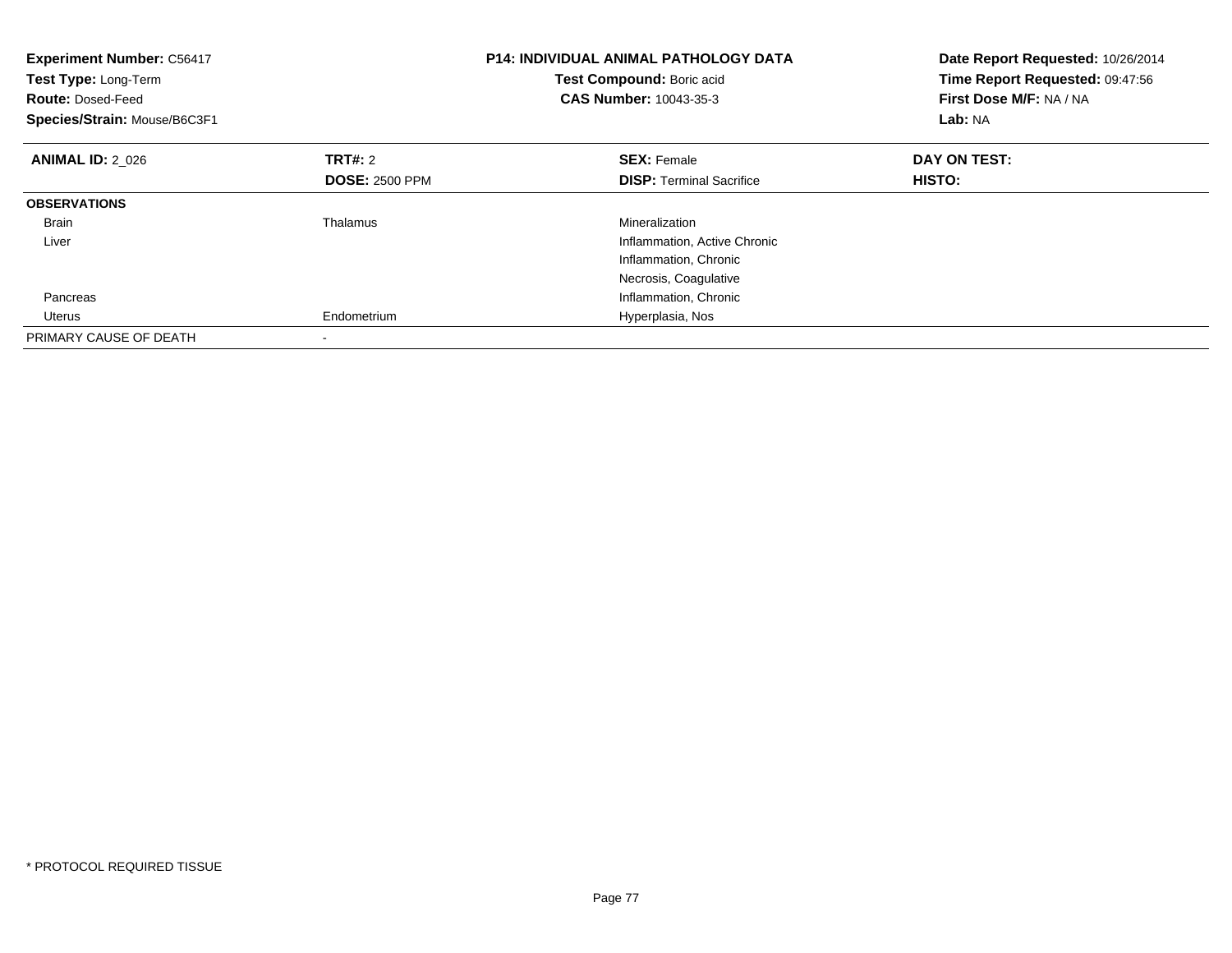| <b>Experiment Number: C56417</b><br>Test Type: Long-Term<br><b>Route: Dosed-Feed</b><br>Species/Strain: Mouse/B6C3F1 |                       | <b>P14: INDIVIDUAL ANIMAL PATHOLOGY DATA</b><br>Test Compound: Boric acid<br><b>CAS Number: 10043-35-3</b> | Date Report Requested: 10/26/2014<br>Time Report Requested: 09:47:56<br>First Dose M/F: NA / NA<br>Lab: NA |
|----------------------------------------------------------------------------------------------------------------------|-----------------------|------------------------------------------------------------------------------------------------------------|------------------------------------------------------------------------------------------------------------|
| <b>ANIMAL ID: 2 027</b>                                                                                              | <b>TRT#:</b> 2        | <b>SEX: Female</b>                                                                                         | DAY ON TEST:                                                                                               |
|                                                                                                                      | <b>DOSE: 2500 PPM</b> | <b>DISP:</b> Natural Death                                                                                 | <b>HISTO:</b>                                                                                              |
| <b>OBSERVATIONS</b>                                                                                                  |                       |                                                                                                            |                                                                                                            |
| Bone                                                                                                                 | Vertebral Column      | Osteosarcoma                                                                                               |                                                                                                            |
| <b>Brain</b>                                                                                                         | Thalamus              | Mineralization                                                                                             |                                                                                                            |
| Eye                                                                                                                  | Nasolacrimal Duct     | Inflammation, Nos                                                                                          |                                                                                                            |
| Kidney                                                                                                               |                       | Inflammation, Chronic                                                                                      |                                                                                                            |
| Lung                                                                                                                 |                       | Osteosarcoma, Metastatic                                                                                   |                                                                                                            |
| Salivary gland                                                                                                       |                       | Inflammation, Chronic                                                                                      |                                                                                                            |
| PRIMARY CAUSE OF DEATH                                                                                               |                       |                                                                                                            |                                                                                                            |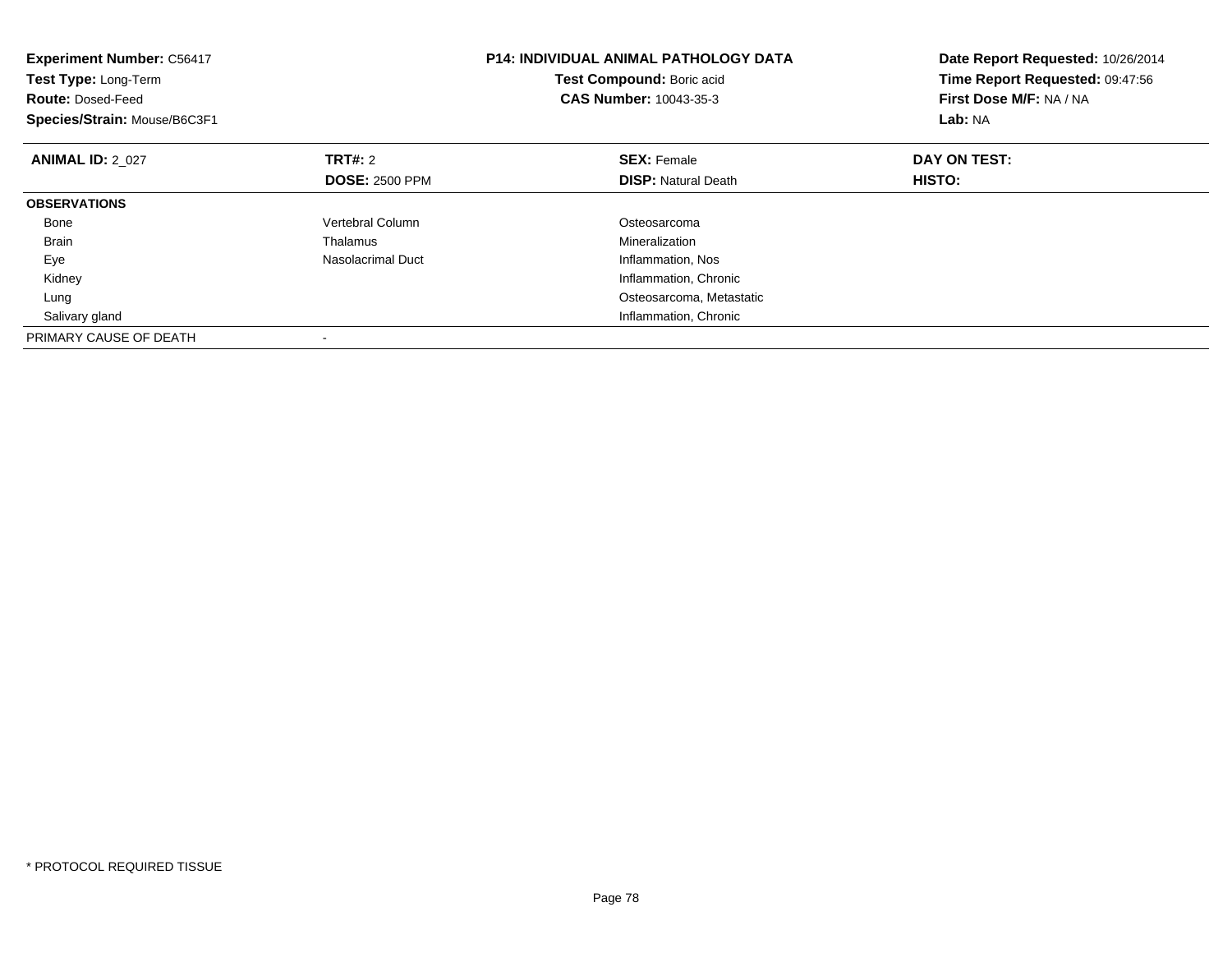**Test Type:** Long-Term

**Route:** Dosed-Feed

**Species/Strain:** Mouse/B6C3F1

### **P14: INDIVIDUAL ANIMAL PATHOLOGY DATA**

**Test Compound:** Boric acid**CAS Number:** 10043-35-3

| <b>ANIMAL ID: 2_028</b> | TRT#: 2                   | <b>SEX: Female</b>           | DAY ON TEST: |  |
|-------------------------|---------------------------|------------------------------|--------------|--|
|                         | <b>DOSE: 2500 PPM</b>     | <b>DISP: Natural Death</b>   | HISTO:       |  |
| <b>OBSERVATIONS</b>     |                           |                              |              |  |
| Kidney                  |                           | Glomerulonephritis, Nos      |              |  |
| Liver                   |                           | Hematopoiesis                |              |  |
| Lymph node              | Mediastinal Lymph Node    | Abscess, Nos                 |              |  |
|                         |                           | Abscess, Nos                 |              |  |
|                         | Renal Lymph Node          | Hyperplasia, Plasma Cell     |              |  |
|                         |                           | Hyperplasia, Plasma Cell     |              |  |
|                         | Pancreatic Lymph Node     | Hyperplasia, Reticulum Cell  |              |  |
| Nasal cavity            |                           | Inflammation, Acute          |              |  |
| Peritoneum              |                           | Inflammation, Nos            |              |  |
| Pituitary gland         | <b>Anterior Pituitary</b> | Adenoma, Nos                 |              |  |
| Skeletal muscle         | <b>Intercostal Muscle</b> | Abscess, Nos                 |              |  |
|                         | <b>Intercostal Muscle</b> | Inflammation, Acute          |              |  |
| Spleen                  |                           | Depletion, Lymphoid          |              |  |
|                         |                           | Hematopoiesis                |              |  |
| Uterus                  | Parovarian                | Abscess, Nos                 |              |  |
|                         |                           | Abscess, Nos                 |              |  |
|                         | Fallopian Tube Lumen      | Inflammation, Active Chronic |              |  |
| PRIMARY CAUSE OF DEATH  | $\overline{\phantom{a}}$  |                              |              |  |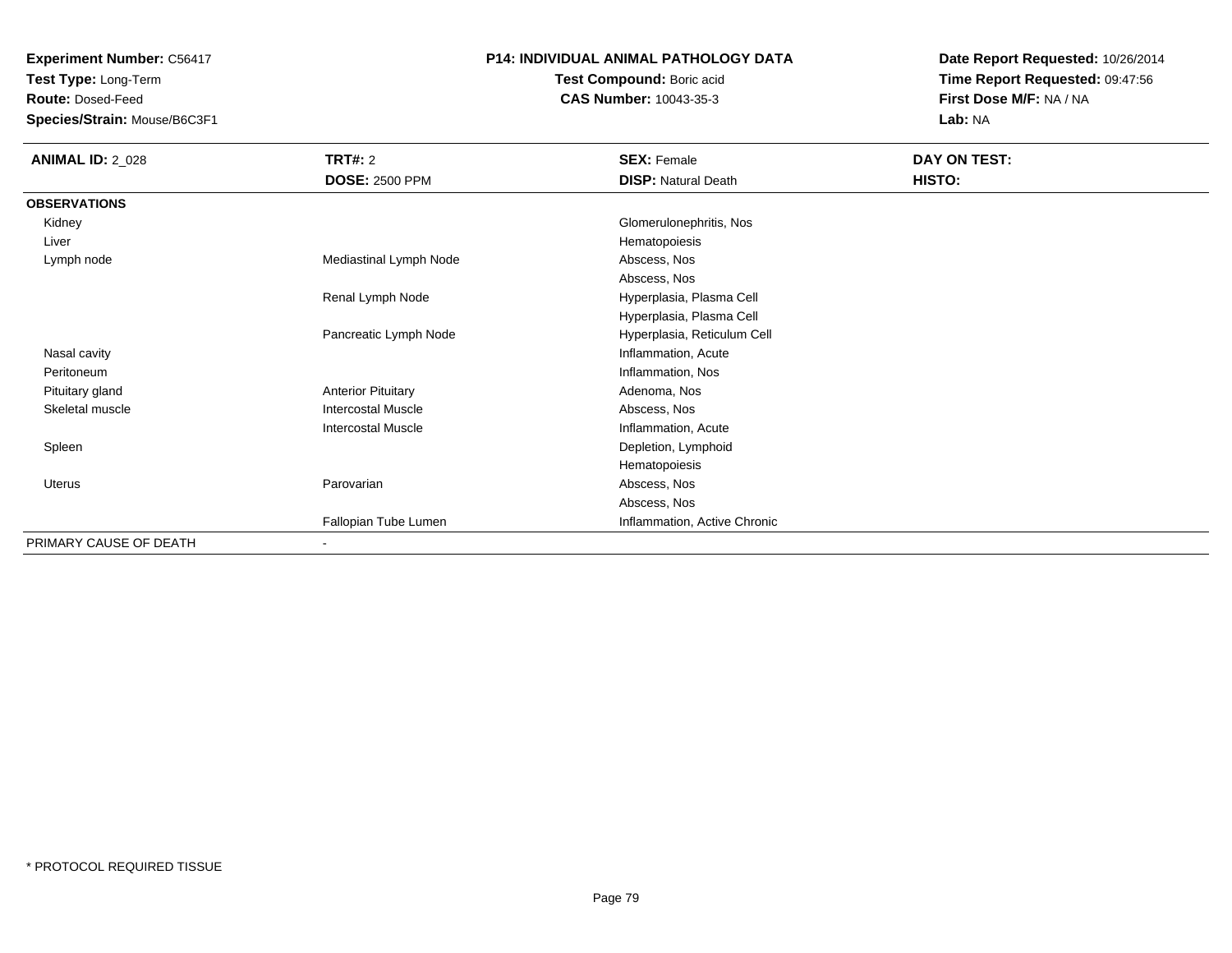| <b>Experiment Number: C56417</b><br><b>Test Type: Long-Term</b><br><b>Route: Dosed-Feed</b><br>Species/Strain: Mouse/B6C3F1 |                             | <b>P14: INDIVIDUAL ANIMAL PATHOLOGY DATA</b><br>Test Compound: Boric acid<br><b>CAS Number: 10043-35-3</b> | Date Report Requested: 10/26/2014<br>Time Report Requested: 09:47:56<br>First Dose M/F: NA / NA<br>Lab: NA |
|-----------------------------------------------------------------------------------------------------------------------------|-----------------------------|------------------------------------------------------------------------------------------------------------|------------------------------------------------------------------------------------------------------------|
| <b>ANIMAL ID: 2 029</b>                                                                                                     | <b>TRT#: 2</b>              | <b>SEX: Female</b>                                                                                         | DAY ON TEST:                                                                                               |
|                                                                                                                             | <b>DOSE: 2500 PPM</b>       | <b>DISP:</b> Terminal Sacrifice                                                                            | HISTO:                                                                                                     |
| <b>OBSERVATIONS</b>                                                                                                         |                             |                                                                                                            |                                                                                                            |
| <b>Blood vessel</b>                                                                                                         | <b>Pulmonary Artery Nos</b> | Inflammation, Chronic                                                                                      |                                                                                                            |
|                                                                                                                             | <b>Pulmonary Artery Nos</b> | Mineralization                                                                                             |                                                                                                            |
| <b>Brain</b>                                                                                                                | Thalamus                    | Mineralization                                                                                             |                                                                                                            |
| Liver                                                                                                                       |                             | Inflammation, Active Chronic                                                                               |                                                                                                            |
|                                                                                                                             |                             | Necrosis, Coagulative                                                                                      |                                                                                                            |
| Uterus                                                                                                                      | Parovarian                  | Inflammation, Chronic                                                                                      |                                                                                                            |
| PRIMARY CAUSE OF DEATH                                                                                                      |                             |                                                                                                            |                                                                                                            |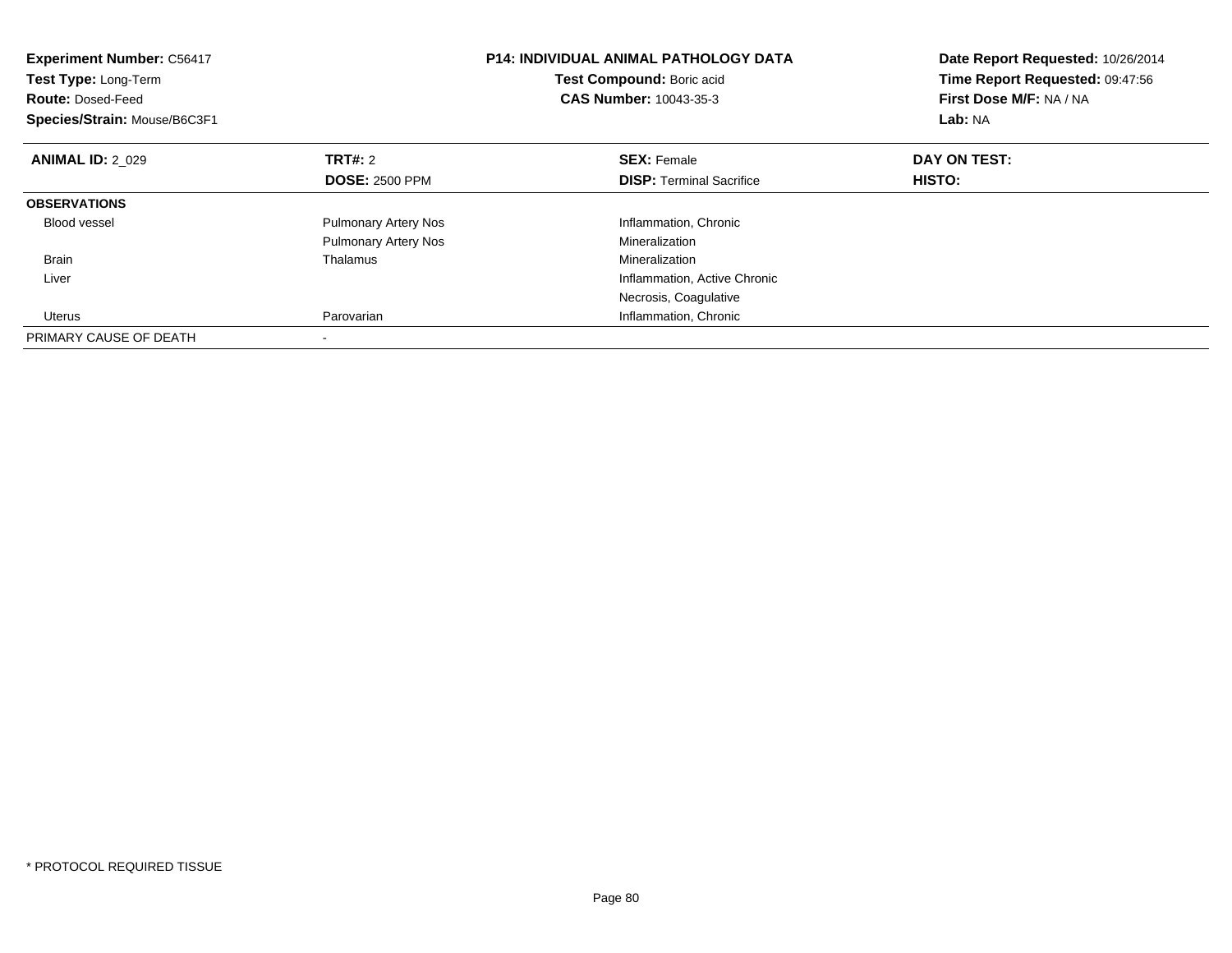| <b>Experiment Number: C56417</b><br>Test Type: Long-Term<br><b>Route: Dosed-Feed</b><br>Species/Strain: Mouse/B6C3F1 |                       | <b>P14: INDIVIDUAL ANIMAL PATHOLOGY DATA</b><br>Test Compound: Boric acid<br><b>CAS Number: 10043-35-3</b> | Date Report Requested: 10/26/2014<br>Time Report Requested: 09:47:56<br>First Dose M/F: NA / NA<br>Lab: NA |
|----------------------------------------------------------------------------------------------------------------------|-----------------------|------------------------------------------------------------------------------------------------------------|------------------------------------------------------------------------------------------------------------|
| <b>ANIMAL ID: 2_030</b>                                                                                              | <b>TRT#: 2</b>        | <b>SEX: Female</b>                                                                                         | DAY ON TEST:                                                                                               |
|                                                                                                                      | <b>DOSE: 2500 PPM</b> | <b>DISP:</b> Terminal Sacrifice                                                                            | HISTO:                                                                                                     |
| <b>OBSERVATIONS</b>                                                                                                  |                       |                                                                                                            |                                                                                                            |
| <b>Brain</b>                                                                                                         | Thalamus              | Mineralization                                                                                             |                                                                                                            |
| Liver                                                                                                                |                       | Inflammation, Active Chronic                                                                               |                                                                                                            |
|                                                                                                                      |                       | Necrosis, Coagulative                                                                                      |                                                                                                            |
| Lung                                                                                                                 |                       | Histiocytosis                                                                                              |                                                                                                            |
| Ovary                                                                                                                |                       | Cyst, Parovarian                                                                                           |                                                                                                            |
| <b>Uterus</b>                                                                                                        | Parovarian            | Inflammation, Chronic                                                                                      |                                                                                                            |
| PRIMARY CAUSE OF DEATH                                                                                               |                       |                                                                                                            |                                                                                                            |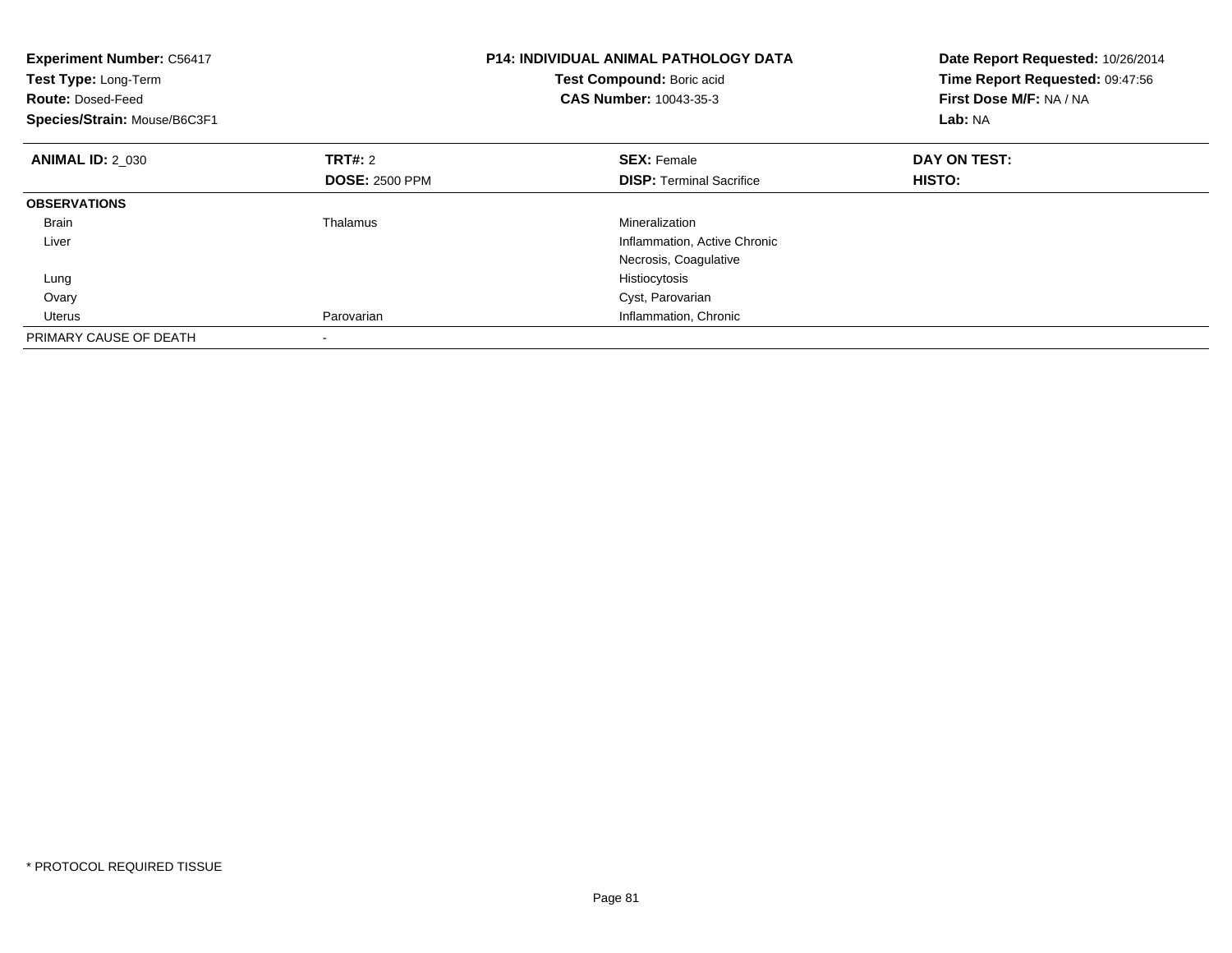| <b>Experiment Number: C56417</b><br>Test Type: Long-Term<br><b>Route: Dosed-Feed</b><br>Species/Strain: Mouse/B6C3F1 |                                         | <b>P14: INDIVIDUAL ANIMAL PATHOLOGY DATA</b><br>Test Compound: Boric acid<br>CAS Number: 10043-35-3 | Date Report Requested: 10/26/2014<br>Time Report Requested: 09:47:56<br>First Dose M/F: NA / NA<br>Lab: NA |
|----------------------------------------------------------------------------------------------------------------------|-----------------------------------------|-----------------------------------------------------------------------------------------------------|------------------------------------------------------------------------------------------------------------|
| <b>ANIMAL ID: 2 031</b>                                                                                              | <b>TRT#: 2</b><br><b>DOSE: 2500 PPM</b> | <b>SEX: Female</b><br><b>DISP:</b> Terminal Sacrifice                                               | DAY ON TEST:<br><b>HISTO:</b>                                                                              |
| <b>OBSERVATIONS</b>                                                                                                  |                                         |                                                                                                     |                                                                                                            |
| <b>Brain</b>                                                                                                         | Thalamus                                | Mineralization                                                                                      |                                                                                                            |
| Ovary                                                                                                                |                                         | Cyst, Parovarian                                                                                    |                                                                                                            |
| Unspecified                                                                                                          | Multiple Organs Nos                     | Lymphoma, Undifferentiated-Malignant Type                                                           |                                                                                                            |
| PRIMARY CAUSE OF DEATH                                                                                               |                                         |                                                                                                     |                                                                                                            |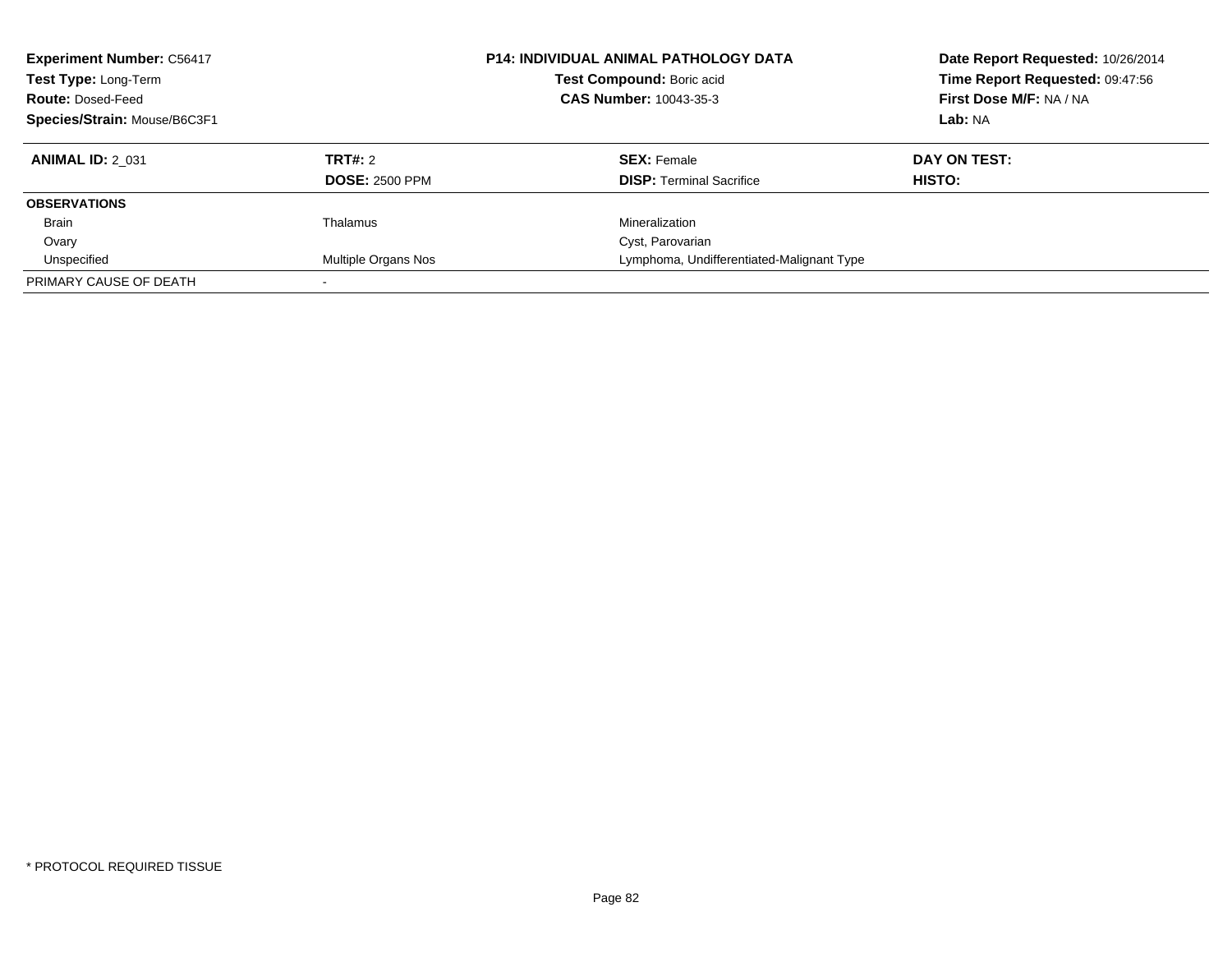| <b>Experiment Number: C56417</b><br>Test Type: Long-Term<br><b>Route: Dosed-Feed</b><br>Species/Strain: Mouse/B6C3F1 |                       | <b>P14: INDIVIDUAL ANIMAL PATHOLOGY DATA</b><br>Test Compound: Boric acid<br><b>CAS Number: 10043-35-3</b> | Date Report Requested: 10/26/2014<br>Time Report Requested: 09:47:56<br>First Dose M/F: NA / NA<br>Lab: NA |
|----------------------------------------------------------------------------------------------------------------------|-----------------------|------------------------------------------------------------------------------------------------------------|------------------------------------------------------------------------------------------------------------|
| <b>ANIMAL ID: 2 032</b>                                                                                              | <b>TRT#: 2</b>        | <b>SEX: Female</b>                                                                                         | DAY ON TEST:                                                                                               |
|                                                                                                                      | <b>DOSE: 2500 PPM</b> | <b>DISP:</b> Accidently Killed                                                                             | <b>HISTO:</b>                                                                                              |
| <b>OBSERVATIONS</b>                                                                                                  |                       |                                                                                                            |                                                                                                            |
| Kidney                                                                                                               |                       | Inflammation, Chronic                                                                                      |                                                                                                            |
| Lung                                                                                                                 |                       | Congestion, Nos                                                                                            |                                                                                                            |
|                                                                                                                      |                       | Hemorrhage                                                                                                 |                                                                                                            |
| Lymph node                                                                                                           | Mandibular Lymph Node | Depletion, Lymphoid                                                                                        |                                                                                                            |
| Spleen                                                                                                               |                       | Depletion, Lymphoid                                                                                        |                                                                                                            |
| Thymus                                                                                                               |                       | Depletion, Lymphoid                                                                                        |                                                                                                            |
| PRIMARY CAUSE OF DEATH                                                                                               |                       |                                                                                                            |                                                                                                            |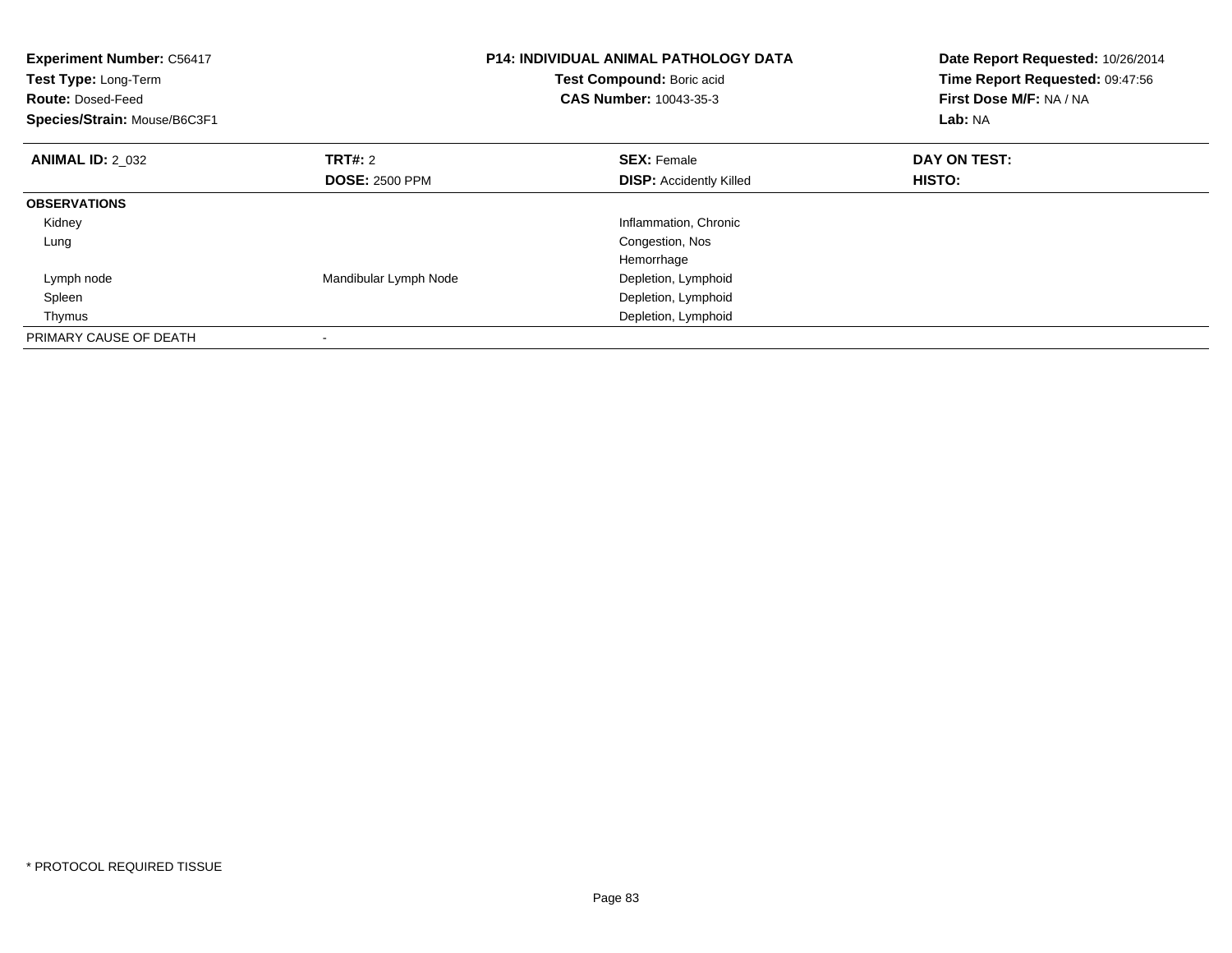| <b>Experiment Number: C56417</b><br><b>P14: INDIVIDUAL ANIMAL PATHOLOGY DATA</b><br>Test Compound: Boric acid<br>Test Type: Long-Term<br>CAS Number: 10043-35-3<br><b>Route: Dosed-Feed</b><br>Species/Strain: Mouse/B6C3F1 |                                         | Date Report Requested: 10/26/2014<br>Time Report Requested: 09:47:56<br>First Dose M/F: NA / NA<br>Lab: NA |                        |
|-----------------------------------------------------------------------------------------------------------------------------------------------------------------------------------------------------------------------------|-----------------------------------------|------------------------------------------------------------------------------------------------------------|------------------------|
| <b>ANIMAL ID: 2 033</b>                                                                                                                                                                                                     | <b>TRT#: 2</b><br><b>DOSE: 2500 PPM</b> | <b>SEX: Female</b><br><b>DISP: Accidently Killed</b>                                                       | DAY ON TEST:<br>HISTO: |
| <b>OBSERVATIONS</b>                                                                                                                                                                                                         |                                         |                                                                                                            |                        |
| Kidney                                                                                                                                                                                                                      |                                         | Inflammation, Chronic                                                                                      |                        |
| Lung                                                                                                                                                                                                                        |                                         | Inflammation, Acute                                                                                        |                        |
| PRIMARY CAUSE OF DEATH                                                                                                                                                                                                      |                                         |                                                                                                            |                        |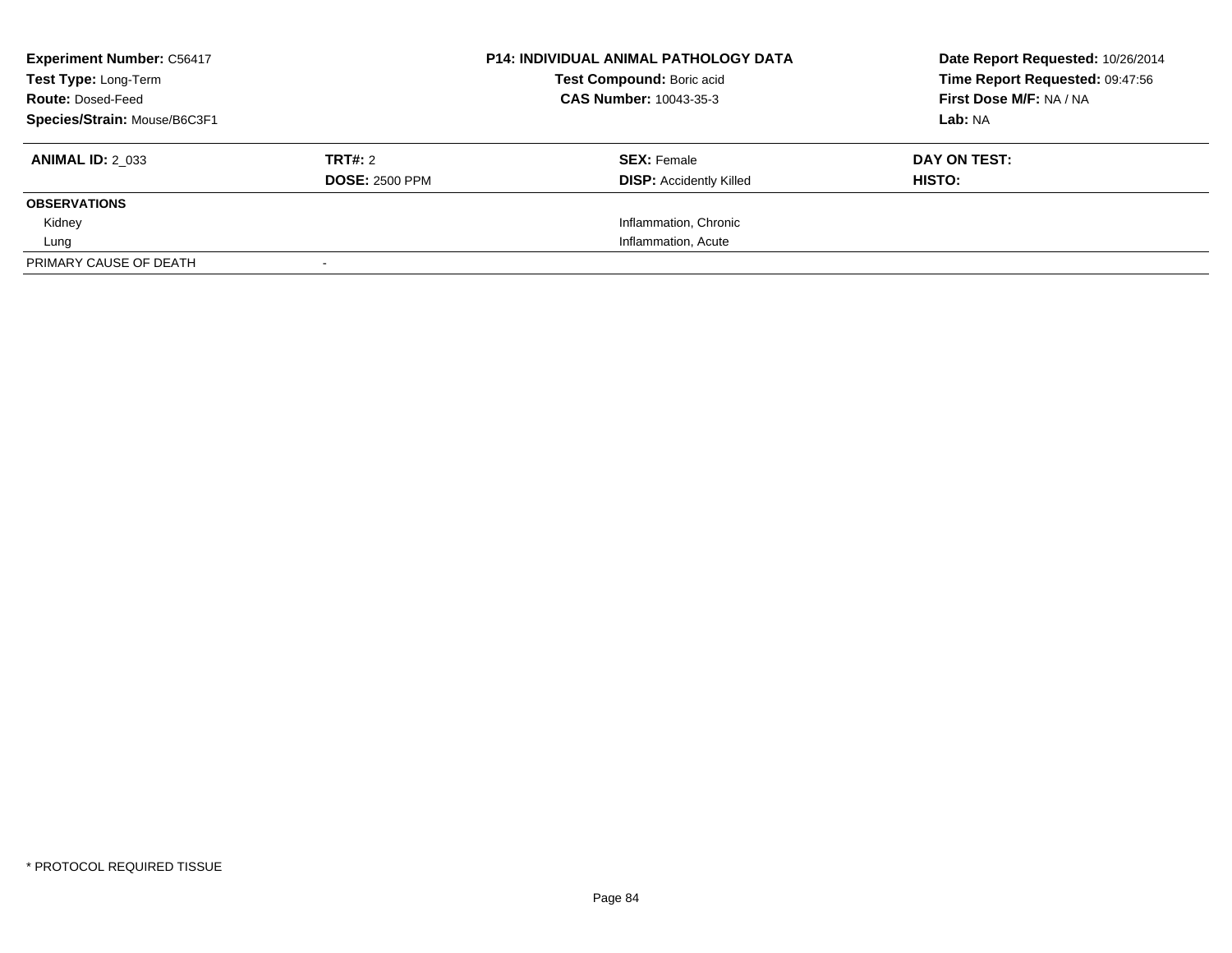| <b>Experiment Number: C56417</b><br>Test Type: Long-Term<br><b>Route: Dosed-Feed</b><br>Species/Strain: Mouse/B6C3F1 |                                         | <b>P14: INDIVIDUAL ANIMAL PATHOLOGY DATA</b><br>Test Compound: Boric acid<br>CAS Number: 10043-35-3 | Date Report Requested: 10/26/2014<br>Time Report Requested: 09:47:56<br>First Dose M/F: NA / NA<br>Lab: NA |
|----------------------------------------------------------------------------------------------------------------------|-----------------------------------------|-----------------------------------------------------------------------------------------------------|------------------------------------------------------------------------------------------------------------|
| <b>ANIMAL ID: 2 034</b>                                                                                              | <b>TRT#: 2</b><br><b>DOSE: 2500 PPM</b> | <b>SEX: Female</b><br><b>DISP:</b> Terminal Sacrifice                                               | DAY ON TEST:<br><b>HISTO:</b>                                                                              |
| <b>OBSERVATIONS</b>                                                                                                  |                                         |                                                                                                     |                                                                                                            |
| <b>Brain</b>                                                                                                         | Thalamus                                | Mineralization                                                                                      |                                                                                                            |
| Liver                                                                                                                |                                         | Inflammation, Active Chronic                                                                        |                                                                                                            |
| Ovary                                                                                                                |                                         | Cyst, Hemorrhagic                                                                                   |                                                                                                            |
| PRIMARY CAUSE OF DEATH                                                                                               |                                         |                                                                                                     |                                                                                                            |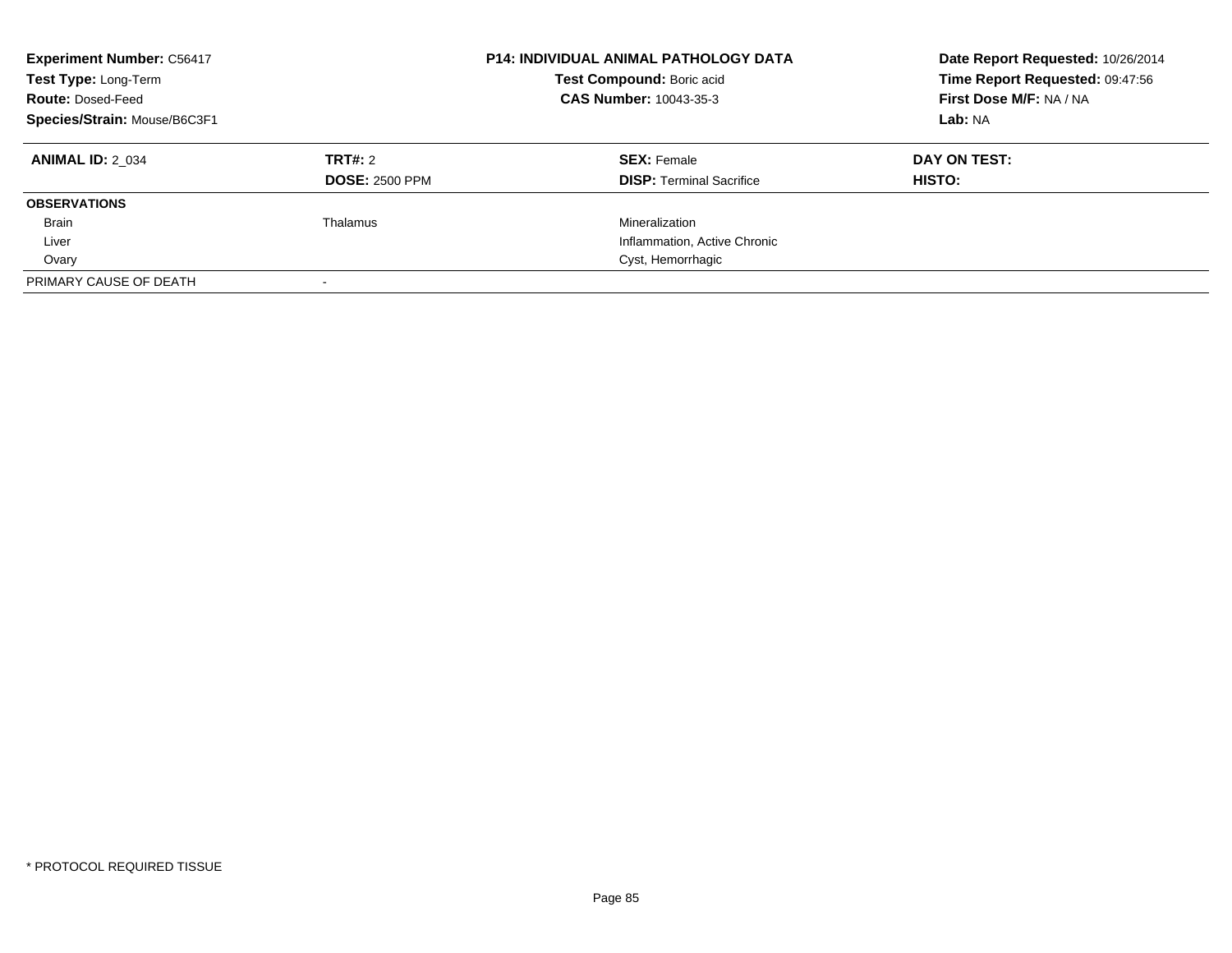| <b>Experiment Number: C56417</b><br>Test Type: Long-Term<br><b>Route: Dosed-Feed</b><br>Species/Strain: Mouse/B6C3F1 |                                         | <b>P14: INDIVIDUAL ANIMAL PATHOLOGY DATA</b><br>Test Compound: Boric acid<br><b>CAS Number: 10043-35-3</b> | Date Report Requested: 10/26/2014<br>Time Report Requested: 09:47:56<br>First Dose M/F: NA / NA<br><b>Lab: NA</b> |
|----------------------------------------------------------------------------------------------------------------------|-----------------------------------------|------------------------------------------------------------------------------------------------------------|-------------------------------------------------------------------------------------------------------------------|
| <b>ANIMAL ID: 2_035</b>                                                                                              | <b>TRT#: 2</b><br><b>DOSE: 2500 PPM</b> | <b>SEX: Female</b><br><b>DISP: Terminal Sacrifice</b>                                                      | DAY ON TEST:<br><b>HISTO:</b>                                                                                     |
| <b>OBSERVATIONS</b>                                                                                                  |                                         |                                                                                                            |                                                                                                                   |
| Brain                                                                                                                | Thalamus                                | Mineralization                                                                                             |                                                                                                                   |
| Intestine Small                                                                                                      | Peyers Patch                            | Hyperplasia, Lymphoid                                                                                      |                                                                                                                   |
| Kidney                                                                                                               |                                         | Inflammation, Chronic                                                                                      |                                                                                                                   |
| Liver                                                                                                                |                                         | Necrosis, Coagulative                                                                                      |                                                                                                                   |
| Ovary                                                                                                                |                                         | Cyst, Hemorrhagic                                                                                          |                                                                                                                   |
| Spleen                                                                                                               |                                         | Hyperplasia, Lymphoid                                                                                      |                                                                                                                   |
| Thymus                                                                                                               |                                         | Hyperplasia, Lymphoid                                                                                      |                                                                                                                   |
| Uterus                                                                                                               | Endometrium                             | Hyperplasia, Nos                                                                                           |                                                                                                                   |
|                                                                                                                      | Parovarian                              | Inflammation, Chronic                                                                                      |                                                                                                                   |
| PRIMARY CAUSE OF DEATH                                                                                               | $\,$                                    |                                                                                                            |                                                                                                                   |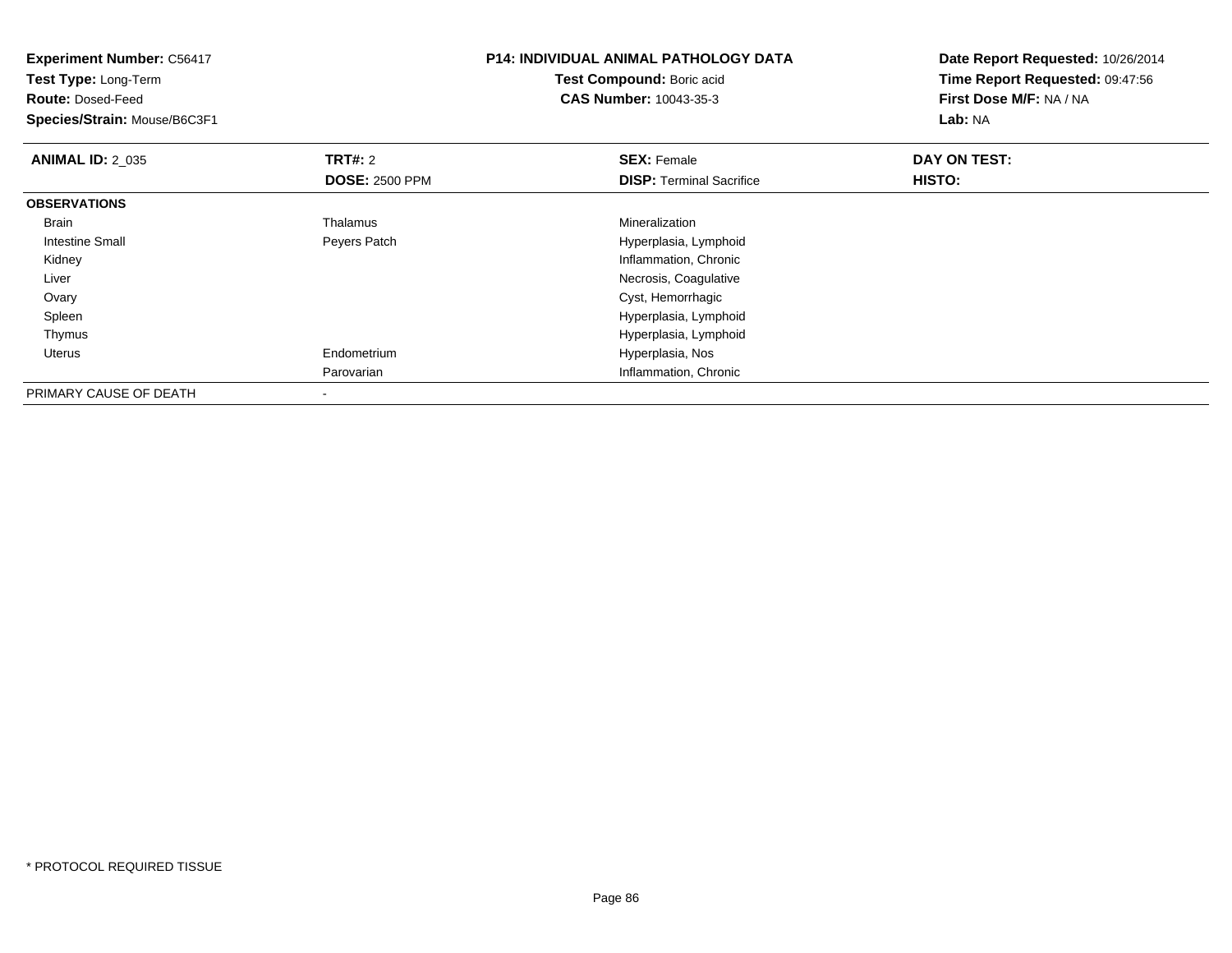| <b>Experiment Number: C56417</b><br>Test Type: Long-Term<br><b>Route: Dosed-Feed</b><br>Species/Strain: Mouse/B6C3F1 |                                         | <b>P14: INDIVIDUAL ANIMAL PATHOLOGY DATA</b><br>Test Compound: Boric acid<br><b>CAS Number: 10043-35-3</b> | Date Report Requested: 10/26/2014<br>Time Report Requested: 09:47:56<br>First Dose M/F: NA / NA<br>Lab: NA |
|----------------------------------------------------------------------------------------------------------------------|-----------------------------------------|------------------------------------------------------------------------------------------------------------|------------------------------------------------------------------------------------------------------------|
| <b>ANIMAL ID: 2_036</b>                                                                                              | <b>TRT#: 2</b><br><b>DOSE: 2500 PPM</b> | <b>SEX: Female</b><br><b>DISP:</b> Terminal Sacrifice                                                      | DAY ON TEST:<br>HISTO:                                                                                     |
| <b>OBSERVATIONS</b>                                                                                                  |                                         |                                                                                                            |                                                                                                            |
| <b>Brain</b>                                                                                                         | Thalamus                                | Mineralization                                                                                             |                                                                                                            |
| Liver                                                                                                                |                                         | Inflammation, Chronic                                                                                      |                                                                                                            |
|                                                                                                                      |                                         | Necrosis, Coagulative                                                                                      |                                                                                                            |
| Lung                                                                                                                 |                                         | Alveolar/Bronchiolar Adenoma                                                                               |                                                                                                            |
|                                                                                                                      |                                         | Hemorrhage                                                                                                 |                                                                                                            |
|                                                                                                                      |                                         | Perivasculitis                                                                                             |                                                                                                            |
| Ovary                                                                                                                |                                         | Pigmentation, Nos                                                                                          |                                                                                                            |
| Uterus                                                                                                               | Parovarian                              | Inflammation, Chronic                                                                                      |                                                                                                            |
| PRIMARY CAUSE OF DEATH                                                                                               | $\blacksquare$                          |                                                                                                            |                                                                                                            |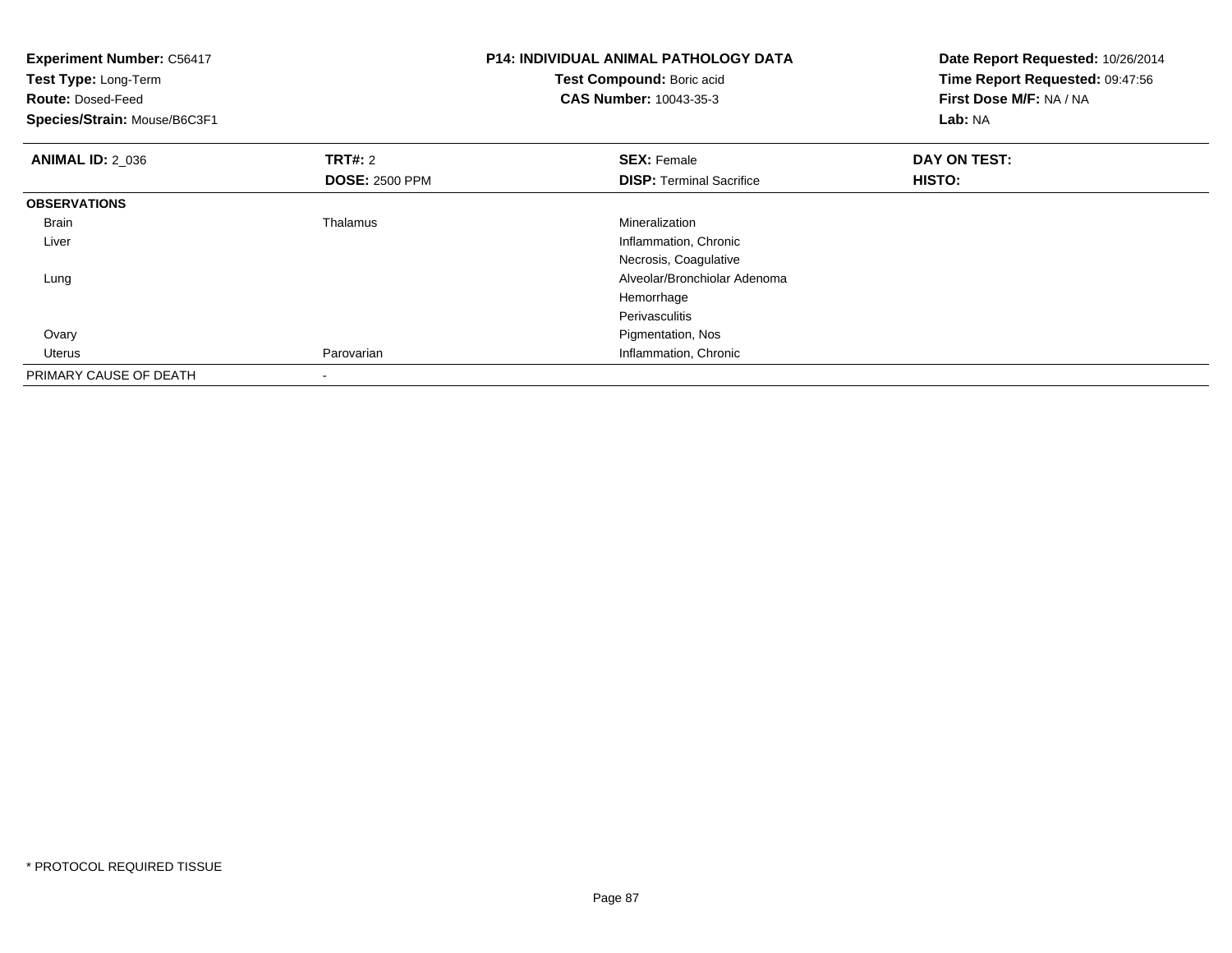| <b>Experiment Number: C56417</b><br>Test Type: Long-Term<br><b>Route: Dosed-Feed</b><br>Species/Strain: Mouse/B6C3F1 |                                  | <b>P14: INDIVIDUAL ANIMAL PATHOLOGY DATA</b><br>Test Compound: Boric acid<br><b>CAS Number: 10043-35-3</b> | Date Report Requested: 10/26/2014<br>Time Report Requested: 09:47:56<br>First Dose M/F: NA / NA<br>Lab: NA |
|----------------------------------------------------------------------------------------------------------------------|----------------------------------|------------------------------------------------------------------------------------------------------------|------------------------------------------------------------------------------------------------------------|
| <b>ANIMAL ID: 2 037</b>                                                                                              | TRT#: 2<br><b>DOSE: 2500 PPM</b> | <b>SEX: Female</b><br><b>DISP:</b> Terminal Sacrifice                                                      | DAY ON TEST:<br>HISTO:                                                                                     |
| <b>OBSERVATIONS</b>                                                                                                  |                                  |                                                                                                            |                                                                                                            |
| <b>Brain</b><br>Liver                                                                                                | Thalamus                         | Mineralization<br>Inflammation, Active Chronic                                                             |                                                                                                            |
| Ovary                                                                                                                |                                  | Cyst, Nos                                                                                                  |                                                                                                            |
| Spleen                                                                                                               |                                  | Hyperplasia, Lymphoid                                                                                      |                                                                                                            |
| Uterus                                                                                                               | Endometrium                      | Hyperplasia, Nos                                                                                           |                                                                                                            |
| PRIMARY CAUSE OF DEATH                                                                                               |                                  |                                                                                                            |                                                                                                            |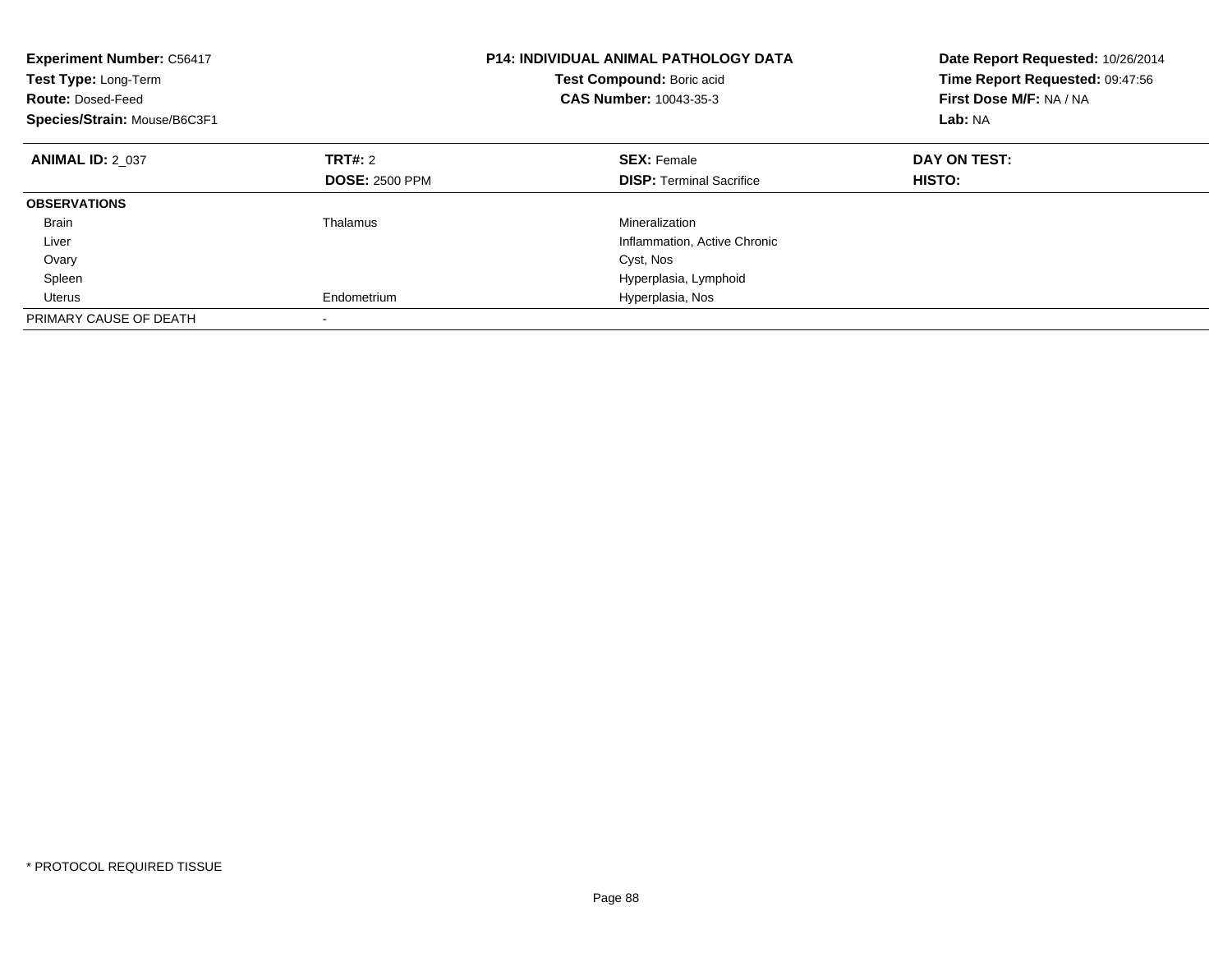| <b>Experiment Number: C56417</b><br>Test Type: Long-Term<br><b>Route: Dosed-Feed</b><br>Species/Strain: Mouse/B6C3F1 |                                  | P14: INDIVIDUAL ANIMAL PATHOLOGY DATA<br>Test Compound: Boric acid<br><b>CAS Number: 10043-35-3</b> | Date Report Requested: 10/26/2014<br>Time Report Requested: 09:47:56<br>First Dose M/F: NA / NA<br>Lab: NA |
|----------------------------------------------------------------------------------------------------------------------|----------------------------------|-----------------------------------------------------------------------------------------------------|------------------------------------------------------------------------------------------------------------|
| <b>ANIMAL ID: 2 038</b>                                                                                              | TRT#: 2<br><b>DOSE: 2500 PPM</b> | <b>SEX: Female</b><br><b>DISP:</b> Terminal Sacrifice                                               | DAY ON TEST:<br><b>HISTO:</b>                                                                              |
| <b>OBSERVATIONS</b>                                                                                                  |                                  |                                                                                                     |                                                                                                            |
| Brain                                                                                                                | Thalamus                         | Mineralization                                                                                      |                                                                                                            |
| Clitoral gland                                                                                                       |                                  | Inflammation, Active Chronic                                                                        |                                                                                                            |
| Liver                                                                                                                |                                  | Inflammation, Chronic                                                                               |                                                                                                            |
| Uterus                                                                                                               | Parovarian                       | Inflammation, Chronic                                                                               |                                                                                                            |
| PRIMARY CAUSE OF DEATH                                                                                               | -                                |                                                                                                     |                                                                                                            |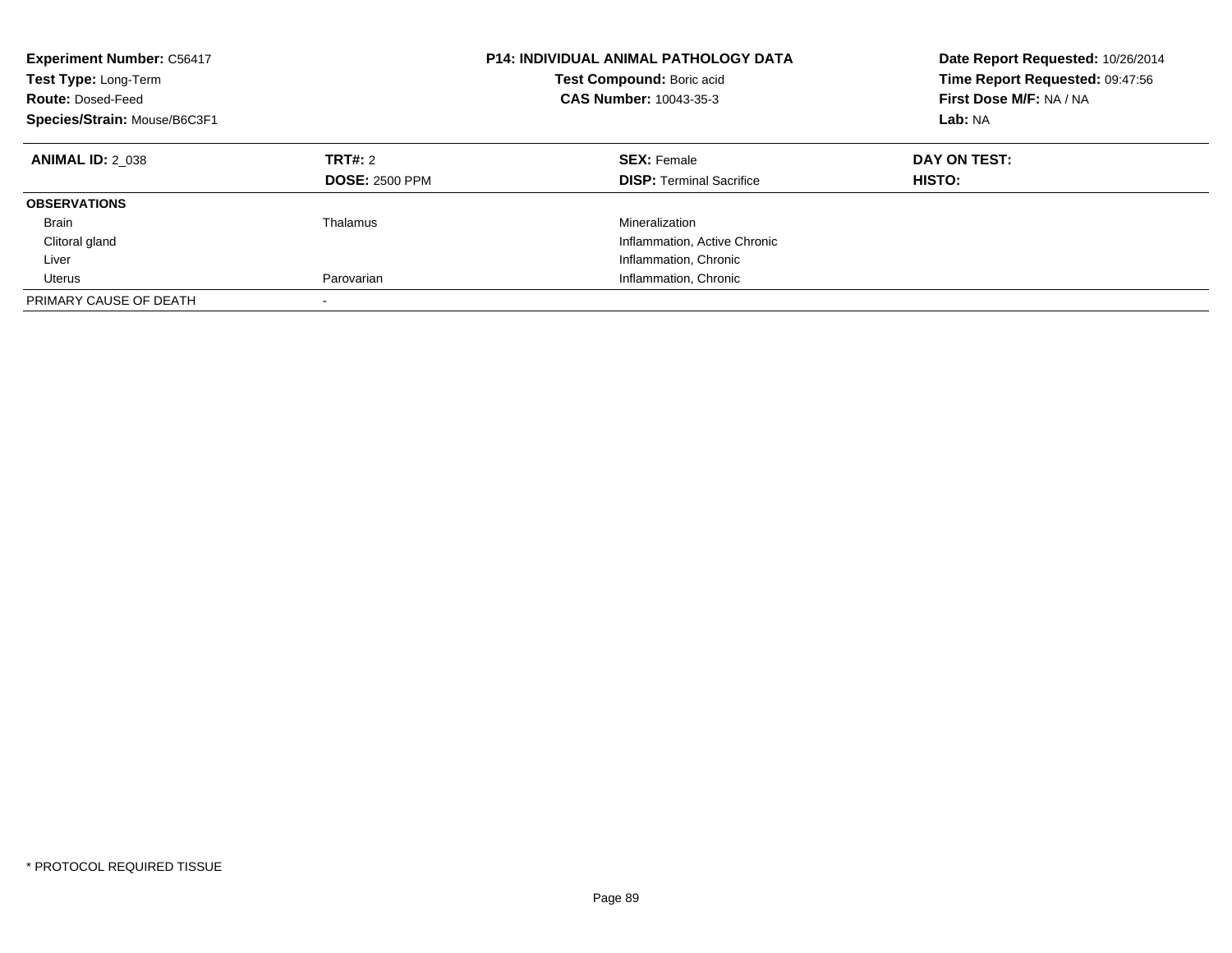| <b>Experiment Number: C56417</b><br>Test Type: Long-Term<br><b>Route: Dosed-Feed</b><br>Species/Strain: Mouse/B6C3F1 |                                  | <b>P14: INDIVIDUAL ANIMAL PATHOLOGY DATA</b><br><b>Test Compound: Boric acid</b><br>CAS Number: 10043-35-3 | Date Report Requested: 10/26/2014<br>Time Report Requested: 09:47:56<br>First Dose M/F: NA / NA<br>Lab: NA |
|----------------------------------------------------------------------------------------------------------------------|----------------------------------|------------------------------------------------------------------------------------------------------------|------------------------------------------------------------------------------------------------------------|
| <b>ANIMAL ID: 2 039</b>                                                                                              | TRT#: 2<br><b>DOSE: 2500 PPM</b> | <b>SEX: Female</b><br><b>DISP:</b> Terminal Sacrifice                                                      | DAY ON TEST:<br>HISTO:                                                                                     |
| <b>OBSERVATIONS</b>                                                                                                  |                                  |                                                                                                            |                                                                                                            |
| Liver                                                                                                                |                                  | Inflammation, Active Chronic<br>Necrosis, Coagulative                                                      |                                                                                                            |
| Stomach                                                                                                              | Forestomach                      | Inflammation, Acute                                                                                        |                                                                                                            |
|                                                                                                                      | Forestomach                      | Squamous Cell Papilloma                                                                                    |                                                                                                            |
| PRIMARY CAUSE OF DEATH                                                                                               |                                  |                                                                                                            |                                                                                                            |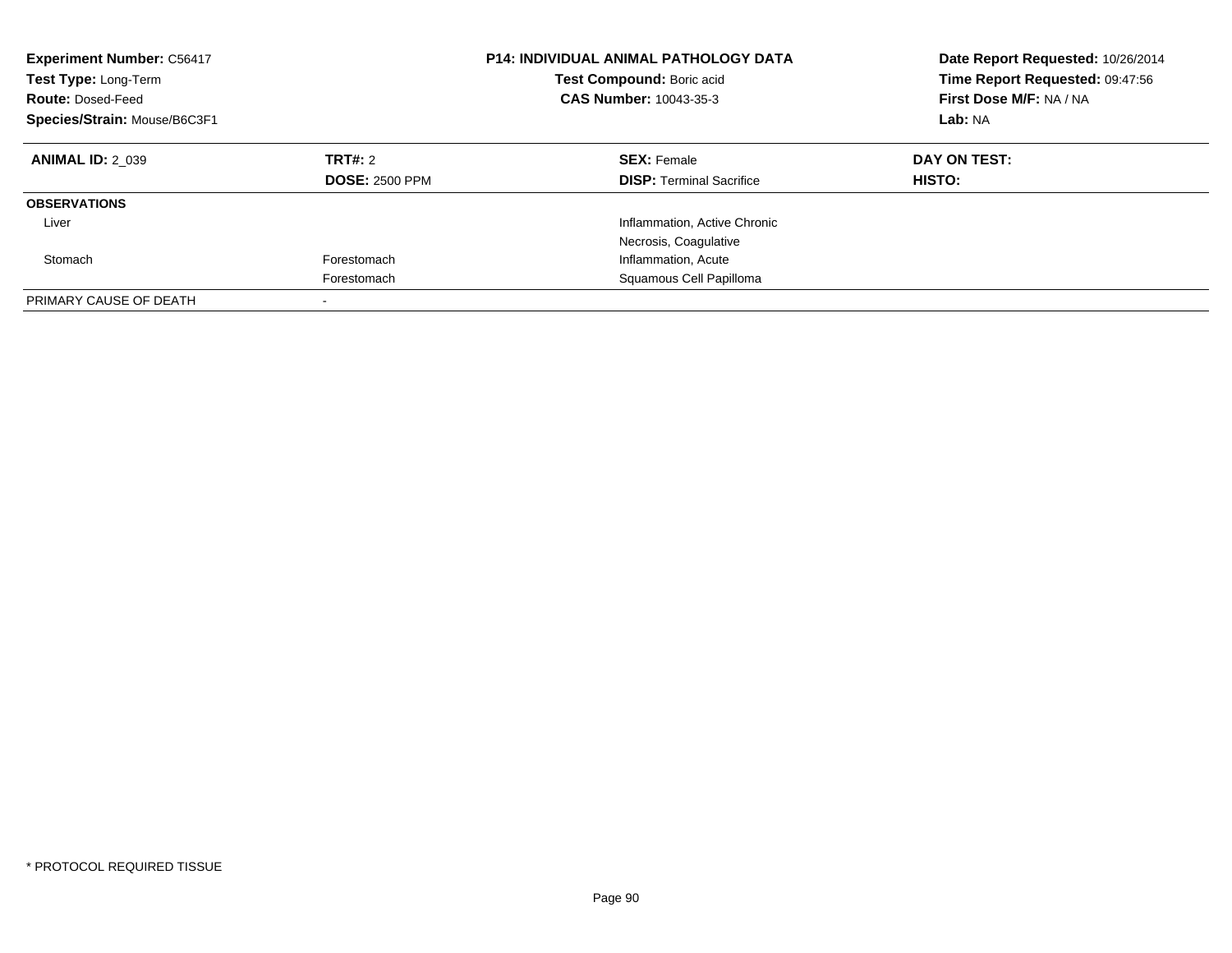| <b>Experiment Number: C56417</b><br>Test Type: Long-Term<br><b>Route: Dosed-Feed</b><br>Species/Strain: Mouse/B6C3F1 |                                  | <b>P14: INDIVIDUAL ANIMAL PATHOLOGY DATA</b><br>Test Compound: Boric acid<br><b>CAS Number: 10043-35-3</b> | Date Report Requested: 10/26/2014<br>Time Report Requested: 09:47:56<br>First Dose M/F: NA / NA<br>Lab: NA |
|----------------------------------------------------------------------------------------------------------------------|----------------------------------|------------------------------------------------------------------------------------------------------------|------------------------------------------------------------------------------------------------------------|
| <b>ANIMAL ID: 2_040</b>                                                                                              | TRT#: 2<br><b>DOSE: 2500 PPM</b> | <b>SEX: Female</b><br><b>DISP:</b> Terminal Sacrifice                                                      | DAY ON TEST:<br>HISTO:                                                                                     |
| <b>OBSERVATIONS</b>                                                                                                  |                                  |                                                                                                            |                                                                                                            |
| <b>Brain</b>                                                                                                         | Thalamus                         | Mineralization                                                                                             |                                                                                                            |
| Liver                                                                                                                |                                  | Inflammation, Active Chronic                                                                               |                                                                                                            |
| Ovary                                                                                                                |                                  | Cyst, Hemorrhagic                                                                                          |                                                                                                            |
| Stomach                                                                                                              | Forestomach                      | Acanthosis                                                                                                 |                                                                                                            |
|                                                                                                                      | Forestomach                      | Hyperkeratosis                                                                                             |                                                                                                            |
|                                                                                                                      | Forestomach                      | Inflammation, Acute                                                                                        |                                                                                                            |
|                                                                                                                      | <b>Glandular Stomach</b>         | Inflammation, Chronic                                                                                      |                                                                                                            |
| Uterus                                                                                                               | Parovarian                       | Inflammation, Chronic                                                                                      |                                                                                                            |
| PRIMARY CAUSE OF DEATH                                                                                               | $\overline{\phantom{a}}$         |                                                                                                            |                                                                                                            |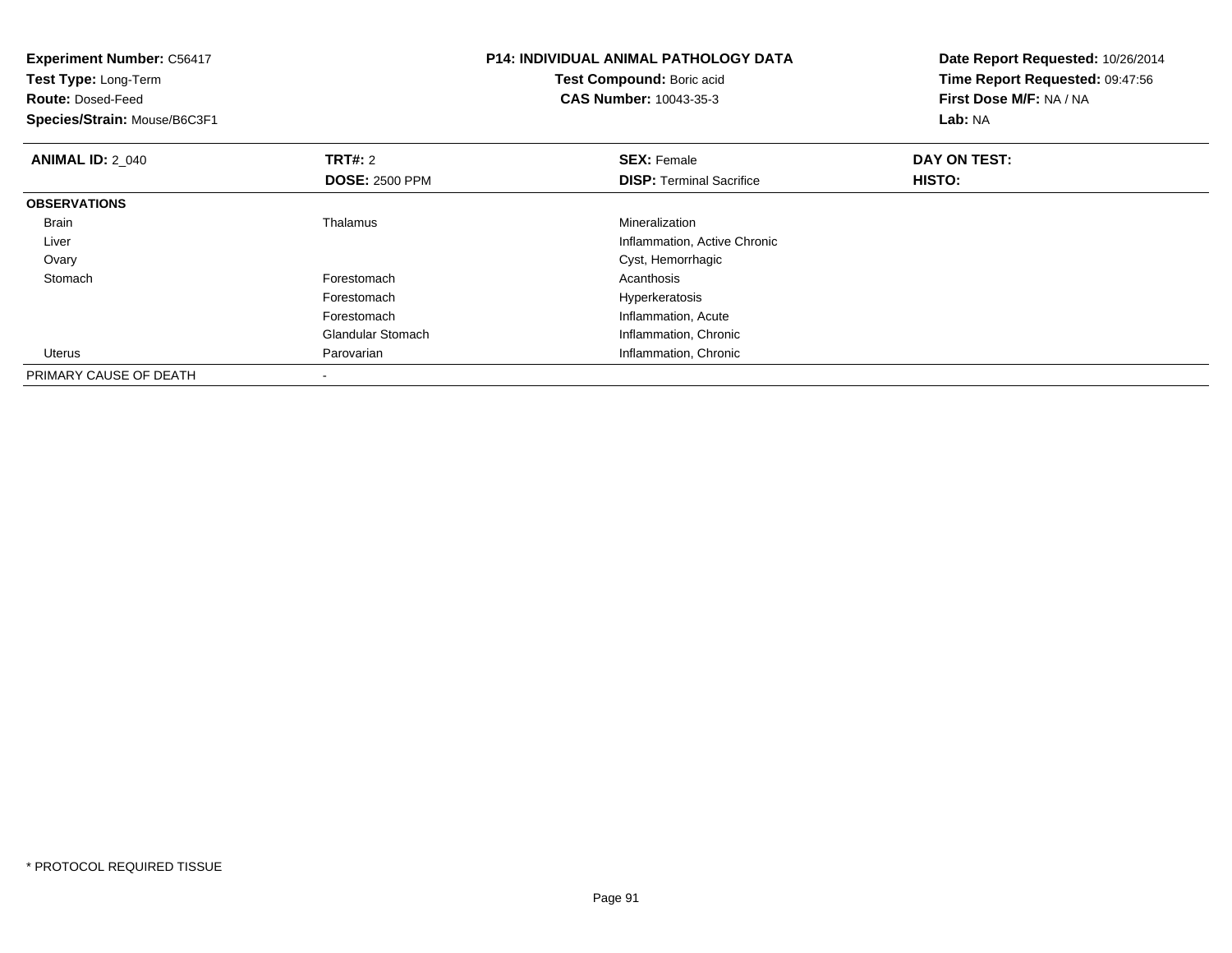**Experiment Number:** C56417**Test Type:** Long-Term**Route:** Dosed-Feed **Species/Strain:** Mouse/B6C3F1**P14: INDIVIDUAL ANIMAL PATHOLOGY DATATest Compound:** Boric acid **CAS Number:** 10043-35-3**Date Report Requested:** 10/26/2014**Time Report Requested:** 09:47:56**First Dose M/F:** NA / NA**Lab:** NA**ANIMAL ID: 2 041 TRT#:** 2 **SEX:** Female **DAY ON TEST: DOSE:** 2500 PPM**DISP:** Natural Death **HISTO: OBSERVATIONS** Brain Thalamus Mineralization Liver Hepatocellular Carcinoma Hepatocellular Carcinoma, Metastatic Lung Lymph nodePancreatic Lymph Node<br>
Peritoneal Cavity Nos<br>
Peritoneal Cavity Nos<br>
Depletion, Lymphoid<br>
Hemoperitoneum PeritoneumPeritoneal Cavity Nos<br>
Hemoperitoneum<br>
Hematopoiesis Spleenn and the state of the state of the state of the state of the state of the state of the state of the state of the state of the state of the state of the state of the state of the state of the state of the state of the stat Thymus Depletion, Lymphoid UnspecifiedMultiple Organs Nos **Inflammation**, Nos Uterus Endometrium Hyperplasia, Nos PRIMARY CAUSE OF DEATH

-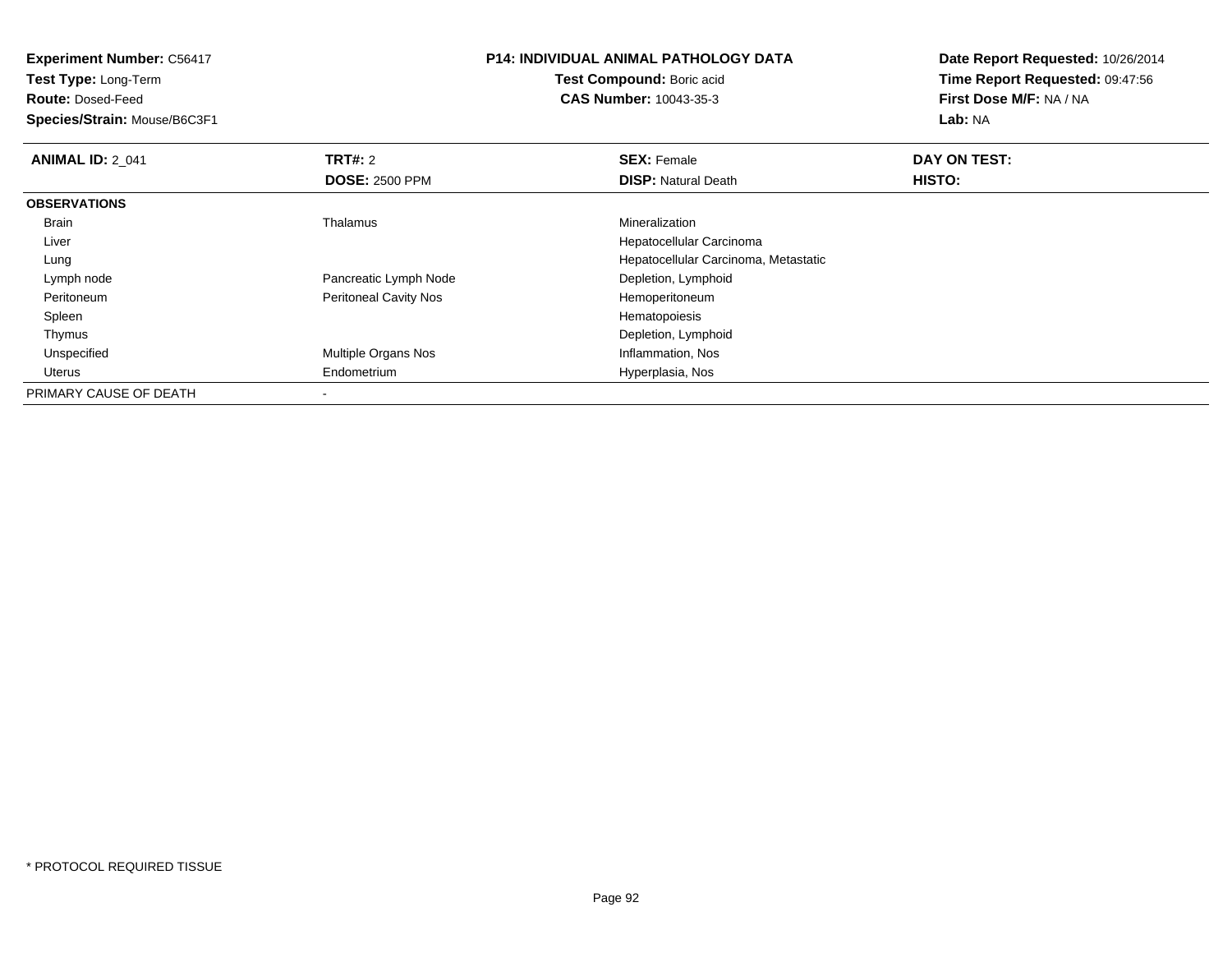| <b>Experiment Number: C56417</b><br>Test Type: Long-Term<br><b>Route: Dosed-Feed</b><br>Species/Strain: Mouse/B6C3F1 |                                  | <b>P14: INDIVIDUAL ANIMAL PATHOLOGY DATA</b><br>Test Compound: Boric acid<br><b>CAS Number: 10043-35-3</b> | Date Report Requested: 10/26/2014<br>Time Report Requested: 09:47:56<br>First Dose M/F: NA / NA<br>Lab: NA |
|----------------------------------------------------------------------------------------------------------------------|----------------------------------|------------------------------------------------------------------------------------------------------------|------------------------------------------------------------------------------------------------------------|
| <b>ANIMAL ID: 2 042</b>                                                                                              | TRT#: 2<br><b>DOSE: 2500 PPM</b> | <b>SEX: Female</b><br><b>DISP:</b> Terminal Sacrifice                                                      | DAY ON TEST:<br><b>HISTO:</b>                                                                              |
| <b>OBSERVATIONS</b>                                                                                                  |                                  |                                                                                                            |                                                                                                            |
| Brain                                                                                                                | Thalamus                         | Mineralization                                                                                             |                                                                                                            |
| Liver                                                                                                                |                                  | Inflammation, Chronic                                                                                      |                                                                                                            |
| Ovary                                                                                                                |                                  | Cyst, Nos                                                                                                  |                                                                                                            |
| Stomach                                                                                                              | Omentum Nos                      | Hemangiosarcoma                                                                                            |                                                                                                            |
| PRIMARY CAUSE OF DEATH                                                                                               | -                                |                                                                                                            |                                                                                                            |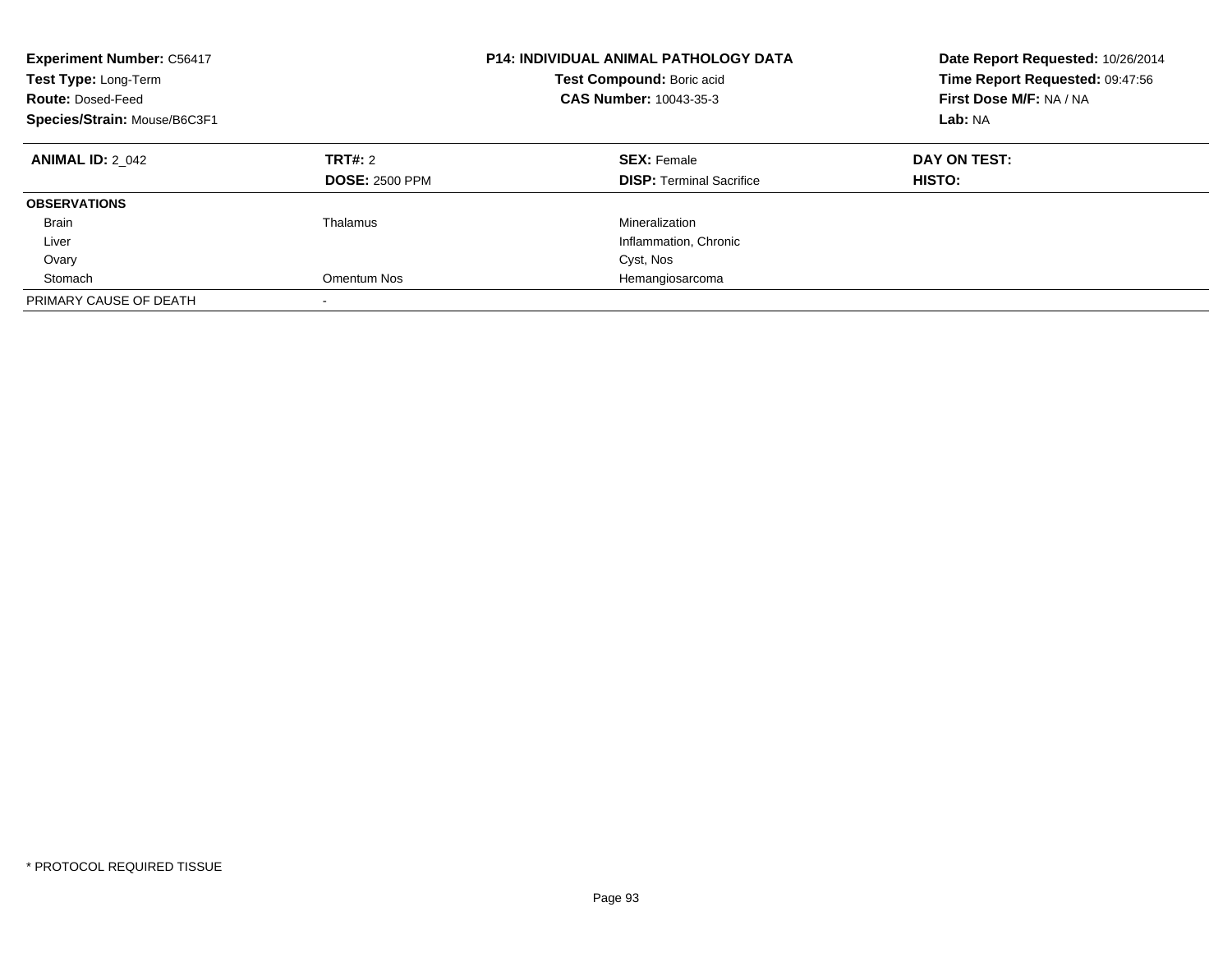| <b>Experiment Number: C56417</b><br>Test Type: Long-Term<br><b>Route: Dosed-Feed</b><br>Species/Strain: Mouse/B6C3F1 |                       | <b>P14: INDIVIDUAL ANIMAL PATHOLOGY DATA</b><br>Test Compound: Boric acid<br><b>CAS Number: 10043-35-3</b> | Date Report Requested: 10/26/2014<br>Time Report Requested: 09:47:56<br>First Dose M/F: NA / NA<br>Lab: NA |
|----------------------------------------------------------------------------------------------------------------------|-----------------------|------------------------------------------------------------------------------------------------------------|------------------------------------------------------------------------------------------------------------|
| <b>ANIMAL ID: 2 043</b>                                                                                              | TRT#: 2               | <b>SEX: Female</b>                                                                                         | DAY ON TEST:                                                                                               |
|                                                                                                                      | <b>DOSE: 2500 PPM</b> | <b>DISP:</b> Terminal Sacrifice                                                                            | HISTO:                                                                                                     |
| <b>OBSERVATIONS</b>                                                                                                  |                       |                                                                                                            |                                                                                                            |
| <b>Brain</b>                                                                                                         | Thalamus              | Mineralization                                                                                             |                                                                                                            |
| Lung                                                                                                                 |                       | Hemorrhage                                                                                                 |                                                                                                            |
| Mammary gland                                                                                                        |                       | Adenocarcinoma, Nos                                                                                        |                                                                                                            |
| Unspecified                                                                                                          | Multiple Organs Nos   | Lymphoma, Mixed-Malignant Type                                                                             |                                                                                                            |
| Uterus                                                                                                               | Endometrium           | Hyperplasia, Nos                                                                                           |                                                                                                            |
|                                                                                                                      |                       | Inflammation, Acute                                                                                        |                                                                                                            |
| PRIMARY CAUSE OF DEATH                                                                                               |                       |                                                                                                            |                                                                                                            |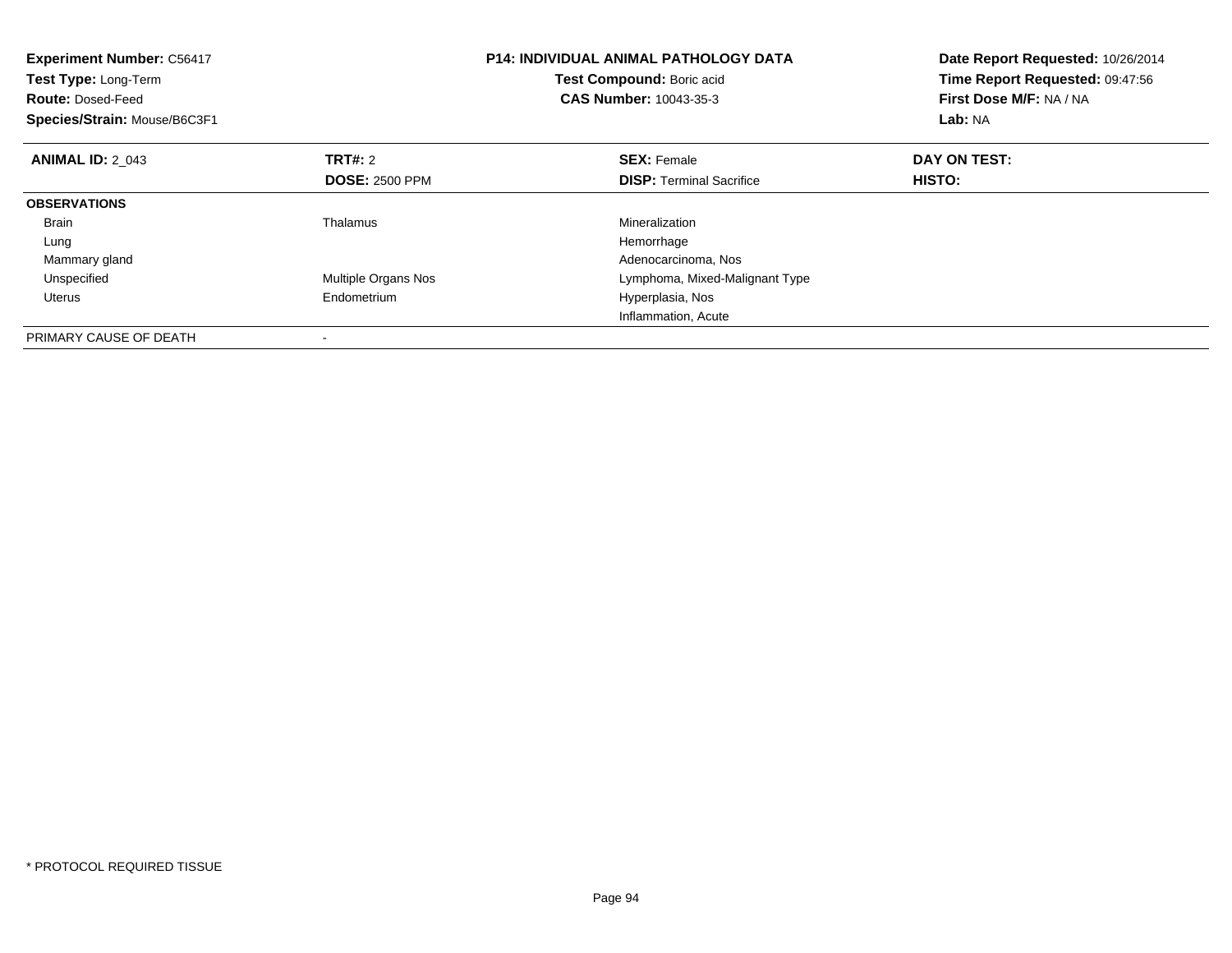| <b>Experiment Number: C56417</b><br>Test Type: Long-Term<br><b>Route: Dosed-Feed</b><br>Species/Strain: Mouse/B6C3F1 |                                  | <b>P14: INDIVIDUAL ANIMAL PATHOLOGY DATA</b><br>Test Compound: Boric acid<br>CAS Number: 10043-35-3 | Date Report Requested: 10/26/2014<br>Time Report Requested: 09:47:56<br>First Dose M/F: NA / NA<br><b>Lab: NA</b> |
|----------------------------------------------------------------------------------------------------------------------|----------------------------------|-----------------------------------------------------------------------------------------------------|-------------------------------------------------------------------------------------------------------------------|
| <b>ANIMAL ID: 2 044</b>                                                                                              | TRT#: 2<br><b>DOSE: 2500 PPM</b> | <b>SEX: Female</b><br><b>DISP: Terminal Sacrifice</b>                                               | DAY ON TEST:<br>HISTO:                                                                                            |
| <b>OBSERVATIONS</b>                                                                                                  |                                  |                                                                                                     |                                                                                                                   |
| <b>Brain</b>                                                                                                         | Thalamus                         | Mineralization                                                                                      |                                                                                                                   |
| Liver                                                                                                                |                                  | Inflammation, Chronic                                                                               |                                                                                                                   |
| Uterus                                                                                                               | Endometrium                      | Hyperplasia, Nos                                                                                    |                                                                                                                   |
| PRIMARY CAUSE OF DEATH                                                                                               |                                  |                                                                                                     |                                                                                                                   |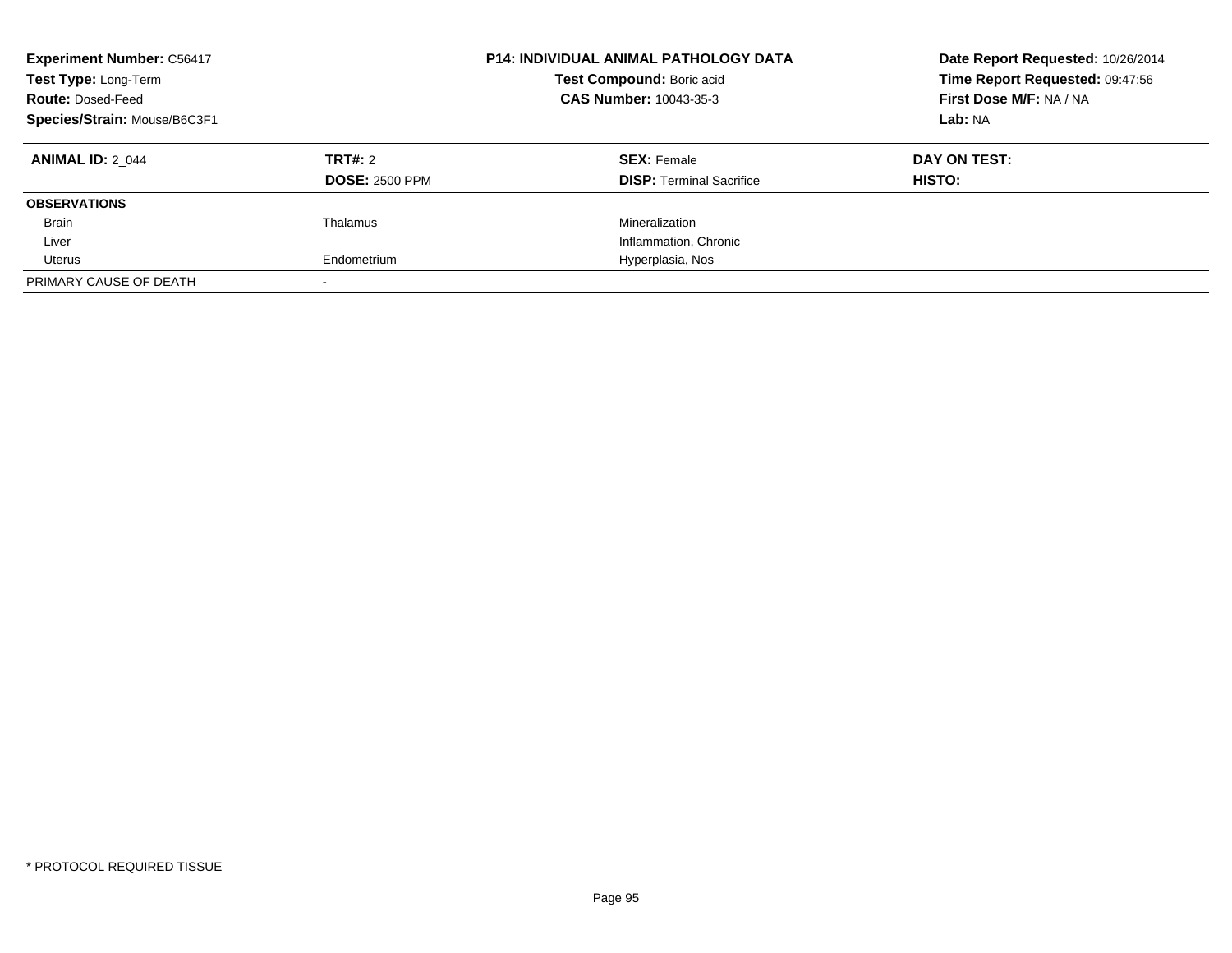| <b>Experiment Number: C56417</b><br>Test Type: Long-Term<br><b>Route: Dosed-Feed</b><br>Species/Strain: Mouse/B6C3F1 |                       | <b>P14: INDIVIDUAL ANIMAL PATHOLOGY DATA</b><br>Test Compound: Boric acid<br><b>CAS Number: 10043-35-3</b> | Date Report Requested: 10/26/2014<br>Time Report Requested: 09:47:56<br>First Dose M/F: NA / NA<br>Lab: NA |
|----------------------------------------------------------------------------------------------------------------------|-----------------------|------------------------------------------------------------------------------------------------------------|------------------------------------------------------------------------------------------------------------|
| <b>ANIMAL ID: 2 045</b>                                                                                              | TRT#: 2               | <b>SEX: Female</b>                                                                                         | DAY ON TEST:                                                                                               |
|                                                                                                                      | <b>DOSE: 2500 PPM</b> | <b>DISP:</b> Terminal Sacrifice                                                                            | HISTO:                                                                                                     |
| <b>OBSERVATIONS</b>                                                                                                  |                       |                                                                                                            |                                                                                                            |
| <b>Brain</b>                                                                                                         | Thalamus              | Mineralization                                                                                             |                                                                                                            |
| Liver                                                                                                                |                       | Inflammation, Active Chronic                                                                               |                                                                                                            |
| Ovary                                                                                                                |                       | Cyst, Hemorrhagic                                                                                          |                                                                                                            |
|                                                                                                                      |                       | Cyst, Nos                                                                                                  |                                                                                                            |
| Spleen                                                                                                               |                       | Hyperplasia, Lymphoid                                                                                      |                                                                                                            |
| Uterus                                                                                                               | Parovarian            | Inflammation, Chronic                                                                                      |                                                                                                            |
| PRIMARY CAUSE OF DEATH                                                                                               |                       |                                                                                                            |                                                                                                            |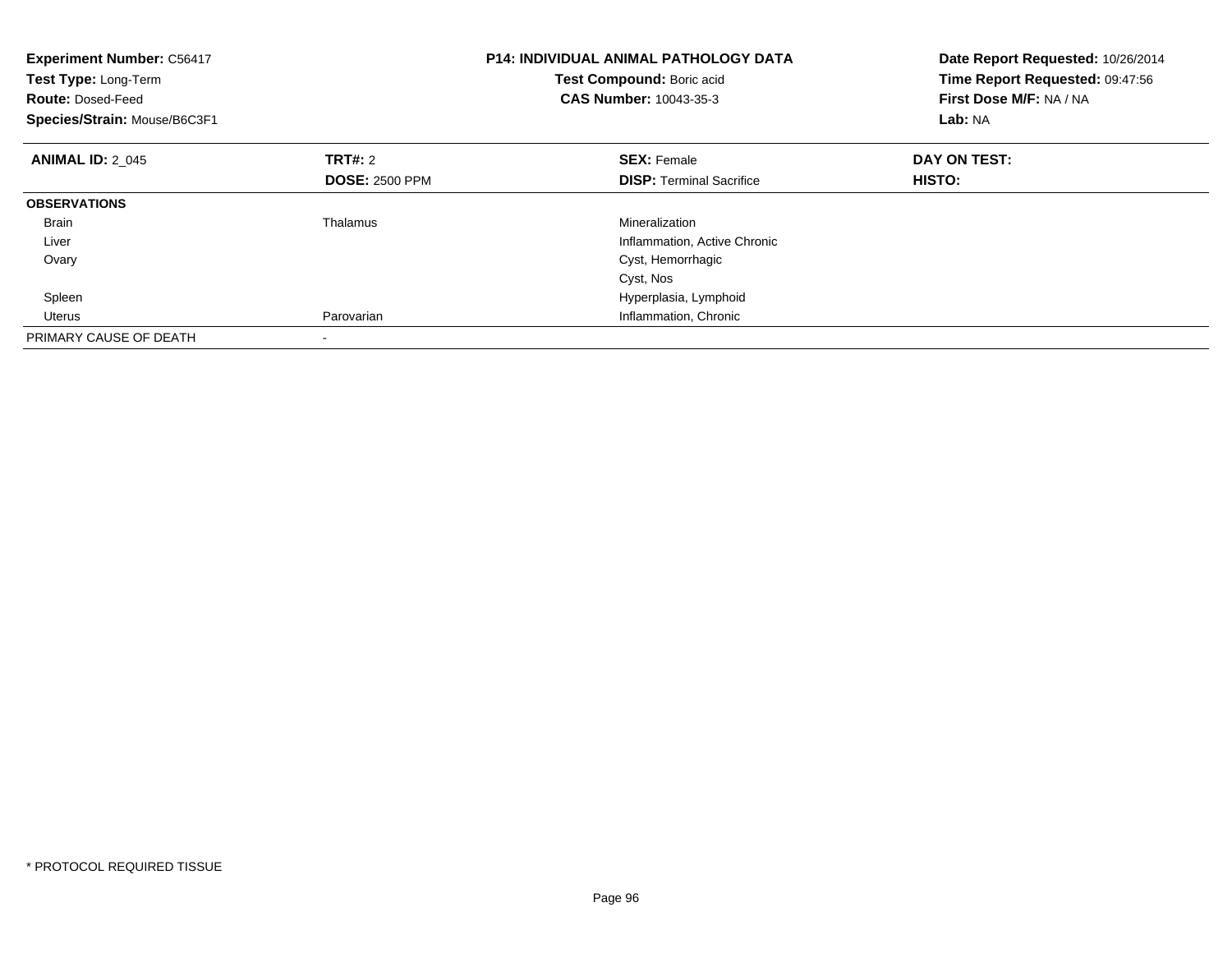| <b>Experiment Number: C56417</b><br>Test Type: Long-Term<br><b>Route: Dosed-Feed</b><br>Species/Strain: Mouse/B6C3F1 |                                         | <b>P14: INDIVIDUAL ANIMAL PATHOLOGY DATA</b><br>Test Compound: Boric acid<br><b>CAS Number: 10043-35-3</b> | Date Report Requested: 10/26/2014<br>Time Report Requested: 09:47:56<br>First Dose M/F: NA / NA<br>Lab: NA |
|----------------------------------------------------------------------------------------------------------------------|-----------------------------------------|------------------------------------------------------------------------------------------------------------|------------------------------------------------------------------------------------------------------------|
| <b>ANIMAL ID: 2 046</b>                                                                                              | <b>TRT#:</b> 2<br><b>DOSE: 2500 PPM</b> | <b>SEX: Female</b><br><b>DISP:</b> Terminal Sacrifice                                                      | DAY ON TEST:<br><b>HISTO:</b>                                                                              |
| <b>OBSERVATIONS</b>                                                                                                  |                                         |                                                                                                            |                                                                                                            |
| Kidney                                                                                                               |                                         | Inflammation, Chronic                                                                                      |                                                                                                            |
| Ovary                                                                                                                |                                         | Cyst, Hemorrhagic                                                                                          |                                                                                                            |
| Skin                                                                                                                 |                                         | Inflammation, Acute Necrotizing                                                                            |                                                                                                            |
| Spleen                                                                                                               |                                         | Hematopoiesis                                                                                              |                                                                                                            |
| Unspecified                                                                                                          |                                         | Fibrosarcoma                                                                                               |                                                                                                            |
|                                                                                                                      | Multiple Organs Nos                     | Hemangiosarcoma                                                                                            |                                                                                                            |
| Uterus                                                                                                               | Parovarian                              | Inflammation, Chronic                                                                                      |                                                                                                            |
| PRIMARY CAUSE OF DEATH                                                                                               |                                         |                                                                                                            |                                                                                                            |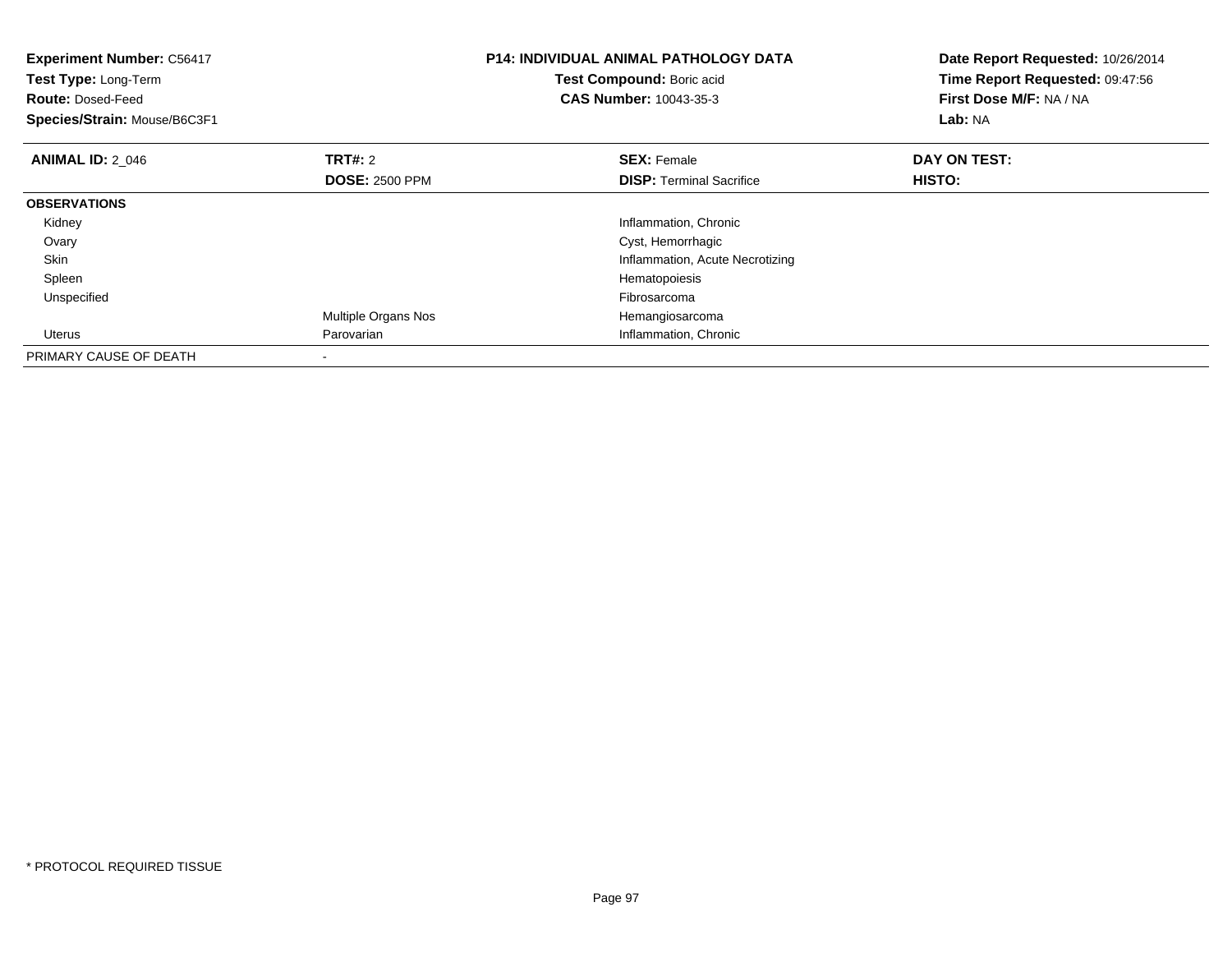| <b>Experiment Number: C56417</b><br>Test Type: Long-Term<br><b>Route: Dosed-Feed</b><br>Species/Strain: Mouse/B6C3F1 |                                         | <b>P14: INDIVIDUAL ANIMAL PATHOLOGY DATA</b><br>Test Compound: Boric acid<br><b>CAS Number: 10043-35-3</b> | Date Report Requested: 10/26/2014<br>Time Report Requested: 09:47:56<br>First Dose M/F: NA / NA<br>Lab: NA |  |
|----------------------------------------------------------------------------------------------------------------------|-----------------------------------------|------------------------------------------------------------------------------------------------------------|------------------------------------------------------------------------------------------------------------|--|
| <b>ANIMAL ID: 2 047</b>                                                                                              | <b>TRT#: 2</b><br><b>DOSE: 2500 PPM</b> | <b>SEX: Female</b><br><b>DISP:</b> Terminal Sacrifice                                                      | DAY ON TEST:<br><b>HISTO:</b>                                                                              |  |
| <b>OBSERVATIONS</b>                                                                                                  |                                         |                                                                                                            |                                                                                                            |  |
| <b>Brain</b><br>Unspecified                                                                                          | Thalamus<br>Multiple Organs Nos         | Mineralization<br>Lymphoma, Mixed-Malignant Type                                                           |                                                                                                            |  |
| Uterus                                                                                                               | Endometrium<br>Parovarian               | Hyperplasia, Nos<br>Inflammation, Chronic                                                                  |                                                                                                            |  |
| PRIMARY CAUSE OF DEATH                                                                                               | -                                       |                                                                                                            |                                                                                                            |  |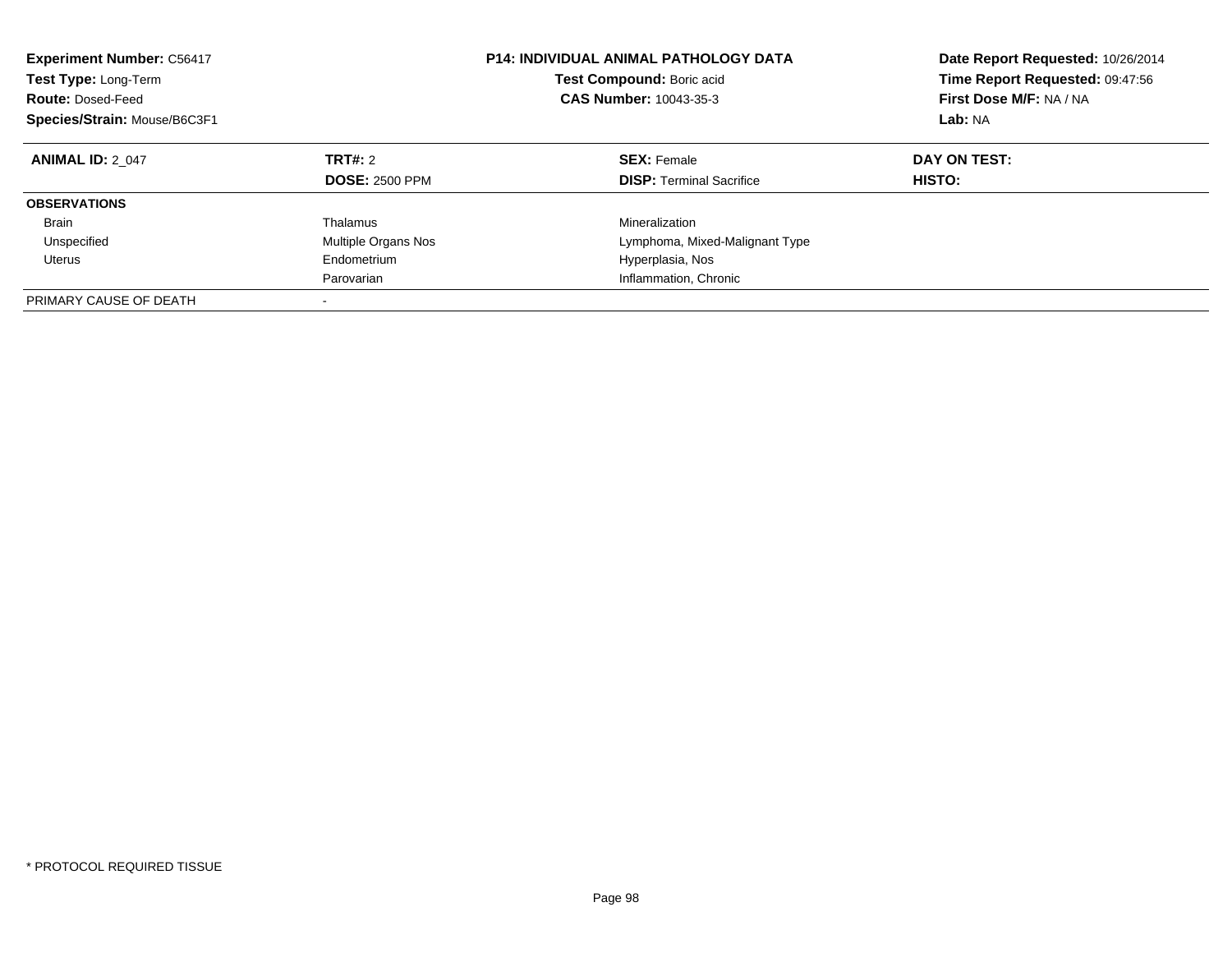| <b>Experiment Number: C56417</b><br>Test Type: Long-Term<br><b>Route: Dosed-Feed</b><br>Species/Strain: Mouse/B6C3F1 |                           | <b>P14: INDIVIDUAL ANIMAL PATHOLOGY DATA</b><br>Test Compound: Boric acid<br>CAS Number: 10043-35-3 | Date Report Requested: 10/26/2014<br>Time Report Requested: 09:47:56<br>First Dose M/F: NA / NA<br>Lab: NA |
|----------------------------------------------------------------------------------------------------------------------|---------------------------|-----------------------------------------------------------------------------------------------------|------------------------------------------------------------------------------------------------------------|
| <b>ANIMAL ID: 2 048</b>                                                                                              | TRT#: 2                   | <b>SEX: Female</b>                                                                                  | DAY ON TEST:                                                                                               |
|                                                                                                                      | <b>DOSE: 2500 PPM</b>     | <b>DISP:</b> Moribund Sacrifice                                                                     | HISTO:                                                                                                     |
| <b>OBSERVATIONS</b>                                                                                                  |                           |                                                                                                     |                                                                                                            |
| Pancreas                                                                                                             |                           | Atrophy, Nos                                                                                        |                                                                                                            |
|                                                                                                                      |                           | Dilatation, Ducts                                                                                   |                                                                                                            |
|                                                                                                                      |                           | Inflammation, Chronic                                                                               |                                                                                                            |
| Pituitary gland                                                                                                      | <b>Anterior Pituitary</b> | Adenoma, Nos                                                                                        |                                                                                                            |
| Salivary gland                                                                                                       |                           | Inflammation, Chronic                                                                               |                                                                                                            |
| Uterus                                                                                                               | Parovarian                | Inflammation, Chronic                                                                               |                                                                                                            |
| PRIMARY CAUSE OF DEATH                                                                                               |                           |                                                                                                     |                                                                                                            |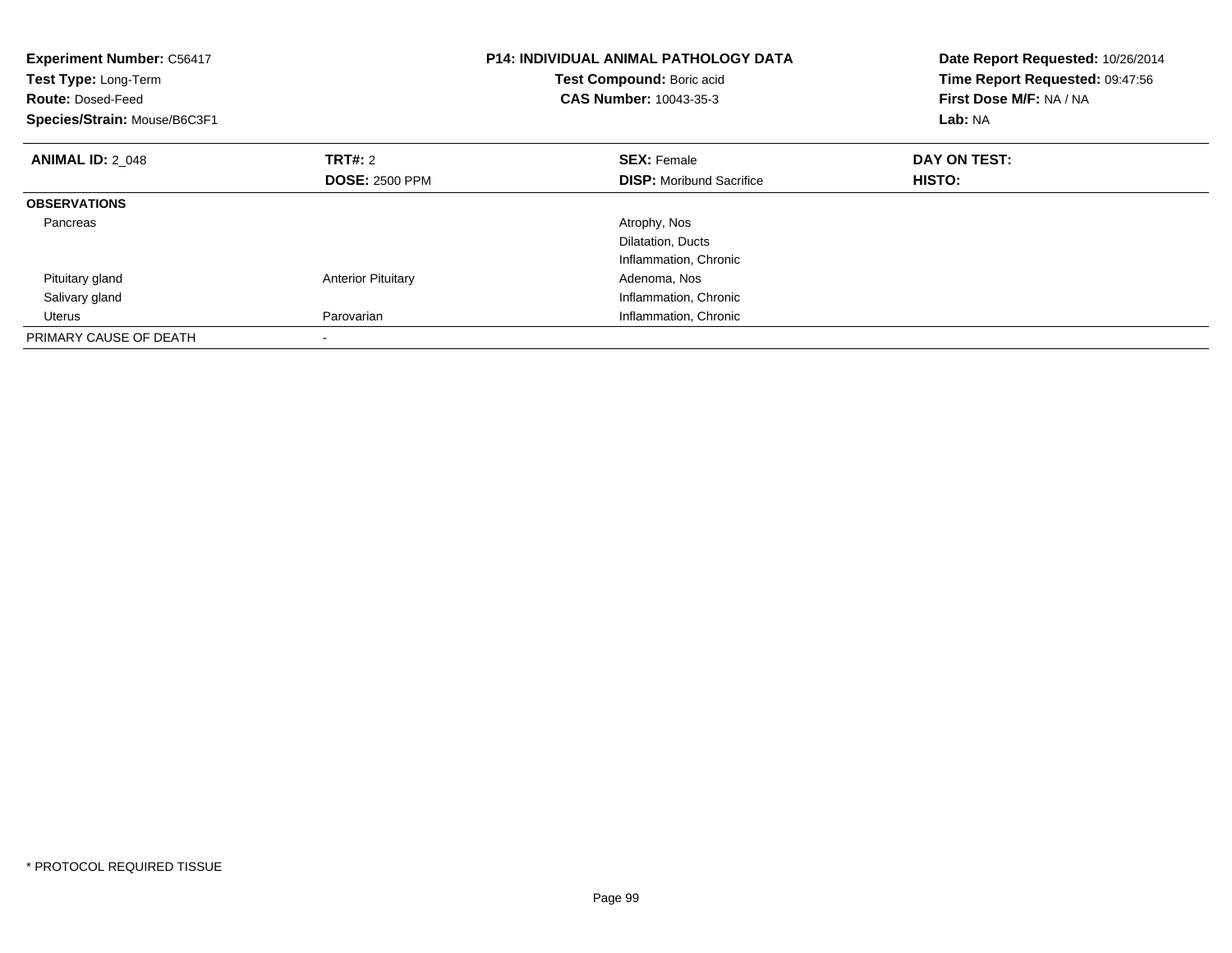| <b>Experiment Number: C56417</b><br>Test Type: Long-Term<br><b>Route: Dosed-Feed</b><br>Species/Strain: Mouse/B6C3F1 |                          | <b>P14: INDIVIDUAL ANIMAL PATHOLOGY DATA</b><br>Test Compound: Boric acid<br>CAS Number: 10043-35-3 | Date Report Requested: 10/26/2014<br>Time Report Requested: 09:47:56<br>First Dose M/F: NA / NA<br>Lab: NA |
|----------------------------------------------------------------------------------------------------------------------|--------------------------|-----------------------------------------------------------------------------------------------------|------------------------------------------------------------------------------------------------------------|
| <b>ANIMAL ID: 2 049</b>                                                                                              | TRT#: 2                  | <b>SEX: Female</b>                                                                                  | DAY ON TEST:                                                                                               |
|                                                                                                                      | <b>DOSE: 2500 PPM</b>    | <b>DISP:</b> Terminal Sacrifice                                                                     | HISTO:                                                                                                     |
| <b>OBSERVATIONS</b>                                                                                                  |                          |                                                                                                     |                                                                                                            |
| Liver                                                                                                                |                          | Hepatocellular Adenoma                                                                              |                                                                                                            |
|                                                                                                                      |                          | Inflammation, Active Chronic                                                                        |                                                                                                            |
| Ovary                                                                                                                |                          | Cyst, Nos                                                                                           |                                                                                                            |
| Uterus                                                                                                               | Endometrium              | Hyperplasia, Nos                                                                                    |                                                                                                            |
|                                                                                                                      | Parovarian               | Inflammation, Chronic                                                                               |                                                                                                            |
| PRIMARY CAUSE OF DEATH                                                                                               | $\overline{\phantom{a}}$ |                                                                                                     |                                                                                                            |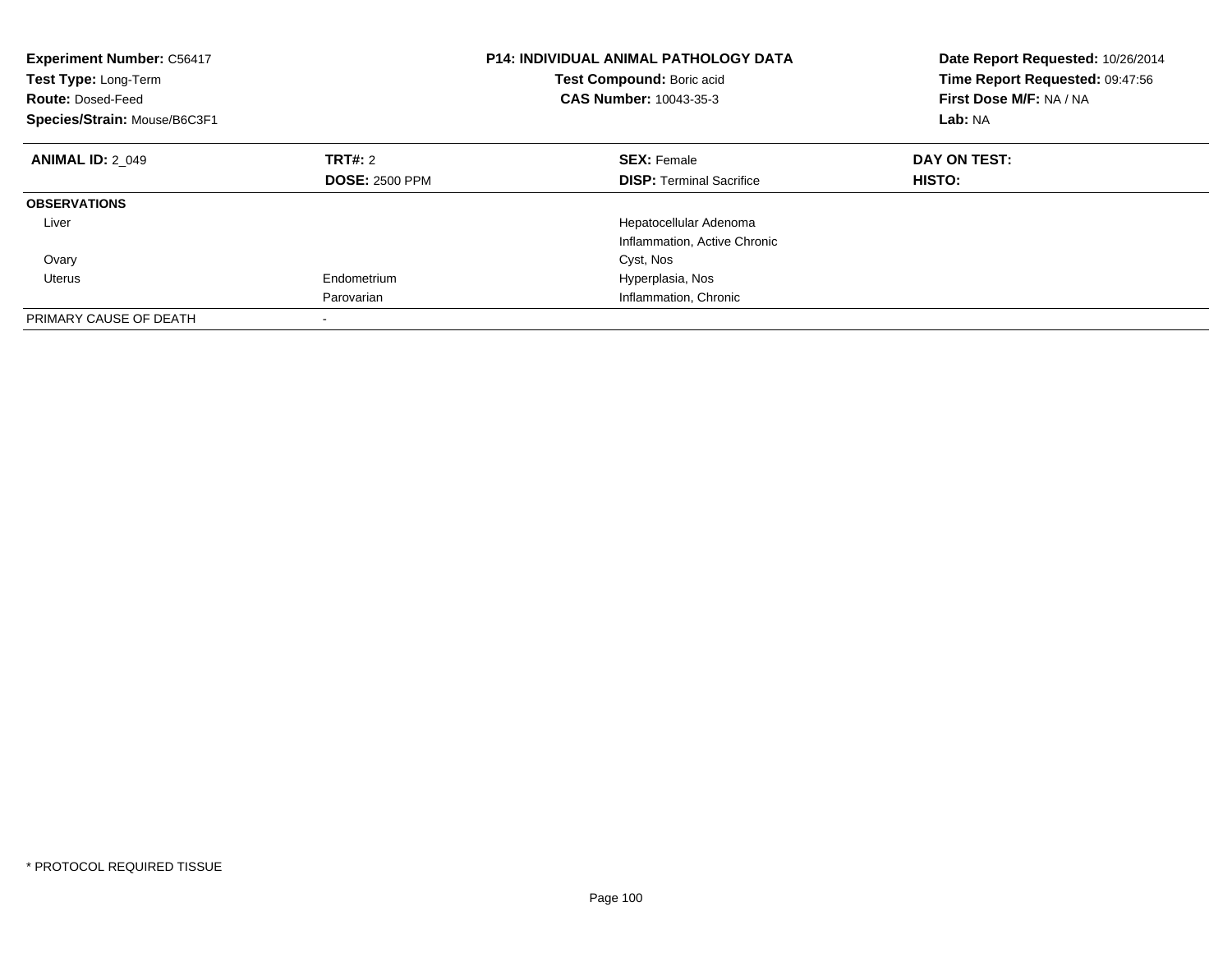**Test Type:** Long-Term

**Route:** Dosed-Feed

**Species/Strain:** Mouse/B6C3F1

### **P14: INDIVIDUAL ANIMAL PATHOLOGY DATA**

**Test Compound:** Boric acid**CAS Number:** 10043-35-3

| <b>ANIMAL ID: 2_050</b> | TRT#: 2                  | <b>SEX: Female</b>               | DAY ON TEST: |  |
|-------------------------|--------------------------|----------------------------------|--------------|--|
|                         | <b>DOSE: 2500 PPM</b>    | <b>DISP:</b> Moribund Sacrifice  | HISTO:       |  |
| <b>OBSERVATIONS</b>     |                          |                                  |              |  |
| Brain                   | Thalamus                 | Mineralization                   |              |  |
| Kidney                  |                          | Glomerulonephritis, Nos          |              |  |
|                         |                          | Inflammation, Chronic            |              |  |
| Liver                   |                          | Hematopoiesis                    |              |  |
|                         |                          | Hepatocellular Carcinoma         |              |  |
| Lung                    |                          | Histiocytosis                    |              |  |
|                         |                          | Hyperplasia, Alveolar Epithelium |              |  |
| Peritoneum              |                          | Inflammation, Nos                |              |  |
| Spleen                  |                          | Hematopoiesis                    |              |  |
| Stomach                 | Forestomach              | Acanthosis                       |              |  |
|                         | Forestomach              | Hyperkeratosis                   |              |  |
|                         | Forestomach              | Hyperplasia, Basal Cell          |              |  |
|                         | Forestomach              | Inflammation, Chronic            |              |  |
|                         | <b>Glandular Stomach</b> | Inflammation, Chronic            |              |  |
| Uterus                  | Parovarian               | Abscess, Nos                     |              |  |
|                         | Fallopian Tube           | Inflammation, Acute              |              |  |
| PRIMARY CAUSE OF DEATH  | $\overline{\phantom{a}}$ |                                  |              |  |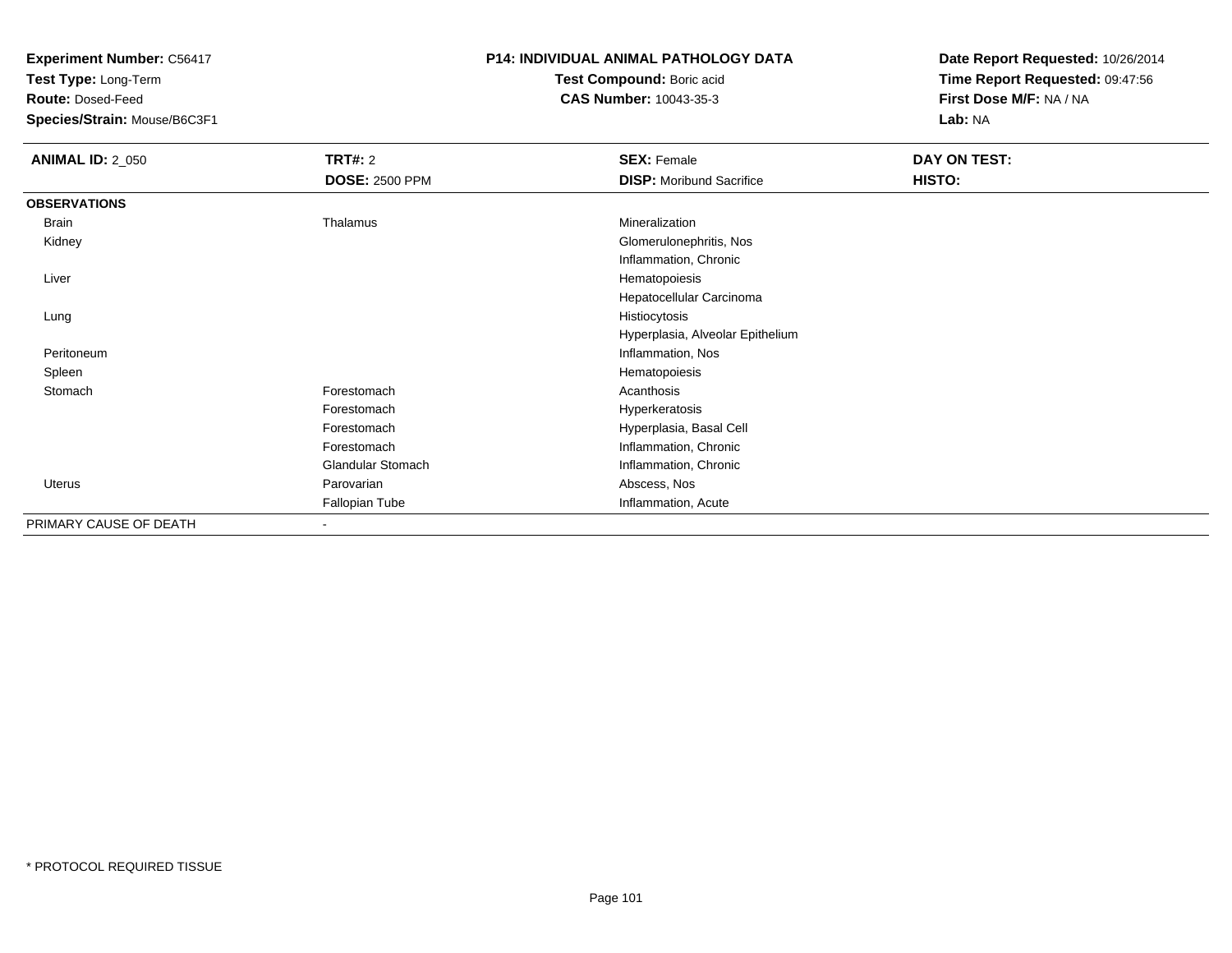**Test Type:** Long-Term

**Route:** Dosed-Feed

**Species/Strain:** Mouse/B6C3F1

# **P14: INDIVIDUAL ANIMAL PATHOLOGY DATA**

**Test Compound:** Boric acid**CAS Number:** 10043-35-3

| <b>ANIMAL ID: 3_001</b> | TRT#: 3                  | <b>SEX: Female</b>                        | DAY ON TEST: |  |
|-------------------------|--------------------------|-------------------------------------------|--------------|--|
|                         | DOSE: 0                  | <b>DISP:</b> Moribund Sacrifice           | HISTO:       |  |
| <b>OBSERVATIONS</b>     |                          |                                           |              |  |
| Brain                   | Thalamus                 | Mineralization                            |              |  |
| Heart                   |                          | Mineralization                            |              |  |
|                         |                          | Necrosis, Coagulative                     |              |  |
| Intestine Large         | Colon                    | Parasitism                                |              |  |
| Kidney                  |                          | Glomerulonephritis, Nos                   |              |  |
| Liver                   |                          | Necrosis, Coagulative                     |              |  |
| Lymph node              | Pelvic Lymph Node        | Hemorrhage                                |              |  |
|                         | Pelvic Lymph Node        | Necrosis, Nos                             |              |  |
| Unspecified             | Multiple Organs Nos      | Lymphoma, Undifferentiated-Malignant Type |              |  |
| Uterus                  | Endometrium              | Hyperplasia, Nos                          |              |  |
| PRIMARY CAUSE OF DEATH  | $\overline{\phantom{a}}$ |                                           |              |  |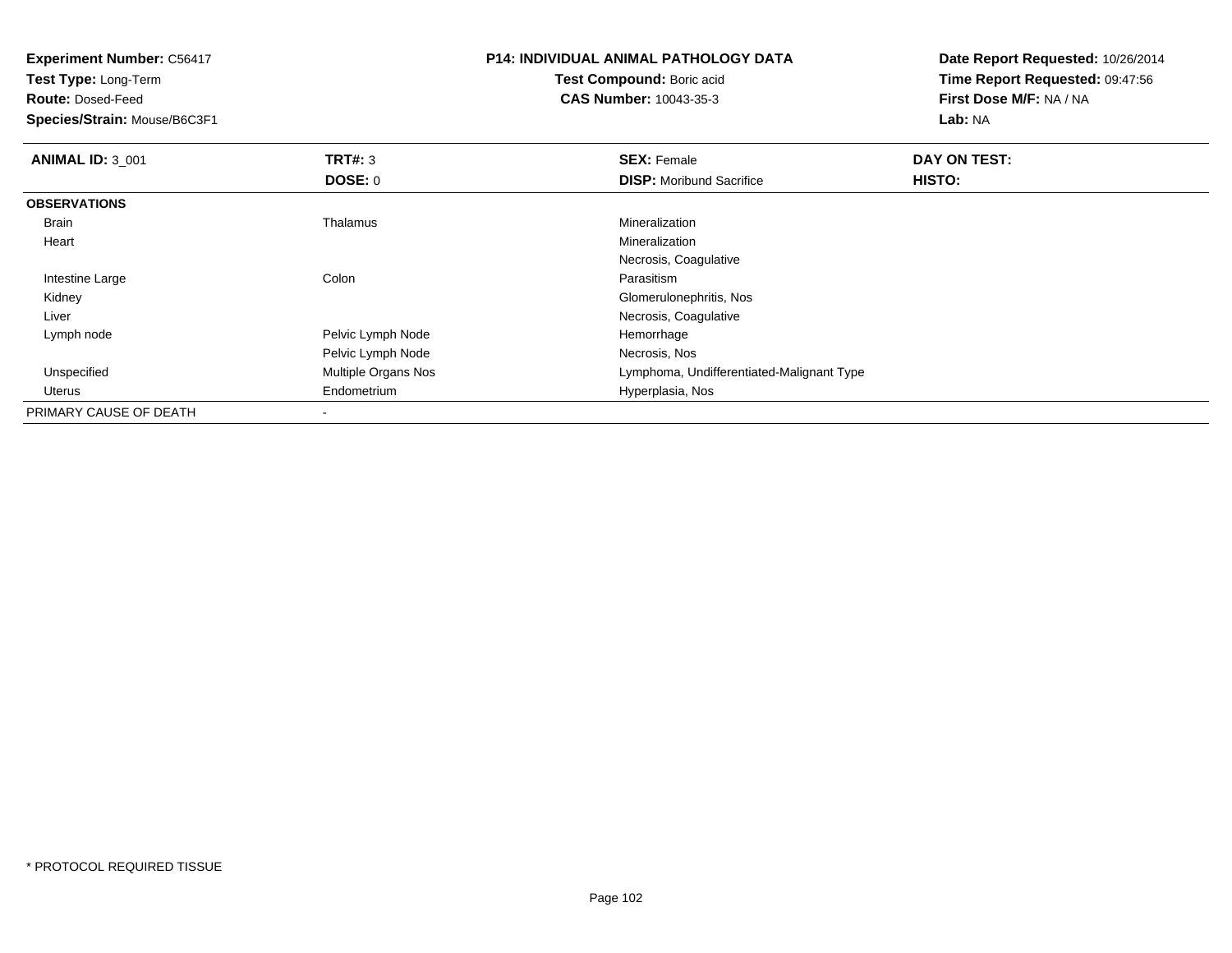**Test Type:** Long-Term

**Route:** Dosed-Feed

**Species/Strain:** Mouse/B6C3F1

### **P14: INDIVIDUAL ANIMAL PATHOLOGY DATA**

**Test Compound:** Boric acid**CAS Number:** 10043-35-3

| <b>ANIMAL ID: 3_002</b> | TRT#: 3                  | <b>SEX: Female</b>                   | DAY ON TEST: |  |
|-------------------------|--------------------------|--------------------------------------|--------------|--|
|                         | DOSE: 0                  | <b>DISP:</b> Moribund Sacrifice      | HISTO:       |  |
| <b>OBSERVATIONS</b>     |                          |                                      |              |  |
| Bone marrow             |                          | Fibrosis, Myelo                      |              |  |
| Brain                   | Thalamus                 | Mineralization                       |              |  |
| Intestine Large         | Colon                    | Hyperplasia, Epithelial              |              |  |
| Kidney                  |                          | Glomerulonephritis, Nos              |              |  |
|                         | Tubule                   | Mineralization                       |              |  |
| Liver                   |                          | Clear-Cell Change                    |              |  |
|                         |                          | Necrosis, Coagulative                |              |  |
| Pancreas                |                          | Inflammation, Chronic                |              |  |
| Salivary gland          |                          | Inflammation, Chronic                |              |  |
| Spleen                  |                          | Hematopoiesis                        |              |  |
| Unspecified             | Multiple Organs Nos      | Lymphoma, Lymphocytic-Malignant Type |              |  |
| Uterus                  | Endometrium              | Hyperplasia, Nos                     |              |  |
|                         |                          | Inflammation, Acute                  |              |  |
| PRIMARY CAUSE OF DEATH  | $\overline{\phantom{a}}$ |                                      |              |  |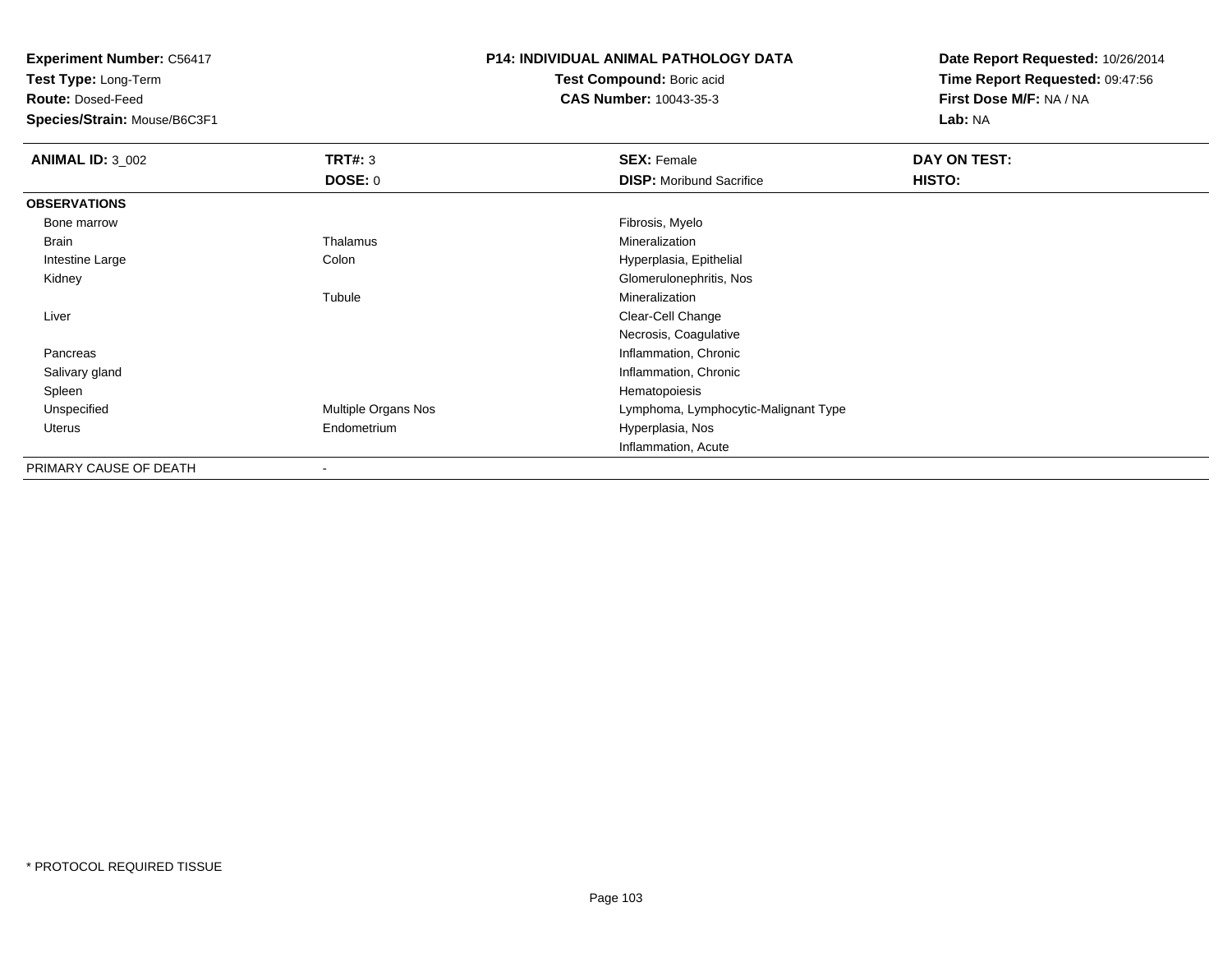**Experiment Number:** C56417**Test Type:** Long-Term**Route:** Dosed-Feed **Species/Strain:** Mouse/B6C3F1**P14: INDIVIDUAL ANIMAL PATHOLOGY DATATest Compound:** Boric acid **CAS Number:** 10043-35-3**Date Report Requested:** 10/26/2014**Time Report Requested:** 09:47:56**First Dose M/F:** NA / NA**Lab:** NA**ANIMAL ID:** 3\_003**TRT#:** 3 **SEX:** Female **DAY ON TEST: DOSE:** 0**DISP:** Terminal Sacrifice **HISTO: OBSERVATIONS** Bone marroww which is a state of the state of the state of the state of the state of the Fibrosis, Myelo state of the state of the state of the state of the state of the state of the state of the state of the state of the state of th Brain Thalamus Mineralization Kidney Inflammation, Chronic Liver Necrosis, Coagulative Ovary Cyst, Hemorrhagic Pancreas Inflammation, Chronic StomachForestomach **Inflammation**, Chronic Glandular Stomach Inflammation, Chronic Forestomach Squamous Cell Papilloma Uterus Endometrium Hyperplasia, Nos PRIMARY CAUSE OF DEATH-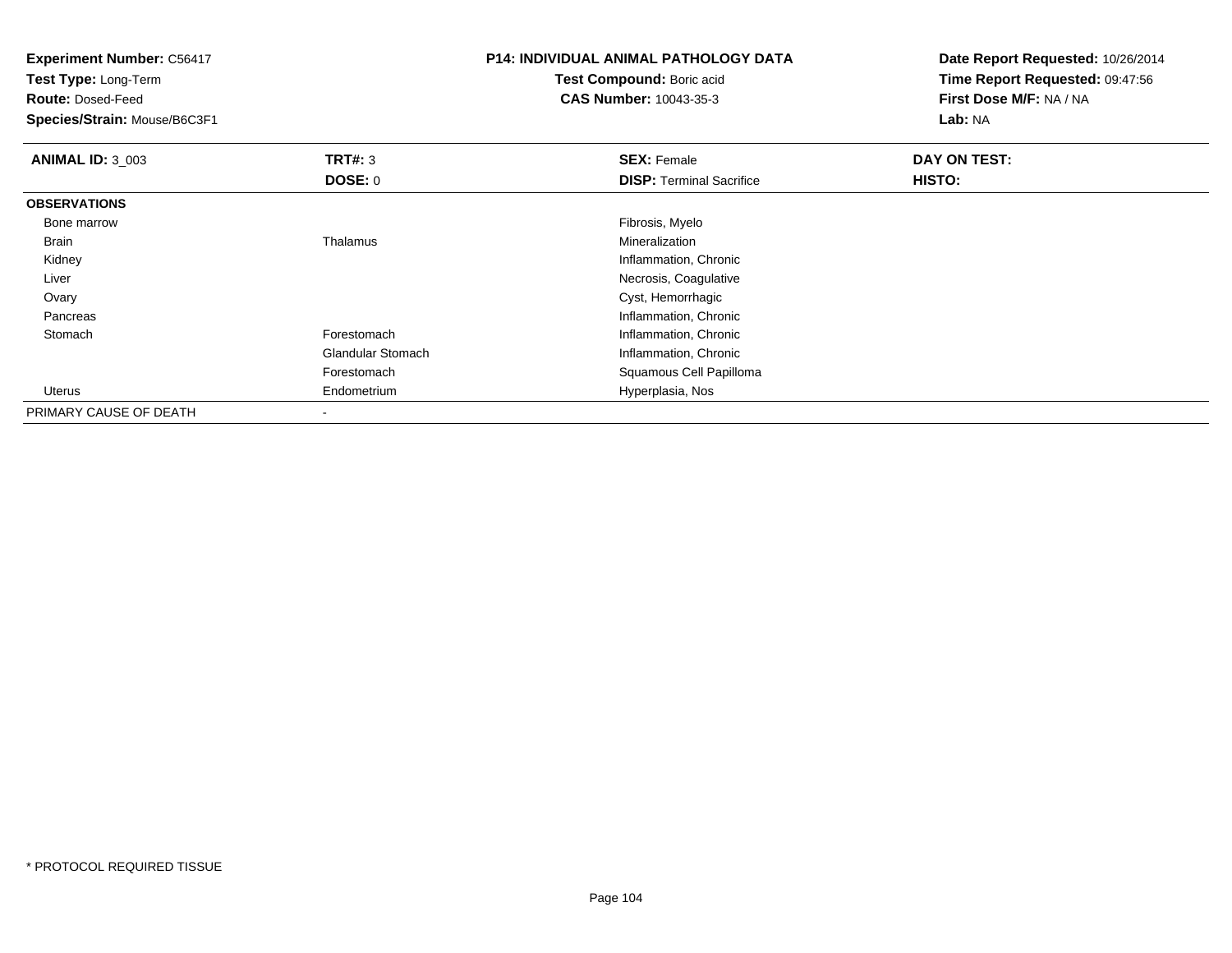| <b>Experiment Number: C56417</b><br>Test Type: Long-Term<br><b>Route: Dosed-Feed</b><br>Species/Strain: Mouse/B6C3F1 |                           | <b>P14: INDIVIDUAL ANIMAL PATHOLOGY DATA</b><br>Test Compound: Boric acid<br><b>CAS Number: 10043-35-3</b> | Date Report Requested: 10/26/2014<br>Time Report Requested: 09:47:56<br>First Dose M/F: NA / NA<br>Lab: NA |
|----------------------------------------------------------------------------------------------------------------------|---------------------------|------------------------------------------------------------------------------------------------------------|------------------------------------------------------------------------------------------------------------|
| <b>ANIMAL ID: 3_004</b>                                                                                              | <b>TRT#: 3</b><br>DOSE: 0 | <b>SEX: Female</b><br><b>DISP: Terminal Sacrifice</b>                                                      | DAY ON TEST:<br>HISTO:                                                                                     |
| <b>OBSERVATIONS</b>                                                                                                  |                           |                                                                                                            |                                                                                                            |
| Bone marrow                                                                                                          |                           | Fibrosis, Myelo                                                                                            |                                                                                                            |
| Brain                                                                                                                | Thalamus                  | Mineralization                                                                                             |                                                                                                            |
| Kidney                                                                                                               |                           | Inflammation, Chronic                                                                                      |                                                                                                            |
| Liver                                                                                                                |                           | Clear-Cell Change                                                                                          |                                                                                                            |
| Ovary                                                                                                                |                           | Cyst, Hemorrhagic                                                                                          |                                                                                                            |
| Pancreas                                                                                                             |                           | Inflammation, Chronic                                                                                      |                                                                                                            |
| Salivary gland                                                                                                       |                           | Inflammation, Chronic                                                                                      |                                                                                                            |
| Spleen                                                                                                               |                           | Lymphoma, Undifferentiated-Malignant Type                                                                  |                                                                                                            |
| Uterus                                                                                                               | Endometrium               | Hyperplasia, Nos                                                                                           |                                                                                                            |
| PRIMARY CAUSE OF DEATH                                                                                               | $\,$                      |                                                                                                            |                                                                                                            |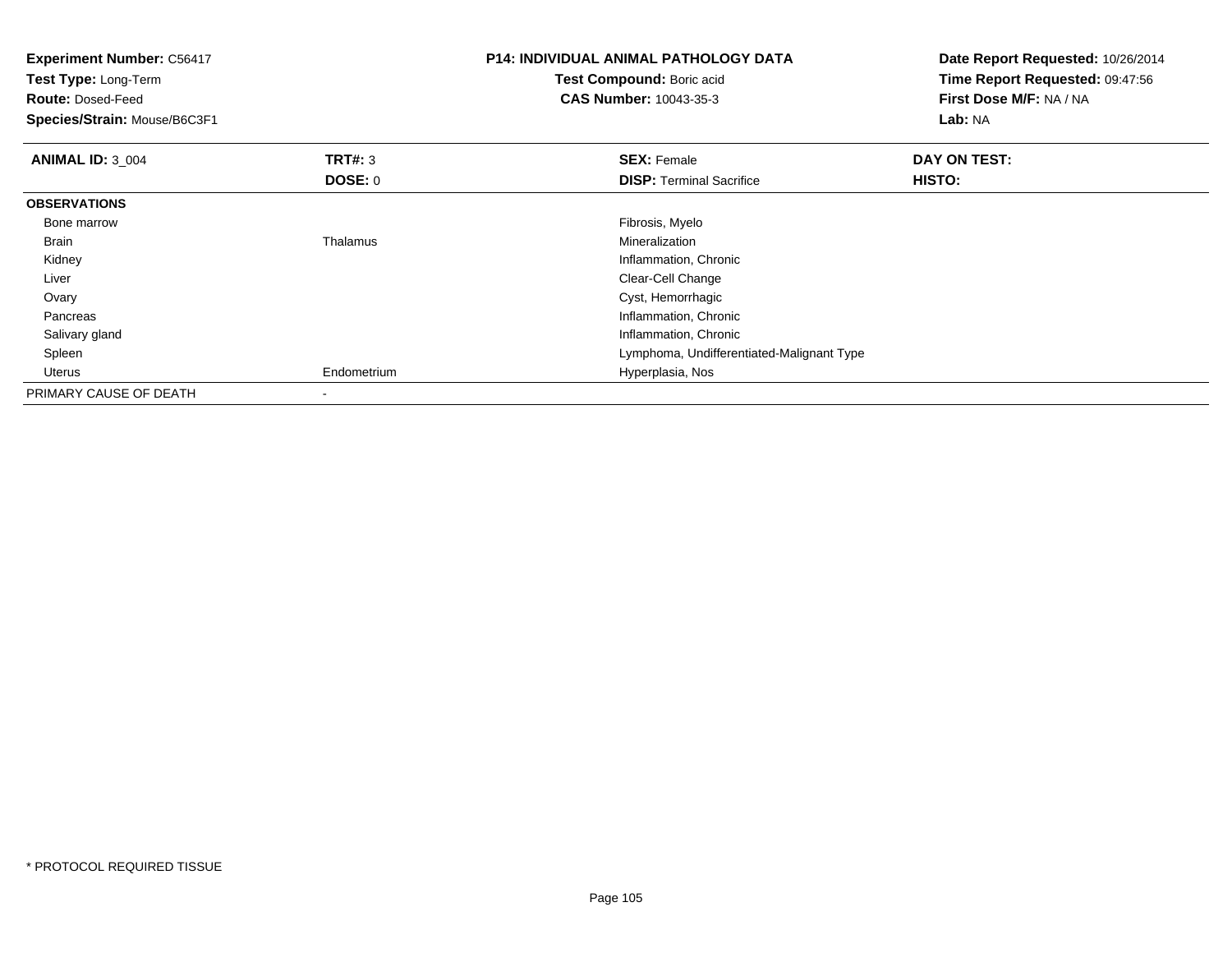**Test Type:** Long-Term

**Route:** Dosed-Feed

**Species/Strain:** Mouse/B6C3F1

## **P14: INDIVIDUAL ANIMAL PATHOLOGY DATA**

**Test Compound:** Boric acid**CAS Number:** 10043-35-3

| <b>ANIMAL ID: 3_005</b> | TRT#: 3                  | <b>SEX: Female</b>              | DAY ON TEST: |  |
|-------------------------|--------------------------|---------------------------------|--------------|--|
|                         | <b>DOSE: 0</b>           | <b>DISP: Terminal Sacrifice</b> | HISTO:       |  |
| <b>OBSERVATIONS</b>     |                          |                                 |              |  |
| Bone marrow             |                          | Fibrosis, Myelo                 |              |  |
| Brain                   | Thalamus                 | Mineralization                  |              |  |
| Kidney                  |                          | Inflammation, Chronic           |              |  |
| Liver                   |                          | Necrosis, Coagulative           |              |  |
| Pancreas                |                          | Atrophy, Nos                    |              |  |
|                         |                          | Cyst, Hemorrhagic               |              |  |
|                         |                          | Inflammation, Active Chronic    |              |  |
|                         |                          | Inflammation, Chronic           |              |  |
| Salivary gland          |                          | Inflammation, Chronic           |              |  |
| Thyroid                 |                          | Inflammation, Chronic           |              |  |
| Uterus                  | Endometrium              | Hyperplasia, Nos                |              |  |
|                         |                          | Inflammation, Acute             |              |  |
| PRIMARY CAUSE OF DEATH  | $\overline{\phantom{a}}$ |                                 |              |  |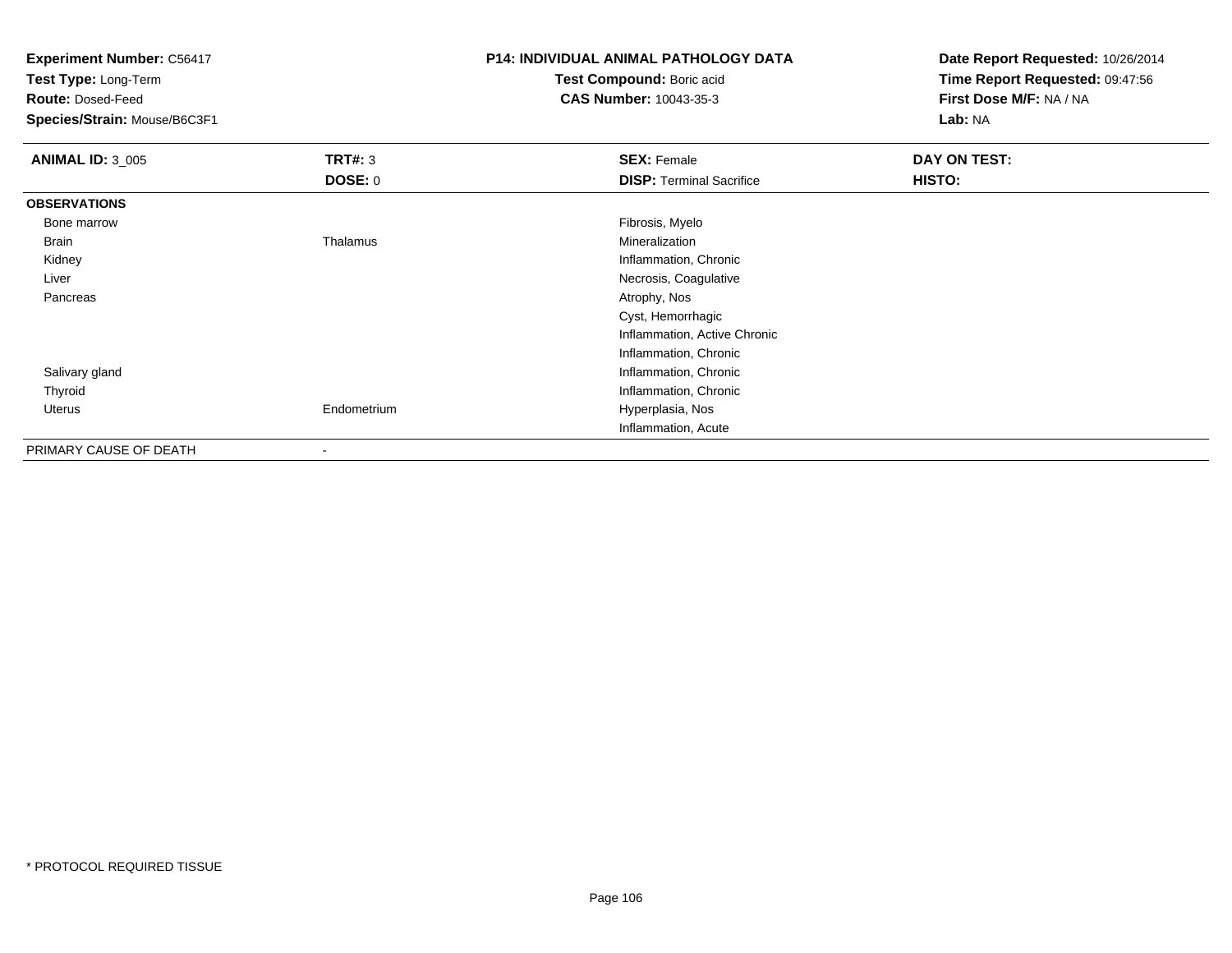**Test Type:** Long-Term

**Route:** Dosed-Feed

**Species/Strain:** Mouse/B6C3F1

### **P14: INDIVIDUAL ANIMAL PATHOLOGY DATA**

**Test Compound:** Boric acid**CAS Number:** 10043-35-3

| <b>ANIMAL ID: 3 006</b> | TRT#: 3               | <b>SEX: Female</b>                        | DAY ON TEST: |
|-------------------------|-----------------------|-------------------------------------------|--------------|
|                         | <b>DOSE: 0</b>        | <b>DISP: Natural Death</b>                | HISTO:       |
| <b>OBSERVATIONS</b>     |                       |                                           |              |
| Brain                   | Thalamus              | Mineralization                            |              |
| Kidney                  |                       | Inflammation, Chronic                     |              |
| Liver                   |                       | Necrosis, Coagulative                     |              |
| Lymph node              | Mesenteric Lymph Node | Depletion, Lymphoid                       |              |
| Pancreas                |                       | Inflammation, Chronic                     |              |
| Salivary gland          |                       | Inflammation, Chronic                     |              |
| Spleen                  |                       | Necrosis, Nos                             |              |
| Unspecified             | Multiple Organs Nos   | Lymphoma, Undifferentiated-Malignant Type |              |
| Uterus                  | Endometrium           | Hyperplasia, Nos                          |              |
|                         | Parovarian            | Inflammation, Chronic                     |              |
|                         | Parovarian            | Mineralization                            |              |
| PRIMARY CAUSE OF DEATH  | $\,$                  |                                           |              |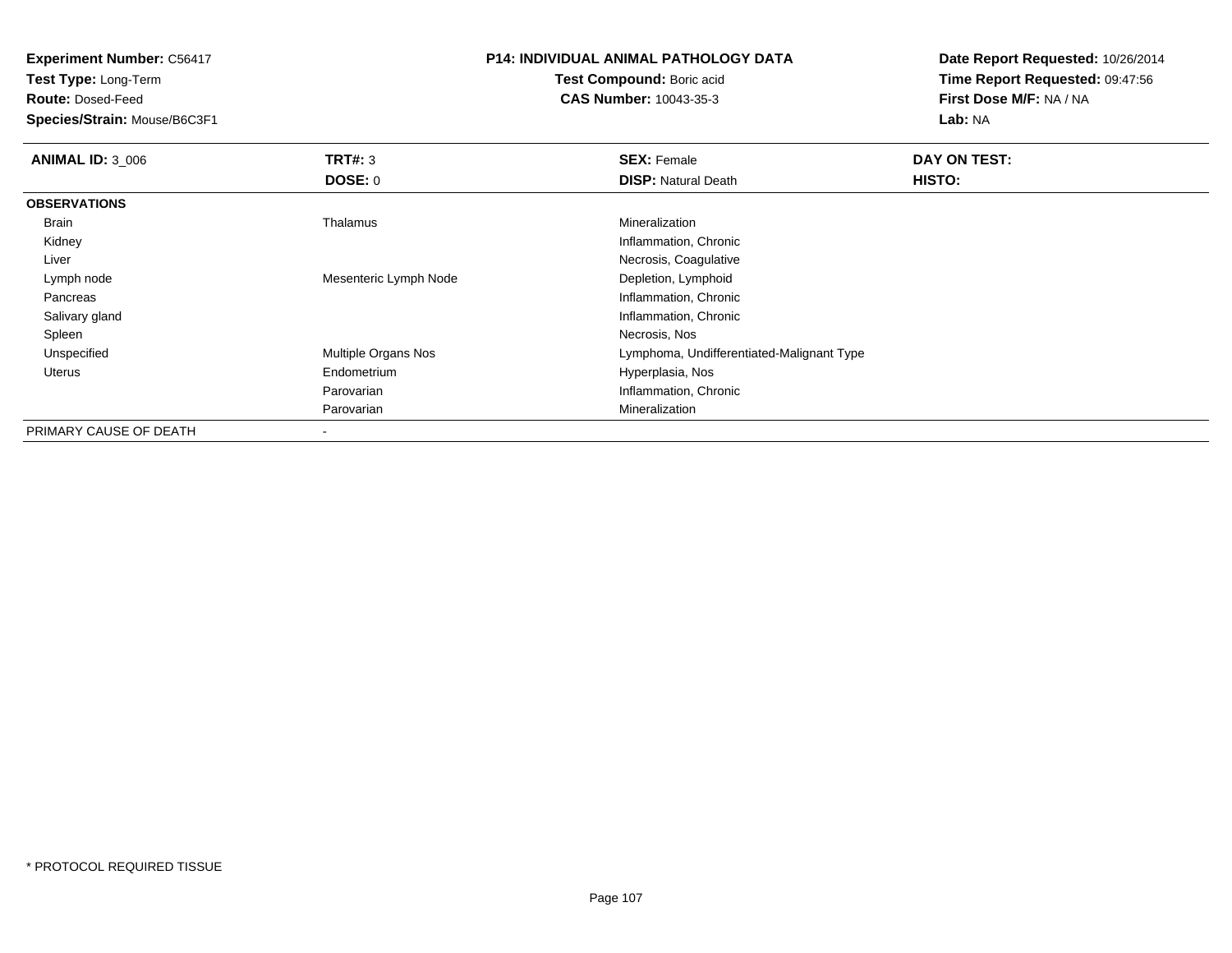**Test Type:** Long-Term

**Route:** Dosed-Feed

**Species/Strain:** Mouse/B6C3F1

#### **P14: INDIVIDUAL ANIMAL PATHOLOGY DATA**

**Test Compound:** Boric acid**CAS Number:** 10043-35-3

| <b>ANIMAL ID: 3_007</b> | TRT#: 3                   | <b>SEX: Female</b>              | DAY ON TEST: |  |
|-------------------------|---------------------------|---------------------------------|--------------|--|
|                         | DOSE: 0                   | <b>DISP: Terminal Sacrifice</b> | HISTO:       |  |
| <b>OBSERVATIONS</b>     |                           |                                 |              |  |
| Bone marrow             |                           | Fibrosis, Myelo                 |              |  |
| Kidney                  |                           | Inflammation, Chronic           |              |  |
|                         | Tubule                    | Regeneration, Nos               |              |  |
| Lymph node              | Mediastinal Lymph Node    | Hyperplasia, Plasma Cell        |              |  |
| Pancreas                |                           | Inflammation, Chronic           |              |  |
| Pituitary gland         | <b>Anterior Pituitary</b> | Angiectasis                     |              |  |
|                         | <b>Anterior Pituitary</b> | Hyperplasia, Nos                |              |  |
| Salivary gland          |                           | Inflammation, Chronic           |              |  |
| Stomach                 | Forestomach               | Acanthosis                      |              |  |
|                         | Forestomach               | Hyperkeratosis                  |              |  |
|                         | Forestomach               | Inflammation, Chronic           |              |  |
| Thymus                  |                           | Plasmacytosis                   |              |  |
| Uterus                  | Endometrium               | Hyperplasia, Nos                |              |  |
|                         | Parovarian                | Inflammation, Chronic           |              |  |
| PRIMARY CAUSE OF DEATH  | $\overline{\phantom{a}}$  |                                 |              |  |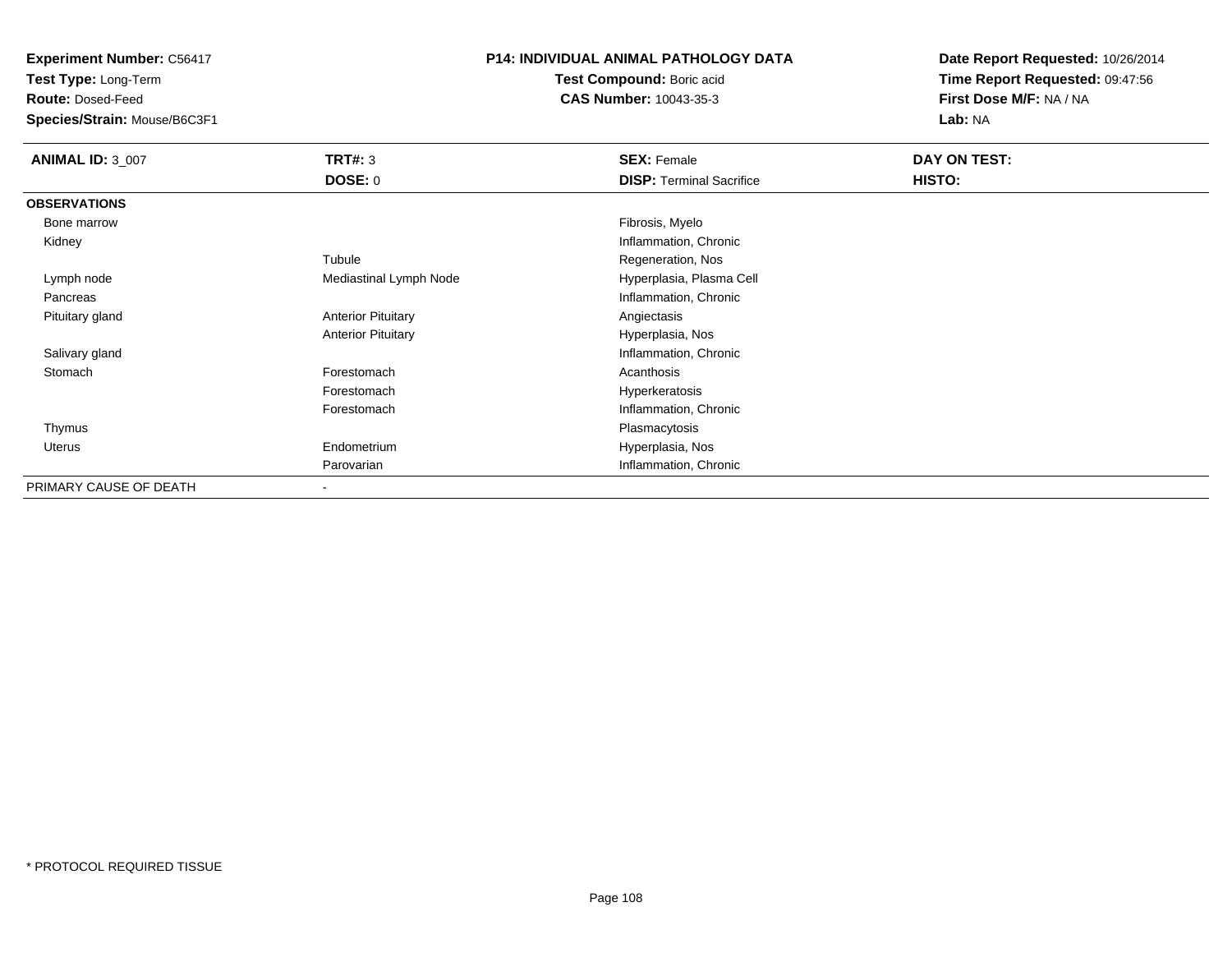| <b>P14: INDIVIDUAL ANIMAL PATHOLOGY DATA</b><br><b>Experiment Number: C56417</b><br>Test Compound: Boric acid<br>Test Type: Long-Term<br><b>CAS Number: 10043-35-3</b><br><b>Route: Dosed-Feed</b><br>Species/Strain: Mouse/B6C3F1 |                           |                                 | Date Report Requested: 10/26/2014<br>Time Report Requested: 09:47:56<br>First Dose M/F: NA / NA<br>Lab: NA |
|------------------------------------------------------------------------------------------------------------------------------------------------------------------------------------------------------------------------------------|---------------------------|---------------------------------|------------------------------------------------------------------------------------------------------------|
| <b>ANIMAL ID: 3_008</b>                                                                                                                                                                                                            | TRT#: 3                   | <b>SEX: Female</b>              | DAY ON TEST:                                                                                               |
|                                                                                                                                                                                                                                    | DOSE: 0                   | <b>DISP:</b> Terminal Sacrifice | HISTO:                                                                                                     |
| <b>OBSERVATIONS</b>                                                                                                                                                                                                                |                           |                                 |                                                                                                            |
| Bone marrow                                                                                                                                                                                                                        |                           | Fibrosis, Myelo                 |                                                                                                            |
| Brain                                                                                                                                                                                                                              | Thalamus                  | Mineralization                  |                                                                                                            |
| Kidney                                                                                                                                                                                                                             |                           | Inflammation, Chronic           |                                                                                                            |
| Lymph node                                                                                                                                                                                                                         | Mesenteric Lymph Node     | Thrombus, Organized             |                                                                                                            |
| Pancreas                                                                                                                                                                                                                           |                           | Inflammation, Chronic           |                                                                                                            |
| Pituitary gland                                                                                                                                                                                                                    | <b>Anterior Pituitary</b> | Adenoma, Nos                    |                                                                                                            |
| Salivary gland                                                                                                                                                                                                                     |                           | Inflammation, Chronic           |                                                                                                            |
| Urinary bladder                                                                                                                                                                                                                    |                           | Inflammation, Chronic           |                                                                                                            |
| Uterus                                                                                                                                                                                                                             | Endometrium               | Hyperplasia, Nos                |                                                                                                            |
| PRIMARY CAUSE OF DEATH                                                                                                                                                                                                             |                           |                                 |                                                                                                            |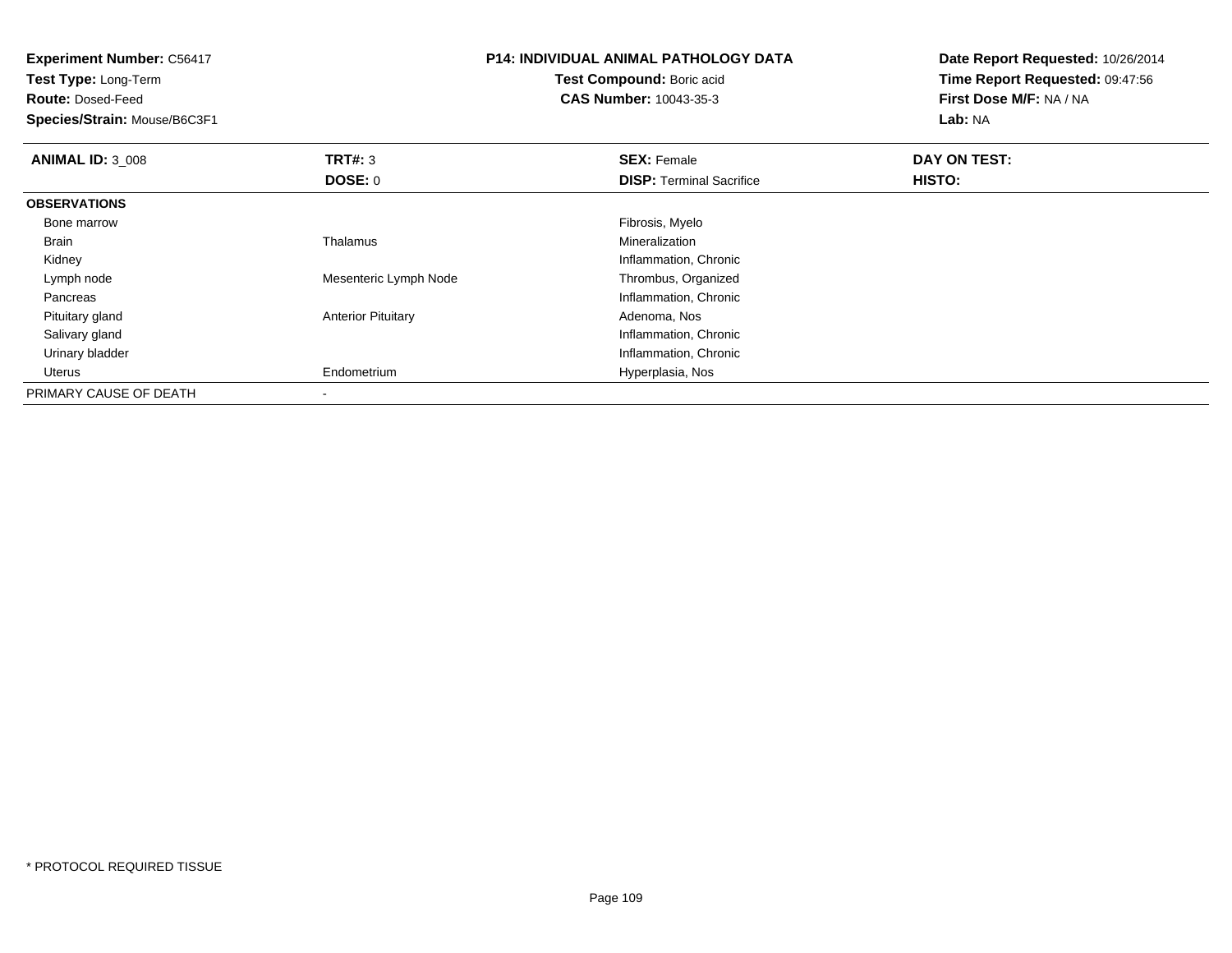| <b>Experiment Number: C56417</b><br>Test Type: Long-Term<br><b>Route: Dosed-Feed</b><br>Species/Strain: Mouse/B6C3F1 |                       | <b>P14: INDIVIDUAL ANIMAL PATHOLOGY DATA</b><br>Test Compound: Boric acid<br><b>CAS Number: 10043-35-3</b> | Date Report Requested: 10/26/2014<br>Time Report Requested: 09:47:56<br>First Dose M/F: NA / NA<br>Lab: NA |
|----------------------------------------------------------------------------------------------------------------------|-----------------------|------------------------------------------------------------------------------------------------------------|------------------------------------------------------------------------------------------------------------|
| <b>ANIMAL ID: 3_009</b>                                                                                              | TRT#: 3               | <b>SEX: Female</b>                                                                                         | DAY ON TEST:                                                                                               |
|                                                                                                                      | DOSE: 0               | <b>DISP: Terminal Sacrifice</b>                                                                            | HISTO:                                                                                                     |
| <b>OBSERVATIONS</b>                                                                                                  |                       |                                                                                                            |                                                                                                            |
| Bone marrow                                                                                                          |                       | Fibrosis, Myelo                                                                                            |                                                                                                            |
| Brain                                                                                                                | Thalamus              | Mineralization                                                                                             |                                                                                                            |
| Kidney                                                                                                               |                       | Inflammation, Chronic                                                                                      |                                                                                                            |
| Liver                                                                                                                |                       | Necrosis, Coagulative                                                                                      |                                                                                                            |
| Lymph node                                                                                                           | Mesenteric Lymph Node | Hyperplasia, Lymphoid                                                                                      |                                                                                                            |
| Pancreas                                                                                                             |                       | Inflammation, Chronic                                                                                      |                                                                                                            |
| Salivary gland                                                                                                       |                       | Inflammation, Chronic                                                                                      |                                                                                                            |
| Urinary bladder                                                                                                      |                       | Inflammation, Chronic                                                                                      |                                                                                                            |
| Uterus                                                                                                               | Endometrium           | Hyperplasia, Nos                                                                                           |                                                                                                            |
| PRIMARY CAUSE OF DEATH                                                                                               |                       |                                                                                                            |                                                                                                            |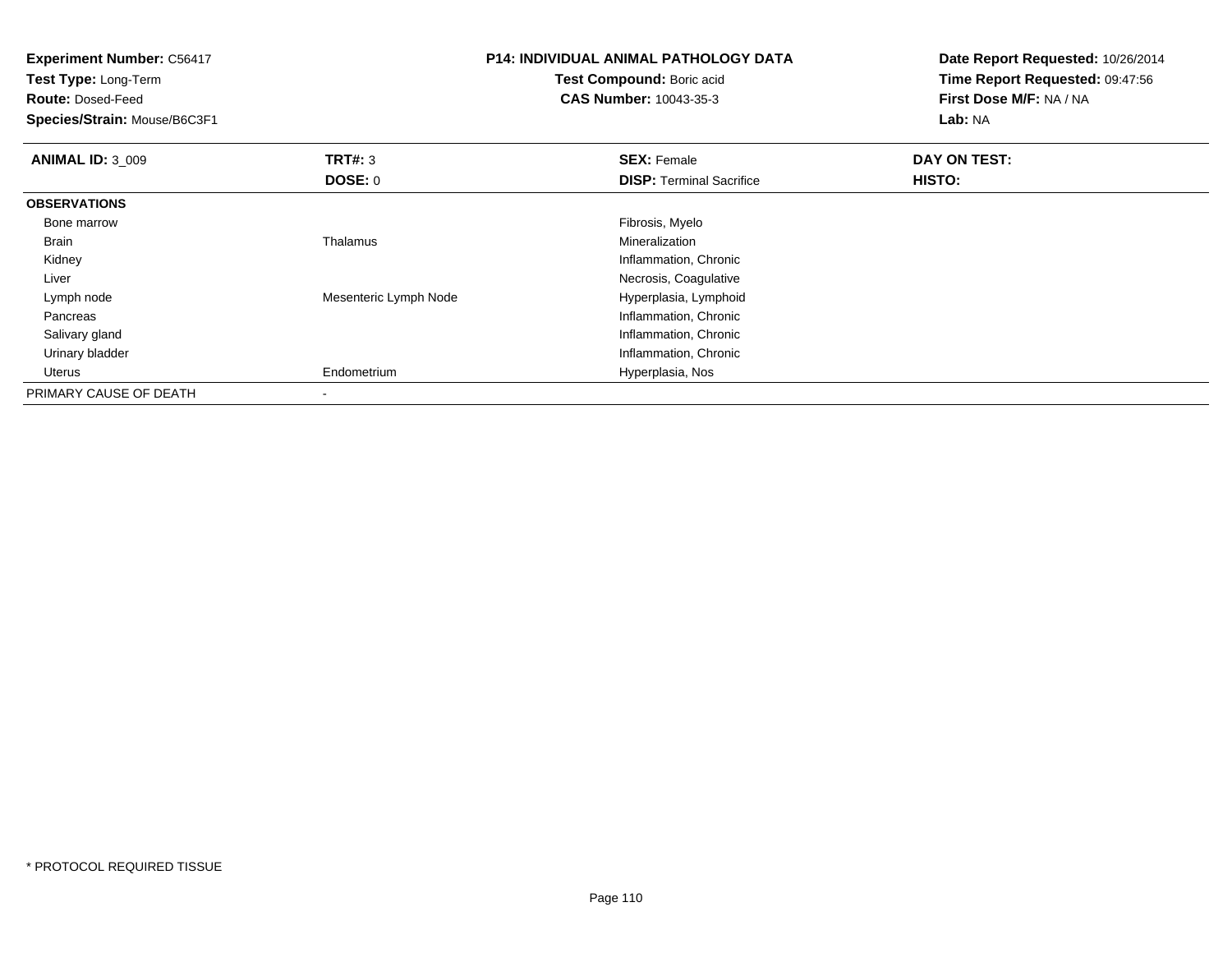| <b>Experiment Number: C56417</b><br>Test Type: Long-Term<br><b>Route: Dosed-Feed</b><br>Species/Strain: Mouse/B6C3F1 |                | <b>P14: INDIVIDUAL ANIMAL PATHOLOGY DATA</b><br>Test Compound: Boric acid<br><b>CAS Number: 10043-35-3</b> | Date Report Requested: 10/26/2014<br>Time Report Requested: 09:47:56<br>First Dose M/F: NA / NA<br>Lab: NA |
|----------------------------------------------------------------------------------------------------------------------|----------------|------------------------------------------------------------------------------------------------------------|------------------------------------------------------------------------------------------------------------|
| <b>ANIMAL ID: 3_010</b>                                                                                              | <b>TRT#: 3</b> | <b>SEX: Female</b>                                                                                         | DAY ON TEST:                                                                                               |
|                                                                                                                      | <b>DOSE: 0</b> | <b>DISP:</b> Terminal Sacrifice                                                                            | HISTO:                                                                                                     |
| <b>OBSERVATIONS</b>                                                                                                  |                |                                                                                                            |                                                                                                            |
| Bone marrow                                                                                                          |                | Fibrosis, Myelo                                                                                            |                                                                                                            |
| <b>Brain</b>                                                                                                         | Thalamus       | Mineralization                                                                                             |                                                                                                            |
| Kidney                                                                                                               |                | Glomerulosclerosis, Nos                                                                                    |                                                                                                            |
|                                                                                                                      |                | Inflammation, Chronic                                                                                      |                                                                                                            |
| Pancreas                                                                                                             |                | Inflammation, Chronic                                                                                      |                                                                                                            |
| Salivary gland                                                                                                       |                | Inflammation, Chronic                                                                                      |                                                                                                            |
| Thymus                                                                                                               |                | Cyst, Nos                                                                                                  |                                                                                                            |
| <b>Uterus</b>                                                                                                        | Endometrium    | Hyperplasia, Nos                                                                                           |                                                                                                            |
| PRIMARY CAUSE OF DEATH                                                                                               | -              |                                                                                                            |                                                                                                            |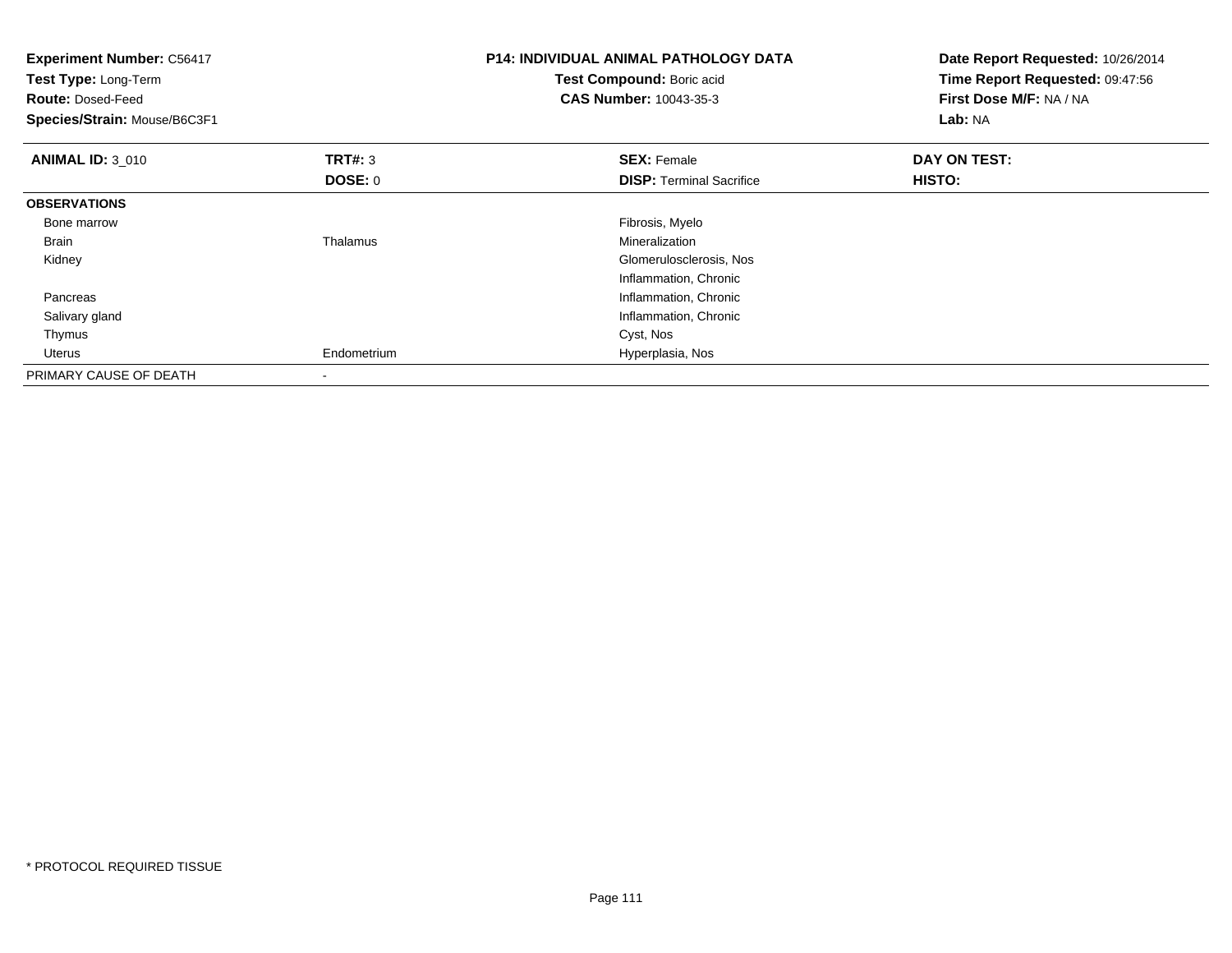| <b>Experiment Number: C56417</b><br>Test Type: Long-Term<br><b>Route: Dosed-Feed</b><br>Species/Strain: Mouse/B6C3F1 |                          | <b>P14: INDIVIDUAL ANIMAL PATHOLOGY DATA</b><br>Test Compound: Boric acid<br><b>CAS Number: 10043-35-3</b> | Date Report Requested: 10/26/2014<br>Time Report Requested: 09:47:56<br>First Dose M/F: NA / NA<br>Lab: NA |
|----------------------------------------------------------------------------------------------------------------------|--------------------------|------------------------------------------------------------------------------------------------------------|------------------------------------------------------------------------------------------------------------|
| <b>ANIMAL ID: 3 011</b>                                                                                              | TRT#: 3<br>DOSE: 0       | <b>SEX: Female</b><br><b>DISP:</b> Moribund Sacrifice                                                      | DAY ON TEST:<br><b>HISTO:</b>                                                                              |
|                                                                                                                      |                          |                                                                                                            |                                                                                                            |
| <b>OBSERVATIONS</b>                                                                                                  |                          |                                                                                                            |                                                                                                            |
| Brain                                                                                                                | Thalamus                 | Mineralization                                                                                             |                                                                                                            |
| Eye                                                                                                                  | <b>Nasolacrimal Duct</b> | Inflammation, Nos                                                                                          |                                                                                                            |
| Kidney                                                                                                               |                          | Inflammation, Chronic                                                                                      |                                                                                                            |
| Liver                                                                                                                |                          | Inflammation, Chronic                                                                                      |                                                                                                            |
| Salivary gland                                                                                                       |                          | Inflammation, Chronic                                                                                      |                                                                                                            |
| Thymus                                                                                                               |                          | Depletion, Lymphoid                                                                                        |                                                                                                            |
| Urinary bladder                                                                                                      |                          | Inflammation, Chronic                                                                                      |                                                                                                            |
| Uterus                                                                                                               |                          | Hydrometra                                                                                                 |                                                                                                            |
|                                                                                                                      | Endometrium              | Hyperplasia, Nos                                                                                           |                                                                                                            |
| PRIMARY CAUSE OF DEATH                                                                                               | $\blacksquare$           |                                                                                                            |                                                                                                            |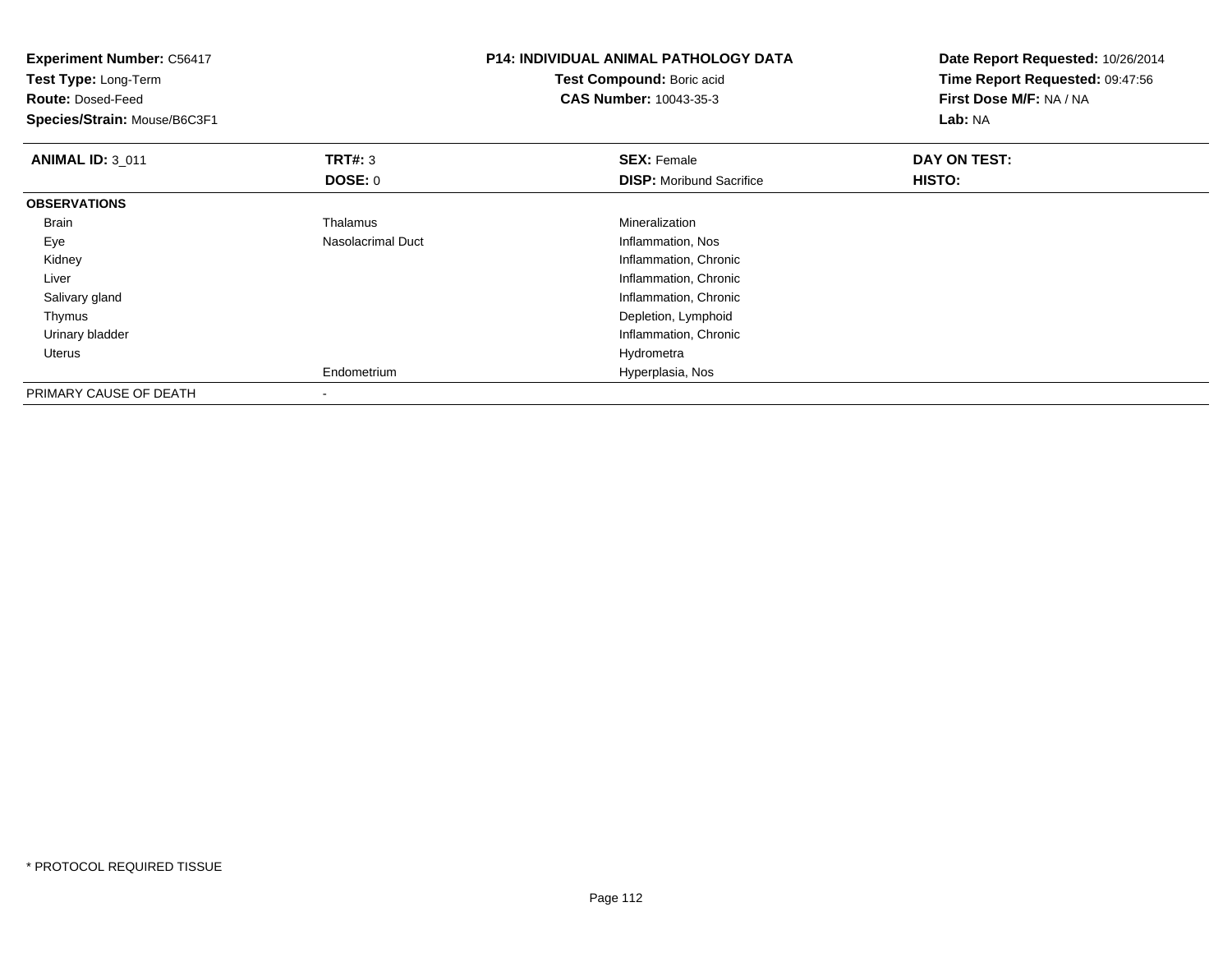**Experiment Number:** C56417**Test Type:** Long-Term**Route:** Dosed-Feed **Species/Strain:** Mouse/B6C3F1**P14: INDIVIDUAL ANIMAL PATHOLOGY DATATest Compound:** Boric acid **CAS Number:** 10043-35-3**Date Report Requested:** 10/26/2014**Time Report Requested:** 09:47:56**First Dose M/F:** NA / NA**Lab:** NA**ANIMAL ID: 3 012 TRT#:** <sup>3</sup> **SEX:** Female **DAY ON TEST: DOSE:** 0**DISP:** Terminal Sacrifice **HISTO: OBSERVATIONS** Adrenal glandd and the contract of the contract of the contract of the contract of the contract of the contract of the contract of the contract of the contract of the contract of the contract of the contract of the contract of the cont Blood vessel Pulmonary Artery Nos Thrombus, Organized Bone marroww which is a state of the state of the state of the state of the state of the Fibrosis, Myelo state of the state of the state of the state of the state of the state of the state of the state of the state of the state of th Brain Thalamus Mineralization Kidney Inflammation, Chronic Liver Necrosis, Coagulative**Inflammation, Chronic**  Pancreas Salivary gland Inflammation, Chronic Thymuss and the control of the control of the control of the control of the control of the control of the control of the control of the control of the control of the control of the control of the control of the control of the co Urinary bladder Inflammation, Chronic Uterus Endometrium Hyperplasia, Nos PRIMARY CAUSE OF DEATH-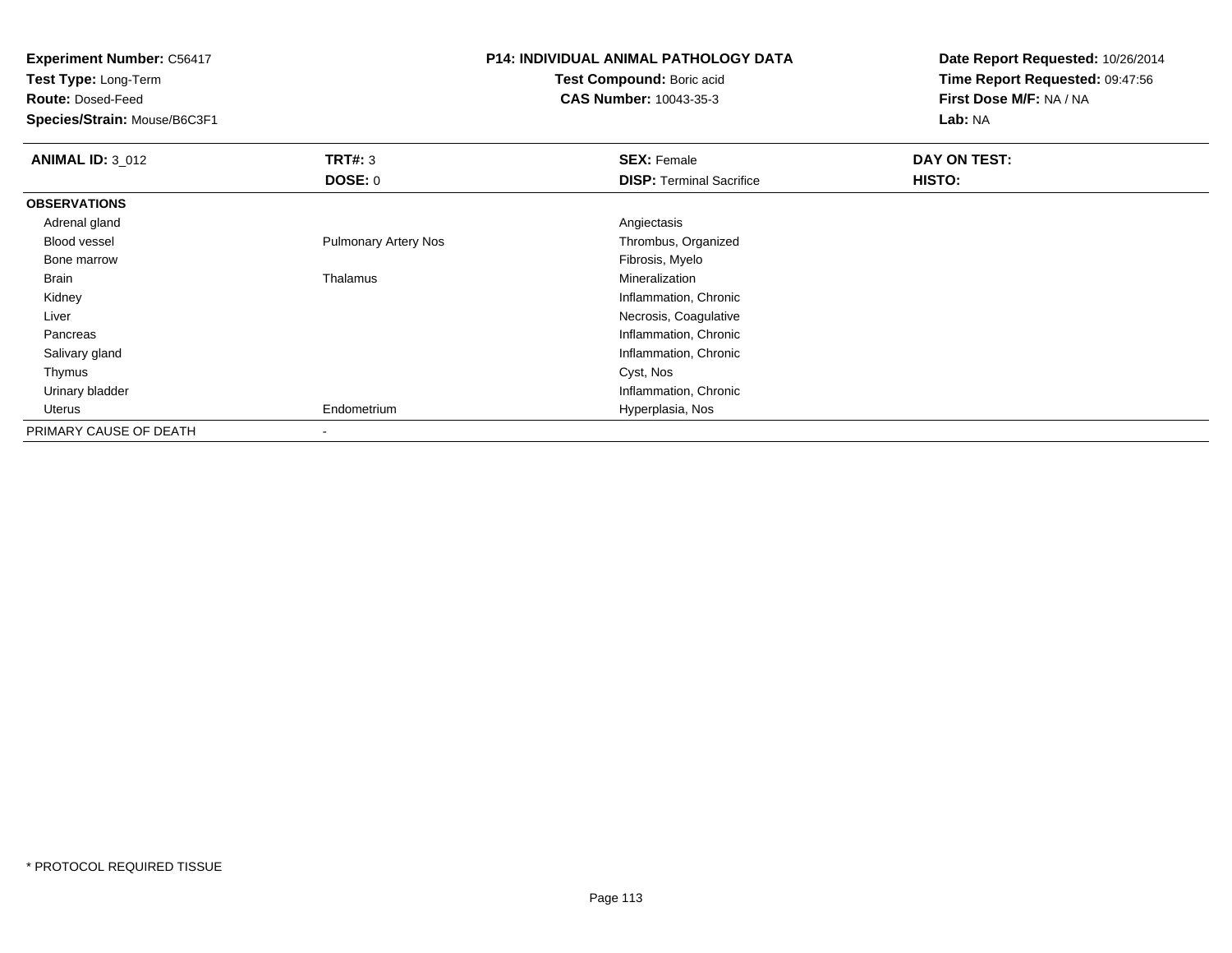**Test Type:** Long-Term

**Route:** Dosed-Feed

**Species/Strain:** Mouse/B6C3F1

### **P14: INDIVIDUAL ANIMAL PATHOLOGY DATA**

**Test Compound:** Boric acid**CAS Number:** 10043-35-3

| <b>ANIMAL ID: 3_013</b> | <b>TRT#: 3</b>        | <b>SEX: Female</b>              | DAY ON TEST: |
|-------------------------|-----------------------|---------------------------------|--------------|
|                         | <b>DOSE: 0</b>        | <b>DISP: Terminal Sacrifice</b> | HISTO:       |
| <b>OBSERVATIONS</b>     |                       |                                 |              |
| Bone marrow             |                       | Fibrosis, Myelo                 |              |
| Brain                   | Thalamus              | Mineralization                  |              |
| Heart                   |                       | Perivasculitis                  |              |
| Kidney                  |                       | Inflammation, Chronic           |              |
| Liver                   |                       | Necrosis, Coagulative           |              |
| Lung                    |                       | Perivasculitis                  |              |
| Lymph node              | Mesenteric Lymph Node | Depletion, Lymphoid             |              |
| Ovary                   |                       | Cyst, Nos                       |              |
| Pancreas                |                       | Inflammation, Chronic           |              |
| Salivary gland          |                       | Inflammation, Chronic           |              |
| Thymus                  |                       | Cyst, Nos                       |              |
|                         |                       | Depletion, Lymphoid             |              |
| Urinary bladder         |                       | Inflammation, Chronic           |              |
| Uterus                  | Endometrium           | Hyperplasia, Nos                |              |
|                         |                       | Inflammation, Acute             |              |
| PRIMARY CAUSE OF DEATH  |                       |                                 |              |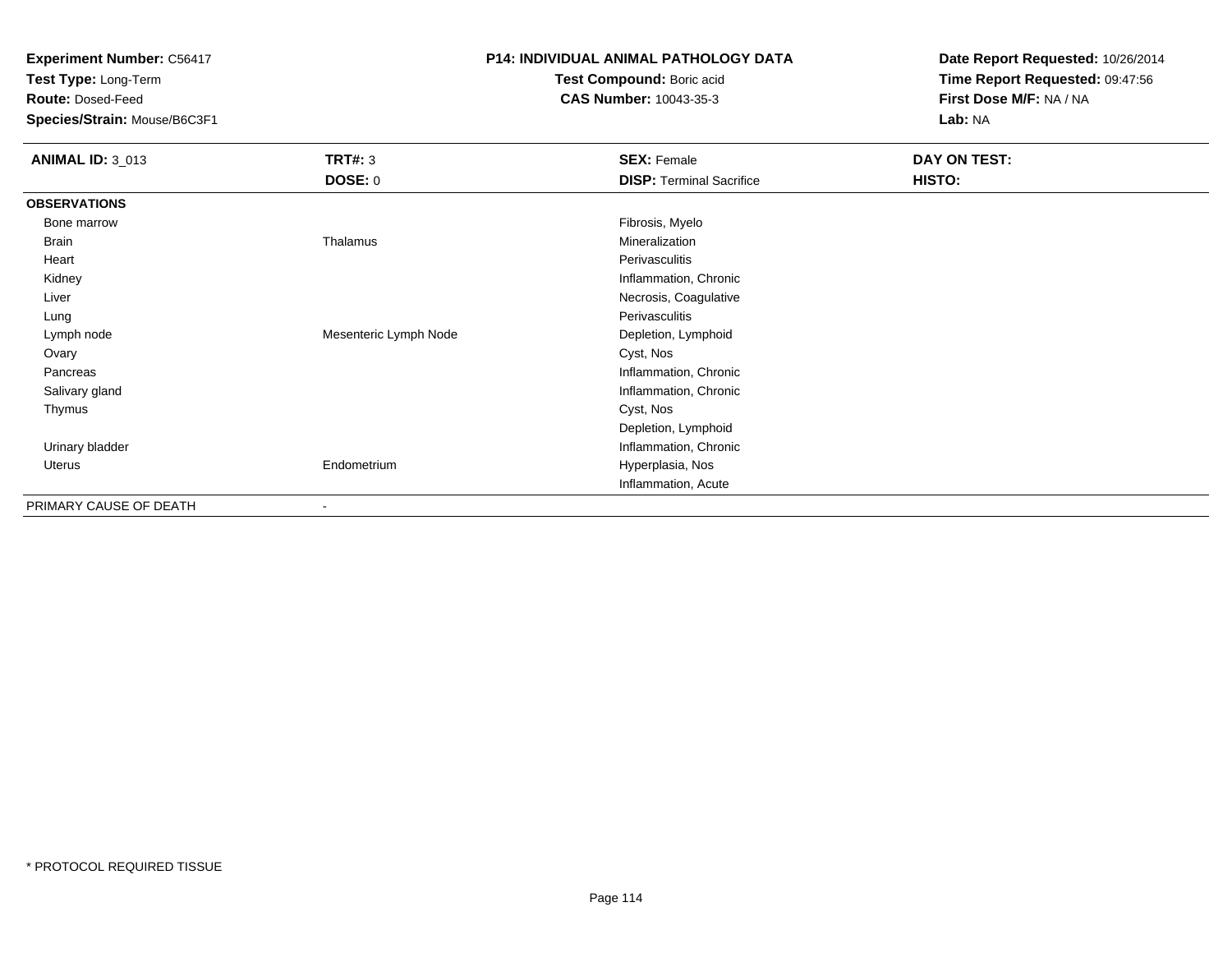**Test Type:** Long-Term

**Route:** Dosed-Feed

**Species/Strain:** Mouse/B6C3F1

# **P14: INDIVIDUAL ANIMAL PATHOLOGY DATA**

**Test Compound:** Boric acid**CAS Number:** 10043-35-3

| <b>ANIMAL ID: 3_014</b> | TRT#: 3                   | <b>SEX: Female</b>              | DAY ON TEST: |
|-------------------------|---------------------------|---------------------------------|--------------|
|                         | <b>DOSE: 0</b>            | <b>DISP: Terminal Sacrifice</b> | HISTO:       |
| <b>OBSERVATIONS</b>     |                           |                                 |              |
| Bone marrow             |                           | Fibrosis, Myelo                 |              |
| Brain                   | Thalamus                  | Mineralization                  |              |
| Kidney                  |                           | Inflammation, Chronic           |              |
| Liver                   |                           | Inflammation, Chronic           |              |
| Pancreas                |                           | Inflammation, Chronic           |              |
| Pituitary gland         | <b>Anterior Pituitary</b> | Adenoma, Nos                    |              |
| Salivary gland          |                           | Inflammation, Chronic           |              |
| Stomach                 | <b>Glandular Stomach</b>  | Cyst, Nos                       |              |
| Urinary bladder         |                           | Inflammation, Chronic           |              |
| Uterus                  | Endometrium               | Hyperplasia, Nos                |              |
|                         |                           | Inflammation, Acute             |              |
| PRIMARY CAUSE OF DEATH  | $\,$                      |                                 |              |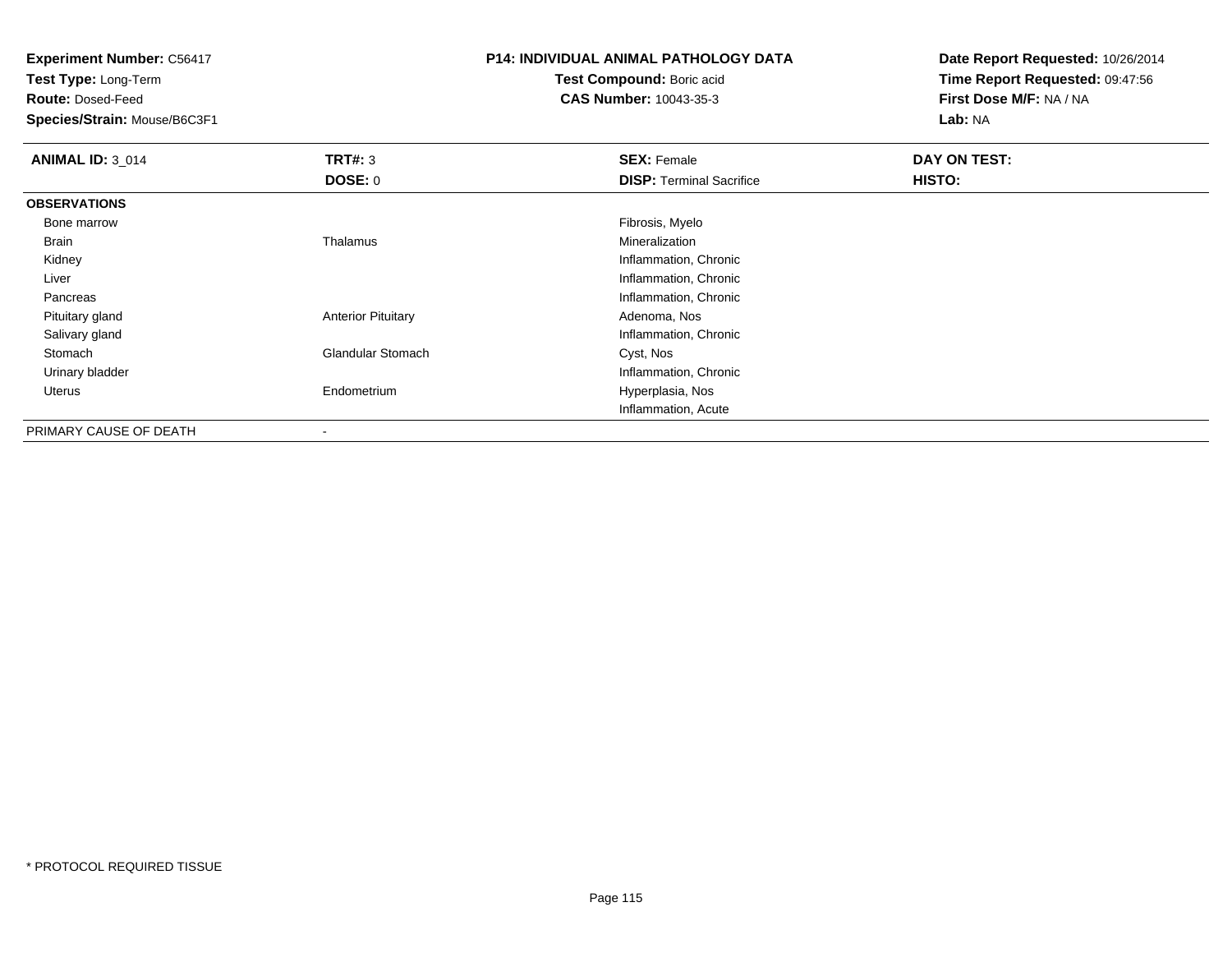| <b>Experiment Number: C56417</b><br>Test Type: Long-Term<br><b>Route: Dosed-Feed</b><br>Species/Strain: Mouse/B6C3F1 |                     | <b>P14: INDIVIDUAL ANIMAL PATHOLOGY DATA</b><br>Test Compound: Boric acid<br>CAS Number: 10043-35-3 | Date Report Requested: 10/26/2014<br>Time Report Requested: 09:47:56<br>First Dose M/F: NA / NA<br>Lab: NA |
|----------------------------------------------------------------------------------------------------------------------|---------------------|-----------------------------------------------------------------------------------------------------|------------------------------------------------------------------------------------------------------------|
| <b>ANIMAL ID: 3 015</b>                                                                                              | TRT#: 3             | <b>SEX: Female</b>                                                                                  | DAY ON TEST:                                                                                               |
|                                                                                                                      | DOSE: 0             | <b>DISP:</b> Natural Death                                                                          | HISTO:                                                                                                     |
| <b>OBSERVATIONS</b>                                                                                                  |                     |                                                                                                     |                                                                                                            |
| Intestine Large                                                                                                      | Colon               | Parasitism                                                                                          |                                                                                                            |
| Unspecified                                                                                                          | Multiple Organs Nos | Lymphoma, Nos-Malignant                                                                             |                                                                                                            |
| Urinary bladder                                                                                                      |                     | Inflammation, Chronic                                                                               |                                                                                                            |
| PRIMARY CAUSE OF DEATH                                                                                               |                     |                                                                                                     |                                                                                                            |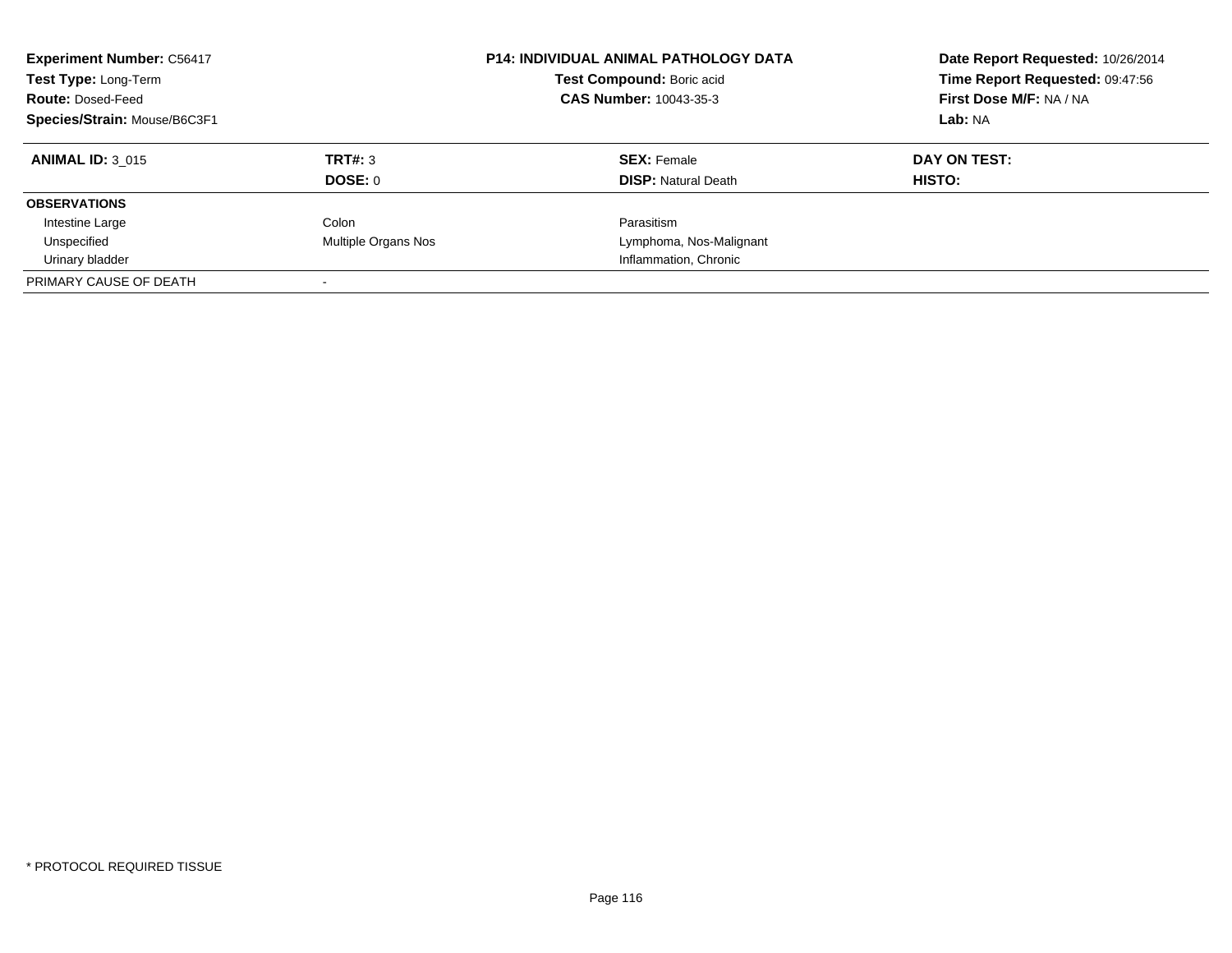**Test Type:** Long-Term

**Route:** Dosed-Feed

**Species/Strain:** Mouse/B6C3F1

# **P14: INDIVIDUAL ANIMAL PATHOLOGY DATA**

**Test Compound:** Boric acid**CAS Number:** 10043-35-3

| <b>ANIMAL ID: 3_016</b> | <b>TRT#: 3</b>            | <b>SEX: Female</b>              | DAY ON TEST: |
|-------------------------|---------------------------|---------------------------------|--------------|
|                         | <b>DOSE: 0</b>            | <b>DISP: Terminal Sacrifice</b> | HISTO:       |
| <b>OBSERVATIONS</b>     |                           |                                 |              |
| Bone marrow             |                           | Fibrosis, Myelo                 |              |
| Brain                   | Thalamus                  | Mineralization                  |              |
| Kidney                  |                           | Inflammation, Chronic           |              |
| Liver                   |                           | Inflammation, Active Chronic    |              |
|                         |                           | Necrosis, Coagulative           |              |
| Ovary                   |                           | Cyst, Parovarian                |              |
| Pancreas                |                           | Inflammation, Chronic           |              |
| Pituitary gland         | <b>Anterior Pituitary</b> | Hyperplasia, Nos                |              |
| Salivary gland          |                           | Inflammation, Chronic           |              |
| Thymus                  |                           | Cyst, Nos                       |              |
| Urinary bladder         |                           | Inflammation, Chronic           |              |
| <b>Uterus</b>           | Endometrium               | Hyperplasia, Nos                |              |
|                         | Parovarian                | Inflammation, Chronic           |              |
| PRIMARY CAUSE OF DEATH  | $\overline{\phantom{a}}$  |                                 |              |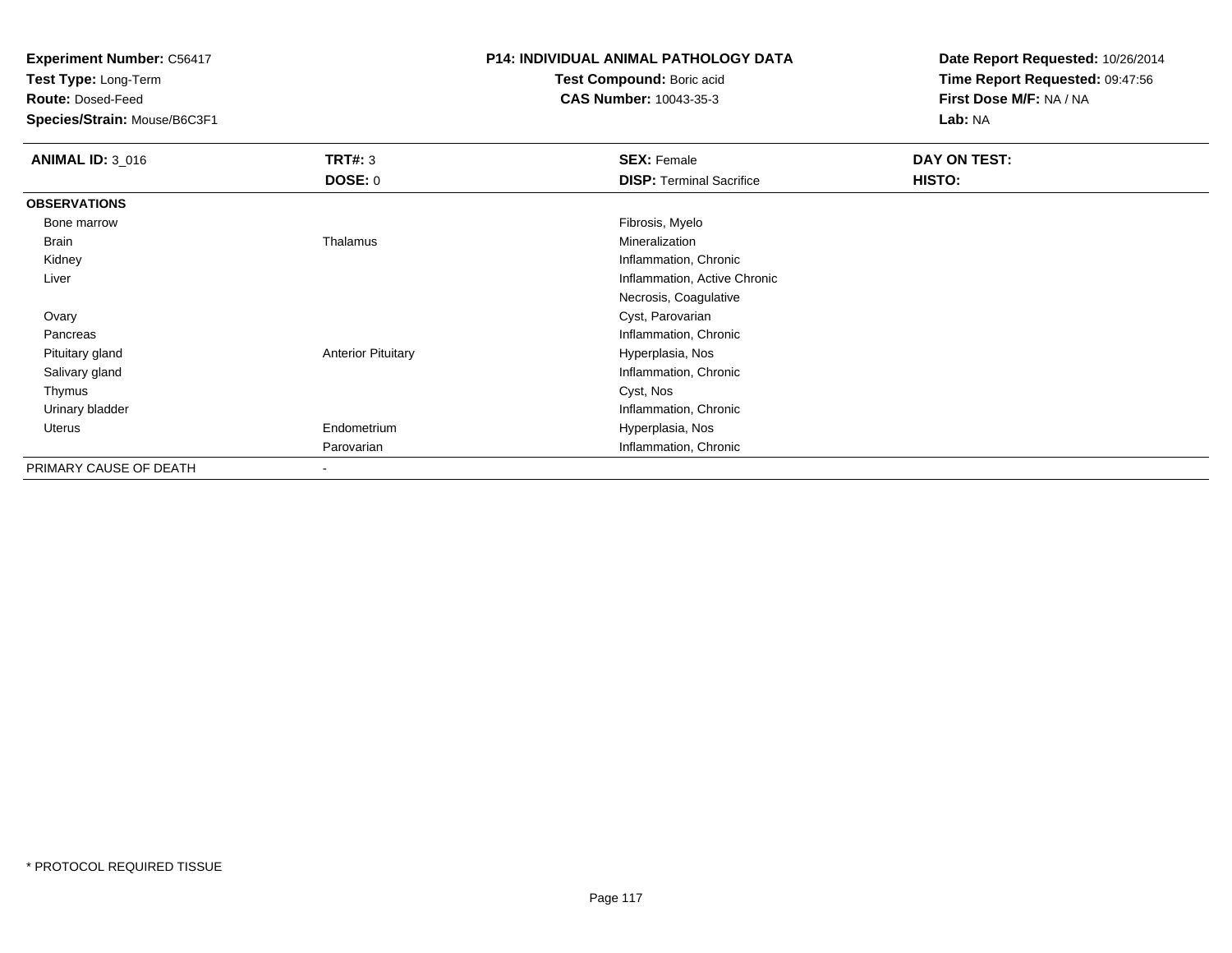**Test Type:** Long-Term

**Route:** Dosed-Feed

**Species/Strain:** Mouse/B6C3F1

# **P14: INDIVIDUAL ANIMAL PATHOLOGY DATA**

**Test Compound:** Boric acid**CAS Number:** 10043-35-3

| <b>ANIMAL ID: 3_017</b> | TRT#: 3                  | <b>SEX: Female</b>              | DAY ON TEST: |  |
|-------------------------|--------------------------|---------------------------------|--------------|--|
|                         | <b>DOSE: 0</b>           | <b>DISP: Terminal Sacrifice</b> | HISTO:       |  |
| <b>OBSERVATIONS</b>     |                          |                                 |              |  |
| Bone marrow             |                          | Fibrosis, Myelo                 |              |  |
| Brain                   | Thalamus                 | Mineralization                  |              |  |
| Kidney                  |                          | Inflammation, Chronic           |              |  |
|                         | Tubule                   | Mineralization                  |              |  |
| Liver                   |                          | Inflammation, Active Chronic    |              |  |
| Ovary                   |                          | Cyst, Parovarian                |              |  |
| Salivary gland          |                          | Inflammation, Chronic           |              |  |
| Stomach                 | Forestomach              | Acanthosis                      |              |  |
|                         | <b>Glandular Stomach</b> | Inflammation, Chronic           |              |  |
| Thymus                  |                          | Cyst, Nos                       |              |  |
| Uterus                  | Endometrium              | Hyperplasia, Nos                |              |  |
| PRIMARY CAUSE OF DEATH  | $\blacksquare$           |                                 |              |  |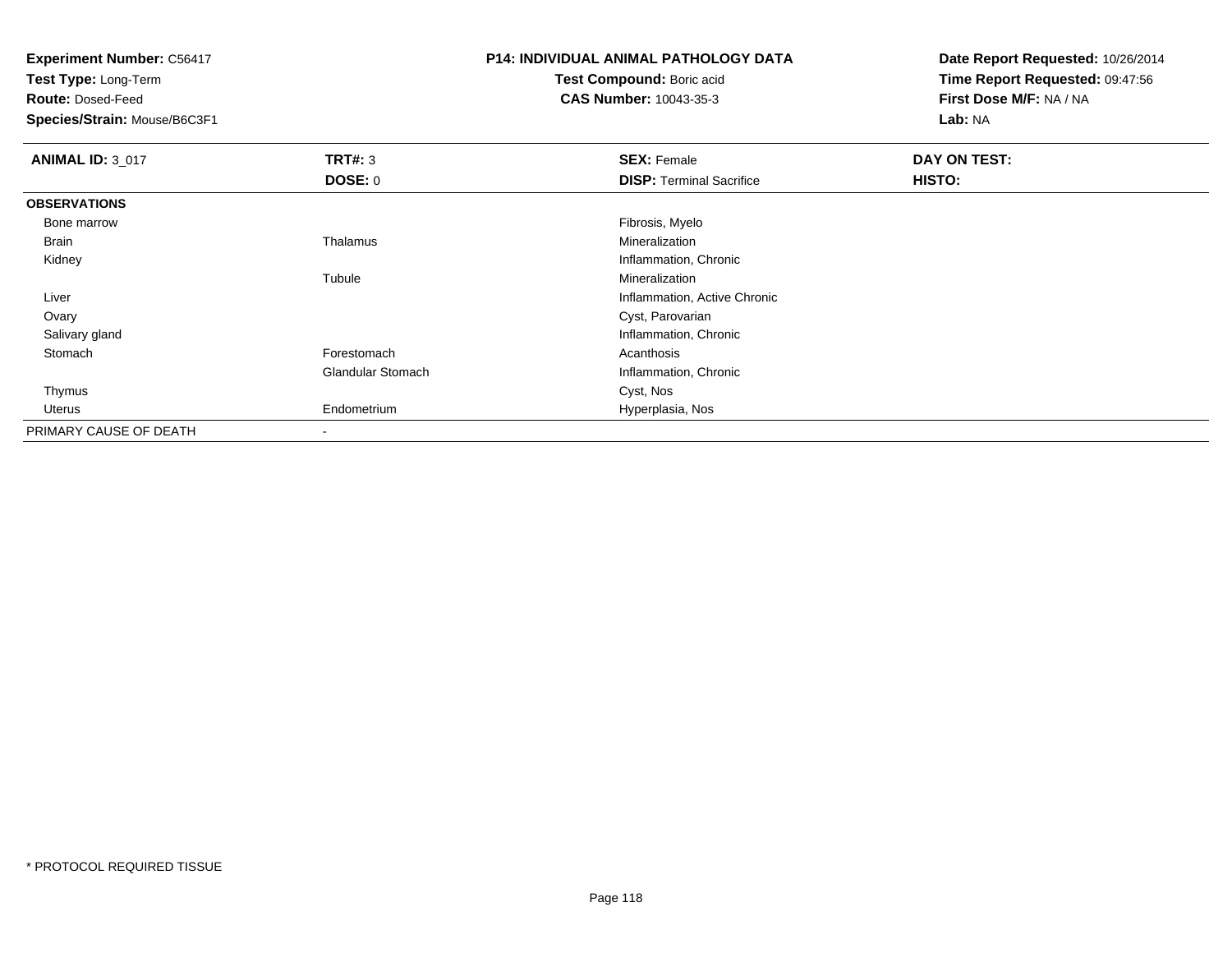**Test Type:** Long-Term

**Route:** Dosed-Feed

**Species/Strain:** Mouse/B6C3F1

### **P14: INDIVIDUAL ANIMAL PATHOLOGY DATA**

**Test Compound:** Boric acid**CAS Number:** 10043-35-3

| <b>ANIMAL ID: 3_018</b> | <b>TRT#: 3</b> | <b>SEX: Female</b>              | DAY ON TEST: |  |
|-------------------------|----------------|---------------------------------|--------------|--|
|                         | <b>DOSE: 0</b> | <b>DISP: Terminal Sacrifice</b> | HISTO:       |  |
| <b>OBSERVATIONS</b>     |                |                                 |              |  |
| Adrenal gland           |                | Angiectasis                     |              |  |
| Bone marrow             |                | Fibrosis, Myelo                 |              |  |
| Brain                   | Thalamus       | Mineralization                  |              |  |
| Heart                   |                | Inflammation, Chronic           |              |  |
| Kidney                  |                | Inflammation, Chronic           |              |  |
| Liver                   |                | Hepatocellular Adenoma          |              |  |
|                         |                | Inflammation, Active Chronic    |              |  |
|                         |                | Necrosis, Coagulative           |              |  |
| Nasal cavity            |                | Inflammation, Acute             |              |  |
| Pancreas                |                | Inflammation, Chronic           |              |  |
| Salivary gland          |                | Inflammation, Chronic           |              |  |
| Thymus                  |                | Cyst, Nos                       |              |  |
| Urinary bladder         |                | Inflammation, Chronic           |              |  |
| Uterus                  | Endometrium    | Hyperplasia, Nos                |              |  |
| PRIMARY CAUSE OF DEATH  | $\blacksquare$ |                                 |              |  |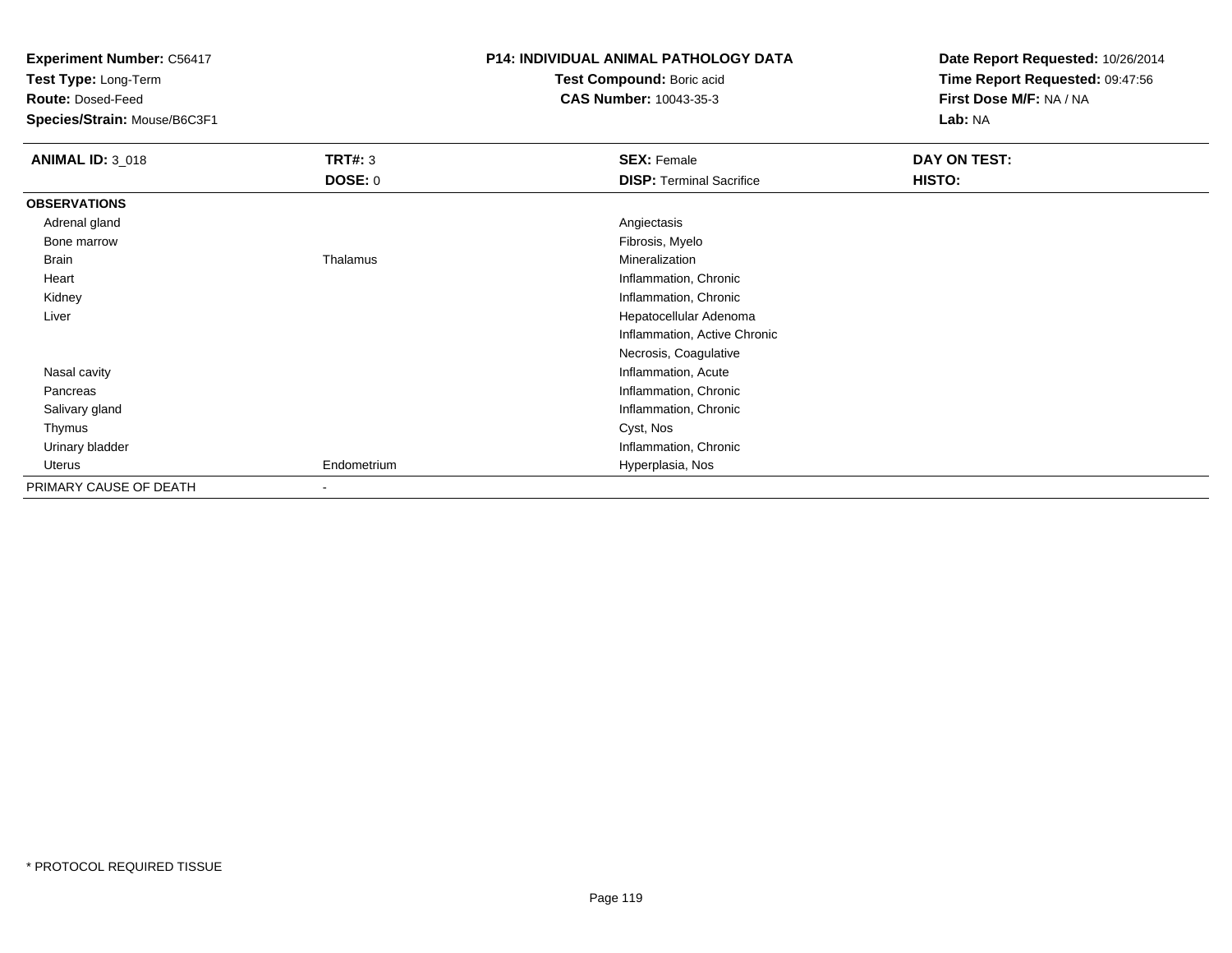**Test Type:** Long-Term

**Route:** Dosed-Feed

**Species/Strain:** Mouse/B6C3F1

### **P14: INDIVIDUAL ANIMAL PATHOLOGY DATA**

**Test Compound:** Boric acid**CAS Number:** 10043-35-3

| <b>ANIMAL ID: 3_019</b> | <b>TRT#: 3</b>            | <b>SEX: Female</b>              | DAY ON TEST: |  |
|-------------------------|---------------------------|---------------------------------|--------------|--|
|                         | DOSE: 0                   | <b>DISP:</b> Moribund Sacrifice | HISTO:       |  |
| <b>OBSERVATIONS</b>     |                           |                                 |              |  |
| <b>Brain</b>            | Thalamus                  | Mineralization                  |              |  |
| <b>Intestine Small</b>  | Peyers Patch              | Hyperplasia, Lymphoid           |              |  |
| Kidney                  |                           | Glomerulonephritis, Nos         |              |  |
|                         |                           | Inflammation, Chronic           |              |  |
| Liver                   |                           | Hematopoiesis                   |              |  |
|                         |                           | Hepatocellular Carcinoma        |              |  |
| Lymph node              | Lumbar Lymph Node         | Hyperplasia, Lymphoid           |              |  |
|                         | Mediastinal Lymph Node    | Hyperplasia, Plasma Cell        |              |  |
|                         | Lumbar Lymph Node         | Inflammation, Active Chronic    |              |  |
|                         | Mediastinal Lymph Node    | Inflammation, Active Chronic    |              |  |
| Ovary                   |                           | Cyst, Hemorrhagic               |              |  |
| Pancreas                |                           | Atrophy, Nos                    |              |  |
|                         |                           | Inflammation, Chronic           |              |  |
| Peritoneum              |                           | Inflammation, Nos               |              |  |
| Salivary gland          |                           | Inflammation, Chronic           |              |  |
| Skeletal muscle         | <b>Intercostal Muscle</b> | Inflammation, Acute             |              |  |
| Spleen                  |                           | Depletion, Lymphoid             |              |  |
|                         |                           | Hematopoiesis                   |              |  |
| Urinary bladder         |                           | Inflammation, Chronic           |              |  |
| Uterus                  | Parovarian                | Abscess, Nos                    |              |  |
|                         | Endometrium               | Hyperplasia, Nos                |              |  |
|                         | Parovarian                | Inflammation, Chronic           |              |  |
| PRIMARY CAUSE OF DEATH  |                           |                                 |              |  |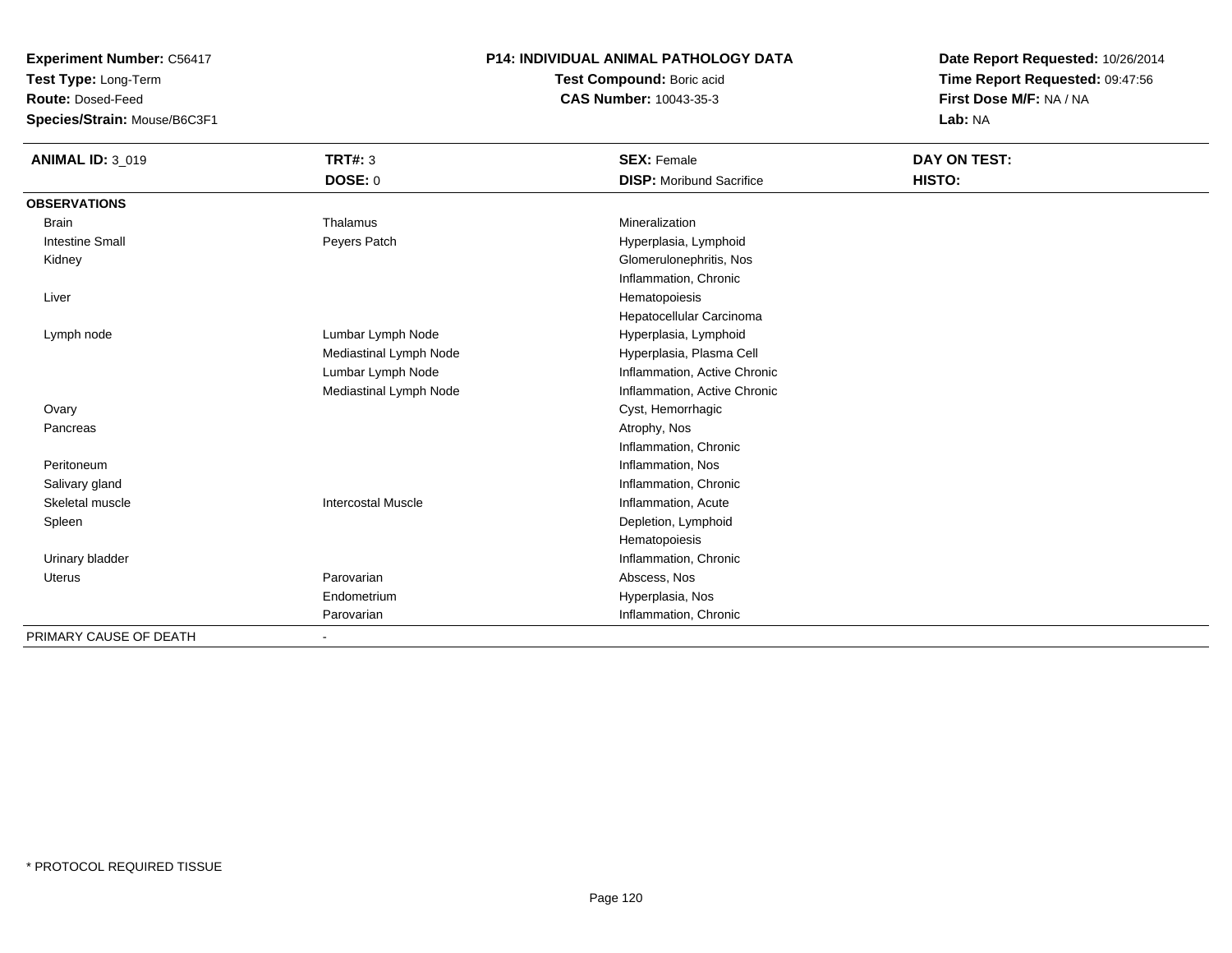**Test Type:** Long-Term

**Route:** Dosed-Feed

**Species/Strain:** Mouse/B6C3F1

# **P14: INDIVIDUAL ANIMAL PATHOLOGY DATA**

**Test Compound:** Boric acid**CAS Number:** 10043-35-3

| <b>ANIMAL ID: 3_020</b> | TRT#: 3                  | <b>SEX: Female</b>              | DAY ON TEST: |  |
|-------------------------|--------------------------|---------------------------------|--------------|--|
|                         | <b>DOSE: 0</b>           | <b>DISP: Terminal Sacrifice</b> | HISTO:       |  |
| <b>OBSERVATIONS</b>     |                          |                                 |              |  |
| Bone marrow             |                          | Fibrosis, Myelo                 |              |  |
| Brain                   | Thalamus                 | Mineralization                  |              |  |
| Kidney                  |                          | Inflammation, Chronic           |              |  |
|                         | Tubule                   | Regeneration, Nos               |              |  |
| Liver                   |                          | Inflammation, Active Chronic    |              |  |
|                         |                          | Necrosis, Coagulative           |              |  |
| Pancreas                |                          | Dilatation, Ducts               |              |  |
|                         |                          | Inflammation, Chronic           |              |  |
| Salivary gland          |                          | Inflammation, Chronic           |              |  |
| Urinary bladder         |                          | Inflammation, Chronic           |              |  |
| Uterus                  | Endometrium              | Hyperplasia, Nos                |              |  |
| PRIMARY CAUSE OF DEATH  | $\overline{\phantom{a}}$ |                                 |              |  |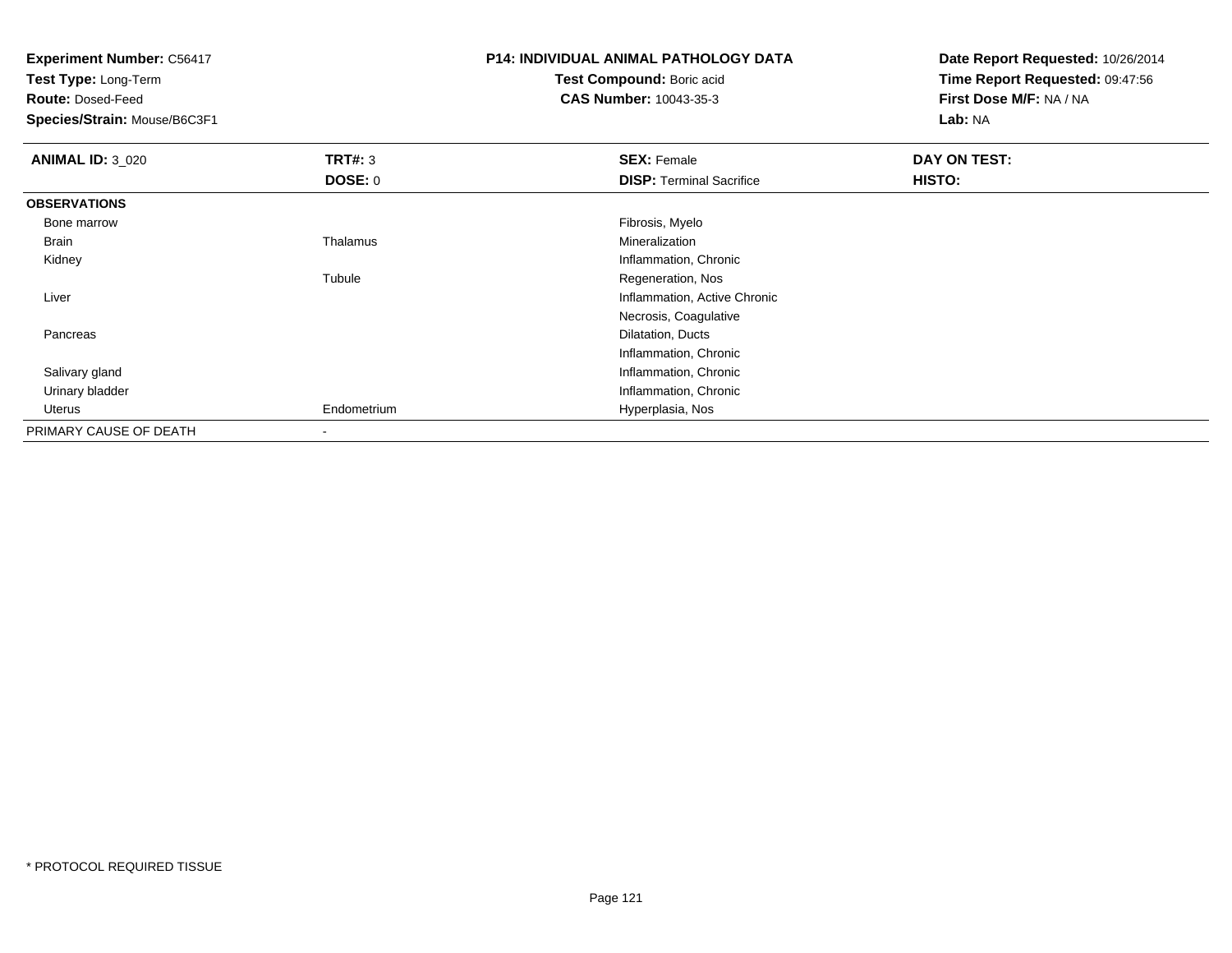**Test Type:** Long-Term

**Route:** Dosed-Feed

**Species/Strain:** Mouse/B6C3F1

#### **P14: INDIVIDUAL ANIMAL PATHOLOGY DATA**

**Test Compound:** Boric acid**CAS Number:** 10043-35-3

**Date Report Requested:** 10/26/2014**Time Report Requested:** 09:47:56**First Dose M/F:** NA / NA**Lab:** NA

| <b>ANIMAL ID: 3_021</b>                                                                                                                                                                                                                                                                                                                                                                                                                                                                    | <b>TRT#: 3</b>            | <b>SEX: Female</b>              | DAY ON TEST: |  |
|--------------------------------------------------------------------------------------------------------------------------------------------------------------------------------------------------------------------------------------------------------------------------------------------------------------------------------------------------------------------------------------------------------------------------------------------------------------------------------------------|---------------------------|---------------------------------|--------------|--|
|                                                                                                                                                                                                                                                                                                                                                                                                                                                                                            | DOSE: 0                   | <b>DISP: Terminal Sacrifice</b> | HISTO:       |  |
| <b>OBSERVATIONS</b>                                                                                                                                                                                                                                                                                                                                                                                                                                                                        |                           |                                 |              |  |
| Bone marrow                                                                                                                                                                                                                                                                                                                                                                                                                                                                                |                           | Fibrosis, Myelo                 |              |  |
|                                                                                                                                                                                                                                                                                                                                                                                                                                                                                            |                           | Hyperplasia, Hematopoietic      |              |  |
| <b>Brain</b>                                                                                                                                                                                                                                                                                                                                                                                                                                                                               | Thalamus                  | Mineralization                  |              |  |
| Heart                                                                                                                                                                                                                                                                                                                                                                                                                                                                                      |                           | Fibrosis, Focal                 |              |  |
| <b>Intestine Small</b>                                                                                                                                                                                                                                                                                                                                                                                                                                                                     | <b>Mesentery Nos</b>      | Abscess, Nos                    |              |  |
|                                                                                                                                                                                                                                                                                                                                                                                                                                                                                            | <b>Mesentery Nos</b>      | Inflammation, Active Chronic    |              |  |
| Kidney                                                                                                                                                                                                                                                                                                                                                                                                                                                                                     |                           | Glomerulonephritis, Nos         |              |  |
|                                                                                                                                                                                                                                                                                                                                                                                                                                                                                            |                           | Inflammation, Chronic           |              |  |
| Liver                                                                                                                                                                                                                                                                                                                                                                                                                                                                                      |                           | Clear-Cell Change               |              |  |
|                                                                                                                                                                                                                                                                                                                                                                                                                                                                                            |                           | Hematopoiesis                   |              |  |
| Lymph node                                                                                                                                                                                                                                                                                                                                                                                                                                                                                 | Inguinal Lymph Node       | Hyperplasia, Plasma Cell        |              |  |
|                                                                                                                                                                                                                                                                                                                                                                                                                                                                                            | Renal Lymph Node          | Hyperplasia, Plasma Cell        |              |  |
| Skeletal muscle                                                                                                                                                                                                                                                                                                                                                                                                                                                                            | <b>Intercostal Muscle</b> | Inflammation, Acute             |              |  |
| Spleen                                                                                                                                                                                                                                                                                                                                                                                                                                                                                     |                           | Hematopoiesis                   |              |  |
| Stomach                                                                                                                                                                                                                                                                                                                                                                                                                                                                                    | Forestomach               | Acanthosis                      |              |  |
| Unspecified                                                                                                                                                                                                                                                                                                                                                                                                                                                                                | Multiple Organs Nos       | Lymphoma, Mixed-Malignant Type  |              |  |
| Urinary bladder                                                                                                                                                                                                                                                                                                                                                                                                                                                                            |                           | Inflammation, Chronic           |              |  |
| <b>Uterus</b>                                                                                                                                                                                                                                                                                                                                                                                                                                                                              | Parovarian                | Abscess, Nos                    |              |  |
|                                                                                                                                                                                                                                                                                                                                                                                                                                                                                            | Endometrium               | Hemangioma                      |              |  |
|                                                                                                                                                                                                                                                                                                                                                                                                                                                                                            | Endometrium               | Hyperplasia, Nos                |              |  |
|                                                                                                                                                                                                                                                                                                                                                                                                                                                                                            |                           | Inflammation, Acute             |              |  |
| $\blacksquare$ $\blacksquare$ $\blacksquare$ $\blacksquare$ $\blacksquare$ $\blacksquare$ $\blacksquare$ $\blacksquare$ $\blacksquare$ $\blacksquare$ $\blacksquare$ $\blacksquare$ $\blacksquare$ $\blacksquare$ $\blacksquare$ $\blacksquare$ $\blacksquare$ $\blacksquare$ $\blacksquare$ $\blacksquare$ $\blacksquare$ $\blacksquare$ $\blacksquare$ $\blacksquare$ $\blacksquare$ $\blacksquare$ $\blacksquare$ $\blacksquare$ $\blacksquare$ $\blacksquare$ $\blacksquare$ $\blacks$ |                           |                                 |              |  |

PRIMARY CAUSE OF DEATH-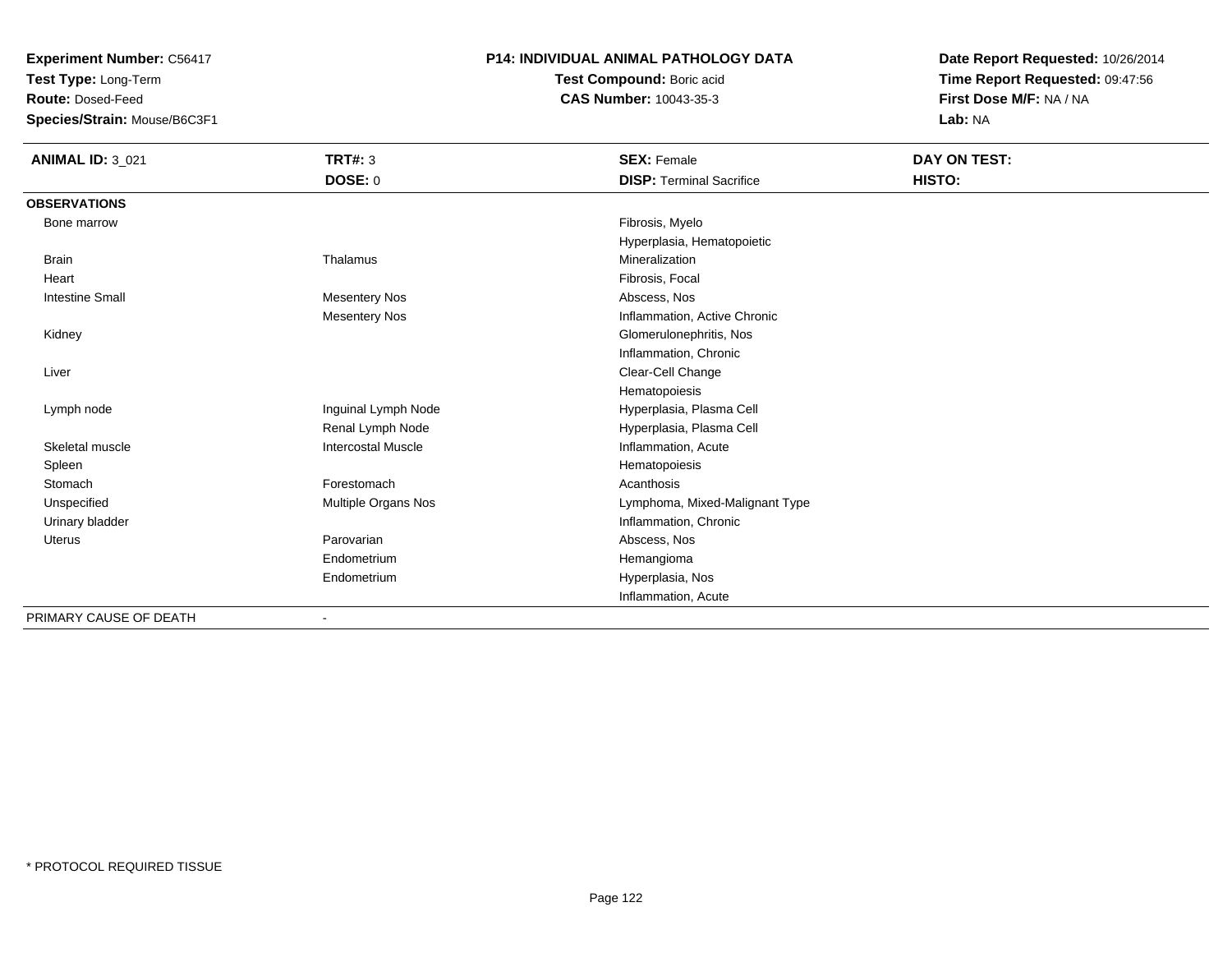| <b>Experiment Number: C56417</b><br><b>Test Type: Long-Term</b><br><b>Route: Dosed-Feed</b><br>Species/Strain: Mouse/B6C3F1 |                     | <b>P14: INDIVIDUAL ANIMAL PATHOLOGY DATA</b><br>Test Compound: Boric acid<br><b>CAS Number: 10043-35-3</b> | Date Report Requested: 10/26/2014<br>Time Report Requested: 09:47:56<br>First Dose M/F: NA / NA<br>Lab: NA |
|-----------------------------------------------------------------------------------------------------------------------------|---------------------|------------------------------------------------------------------------------------------------------------|------------------------------------------------------------------------------------------------------------|
| <b>ANIMAL ID: 3 022</b>                                                                                                     | <b>TRT#: 3</b>      | <b>SEX: Female</b>                                                                                         | DAY ON TEST:                                                                                               |
|                                                                                                                             | DOSE: 0             | <b>DISP:</b> Moribund Sacrifice                                                                            | <b>HISTO:</b>                                                                                              |
| <b>OBSERVATIONS</b>                                                                                                         |                     |                                                                                                            |                                                                                                            |
| Intestine Small                                                                                                             | Duodenum            | Hyperplasia, Epithelial                                                                                    |                                                                                                            |
| Kidney                                                                                                                      |                     | Inflammation, Chronic                                                                                      |                                                                                                            |
| Liver                                                                                                                       |                     | Necrosis, Coagulative                                                                                      |                                                                                                            |
| Spleen                                                                                                                      |                     | Hematopoiesis                                                                                              |                                                                                                            |
| Unspecified                                                                                                                 | Multiple Organs Nos | Lymphoma, Undifferentiated-Malignant Type                                                                  |                                                                                                            |
| Uterus                                                                                                                      | Endometrium         | Hyperplasia, Nos                                                                                           |                                                                                                            |
| PRIMARY CAUSE OF DEATH                                                                                                      |                     |                                                                                                            |                                                                                                            |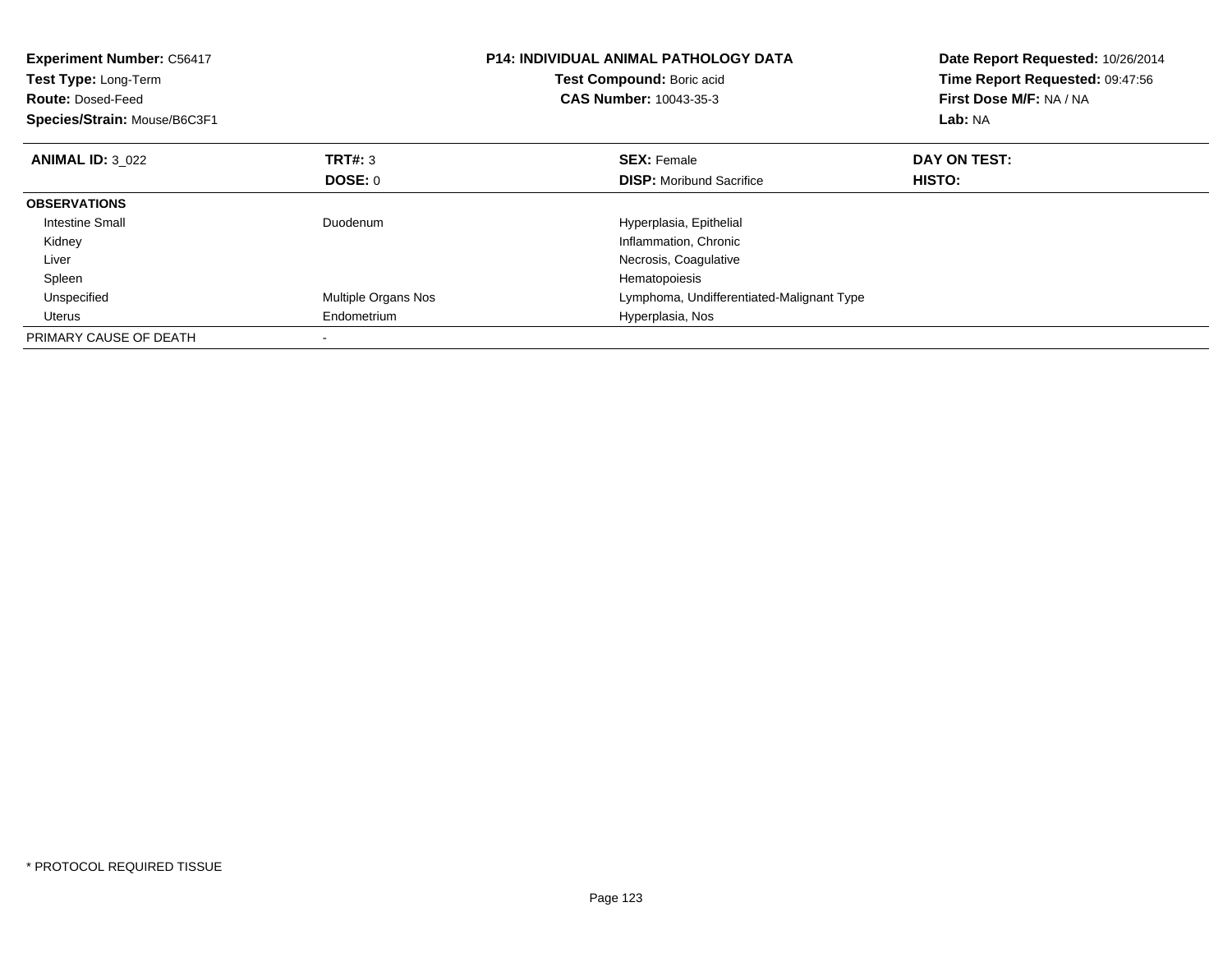**Test Type:** Long-Term

**Route:** Dosed-Feed

**Species/Strain:** Mouse/B6C3F1

# **P14: INDIVIDUAL ANIMAL PATHOLOGY DATA**

**Test Compound:** Boric acid**CAS Number:** 10043-35-3

| <b>ANIMAL ID: 3_023</b> | TRT#: 3        | <b>SEX: Female</b>              | DAY ON TEST: |  |
|-------------------------|----------------|---------------------------------|--------------|--|
|                         | <b>DOSE: 0</b> | <b>DISP: Terminal Sacrifice</b> | HISTO:       |  |
| <b>OBSERVATIONS</b>     |                |                                 |              |  |
| Adrenal gland           | Medulla        | Hyperplasia, Nos                |              |  |
| Bone marrow             |                | Fibrosis, Myelo                 |              |  |
| Brain                   | Thalamus       | Mineralization                  |              |  |
| Kidney                  |                | Inflammation, Chronic           |              |  |
| Liver                   |                | Inflammation, Active Chronic    |              |  |
| Ovary                   |                | Cyst, Parovarian                |              |  |
| Pancreas                |                | Inflammation, Chronic           |              |  |
| Salivary gland          |                | Inflammation, Chronic           |              |  |
| Spleen                  |                | Hyperplasia, Lymphoid           |              |  |
| Urinary bladder         |                | Inflammation, Chronic           |              |  |
| Uterus                  | Endometrium    | Hyperplasia, Nos                |              |  |
|                         |                | Inflammation, Acute             |              |  |
| PRIMARY CAUSE OF DEATH  |                |                                 |              |  |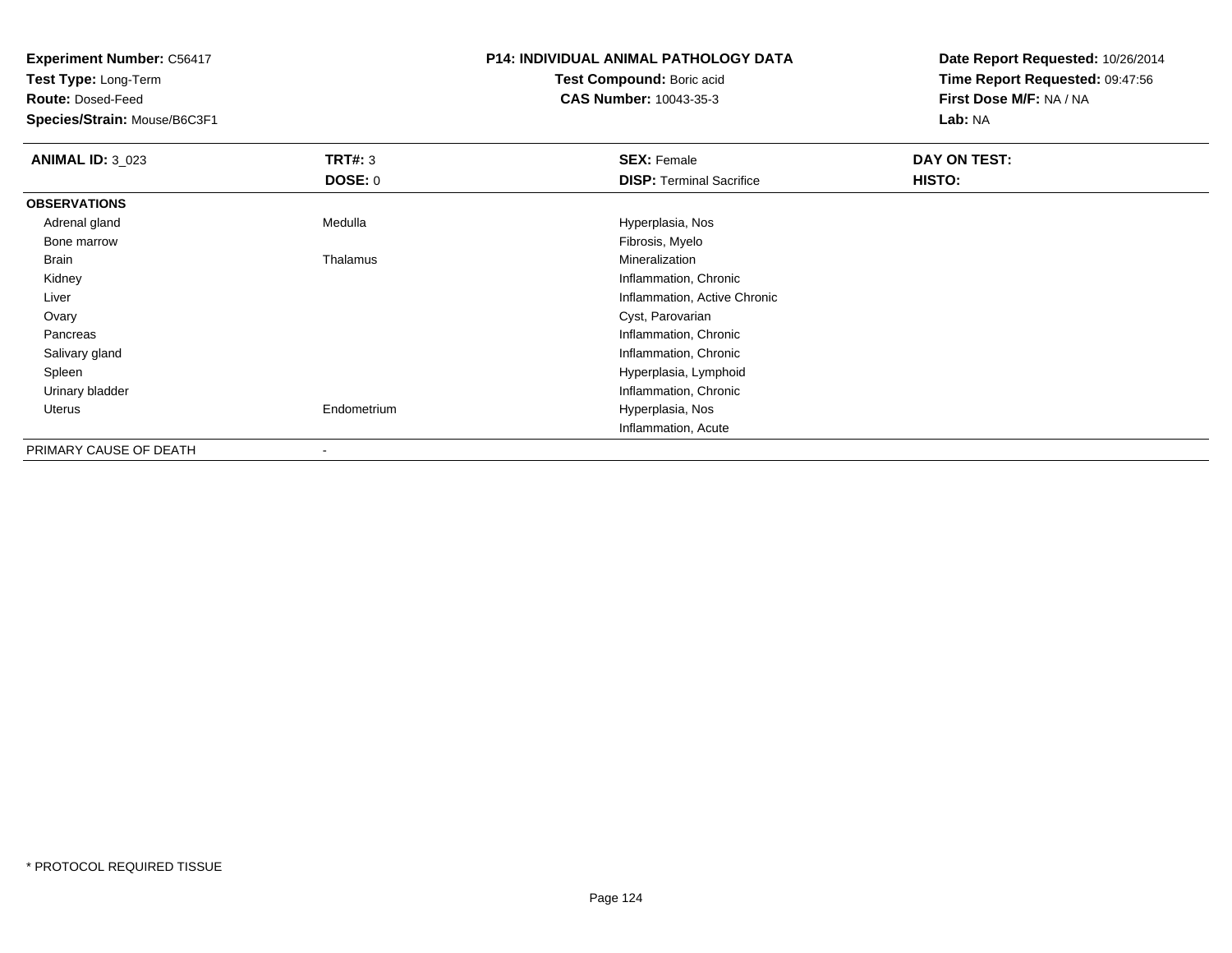**Test Type:** Long-Term

**Route:** Dosed-Feed

**Species/Strain:** Mouse/B6C3F1

### **P14: INDIVIDUAL ANIMAL PATHOLOGY DATA**

**Test Compound:** Boric acid**CAS Number:** 10043-35-3

| <b>ANIMAL ID: 3_024</b> | <b>TRT#: 3</b>           | <b>SEX: Female</b>              | DAY ON TEST: |  |
|-------------------------|--------------------------|---------------------------------|--------------|--|
|                         | <b>DOSE: 0</b>           | <b>DISP: Terminal Sacrifice</b> | HISTO:       |  |
| <b>OBSERVATIONS</b>     |                          |                                 |              |  |
| Adrenal gland           |                          | Angiectasis                     |              |  |
| Bone marrow             |                          | Fibrosis, Myelo                 |              |  |
| Brain                   | Thalamus                 | Mineralization                  |              |  |
| Heart                   |                          | Fibrosis, Focal                 |              |  |
| Kidney                  |                          | Inflammation, Chronic           |              |  |
| Liver                   |                          | Inflammation, Chronic           |              |  |
| Ovary                   |                          | Cyst, Nos                       |              |  |
|                         |                          | Cyst, Parovarian                |              |  |
| Pancreas                |                          | Inflammation, Chronic           |              |  |
| Salivary gland          |                          | Inflammation, Chronic           |              |  |
| Stomach                 | <b>Glandular Stomach</b> | Inflammation, Chronic           |              |  |
|                         | Glandular Stomach        | Mineralization                  |              |  |
| Urinary bladder         |                          | Inflammation, Chronic           |              |  |
| Uterus                  | Endometrium              | Hyperplasia, Nos                |              |  |
|                         | Cervix Uteri             | Inflammation, Acute             |              |  |
| PRIMARY CAUSE OF DEATH  | $\overline{\phantom{a}}$ |                                 |              |  |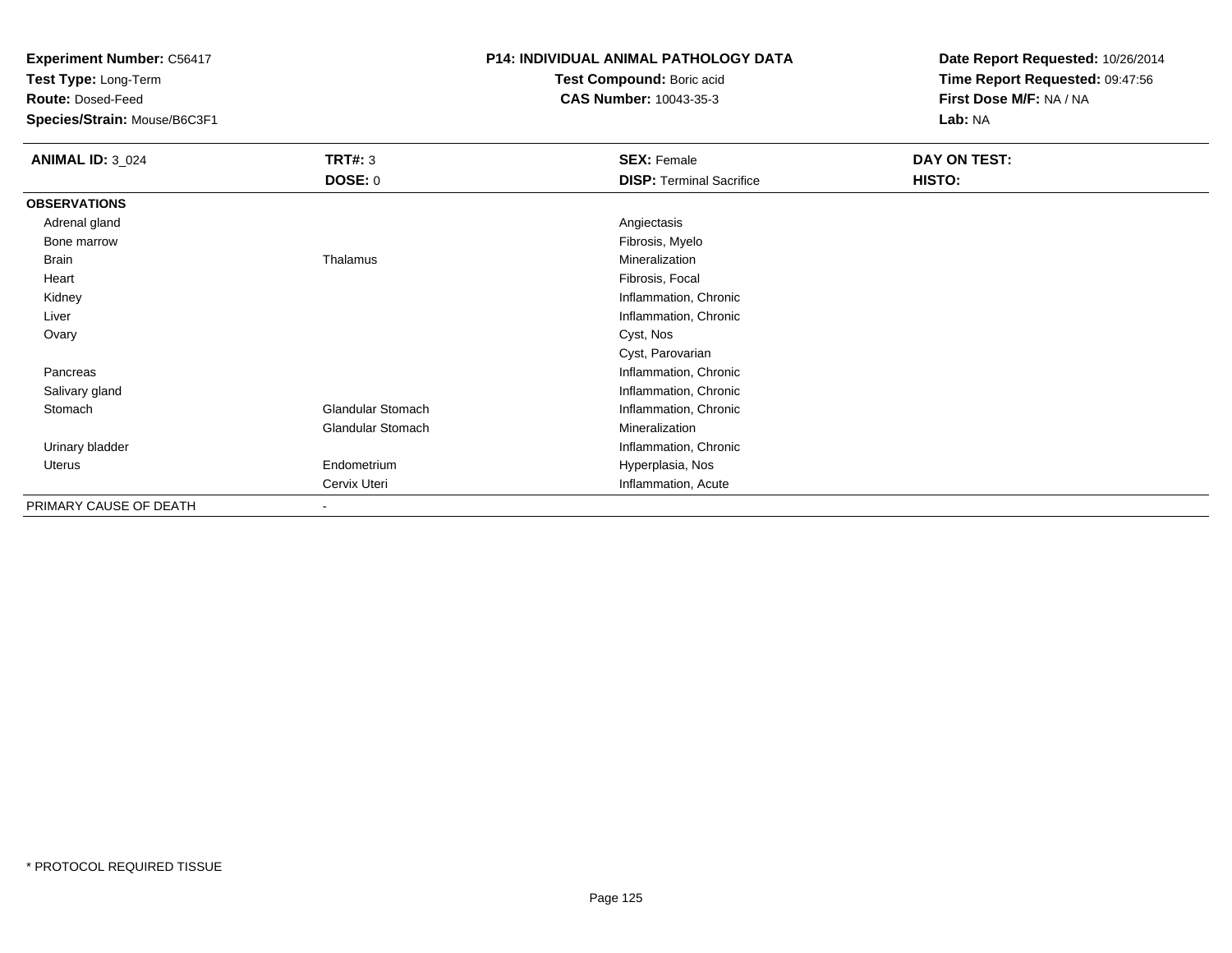**Test Type:** Long-Term

**Route:** Dosed-Feed

**Species/Strain:** Mouse/B6C3F1

## **P14: INDIVIDUAL ANIMAL PATHOLOGY DATA**

**Test Compound:** Boric acid**CAS Number:** 10043-35-3

| <b>ANIMAL ID: 3_025</b> | TRT#: 3<br><b>DOSE: 0</b> | <b>SEX: Female</b><br><b>DISP: Terminal Sacrifice</b> | DAY ON TEST:<br>HISTO: |
|-------------------------|---------------------------|-------------------------------------------------------|------------------------|
| <b>OBSERVATIONS</b>     |                           |                                                       |                        |
| Bone marrow             |                           | Fibrosis, Myelo                                       |                        |
| Brain                   | Thalamus                  | Mineralization                                        |                        |
| Kidney                  |                           | Inflammation, Chronic                                 |                        |
| Liver                   |                           | Inflammation, Active Chronic                          |                        |
| Nasal cavity            |                           | Inflammation, Acute                                   |                        |
| Ovary                   |                           | Cyst, Parovarian                                      |                        |
| Pancreas                |                           | Inflammation, Chronic                                 |                        |
| Pituitary gland         | <b>Anterior Pituitary</b> | Cyst, Nos                                             |                        |
| Salivary gland          |                           | Inflammation, Chronic                                 |                        |
| Urinary bladder         |                           | Inflammation, Chronic                                 |                        |
| Uterus                  | Endometrium               | Hyperplasia, Nos                                      |                        |
|                         |                           | Inflammation, Acute                                   |                        |
|                         | Parovarian                | Inflammation, Chronic                                 |                        |
| PRIMARY CAUSE OF DEATH  |                           |                                                       |                        |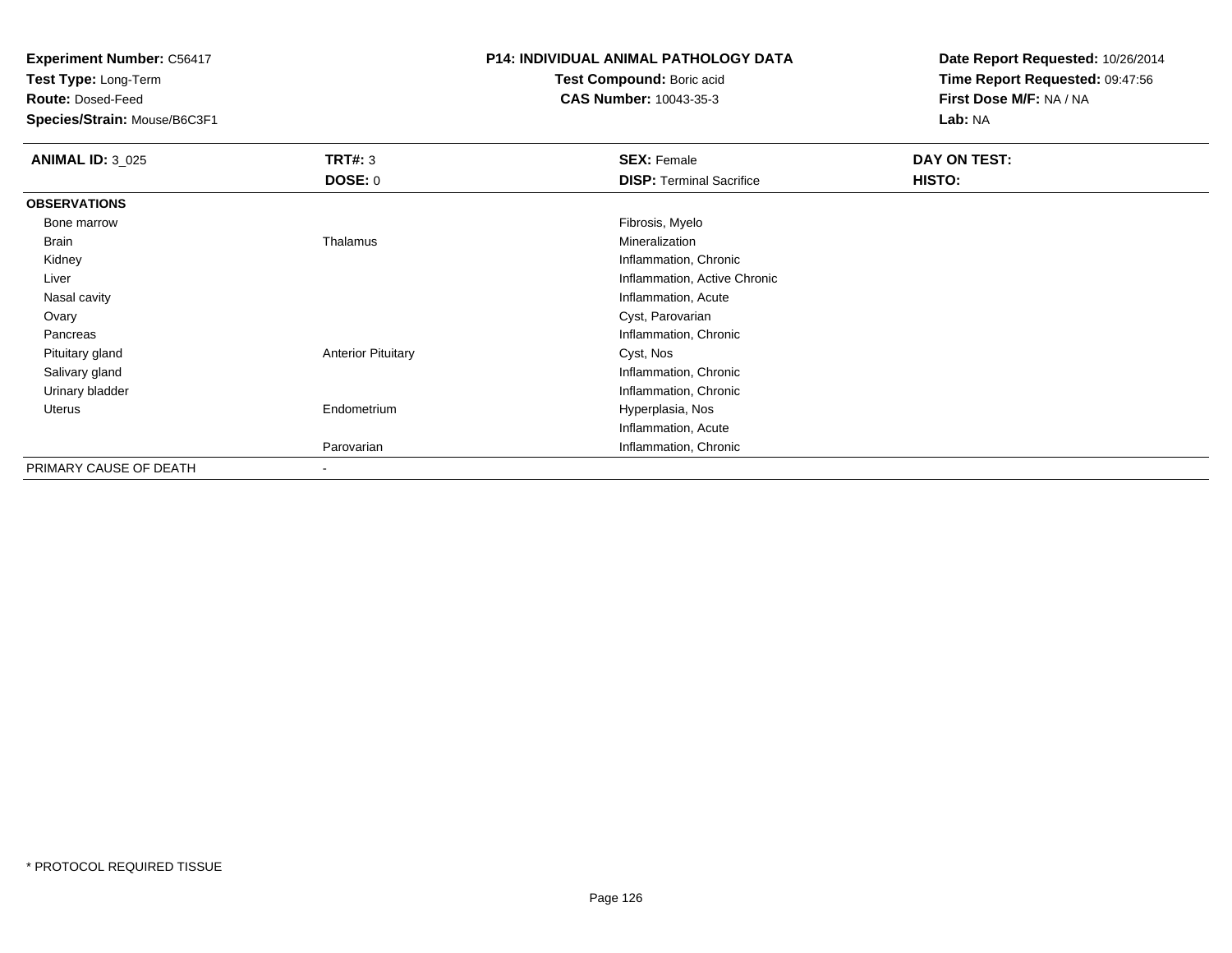**Test Type:** Long-Term

**Route:** Dosed-Feed

**Species/Strain:** Mouse/B6C3F1

## **P14: INDIVIDUAL ANIMAL PATHOLOGY DATA**

**Test Compound:** Boric acid**CAS Number:** 10043-35-3

| <b>ANIMAL ID: 3_026</b> | TRT#: 3                   | <b>SEX: Female</b>           | DAY ON TEST: |
|-------------------------|---------------------------|------------------------------|--------------|
|                         | DOSE: 0                   | <b>DISP: Natural Death</b>   | HISTO:       |
| <b>OBSERVATIONS</b>     |                           |                              |              |
| Heart                   |                           | Abscess, Nos                 |              |
| Kidney                  |                           | Pyelonephritis, Nos          |              |
| Liver                   |                           | Leukemoid Reaction           |              |
| Lymph node              |                           | Abscess, Nos                 |              |
| Pancreas                |                           | Atrophy, Nos                 |              |
|                         |                           | Inflammation, Active Chronic |              |
| Peritoneum              |                           | Inflammation, Nos            |              |
| Skeletal muscle         | <b>Intercostal Muscle</b> | Inflammation, Acute          |              |
| Unspecified             | Multiple Organs Nos       | Inflammation, Acute/Chronic  |              |
| Uterus                  | Parovarian                | Abscess, Nos                 |              |
|                         | Parovarian                | Inflammation, Chronic        |              |
| PRIMARY CAUSE OF DEATH  | $\overline{\phantom{a}}$  |                              |              |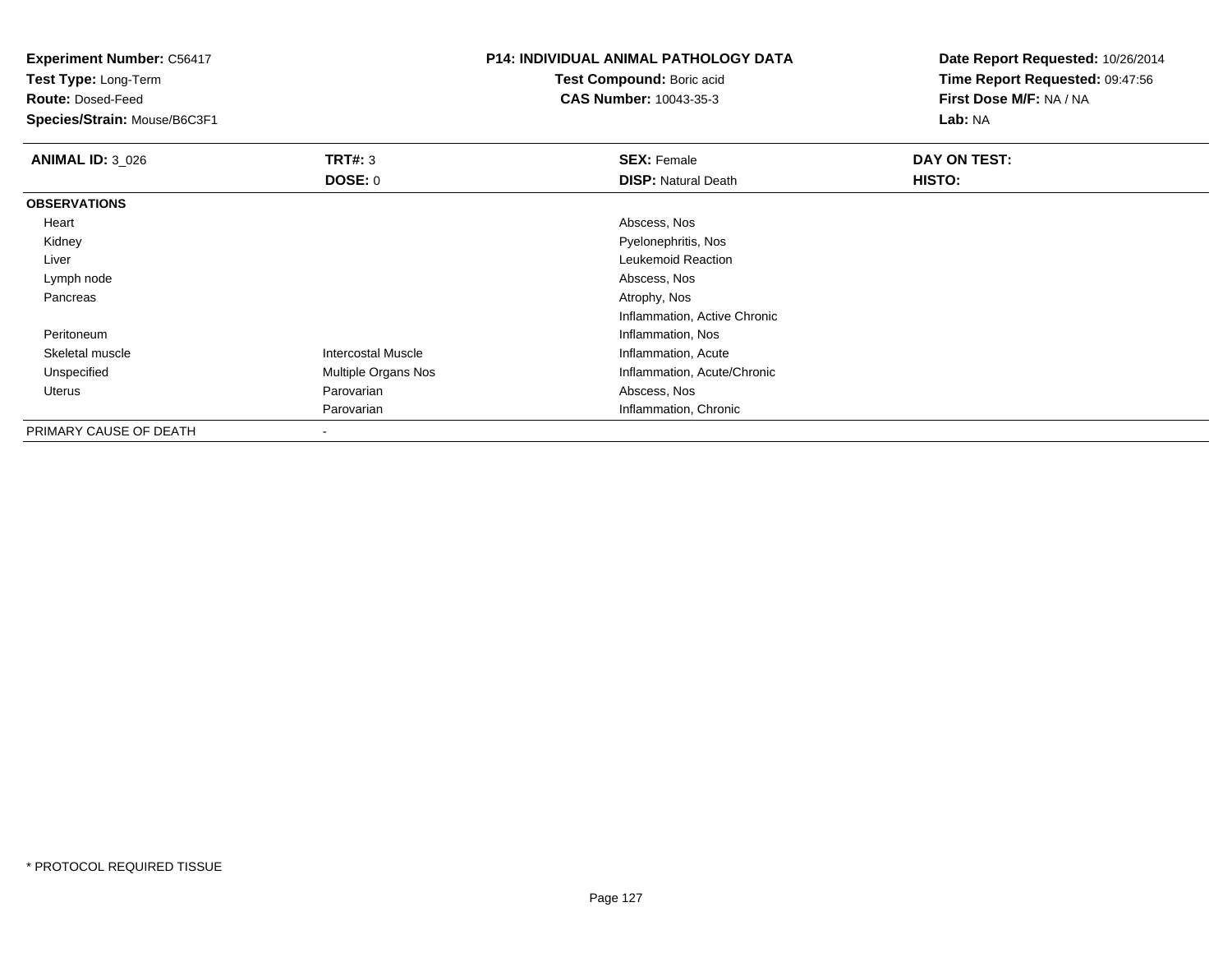| <b>Experiment Number: C56417</b><br>Test Type: Long-Term |                        | <b>P14: INDIVIDUAL ANIMAL PATHOLOGY DATA</b> | Date Report Requested: 10/26/2014<br>Time Report Requested: 09:47:56 |  |
|----------------------------------------------------------|------------------------|----------------------------------------------|----------------------------------------------------------------------|--|
|                                                          |                        | Test Compound: Boric acid                    |                                                                      |  |
| <b>Route: Dosed-Feed</b>                                 |                        | <b>CAS Number: 10043-35-3</b>                | First Dose M/F: NA / NA                                              |  |
| Species/Strain: Mouse/B6C3F1                             |                        |                                              | Lab: NA                                                              |  |
| <b>ANIMAL ID: 3 027</b>                                  | TRT#: 3                | <b>SEX: Female</b>                           | DAY ON TEST:                                                         |  |
|                                                          | DOSE: 0                | <b>DISP:</b> Natural Death                   | HISTO:                                                               |  |
| <b>OBSERVATIONS</b>                                      |                        |                                              |                                                                      |  |
| Lung                                                     |                        | Congestion, Nos                              |                                                                      |  |
| Lymph node                                               | Mediastinal Lymph Node | Depletion, Lymphoid                          |                                                                      |  |
| Pancreas                                                 |                        | Inflammation, Active Chronic                 |                                                                      |  |
| Peritoneum                                               |                        | Inflammation, Nos                            |                                                                      |  |
| Spleen                                                   |                        | Hematopoiesis                                |                                                                      |  |
| Stomach                                                  | Omentum Nos            | Inflammation, Active Chronic                 |                                                                      |  |
| Unspecified                                              | Multiple Organs Nos    | Inflammation, Nos                            |                                                                      |  |
| Uterus                                                   | Parovarian             | Abscess, Nos                                 |                                                                      |  |
| PRIMARY CAUSE OF DEATH                                   |                        |                                              |                                                                      |  |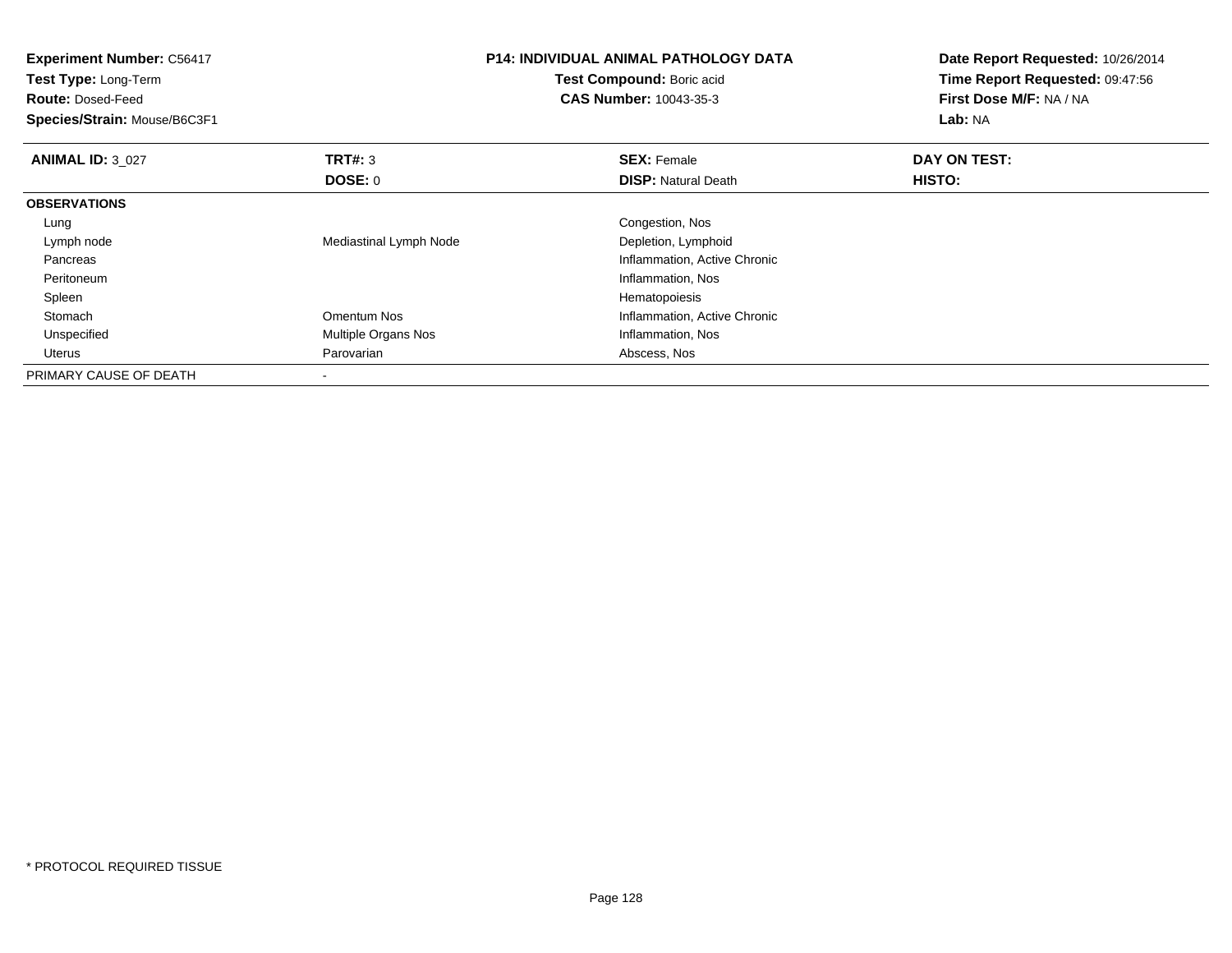| <b>Experiment Number: C56417</b><br>Test Type: Long-Term<br><b>Route: Dosed-Feed</b><br>Species/Strain: Mouse/B6C3F1 |                                  | <b>P14: INDIVIDUAL ANIMAL PATHOLOGY DATA</b><br>Test Compound: Boric acid<br><b>CAS Number: 10043-35-3</b> | Date Report Requested: 10/26/2014<br>Time Report Requested: 09:47:56<br>First Dose M/F: NA / NA<br>Lab: NA |
|----------------------------------------------------------------------------------------------------------------------|----------------------------------|------------------------------------------------------------------------------------------------------------|------------------------------------------------------------------------------------------------------------|
| <b>ANIMAL ID: 3_028</b>                                                                                              | <b>TRT#: 3</b><br><b>DOSE: 0</b> | <b>SEX: Female</b><br><b>DISP: Natural Death</b>                                                           | DAY ON TEST:<br>HISTO:                                                                                     |
| <b>OBSERVATIONS</b>                                                                                                  |                                  |                                                                                                            |                                                                                                            |
| Kidney                                                                                                               |                                  | Inflammation, Chronic                                                                                      |                                                                                                            |
| Liver                                                                                                                |                                  | Inflammation, Chronic                                                                                      |                                                                                                            |
| Lung                                                                                                                 |                                  | Inflammation, Chronic                                                                                      |                                                                                                            |
| Pancreas                                                                                                             |                                  | Fibrosis                                                                                                   |                                                                                                            |
|                                                                                                                      |                                  | Inflammation, Chronic                                                                                      |                                                                                                            |
| Spleen                                                                                                               |                                  | Depletion, Lymphoid                                                                                        |                                                                                                            |
|                                                                                                                      |                                  | Hematopoiesis                                                                                              |                                                                                                            |
| Unspecified                                                                                                          |                                  | Fibrosarcoma                                                                                               |                                                                                                            |
| Urinary bladder                                                                                                      |                                  | Fibrosis                                                                                                   |                                                                                                            |
| Uterus                                                                                                               | Parovarian                       | Mineralization                                                                                             |                                                                                                            |
| PRIMARY CAUSE OF DEATH                                                                                               | ۰                                |                                                                                                            |                                                                                                            |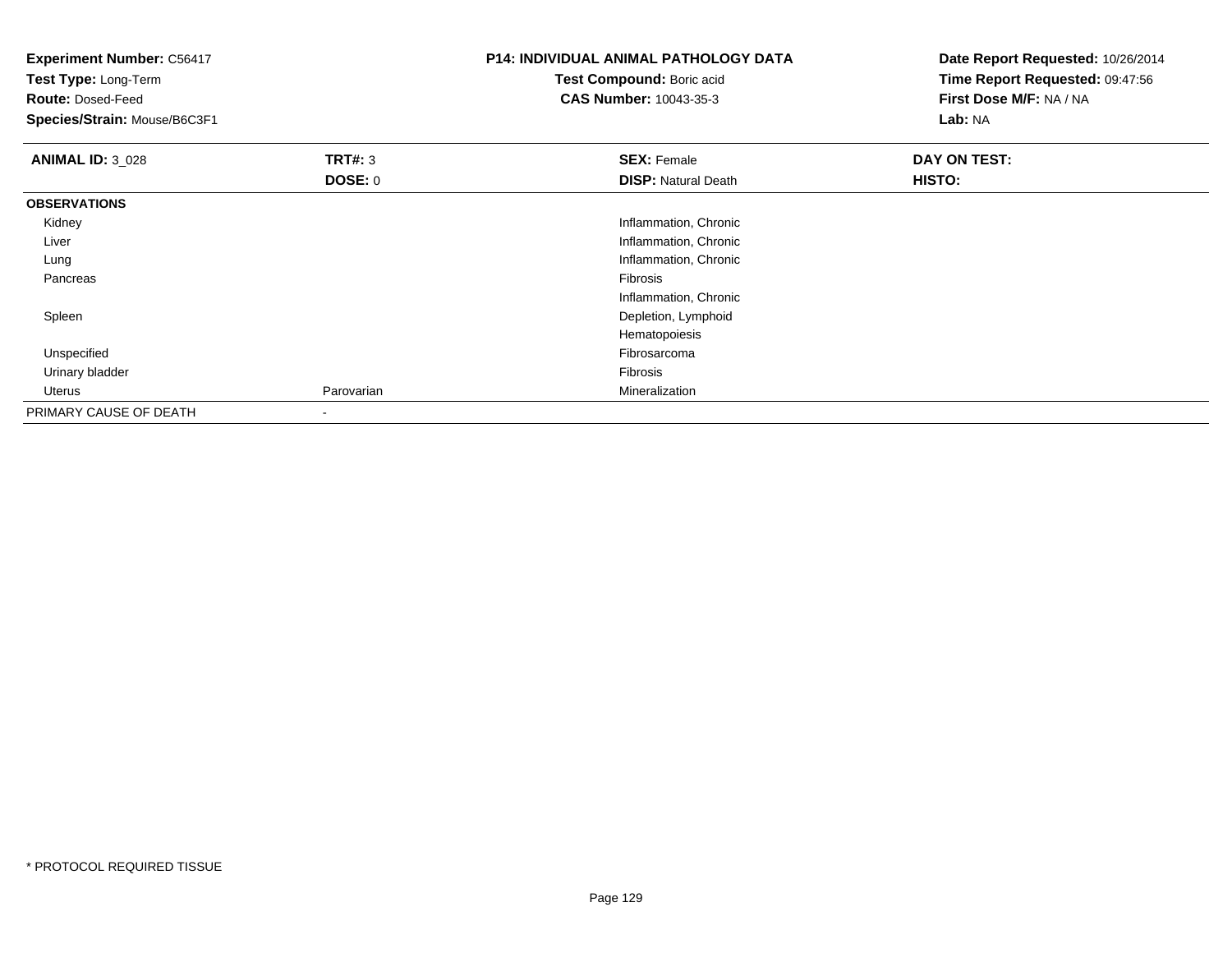**Test Type:** Long-Term

**Route:** Dosed-Feed

**Species/Strain:** Mouse/B6C3F1

### **P14: INDIVIDUAL ANIMAL PATHOLOGY DATA**

**Test Compound:** Boric acid**CAS Number:** 10043-35-3

| <b>ANIMAL ID: 3_029</b> | <b>TRT#: 3</b>               | <b>SEX: Female</b>         | DAY ON TEST: |
|-------------------------|------------------------------|----------------------------|--------------|
|                         | <b>DOSE: 0</b>               | <b>DISP: Natural Death</b> | HISTO:       |
| <b>OBSERVATIONS</b>     |                              |                            |              |
| Brain                   | Thalamus                     | Mineralization             |              |
| Heart                   |                              | Perivasculitis             |              |
| Kidney                  |                              | Inflammation, Chronic      |              |
| Liver                   |                              | Hematopoiesis              |              |
| Lung                    | Pleura Nos                   | Inflammation, Acute        |              |
|                         |                              | Perivasculitis             |              |
| Lymph node              | Mediastinal Lymph Node       | Abscess, Nos               |              |
|                         | Mesenteric Lymph Node        | Depletion, Lymphoid        |              |
| Pancreas                |                              | Inflammation, Chronic      |              |
| Peritoneum              |                              | Inflammation, Acute        |              |
| Skeletal muscle         | <b>Intercostal Muscle</b>    | Inflammation, Acute        |              |
| Spleen                  |                              | Depletion, Lymphoid        |              |
|                         |                              | Hematopoiesis              |              |
| Stomach                 | Omentum Nos                  | Inflammation, Acute        |              |
| Unspecified             | <b>Mediastinum Nos</b>       | Perivasculitis             |              |
| Urinary bladder         |                              | Inflammation, Chronic      |              |
| Uterus                  | Parovarian                   | Abscess, Nos               |              |
|                         | Endometrium                  | Hyperplasia, Nos           |              |
|                         |                              | Inflammation, Acute        |              |
| PRIMARY CAUSE OF DEATH  | $\qquad \qquad \blacksquare$ |                            |              |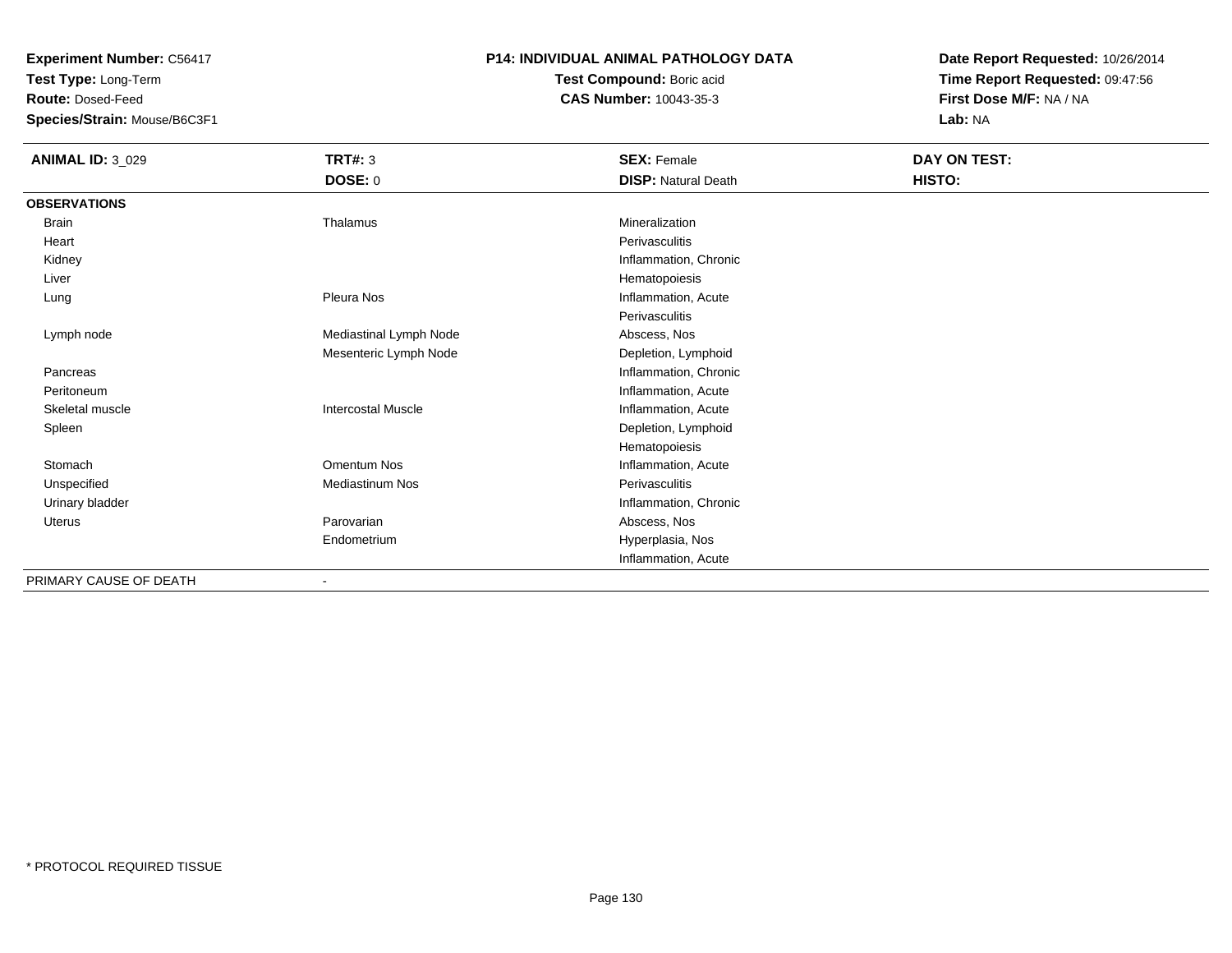**Test Type:** Long-Term

**Route:** Dosed-Feed

**Species/Strain:** Mouse/B6C3F1

## **P14: INDIVIDUAL ANIMAL PATHOLOGY DATA**

**Test Compound:** Boric acid**CAS Number:** 10043-35-3

| <b>ANIMAL ID: 3_030</b> | TRT#: 3<br><b>DOSE: 0</b> | <b>SEX: Female</b><br><b>DISP: Terminal Sacrifice</b> | DAY ON TEST:<br>HISTO: |
|-------------------------|---------------------------|-------------------------------------------------------|------------------------|
|                         |                           |                                                       |                        |
| <b>OBSERVATIONS</b>     |                           |                                                       |                        |
| Bone marrow             |                           | Fibrosis, Myelo                                       |                        |
| Brain                   | Thalamus                  | Mineralization                                        |                        |
| Kidney                  |                           | Inflammation, Chronic                                 |                        |
| Lung                    |                           | Hyperplasia, Alveolar Epithelium                      |                        |
| Pancreas                |                           | Inflammation, Chronic                                 |                        |
| Salivary gland          |                           | Inflammation, Chronic                                 |                        |
| Stomach                 | Forestomach               | Acanthosis                                            |                        |
|                         | Forestomach               | Hyperkeratosis                                        |                        |
|                         | Forestomach               | Inflammation, Chronic                                 |                        |
|                         | <b>Glandular Stomach</b>  | Inflammation, Chronic                                 |                        |
| Thymus                  |                           | Hyperplasia, Lymphoid                                 |                        |
| Urinary bladder         |                           | Inflammation, Chronic                                 |                        |
| Uterus                  | Endometrium               | Hyperplasia, Nos                                      |                        |
| PRIMARY CAUSE OF DEATH  |                           |                                                       |                        |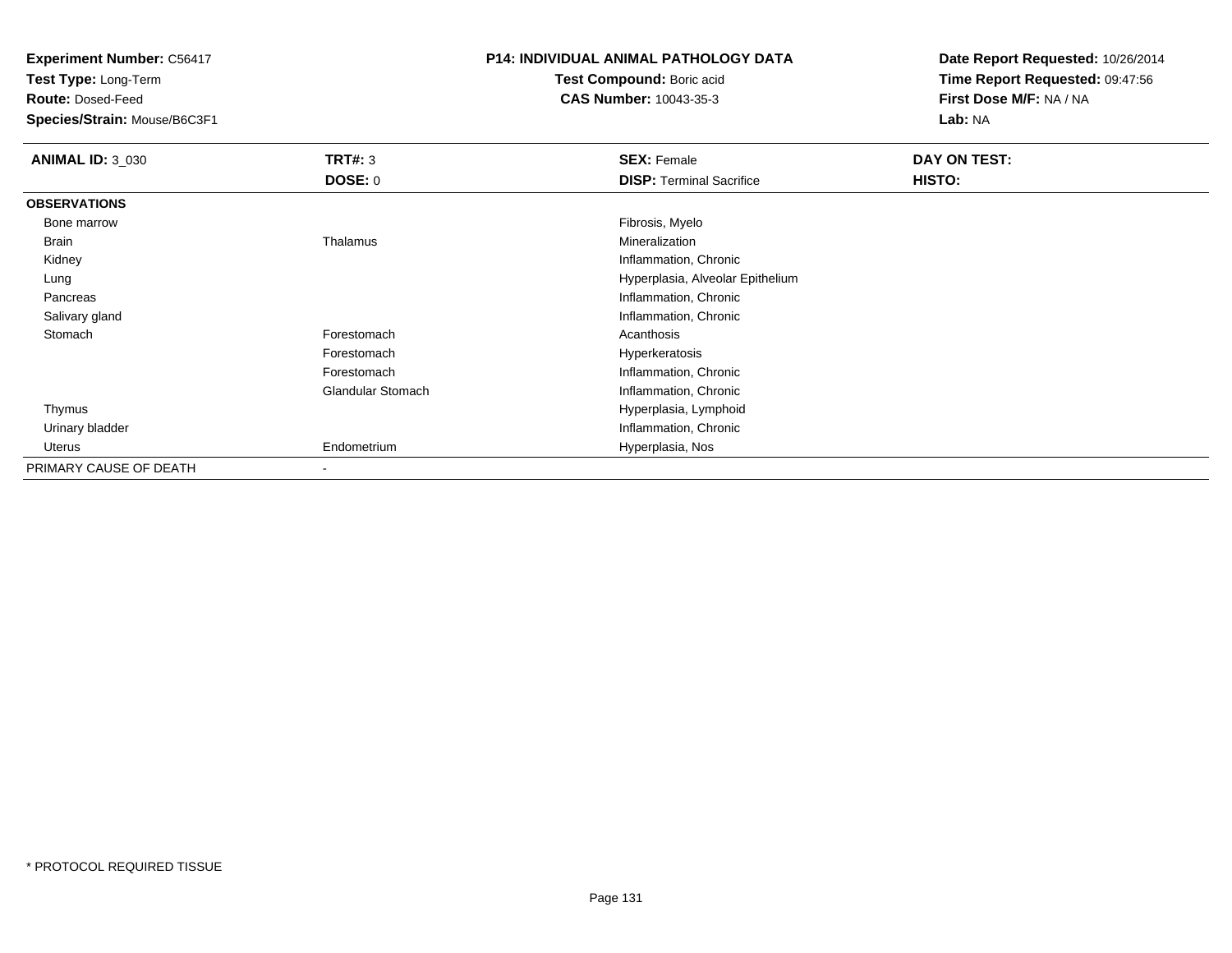| <b>Experiment Number: C56417</b><br>Test Type: Long-Term<br><b>Route: Dosed-Feed</b><br>Species/Strain: Mouse/B6C3F1 |                | <b>P14: INDIVIDUAL ANIMAL PATHOLOGY DATA</b><br>Test Compound: Boric acid<br>CAS Number: 10043-35-3 | Date Report Requested: 10/26/2014<br>Time Report Requested: 09:47:56<br>First Dose M/F: NA / NA<br>Lab: NA |
|----------------------------------------------------------------------------------------------------------------------|----------------|-----------------------------------------------------------------------------------------------------|------------------------------------------------------------------------------------------------------------|
| <b>ANIMAL ID: 3_031</b>                                                                                              | <b>TRT#: 3</b> | <b>SEX: Female</b>                                                                                  | DAY ON TEST:                                                                                               |
|                                                                                                                      | <b>DOSE: 0</b> | <b>DISP:</b> Terminal Sacrifice                                                                     | HISTO:                                                                                                     |
| <b>OBSERVATIONS</b>                                                                                                  |                |                                                                                                     |                                                                                                            |
| Adrenal gland                                                                                                        |                | Angiectasis                                                                                         |                                                                                                            |
| Bone marrow                                                                                                          |                | Fibrosis, Myelo                                                                                     |                                                                                                            |
| Kidney                                                                                                               |                | Inflammation, Chronic                                                                               |                                                                                                            |
| Liver                                                                                                                |                | Inflammation, Chronic                                                                               |                                                                                                            |
| Pancreas                                                                                                             |                | Inflammation, Chronic                                                                               |                                                                                                            |
| Salivary gland                                                                                                       |                | Inflammation, Chronic                                                                               |                                                                                                            |
| Spleen                                                                                                               |                | Hemangiosarcoma                                                                                     |                                                                                                            |
| Thymus                                                                                                               |                | Depletion, Lymphoid                                                                                 |                                                                                                            |
| Urinary bladder                                                                                                      |                | Inflammation, Chronic                                                                               |                                                                                                            |
| Uterus                                                                                                               | Endometrium    | Hyperplasia, Nos                                                                                    |                                                                                                            |
| PRIMARY CAUSE OF DEATH                                                                                               |                |                                                                                                     |                                                                                                            |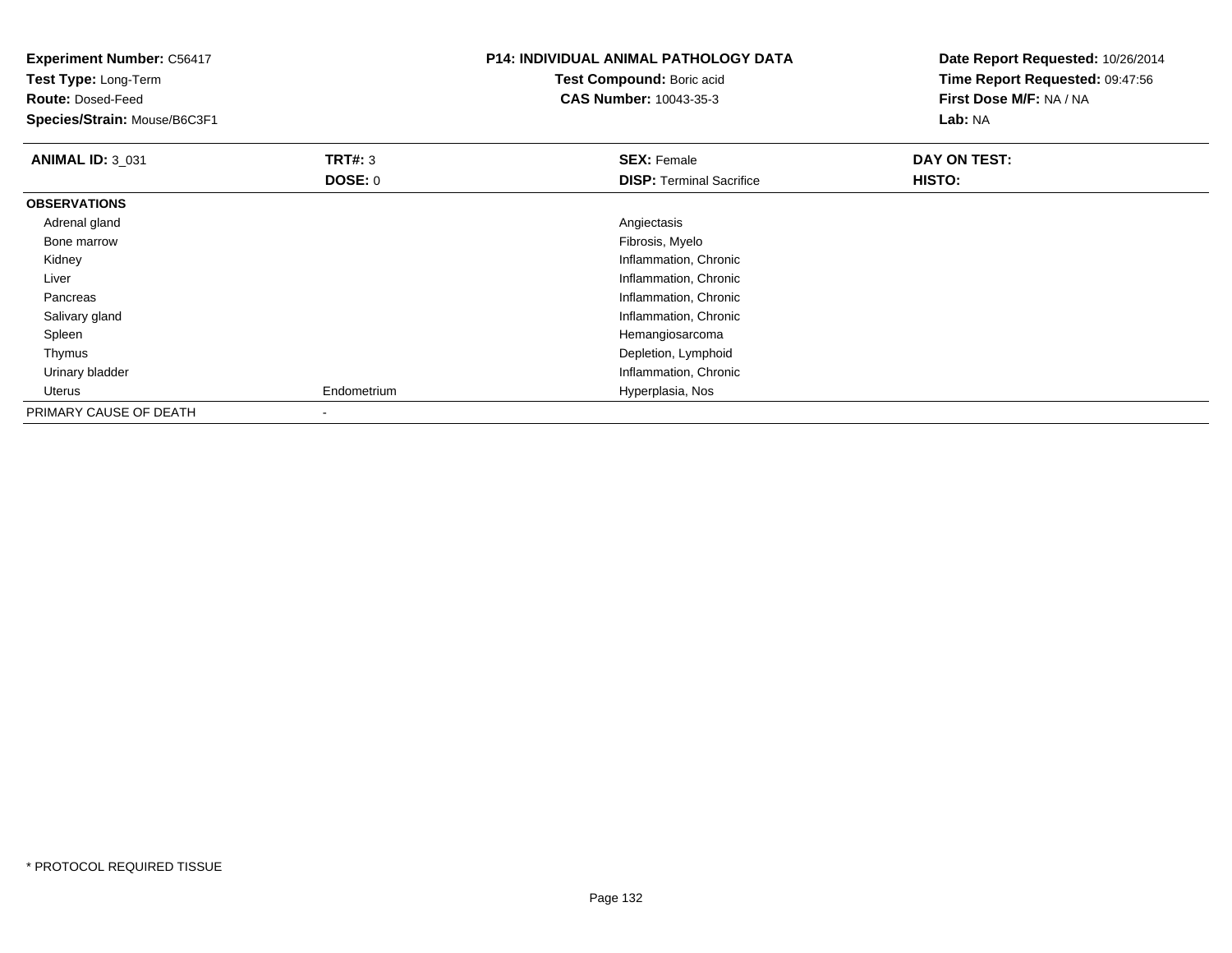| <b>Experiment Number: C56417</b><br>Test Type: Long-Term<br><b>Route: Dosed-Feed</b><br>Species/Strain: Mouse/B6C3F1 |                     | <b>P14: INDIVIDUAL ANIMAL PATHOLOGY DATA</b><br>Test Compound: Boric acid<br><b>CAS Number: 10043-35-3</b> | Date Report Requested: 10/26/2014<br>Time Report Requested: 09:47:56<br>First Dose M/F: NA / NA<br>Lab: NA |
|----------------------------------------------------------------------------------------------------------------------|---------------------|------------------------------------------------------------------------------------------------------------|------------------------------------------------------------------------------------------------------------|
| <b>ANIMAL ID: 3_032</b>                                                                                              | TRT#: 3             | <b>SEX: Female</b>                                                                                         | DAY ON TEST:                                                                                               |
|                                                                                                                      | DOSE: 0             | <b>DISP: Natural Death</b>                                                                                 | HISTO:                                                                                                     |
| <b>OBSERVATIONS</b>                                                                                                  |                     |                                                                                                            |                                                                                                            |
| Brain                                                                                                                | Thalamus            | Mineralization                                                                                             |                                                                                                            |
| Intestine Large                                                                                                      | Colon               | Inflammation, Acute                                                                                        |                                                                                                            |
|                                                                                                                      | Colon               | Necrosis, Nos                                                                                              |                                                                                                            |
| Kidney                                                                                                               |                     | Inflammation, Chronic                                                                                      |                                                                                                            |
| Pancreas                                                                                                             |                     | Inflammation, Chronic                                                                                      |                                                                                                            |
| Spleen                                                                                                               |                     | Hematopoiesis                                                                                              |                                                                                                            |
| Unspecified                                                                                                          | Multiple Organs Nos | Lymphoma, Nos-Malignant                                                                                    |                                                                                                            |
| Urinary bladder                                                                                                      |                     | Inflammation, Chronic                                                                                      |                                                                                                            |
| Uterus                                                                                                               | Endometrium         | Hyperplasia, Nos                                                                                           |                                                                                                            |
| PRIMARY CAUSE OF DEATH                                                                                               |                     |                                                                                                            |                                                                                                            |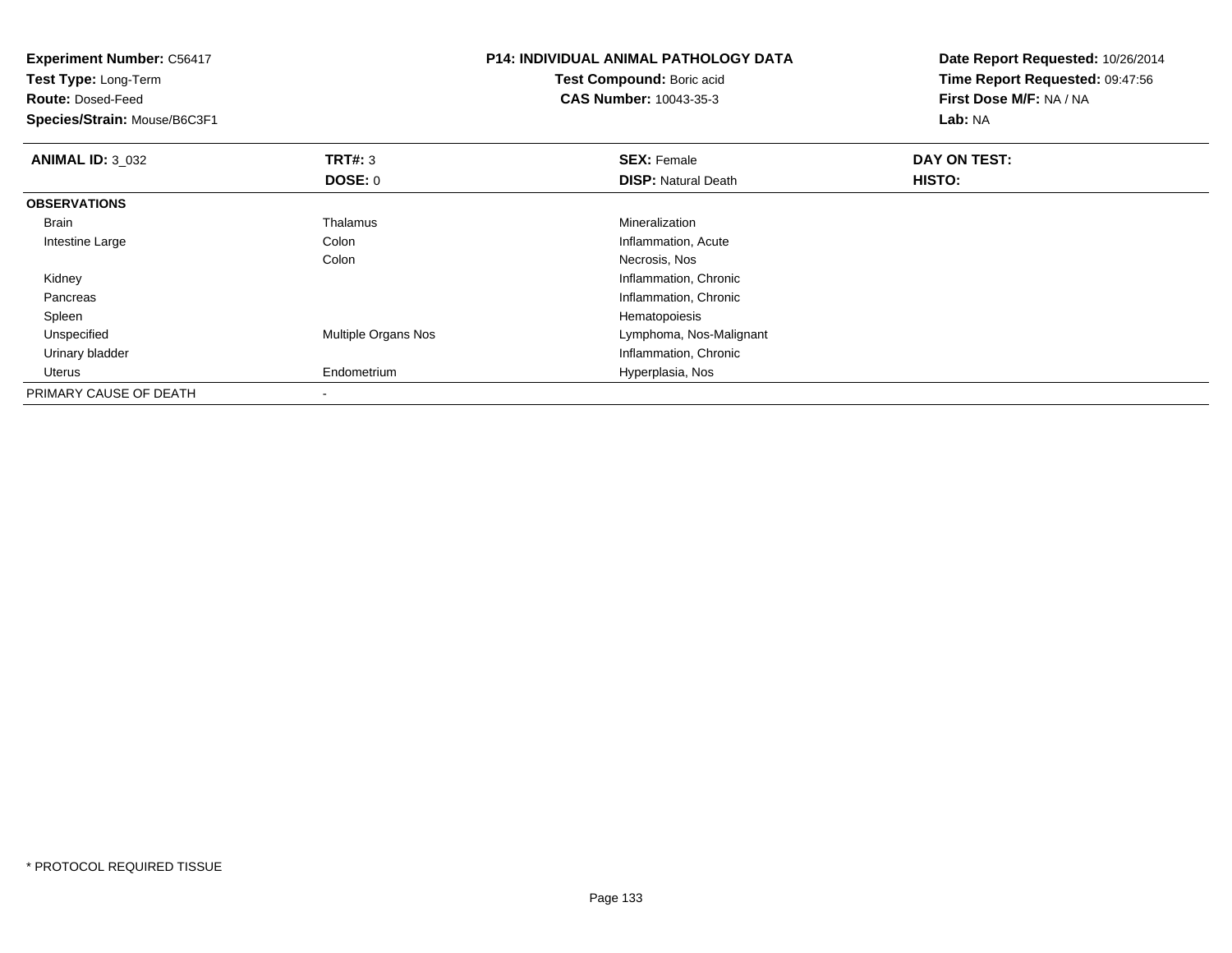**Experiment Number:** C56417**Test Type:** Long-Term**Route:** Dosed-Feed **Species/Strain:** Mouse/B6C3F1**P14: INDIVIDUAL ANIMAL PATHOLOGY DATATest Compound:** Boric acid **CAS Number:** 10043-35-3**Date Report Requested:** 10/26/2014**Time Report Requested:** 09:47:56**First Dose M/F:** NA / NA**Lab:** NA**ANIMAL ID:** 3\_033**TRT#:** 3 **SEX:** Female **DAY ON TEST: DOSE:** 0**DISP:** Terminal Sacrifice **HISTO: OBSERVATIONS** Bone marroww which is a state of the state of the state of the state of the state of the Fibrosis, Myelo state of the state of the state of the state of the state of the state of the state of the state of the state of the state of th Kidney Glomerulonephritis, Nos Inflammation, Chronic Alveolar/Bronchiolar Adenoma Lung Mammary gland Adenocarcinoma, Nos **Ovary**  Cyst, Hemorrhagic Pancreas Inflammation, Chronic Thymuss and the control of the control of the control of the control of the control of the control of the control of the control of the control of the control of the control of the control of the control of the control of the co Urinary bladder Inflammation, Chronic Uterus Endometrium Hyperplasia, Nos Parovarian Inflammation, Chronic PRIMARY CAUSE OF DEATH-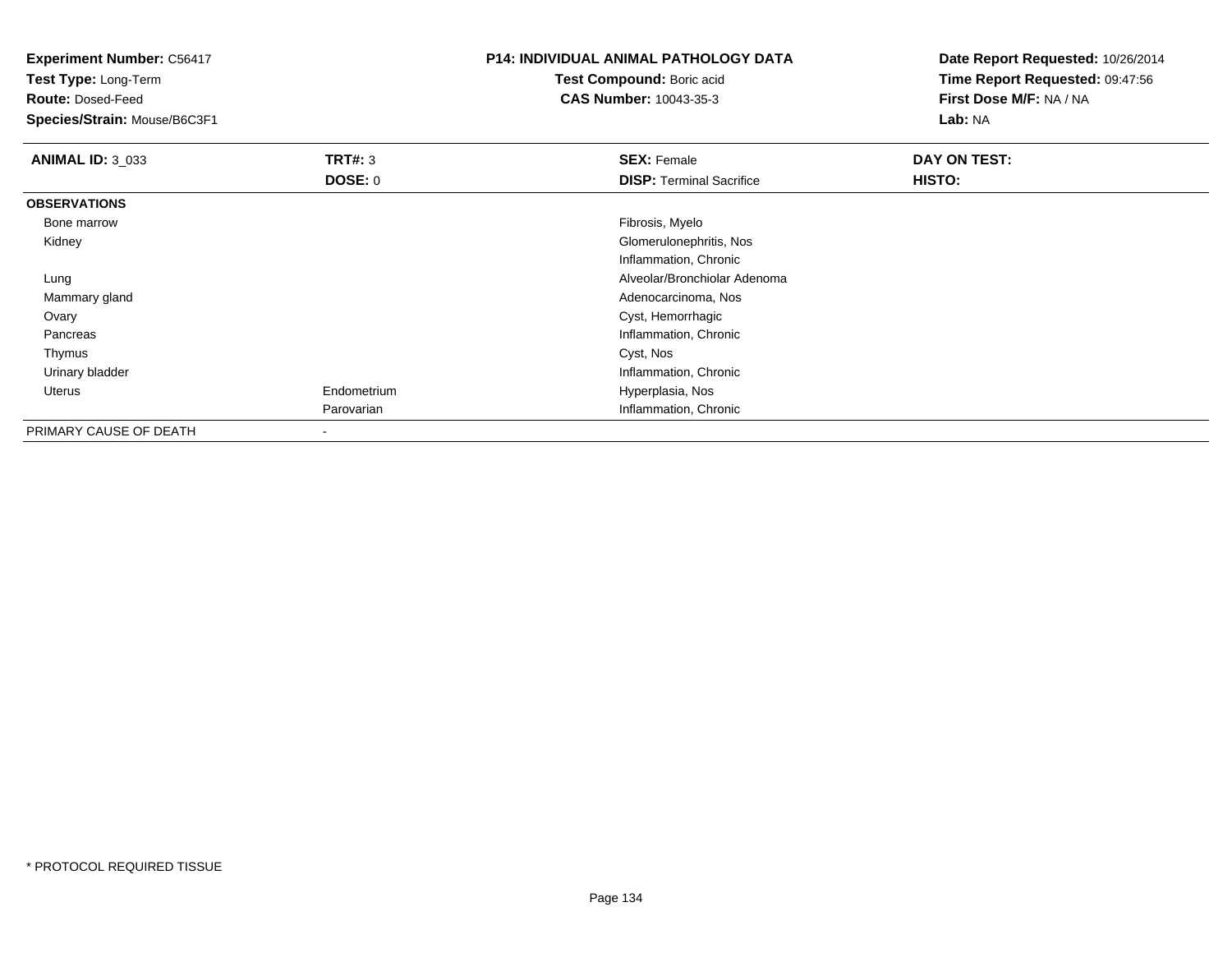**Experiment Number:** C56417**Test Type:** Long-Term**Route:** Dosed-Feed **Species/Strain:** Mouse/B6C3F1**P14: INDIVIDUAL ANIMAL PATHOLOGY DATATest Compound:** Boric acid **CAS Number:** 10043-35-3**Date Report Requested:** 10/26/2014**Time Report Requested:** 09:47:56**First Dose M/F:** NA / NA**Lab:** NA**ANIMAL ID:** 3\_034**TRT#:** 3 **SEX:** Female **DAY ON TEST: DOSE:** 0**DISP:** Terminal Sacrifice **HISTO: OBSERVATIONS** Adrenal glandCortex Nos **Metamorphosis, Fatty** Metamorphosis, Fatty Fibrosis, Myelo Bone marroww which is a state of the state of the state of the state of the state of the Fibrosis, Myelo state of the state of the state of the state of the state of the state of the state of the state of the state of the state of th Brain Thalamus Mineralization Kidneyy the contract of the contract of the contract of the contract of the contract of the contract of the contract of the contract of the contract of the contract of the contract of the contract of the contract of the contract Tubule **Atrophy, Nos** Inflammation, Chronic Liverr and the contract of the contract of the contract of the contract of the contract of the contract of the contract of the contract of the contract of the contract of the contract of the contract of the contract of the cont Cyst, Nos Inflammation, Chronic**Inflammation, Chronic**  Pancreas Spleen Hyperplasia, Lymphoid Urinary bladder Inflammation, Chronic Uterus Endometrium Hyperplasia, Nos PRIMARY CAUSE OF DEATH-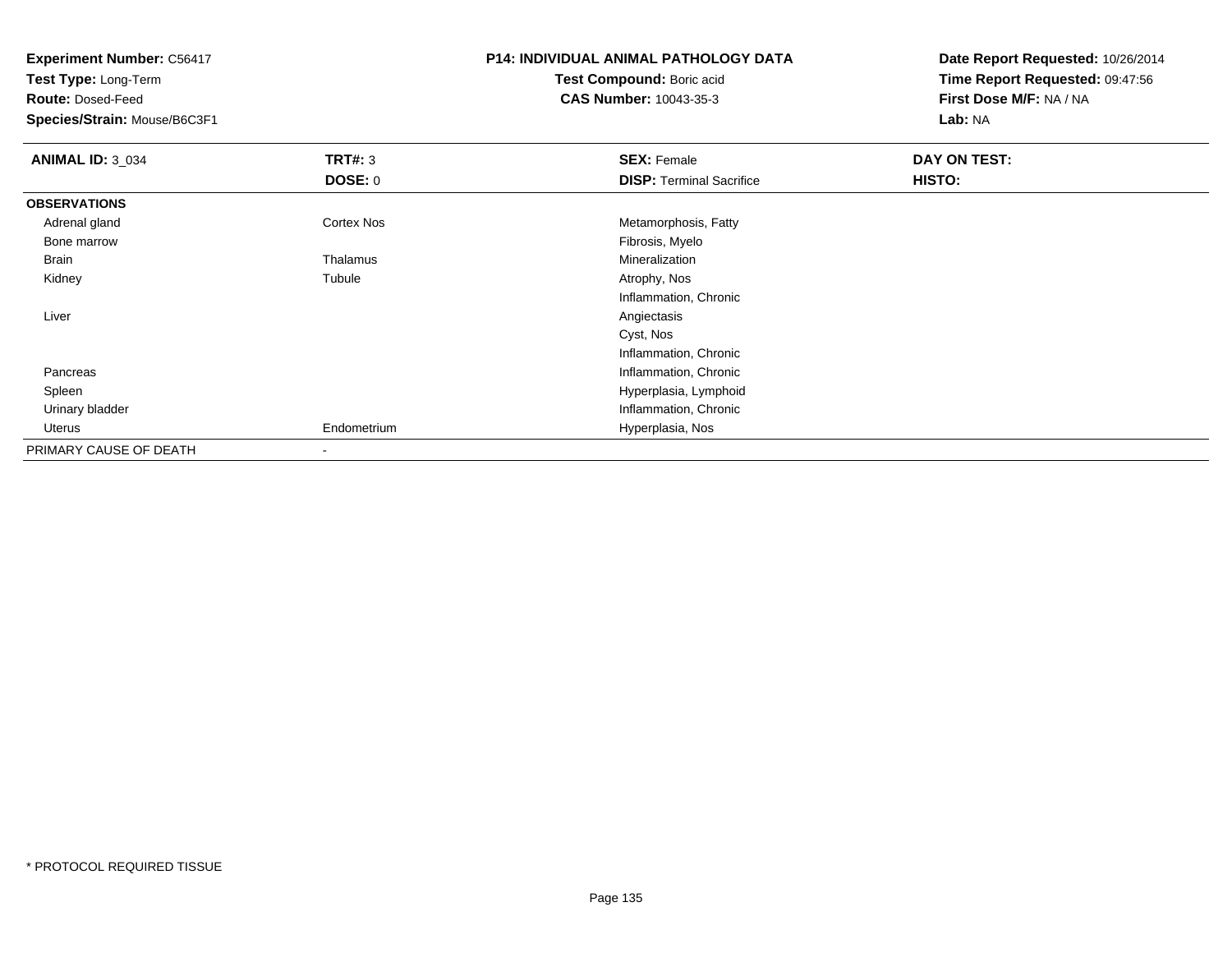**Test Type:** Long-Term

**Route:** Dosed-Feed

**Species/Strain:** Mouse/B6C3F1

# **P14: INDIVIDUAL ANIMAL PATHOLOGY DATA**

**Test Compound:** Boric acid**CAS Number:** 10043-35-3

| <b>ANIMAL ID: 3_035</b> | TRT#: 3     | <b>SEX: Female</b>                   | DAY ON TEST: |  |
|-------------------------|-------------|--------------------------------------|--------------|--|
|                         | DOSE: 0     | <b>DISP:</b> Moribund Sacrifice      | HISTO:       |  |
| <b>OBSERVATIONS</b>     |             |                                      |              |  |
| Bone marrow             |             | Fibrosis, Myelo                      |              |  |
| Brain                   | Thalamus    | Mineralization                       |              |  |
| Heart                   |             | Inflammation, Chronic                |              |  |
| Kidney                  |             | Inflammation, Chronic                |              |  |
|                         | Tubule      | Regeneration, Nos                    |              |  |
| Liver                   |             | Inflammation, Active Chronic         |              |  |
| Pancreas                |             | Inflammation, Chronic                |              |  |
| Salivary gland          |             | Inflammation, Chronic                |              |  |
| Thymus                  |             | Lymphoma, Lymphocytic-Malignant Type |              |  |
| Urinary bladder         |             | Inflammation, Chronic                |              |  |
| Uterus                  | Endometrium | Hyperplasia, Nos                     |              |  |
| PRIMARY CAUSE OF DEATH  |             |                                      |              |  |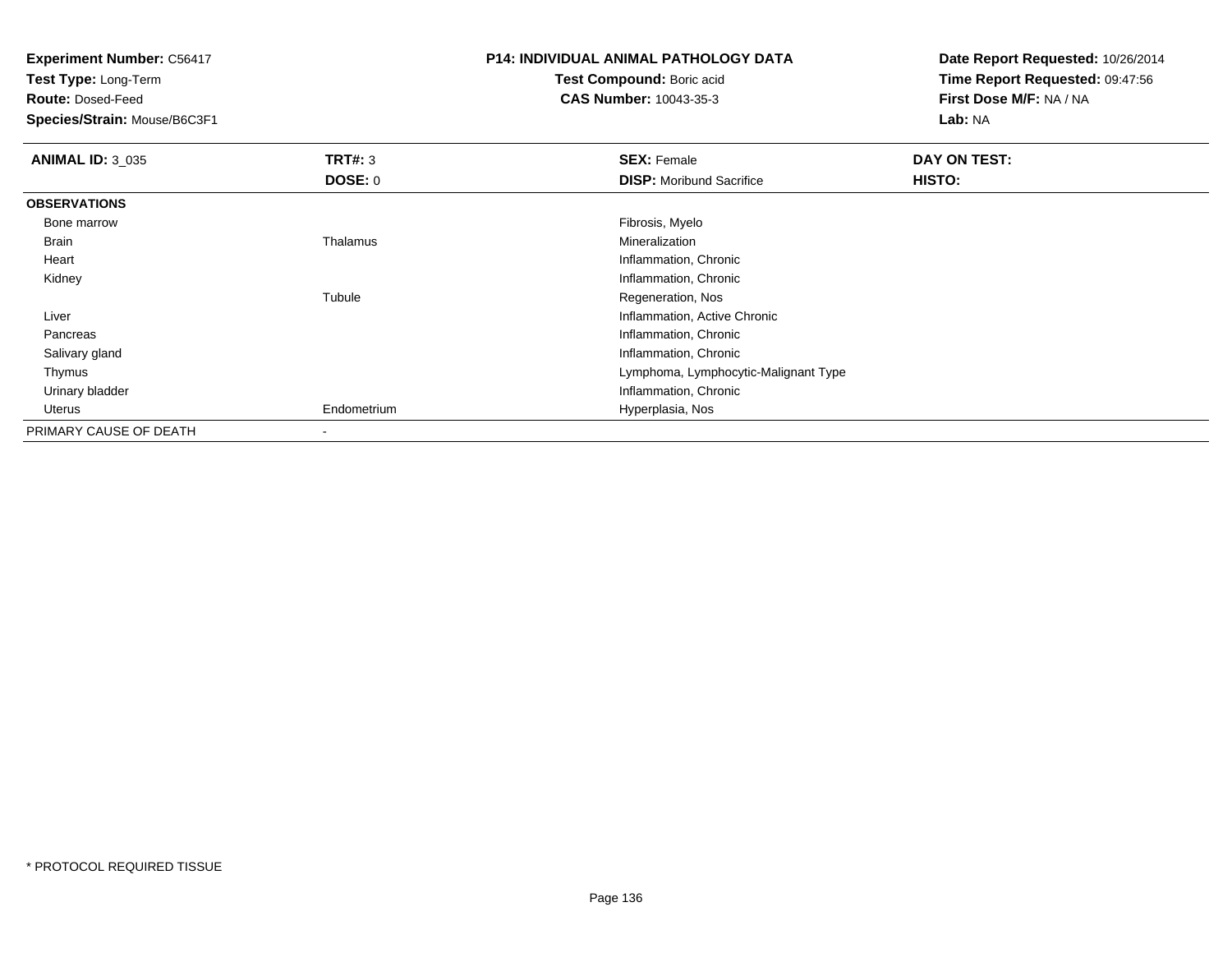**Test Type:** Long-Term

**Route:** Dosed-Feed

**Species/Strain:** Mouse/B6C3F1

# **P14: INDIVIDUAL ANIMAL PATHOLOGY DATA**

**Test Compound:** Boric acid**CAS Number:** 10043-35-3

| <b>ANIMAL ID: 3_036</b> | TRT#: 3                    | <b>SEX: Female</b>                   | DAY ON TEST: |
|-------------------------|----------------------------|--------------------------------------|--------------|
|                         | <b>DOSE: 0</b>             | <b>DISP: Terminal Sacrifice</b>      | HISTO:       |
| <b>OBSERVATIONS</b>     |                            |                                      |              |
| Heart                   | <b>Pericardial Cavity</b>  | Hemopericardium                      |              |
| Kidney                  |                            | Inflammation, Chronic                |              |
| Liver                   |                            | Hepatocellular Carcinoma             |              |
|                         |                            | Necrosis, Coagulative                |              |
| Lung                    |                            | Hepatocellular Carcinoma, Metastatic |              |
| Lymph node              | Mesenteric Lymph Node      | Angiectasis                          |              |
| Nasal cavity            |                            | Inflammation, Acute                  |              |
| Pancreas                |                            | Inflammation, Chronic                |              |
| Salivary gland          |                            | Inflammation, Chronic                |              |
| Spleen                  |                            | Hematopoiesis                        |              |
| Unspecified             | <b>Thoracic Cavity Nos</b> | Hemothorax                           |              |
| Urinary bladder         |                            | Inflammation, Chronic                |              |
| Uterus                  | Endometrium                | Hyperplasia, Nos                     |              |
| PRIMARY CAUSE OF DEATH  |                            |                                      |              |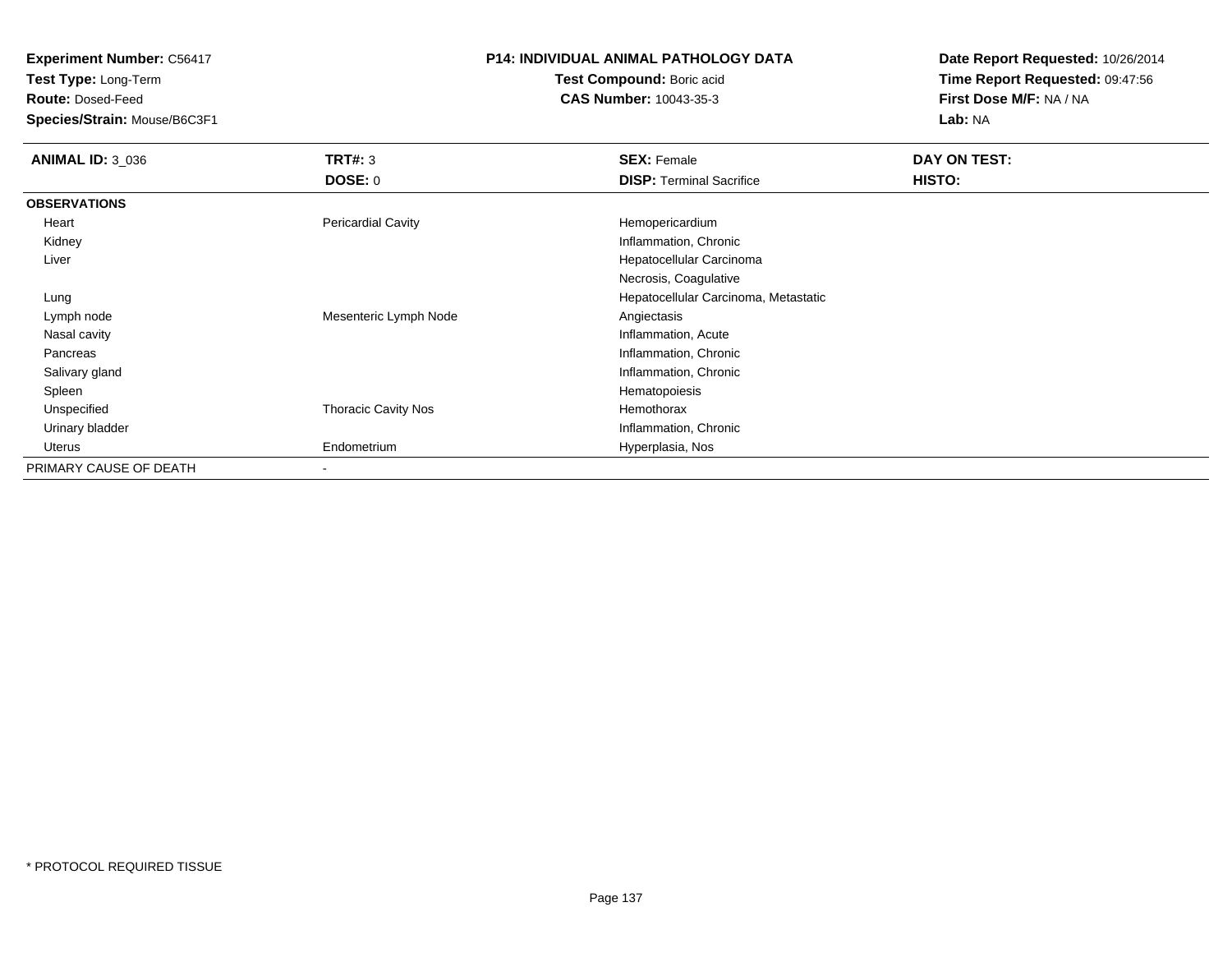**Experiment Number:** C56417**Test Type:** Long-Term**Route:** Dosed-Feed **Species/Strain:** Mouse/B6C3F1**P14: INDIVIDUAL ANIMAL PATHOLOGY DATATest Compound:** Boric acid **CAS Number:** 10043-35-3**Date Report Requested:** 10/26/2014**Time Report Requested:** 09:47:56**First Dose M/F:** NA / NA**Lab:** NA**ANIMAL ID: 3 037 TRT#:** <sup>3</sup> **SEX:** Female **DAY ON TEST: DOSE:** 0**DISP:** Natural Death **HISTO: OBSERVATIONS** Brain Thalamus Mineralization Kidney Inflammation, Chronic Lymph nodeMediastinal Lymph Node Hyperplasia, Lymphoid Mesenteric Lymph Node Hyperplasia, Lymphoid Ovary Cyst, Hemorrhagic Pancreas Inflammation, Active Chronic Peritoneumn and the contract of the contract of the contract of the contract of the contract of the contract of the contract of the contract of the contract of the contract of the contract of the contract of the contract of the cont Salivary gland Inflammation, Chronic Uterus Parovarian Abscess, Nos Endometrium Hyperplasia, Nos PRIMARY CAUSE OF DEATH-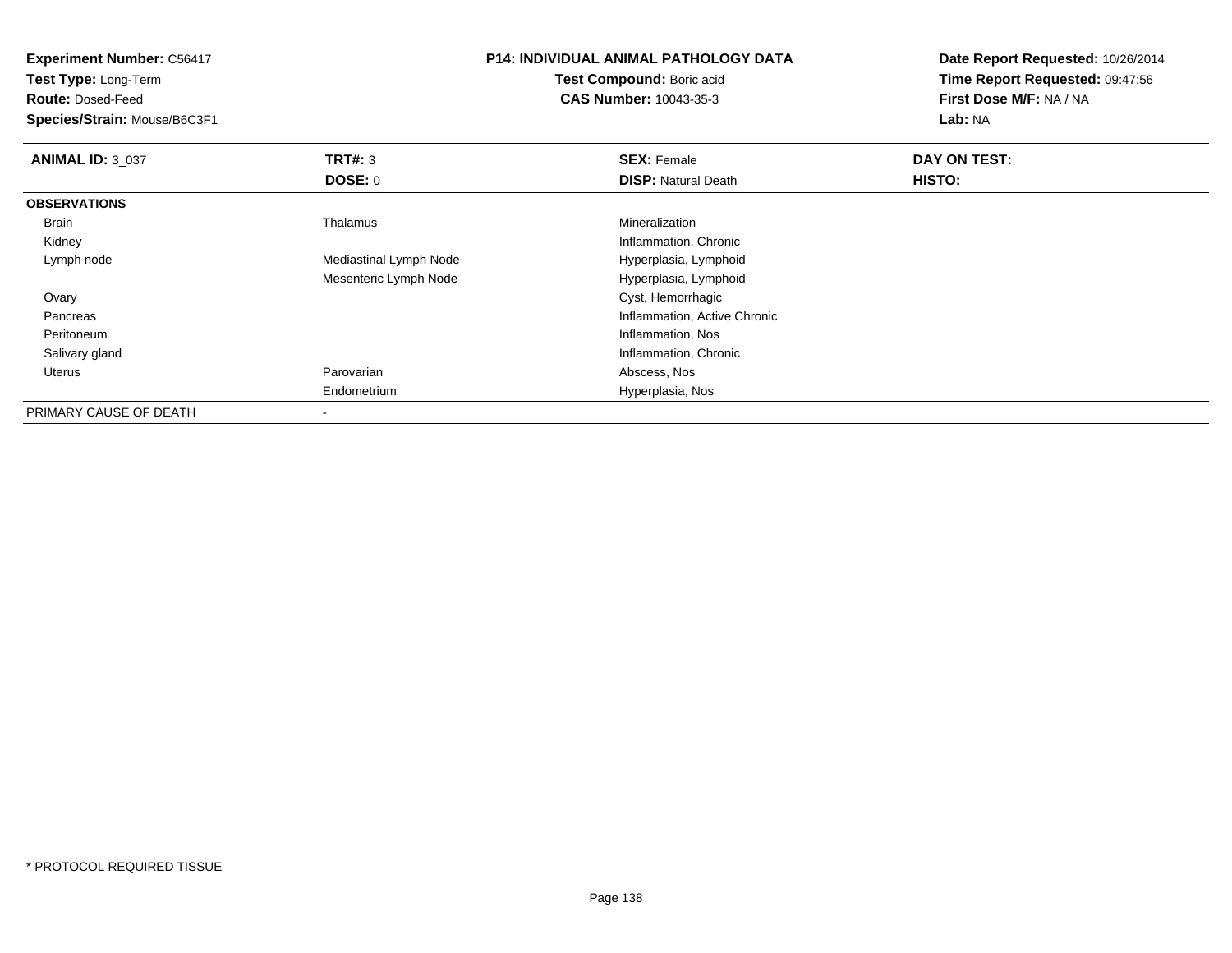| <b>Experiment Number: C56417</b><br>Test Type: Long-Term<br><b>Route: Dosed-Feed</b><br>Species/Strain: Mouse/B6C3F1 |                     | <b>P14: INDIVIDUAL ANIMAL PATHOLOGY DATA</b><br>Test Compound: Boric acid<br><b>CAS Number: 10043-35-3</b> | Date Report Requested: 10/26/2014<br>Time Report Requested: 09:47:56<br>First Dose M/F: NA / NA<br>Lab: NA |  |
|----------------------------------------------------------------------------------------------------------------------|---------------------|------------------------------------------------------------------------------------------------------------|------------------------------------------------------------------------------------------------------------|--|
| <b>ANIMAL ID: 3 038</b>                                                                                              | <b>TRT#: 3</b>      | <b>SEX: Female</b>                                                                                         | DAY ON TEST:                                                                                               |  |
|                                                                                                                      | DOSE: 0             | <b>DISP:</b> Natural Death                                                                                 | HISTO:                                                                                                     |  |
| <b>OBSERVATIONS</b>                                                                                                  |                     |                                                                                                            |                                                                                                            |  |
| <b>Brain</b>                                                                                                         | Thalamus            | Mineralization                                                                                             |                                                                                                            |  |
| Kidney                                                                                                               | Tubule              | Regeneration, Nos                                                                                          |                                                                                                            |  |
| Ovary                                                                                                                |                     | Cyst, Parovarian                                                                                           |                                                                                                            |  |
| Unspecified                                                                                                          | Multiple Organs Nos | Lymphoma, Undifferentiated-Malignant Type                                                                  |                                                                                                            |  |
| PRIMARY CAUSE OF DEATH                                                                                               |                     |                                                                                                            |                                                                                                            |  |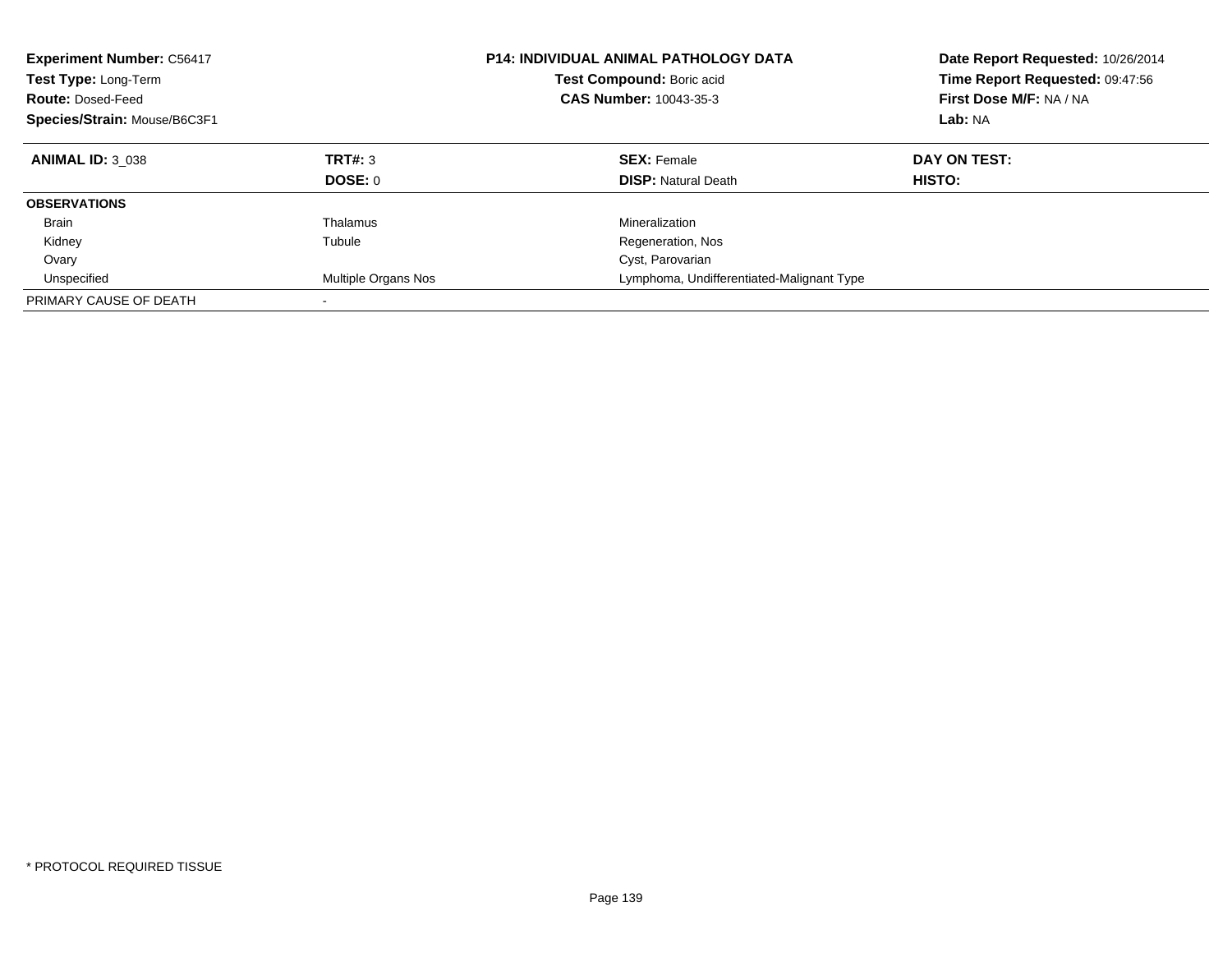**Test Type:** Long-Term

**Route:** Dosed-Feed

**Species/Strain:** Mouse/B6C3F1

## **P14: INDIVIDUAL ANIMAL PATHOLOGY DATA**

**Test Compound:** Boric acid**CAS Number:** 10043-35-3

| <b>ANIMAL ID: 3_039</b> | TRT#: 3                  | <b>SEX: Female</b>              | DAY ON TEST: |  |
|-------------------------|--------------------------|---------------------------------|--------------|--|
|                         | DOSE: 0                  | <b>DISP:</b> Terminal Sacrifice | HISTO:       |  |
| <b>OBSERVATIONS</b>     |                          |                                 |              |  |
| Bone marrow             |                          | Fibrosis, Myelo                 |              |  |
| Brain                   | Thalamus                 | Mineralization                  |              |  |
| Eye                     | Nasolacrimal Duct        | Inflammation, Nos               |              |  |
| Kidney                  |                          | Inflammation, Chronic           |              |  |
| Liver                   |                          | Inflammation, Chronic           |              |  |
| Pancreas                |                          | Inflammation, Chronic           |              |  |
| Stomach                 | <b>Glandular Stomach</b> | Inflammation, Chronic           |              |  |
| Unspecified             |                          | Sarcoma, Nos                    |              |  |
| Urinary bladder         |                          | Inflammation, Chronic           |              |  |
| Uterus                  | Endometrium              | Hyperplasia, Nos                |              |  |
|                         |                          | Inflammation, Acute             |              |  |
| PRIMARY CAUSE OF DEATH  | $\,$                     |                                 |              |  |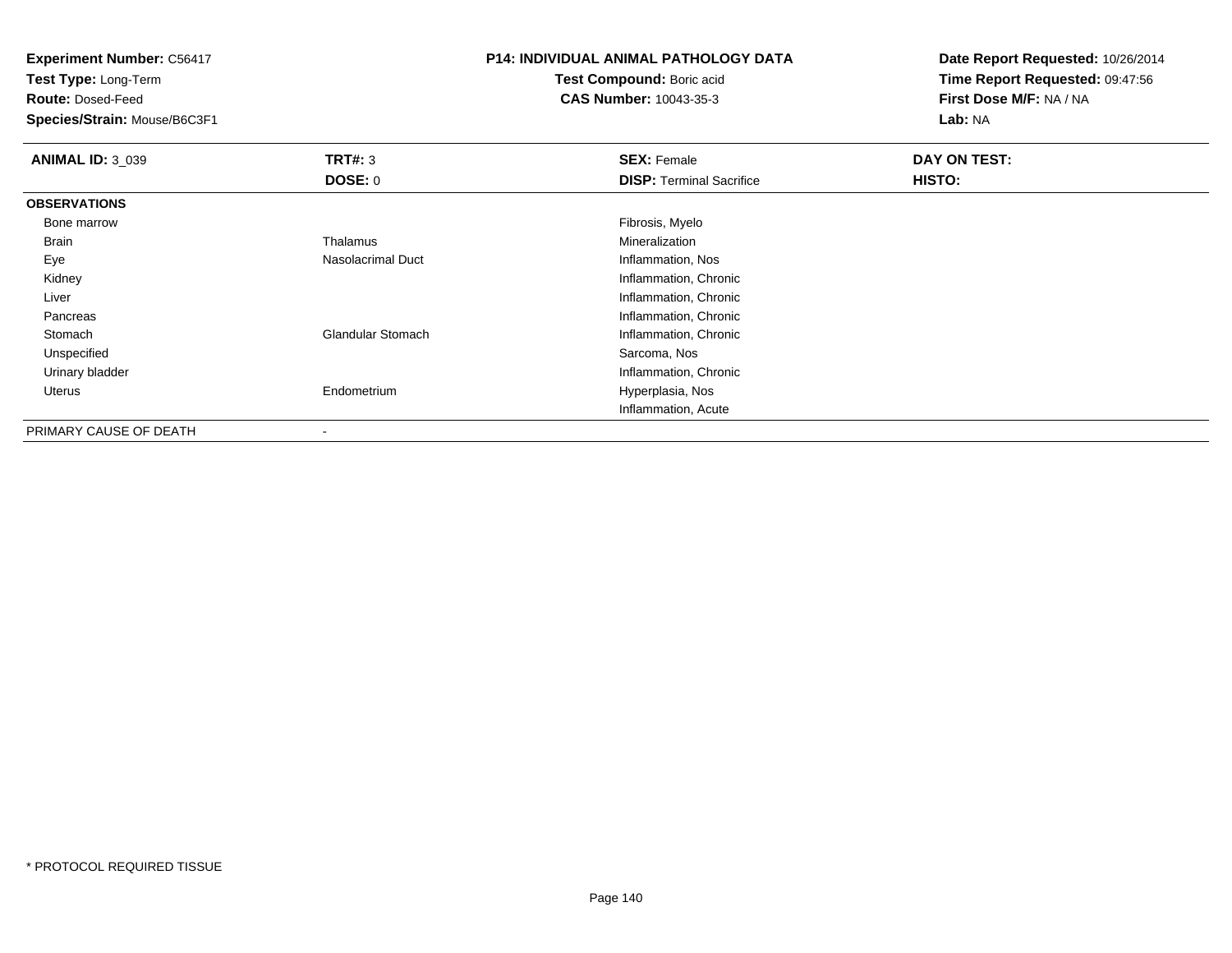**Test Type:** Long-Term

**Route:** Dosed-Feed

**Species/Strain:** Mouse/B6C3F1

## **P14: INDIVIDUAL ANIMAL PATHOLOGY DATA**

**Test Compound:** Boric acid**CAS Number:** 10043-35-3

| <b>ANIMAL ID: 3_040</b> | TRT#: 3           | <b>SEX: Female</b>              | DAY ON TEST: |  |
|-------------------------|-------------------|---------------------------------|--------------|--|
|                         | DOSE: 0           | <b>DISP:</b> Terminal Sacrifice | HISTO:       |  |
| <b>OBSERVATIONS</b>     |                   |                                 |              |  |
| Bone marrow             |                   | Fibrosis, Myelo                 |              |  |
| Brain                   | Thalamus          | Mineralization                  |              |  |
| Eye                     | Nasolacrimal Duct | Inflammation, Nos               |              |  |
| Kidney                  |                   | Inflammation, Chronic           |              |  |
| Pancreas                |                   | Inflammation, Chronic           |              |  |
| Salivary gland          |                   | Inflammation, Chronic           |              |  |
| Spleen                  |                   | Hyperplasia, Lymphoid           |              |  |
| Stomach                 | Forestomach       | Acanthosis                      |              |  |
| Urinary bladder         |                   | Inflammation, Chronic           |              |  |
| Uterus                  | Endometrium       | Hyperplasia, Nos                |              |  |
|                         |                   | Inflammation, Acute             |              |  |
| PRIMARY CAUSE OF DEATH  | $\,$              |                                 |              |  |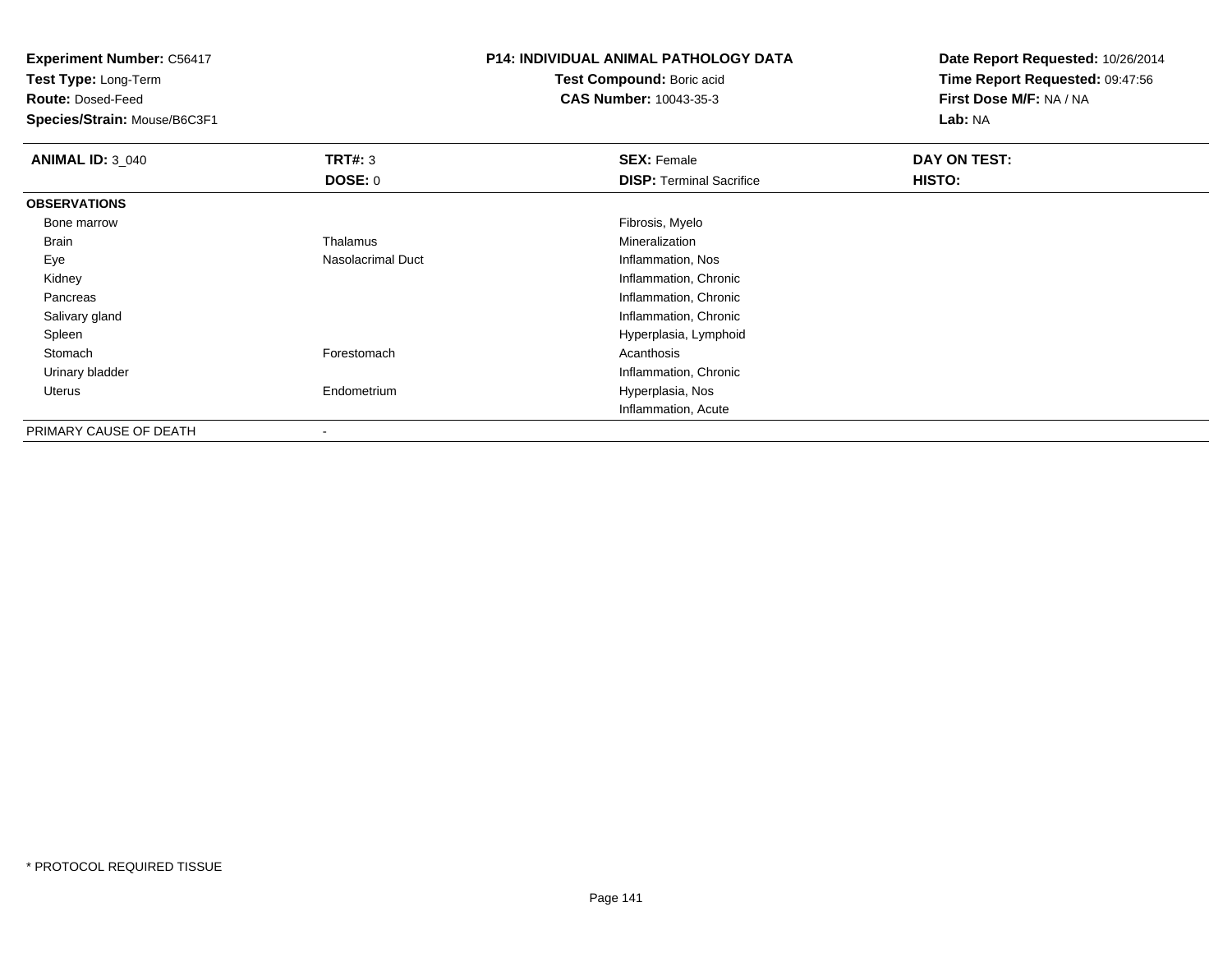**Test Type:** Long-Term

**Route:** Dosed-Feed

**Species/Strain:** Mouse/B6C3F1

#### **P14: INDIVIDUAL ANIMAL PATHOLOGY DATA**

**Test Compound:** Boric acid**CAS Number:** 10043-35-3

| <b>ANIMAL ID: 3 041</b> | <b>TRT#: 3</b>           | <b>SEX: Female</b>              | DAY ON TEST:  |
|-------------------------|--------------------------|---------------------------------|---------------|
|                         | <b>DOSE: 0</b>           | <b>DISP: Terminal Sacrifice</b> | <b>HISTO:</b> |
| <b>OBSERVATIONS</b>     |                          |                                 |               |
| Adrenal gland           |                          | Angiectasis                     |               |
| Bone marrow             |                          | Fibrosis, Myelo                 |               |
| Brain                   | Thalamus                 | Mineralization                  |               |
| <b>Intestine Small</b>  | Peyers Patch             | Hyperplasia, Lymphoid           |               |
| Kidney                  |                          | Inflammation, Chronic           |               |
| Liver                   |                          | Hepatocellular Carcinoma        |               |
| Ovary                   |                          | Cyst, Nos                       |               |
| Pancreas                |                          | Inflammation, Chronic           |               |
| Salivary gland          |                          | Inflammation, Chronic           |               |
| Stomach                 | Forestomach              | Inflammation, Chronic           |               |
| Thyroid                 |                          | Hyperplasia, Follicular Cell    |               |
| Urinary bladder         |                          | Inflammation, Chronic           |               |
| Uterus                  | Endometrium              | Hyperplasia, Nos                |               |
|                         | Parovarian               | Inflammation, Chronic           |               |
| PRIMARY CAUSE OF DEATH  | $\overline{\phantom{a}}$ |                                 |               |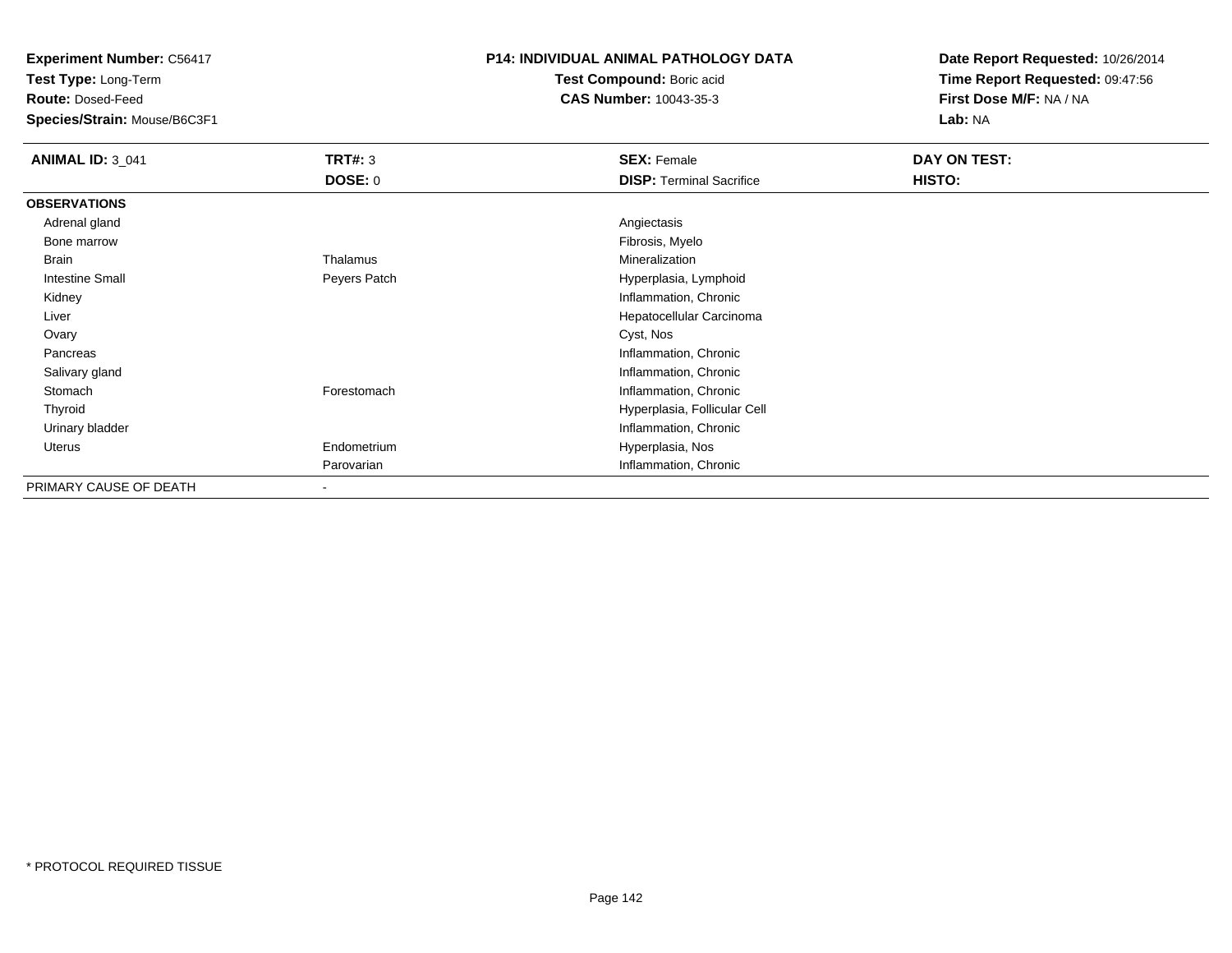**Test Type:** Long-Term

**Route:** Dosed-Feed

**Species/Strain:** Mouse/B6C3F1

# **P14: INDIVIDUAL ANIMAL PATHOLOGY DATA**

**Test Compound:** Boric acid**CAS Number:** 10043-35-3

| <b>ANIMAL ID: 3_042</b> | TRT#: 3               | <b>SEX: Female</b>              | DAY ON TEST:  |  |
|-------------------------|-----------------------|---------------------------------|---------------|--|
|                         | DOSE: 0               | <b>DISP: Terminal Sacrifice</b> | <b>HISTO:</b> |  |
| <b>OBSERVATIONS</b>     |                       |                                 |               |  |
| Bone marrow             |                       | Fibrosis, Myelo                 |               |  |
| Brain                   | Thalamus              | Mineralization                  |               |  |
| Kidney                  |                       | Inflammation, Chronic           |               |  |
| Lymph node              | Mesenteric Lymph Node | Angiectasis                     |               |  |
| Ovary                   |                       | Cyst, Hemorrhagic               |               |  |
|                         |                       | Cyst, Parovarian                |               |  |
| Pancreas                |                       | Inflammation, Chronic           |               |  |
| Salivary gland          |                       | Inflammation, Chronic           |               |  |
| Spleen                  |                       | Hyperplasia, Lymphoid           |               |  |
| Urinary bladder         |                       | Inflammation, Chronic           |               |  |
| Uterus                  | Endometrium           | Hyperplasia, Nos                |               |  |
| PRIMARY CAUSE OF DEATH  |                       |                                 |               |  |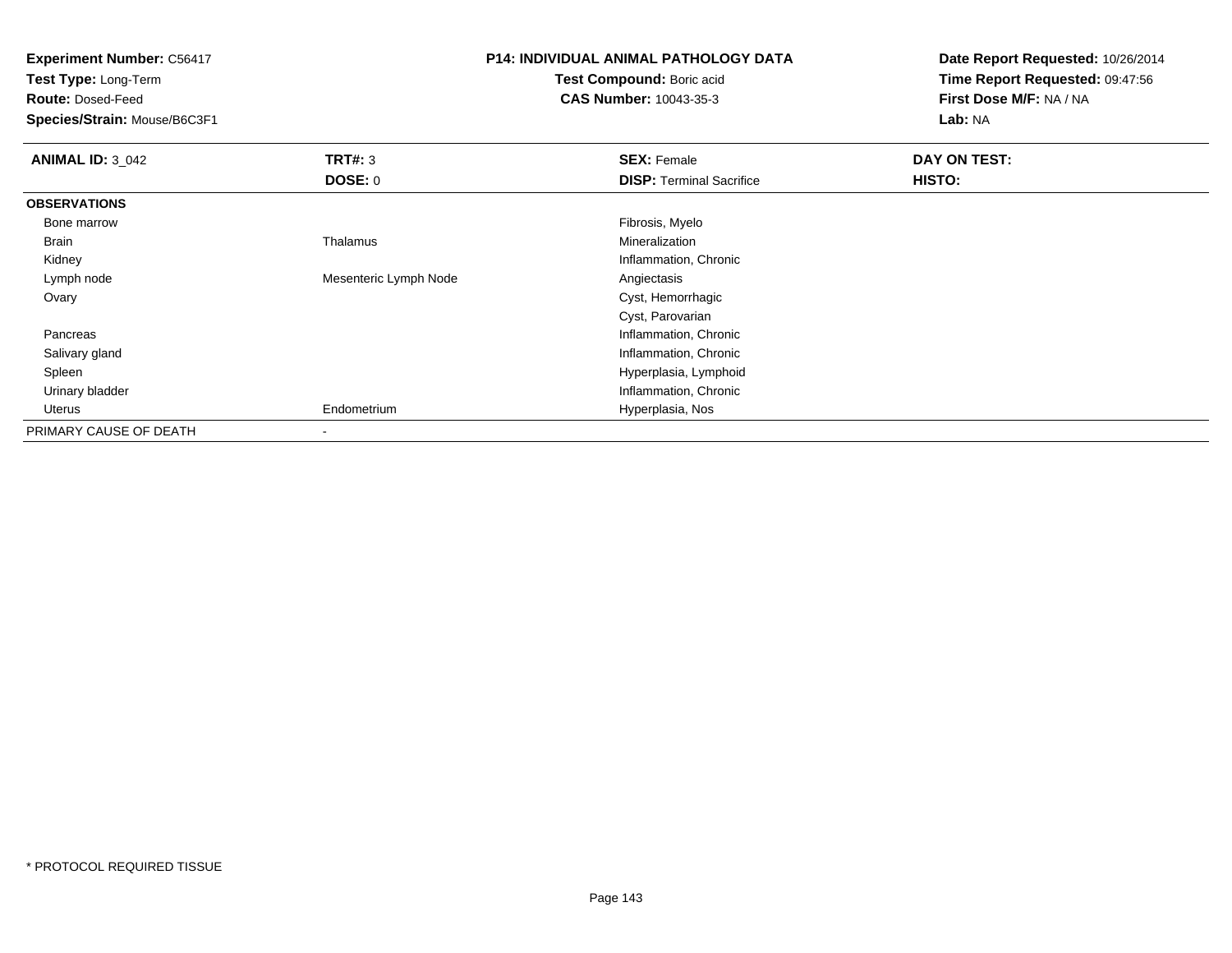**Test Type:** Long-Term

**Route:** Dosed-Feed

**Species/Strain:** Mouse/B6C3F1

# **P14: INDIVIDUAL ANIMAL PATHOLOGY DATA**

**Test Compound:** Boric acid**CAS Number:** 10043-35-3

| <b>ANIMAL ID: 3_043</b> | TRT#: 3               | <b>SEX: Female</b>                        | DAY ON TEST: |  |
|-------------------------|-----------------------|-------------------------------------------|--------------|--|
|                         | DOSE: 0               | <b>DISP:</b> Terminal Sacrifice           | HISTO:       |  |
| <b>OBSERVATIONS</b>     |                       |                                           |              |  |
| Bone marrow             |                       | Fibrosis, Myelo                           |              |  |
| Brain                   | Thalamus              | Mineralization                            |              |  |
| Kidney                  |                       | Inflammation, Chronic                     |              |  |
|                         | Tubule                | Regeneration, Nos                         |              |  |
| Lymph node              | Mesenteric Lymph Node | Hemorrhage                                |              |  |
| Pancreas                |                       | Inflammation, Chronic                     |              |  |
| Salivary gland          |                       | Inflammation, Chronic                     |              |  |
| Unspecified             | Multiple Organs Nos   | Lymphoma, Undifferentiated-Malignant Type |              |  |
| Urinary bladder         |                       | Inflammation, Chronic                     |              |  |
| Uterus                  |                       | Hydrometra                                |              |  |
|                         | Endometrium           | Hyperplasia, Nos                          |              |  |
| PRIMARY CAUSE OF DEATH  |                       |                                           |              |  |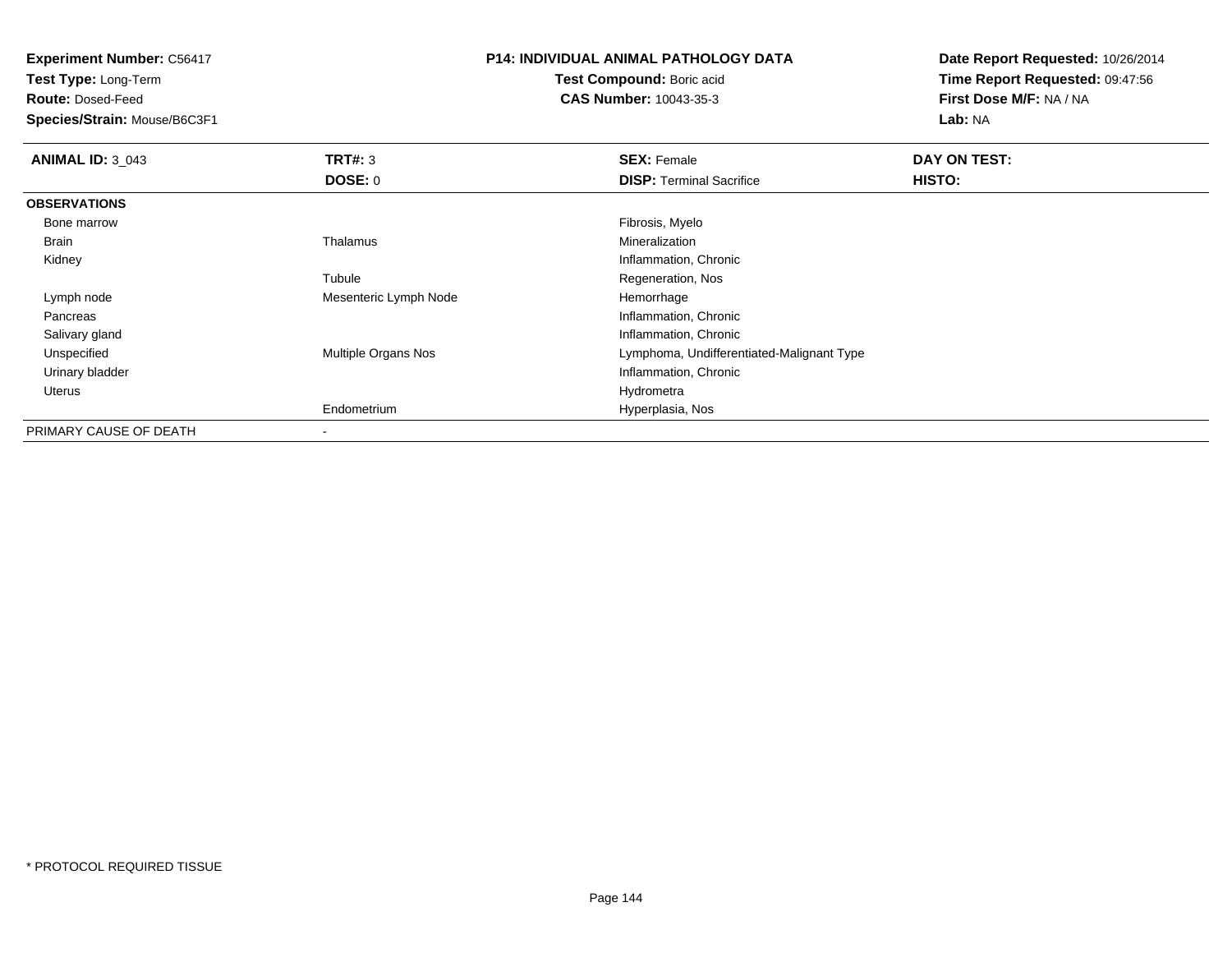| <b>Experiment Number: C56417</b><br>Test Type: Long-Term<br><b>Route: Dosed-Feed</b><br>Species/Strain: Mouse/B6C3F1 |                           | <b>P14: INDIVIDUAL ANIMAL PATHOLOGY DATA</b><br>Test Compound: Boric acid<br><b>CAS Number: 10043-35-3</b> | Date Report Requested: 10/26/2014<br>Time Report Requested: 09:47:56<br>First Dose M/F: NA / NA<br>Lab: NA |
|----------------------------------------------------------------------------------------------------------------------|---------------------------|------------------------------------------------------------------------------------------------------------|------------------------------------------------------------------------------------------------------------|
| <b>ANIMAL ID: 3_044</b>                                                                                              | TRT#: 3                   | <b>SEX: Female</b>                                                                                         | DAY ON TEST:                                                                                               |
|                                                                                                                      | DOSE: 0                   | <b>DISP:</b> Moribund Sacrifice                                                                            | <b>HISTO:</b>                                                                                              |
| <b>OBSERVATIONS</b>                                                                                                  |                           |                                                                                                            |                                                                                                            |
| Bone marrow                                                                                                          |                           | Fibrosis, Myelo                                                                                            |                                                                                                            |
| Brain                                                                                                                | Thalamus                  | Mineralization                                                                                             |                                                                                                            |
| Kidney                                                                                                               |                           | Inflammation, Chronic                                                                                      |                                                                                                            |
| Pancreas                                                                                                             |                           | Inflammation, Chronic                                                                                      |                                                                                                            |
| Pituitary gland                                                                                                      | <b>Anterior Pituitary</b> | Hyperplasia, Nos                                                                                           |                                                                                                            |
| Salivary gland                                                                                                       |                           | Inflammation, Chronic                                                                                      |                                                                                                            |
| Urinary bladder                                                                                                      |                           | Inflammation, Chronic                                                                                      |                                                                                                            |
| Uterus                                                                                                               |                           | Angiectasis                                                                                                |                                                                                                            |
|                                                                                                                      | Endometrium               | Hyperplasia, Nos                                                                                           |                                                                                                            |
| PRIMARY CAUSE OF DEATH                                                                                               |                           |                                                                                                            |                                                                                                            |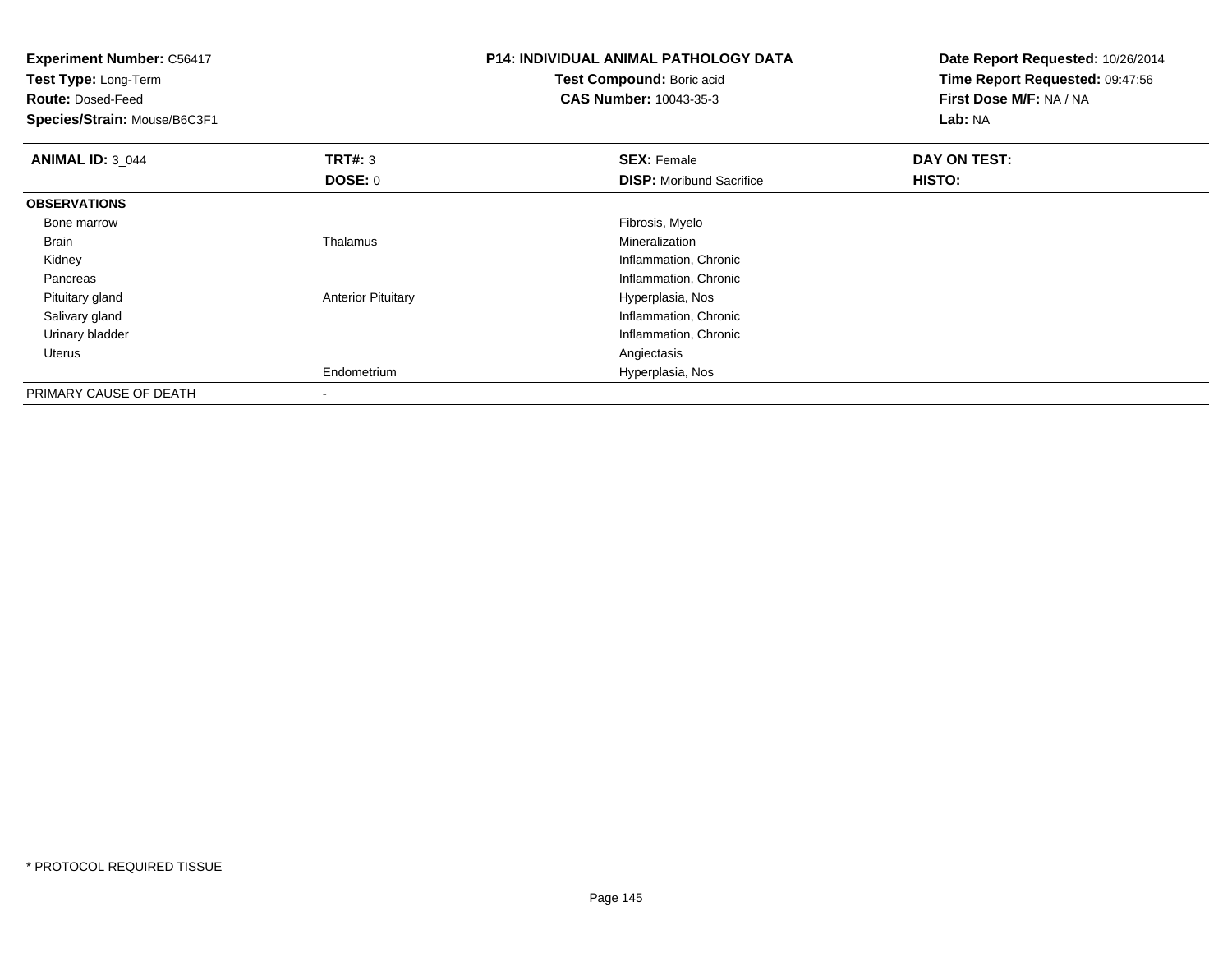**Experiment Number:** C56417

**Test Type:** Long-Term

**Route:** Dosed-Feed

**Species/Strain:** Mouse/B6C3F1

## **P14: INDIVIDUAL ANIMAL PATHOLOGY DATA**

**Test Compound:** Boric acid**CAS Number:** 10043-35-3

**Date Report Requested:** 10/26/2014**Time Report Requested:** 09:47:56**First Dose M/F:** NA / NA**Lab:** NA

| <b>ANIMAL ID: 3_045</b> | <b>TRT#: 3</b>            | <b>SEX: Female</b>              | DAY ON TEST: |  |
|-------------------------|---------------------------|---------------------------------|--------------|--|
|                         | <b>DOSE: 0</b>            | <b>DISP: Terminal Sacrifice</b> | HISTO:       |  |
| <b>OBSERVATIONS</b>     |                           |                                 |              |  |
| Bone marrow             |                           | Fibrosis, Myelo                 |              |  |
| <b>Brain</b>            | Thalamus                  | Mineralization                  |              |  |
| Harderian gland         | Hardarian Gland           | Hyperplasia, Nos                |              |  |
|                         | Hardarian Gland           | Inflammation, Chronic           |              |  |
| Kidney                  |                           | Glomerulosclerosis, Nos         |              |  |
|                         |                           | Inflammation, Chronic           |              |  |
| Liver                   |                           | Inflammation, Active Chronic    |              |  |
|                         |                           | Necrosis, Coagulative           |              |  |
| Lung                    |                           | Hemorrhage                      |              |  |
| Ovary                   |                           | Angiectasis                     |              |  |
| Pancreas                |                           | Inflammation, Chronic           |              |  |
| Pituitary gland         | <b>Anterior Pituitary</b> | Hyperplasia, Nos                |              |  |
| Salivary gland          |                           | Inflammation, Chronic           |              |  |
| Stomach                 | Forestomach               | Hyperplasia, Epithelial         |              |  |
|                         | Forestomach               | Inflammation, Chronic           |              |  |
| <b>Uterus</b>           | Endometrium               | Hyperplasia, Nos                |              |  |
| PRIMARY CAUSE OF DEATH  | $\blacksquare$            |                                 |              |  |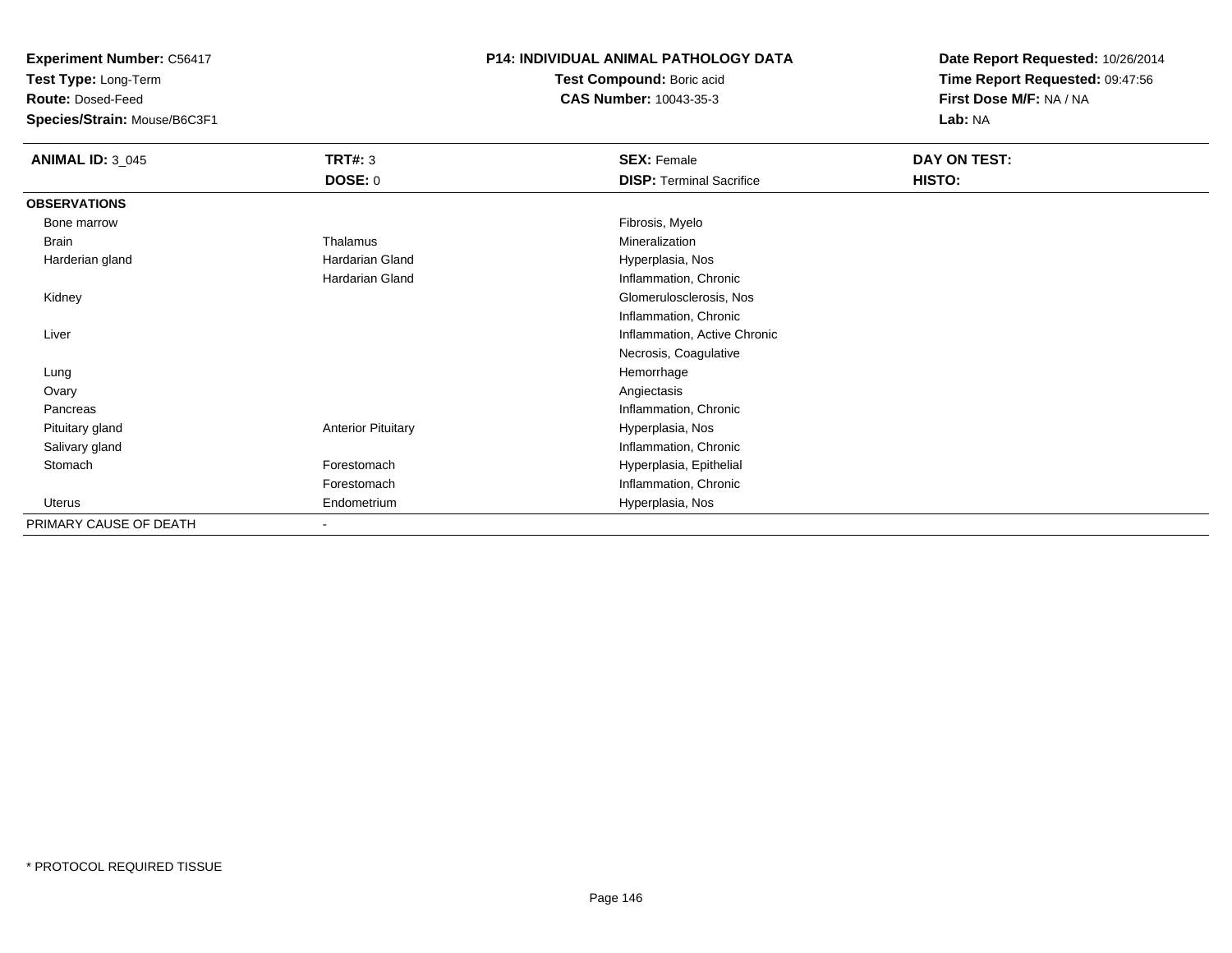| <b>Experiment Number: C56417</b><br>Test Type: Long-Term<br><b>Route: Dosed-Feed</b><br>Species/Strain: Mouse/B6C3F1 |                       | <b>P14: INDIVIDUAL ANIMAL PATHOLOGY DATA</b><br>Test Compound: Boric acid<br><b>CAS Number: 10043-35-3</b> | Date Report Requested: 10/26/2014<br>Time Report Requested: 09:47:56<br>First Dose M/F: NA / NA<br>Lab: NA |
|----------------------------------------------------------------------------------------------------------------------|-----------------------|------------------------------------------------------------------------------------------------------------|------------------------------------------------------------------------------------------------------------|
| <b>ANIMAL ID: 3 046</b>                                                                                              | TRT#: 3               | <b>SEX: Female</b>                                                                                         | DAY ON TEST:                                                                                               |
|                                                                                                                      | <b>DOSE: 0</b>        | <b>DISP:</b> Terminal Sacrifice                                                                            | HISTO:                                                                                                     |
| <b>OBSERVATIONS</b>                                                                                                  |                       |                                                                                                            |                                                                                                            |
| Bone marrow                                                                                                          |                       | Fibrosis, Myelo                                                                                            |                                                                                                            |
| <b>Brain</b>                                                                                                         | Thalamus              | Mineralization                                                                                             |                                                                                                            |
| Lymph node                                                                                                           | Mesenteric Lymph Node | Angiectasis                                                                                                |                                                                                                            |
| Pancreas                                                                                                             |                       | Inflammation, Chronic                                                                                      |                                                                                                            |
| Unspecified                                                                                                          | Multiple Organs Nos   | Lymphoma, Lymphocytic-Malignant Type                                                                       |                                                                                                            |
| <b>Uterus</b>                                                                                                        | Endometrium           | Hyperplasia, Nos                                                                                           |                                                                                                            |
| PRIMARY CAUSE OF DEATH                                                                                               |                       |                                                                                                            |                                                                                                            |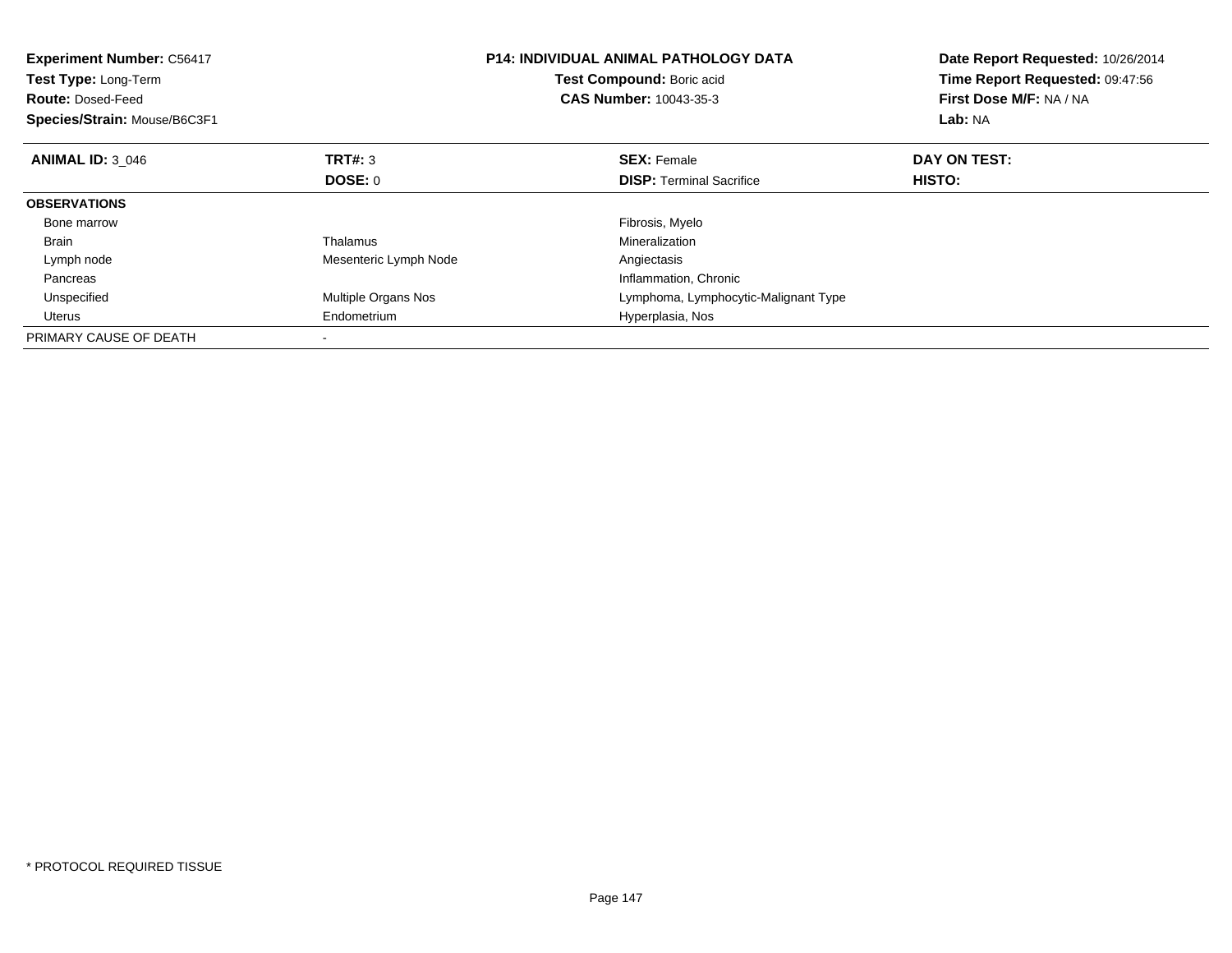| <b>Experiment Number: C56417</b><br>Test Type: Long-Term<br><b>Route: Dosed-Feed</b><br>Species/Strain: Mouse/B6C3F1 |                           | <b>P14: INDIVIDUAL ANIMAL PATHOLOGY DATA</b><br>Test Compound: Boric acid<br><b>CAS Number: 10043-35-3</b> | Date Report Requested: 10/26/2014<br>Time Report Requested: 09:47:56<br>First Dose M/F: NA / NA<br>Lab: NA |
|----------------------------------------------------------------------------------------------------------------------|---------------------------|------------------------------------------------------------------------------------------------------------|------------------------------------------------------------------------------------------------------------|
| <b>ANIMAL ID: 3_047</b>                                                                                              | TRT#: 3<br><b>DOSE: 0</b> | <b>SEX: Female</b><br><b>DISP: Terminal Sacrifice</b>                                                      | DAY ON TEST:<br>HISTO:                                                                                     |
| <b>OBSERVATIONS</b>                                                                                                  |                           |                                                                                                            |                                                                                                            |
| Bone marrow                                                                                                          |                           | Fibrosis, Myelo                                                                                            |                                                                                                            |
| Kidney                                                                                                               |                           | Inflammation, Chronic                                                                                      |                                                                                                            |
| Ovary                                                                                                                |                           | Cyst, Nos                                                                                                  |                                                                                                            |
| Pancreas                                                                                                             |                           | Cytoplasmic Change, Nos                                                                                    |                                                                                                            |
|                                                                                                                      |                           | Inflammation, Chronic                                                                                      |                                                                                                            |
| Salivary gland                                                                                                       |                           | Inflammation, Chronic                                                                                      |                                                                                                            |
| Stomach                                                                                                              | Forestomach               | Angiectasis                                                                                                |                                                                                                            |
| Urinary bladder                                                                                                      |                           | Inflammation, Chronic                                                                                      |                                                                                                            |
| Uterus                                                                                                               | Endometrium               | Hyperplasia, Nos                                                                                           |                                                                                                            |
| PRIMARY CAUSE OF DEATH                                                                                               |                           |                                                                                                            |                                                                                                            |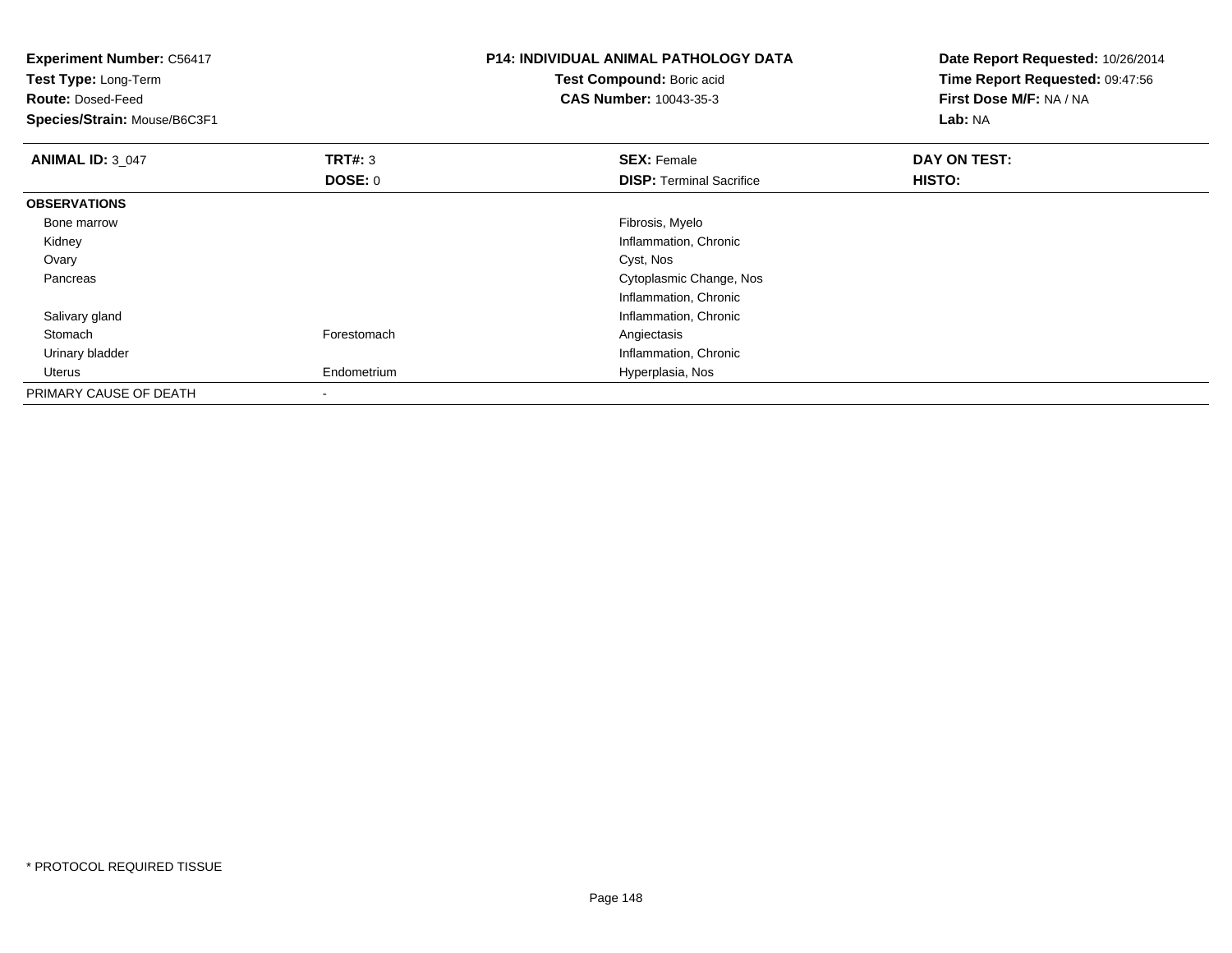**Experiment Number:** C56417

**Test Type:** Long-Term

**Route:** Dosed-Feed

**Species/Strain:** Mouse/B6C3F1

## **P14: INDIVIDUAL ANIMAL PATHOLOGY DATA**

**Test Compound:** Boric acid**CAS Number:** 10043-35-3

**Date Report Requested:** 10/26/2014**Time Report Requested:** 09:47:56**First Dose M/F:** NA / NA**Lab:** NA

| <b>ANIMAL ID: 3_048</b> | TRT#: 3                   | <b>SEX: Female</b>              | DAY ON TEST: |  |
|-------------------------|---------------------------|---------------------------------|--------------|--|
|                         | DOSE: 0                   | <b>DISP:</b> Moribund Sacrifice | HISTO:       |  |
| <b>OBSERVATIONS</b>     |                           |                                 |              |  |
| Bone marrow             |                           | Fibrosis, Myelo                 |              |  |
| Brain                   | Thalamus                  | Mineralization                  |              |  |
| Kidney                  |                           | Inflammation, Chronic           |              |  |
| Pancreas                |                           | Adhesion, Nos                   |              |  |
| Pituitary gland         | <b>Anterior Pituitary</b> | Adenoma, Nos                    |              |  |
| Salivary gland          |                           | Inflammation, Chronic           |              |  |
| Stomach                 | Omentum Nos               | Fibrosis                        |              |  |
|                         | Omentum Nos               | Inflammation, Active Chronic    |              |  |
|                         | Omentum Nos               | Necrosis, Nos                   |              |  |
| Thymus                  |                           | Cyst, Nos                       |              |  |
| Urinary bladder         |                           | Inflammation, Chronic           |              |  |
| Uterus                  | Endometrium               | Hyperplasia, Nos                |              |  |
|                         | Parovarian                | Inflammation, Chronic           |              |  |
| PRIMARY CAUSE OF DEATH  |                           |                                 |              |  |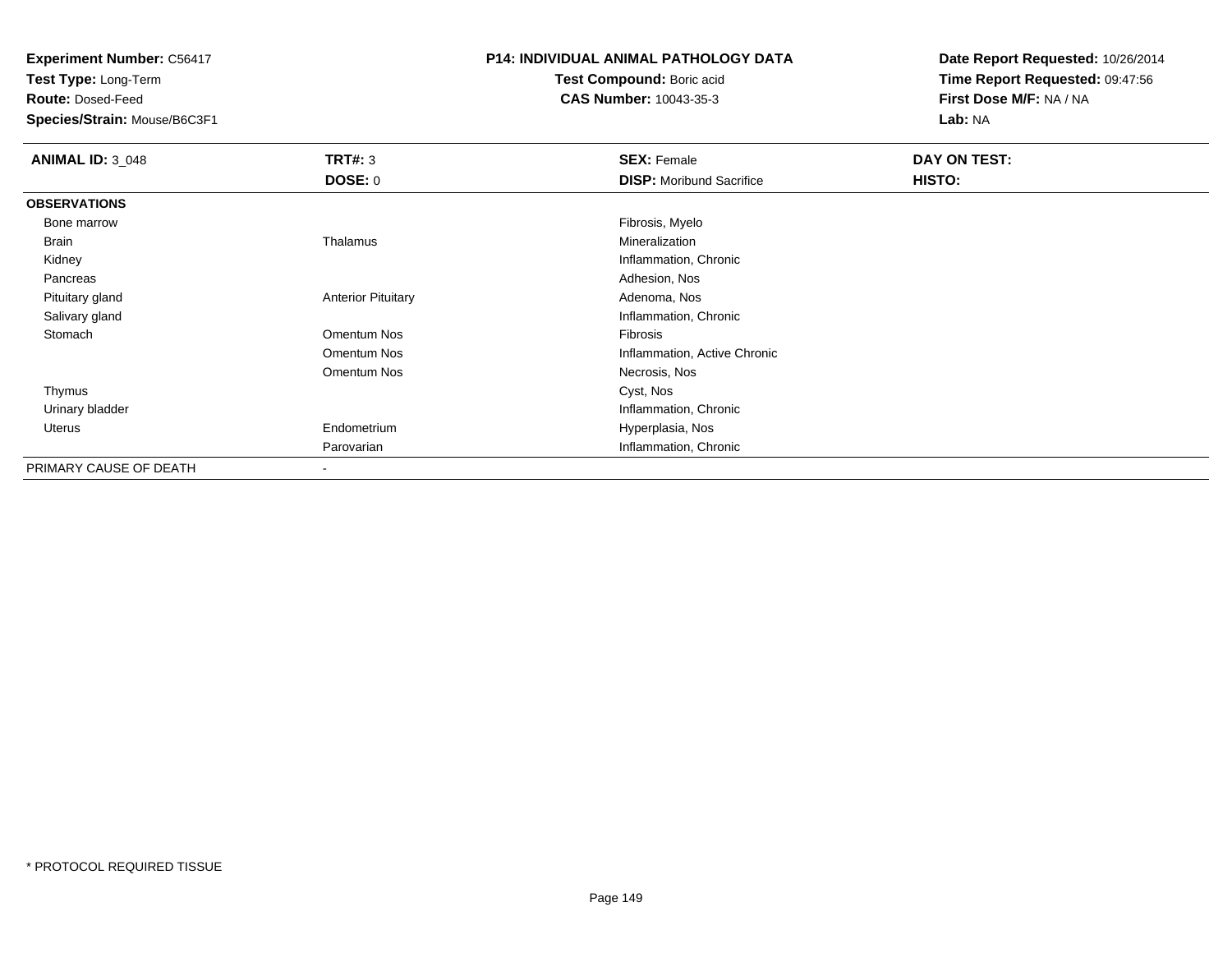**Experiment Number:** C56417

**Test Type:** Long-Term

**Route:** Dosed-Feed

**Species/Strain:** Mouse/B6C3F1

## **P14: INDIVIDUAL ANIMAL PATHOLOGY DATA**

**Test Compound:** Boric acid**CAS Number:** 10043-35-3

**Date Report Requested:** 10/26/2014**Time Report Requested:** 09:47:56**First Dose M/F:** NA / NA**Lab:** NA

| <b>ANIMAL ID: 3_049</b> | TRT#: 3                  | <b>SEX: Female</b>                        | DAY ON TEST: |  |
|-------------------------|--------------------------|-------------------------------------------|--------------|--|
|                         | <b>DOSE: 0</b>           | <b>DISP: Moribund Sacrifice</b>           | HISTO:       |  |
| <b>OBSERVATIONS</b>     |                          |                                           |              |  |
| Brain                   |                          | Hemorrhage                                |              |  |
|                         | Thalamus                 | Mineralization                            |              |  |
| Heart                   |                          | Fibrosis, Focal                           |              |  |
|                         |                          | Inflammation, Acute                       |              |  |
| <b>Intestine Small</b>  | Jejunum                  | Inflammation, Active Chronic              |              |  |
|                         | Jejunum                  | Necrosis, Nos                             |              |  |
| Kidney                  |                          | Glomerulonephritis, Nos                   |              |  |
|                         |                          | Inflammation, Chronic                     |              |  |
| Liver                   |                          | Hepatocellular Adenoma                    |              |  |
|                         |                          | Necrosis, Coagulative                     |              |  |
| Lymph node              | Mediastinal Lymph Node   | Inflammation, Acute                       |              |  |
| Nasal cavity            |                          | Inflammation, Acute Hemorrhagic           |              |  |
| Ovary                   |                          | Angiectasis                               |              |  |
| Pancreas                |                          | Inflammation, Chronic                     |              |  |
| Spleen                  |                          | Hematopoiesis                             |              |  |
| Unspecified             | Multiple Organs Nos      | Lymphoma, Undifferentiated-Malignant Type |              |  |
| Uterus                  | Endometrium              | Hyperplasia, Nos                          |              |  |
| PRIMARY CAUSE OF DEATH  | $\overline{\phantom{a}}$ |                                           |              |  |